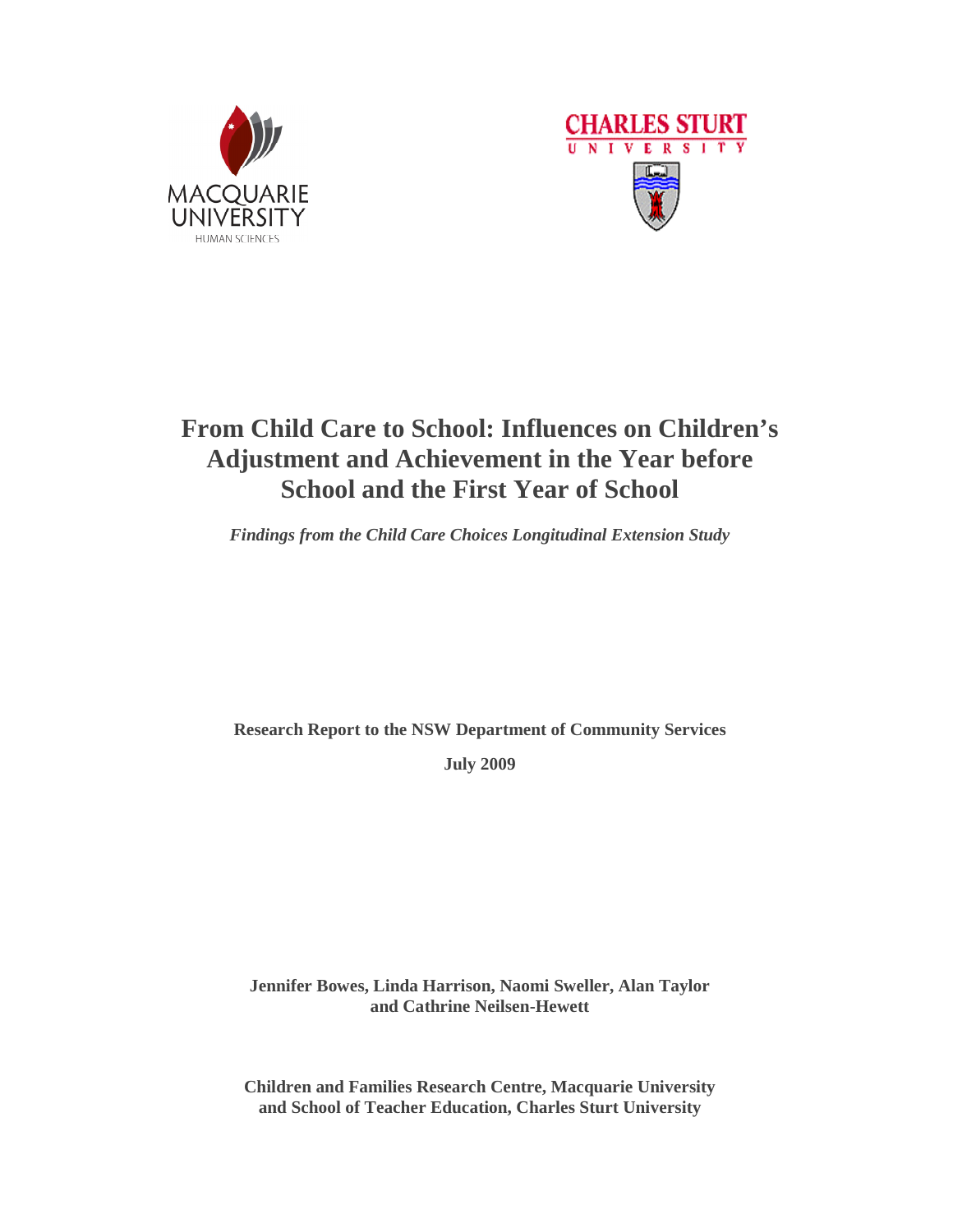# **ACKNOWLEDGEMENTS**

Acknowledgements and thanks are due to many people and organizations who contributed to the Child Care Choices Study. First are the families and the children who participated. Without their initial willingness to be involved and their decision to stay in the study for up to seven years, we would be unable to report on such a rich set of longitudinal data. Our thanks go too to the teachers and caregivers in early childhood care settings and schools who filled out surveys and allowed us into their homes, centres and classrooms each year to gather information for the study.

The study could not have gone ahead without the support of research funding from Macquarie University, the Australian Research Council and the Department of Community Services. The Department of Community Services, in particular, gave generous support that allowed the gathering of data from a large sample, using a variety of research methods, over seven years altogether. This support meant that the research could be conducted in a scientifically rigorous way by welltrained research assistants, ensuring that the evidence base was a strong one for the department to use as input for their policy decisions around child care.

The support given over the course of the project from the Department' Steering Committee for the project was also much appreciated. The Committee assisted with information about child care centres during the recruitment phase and assisted and encouraged the research team when decisions were needed to improve the methods of child development assessment (following feedback at an international conference) and when preparing for presentations of the research data for the department and for the media. The Department was also prompt in giving approval for abstracts, conference presentations and publications and we are grateful that we could work in such a productive partnership with departmental officials at all levels during the Child Care Choices project (see Appendix 3 for papers produced during the course of the project).

The research team itself was a key to the successful completion of the project. At the beginning of the project, Associate Professor Ann Sanson and Sarah Wise of the Australian Institute of Family Studies played a major role in the design of the study, the application for funding and the decisions involved over the three years of ARC Linkage funding (in partnership with the NSW Department of Community Services). Dr Ben Edwards from the Australian Institute of Family Studies was involved in statistical analysis and conference presentations based on this first phase of the study. Dr Johanna Watson from Macquarie University and later the Department of Community Services was part of the design team for the study and a Chief Investigator on the ARC Linkage grant. All of these members of the research team have made a valuable contribution to the research reported here.

Inevitably, there were changes in the research team over the eight years of the project but the core researchers from Macquarie University and Charles Sturt University saw the project through to the end. From Macquarie University, research team members were Professor Jennifer Bowes (research team leader), Associate Professor Judy Ungerer, Dr Alan Taylor, Dr Cathrine Neilsen-Hewett with Associate Professor Linda Harrison and Ms Tracey Simpson the key research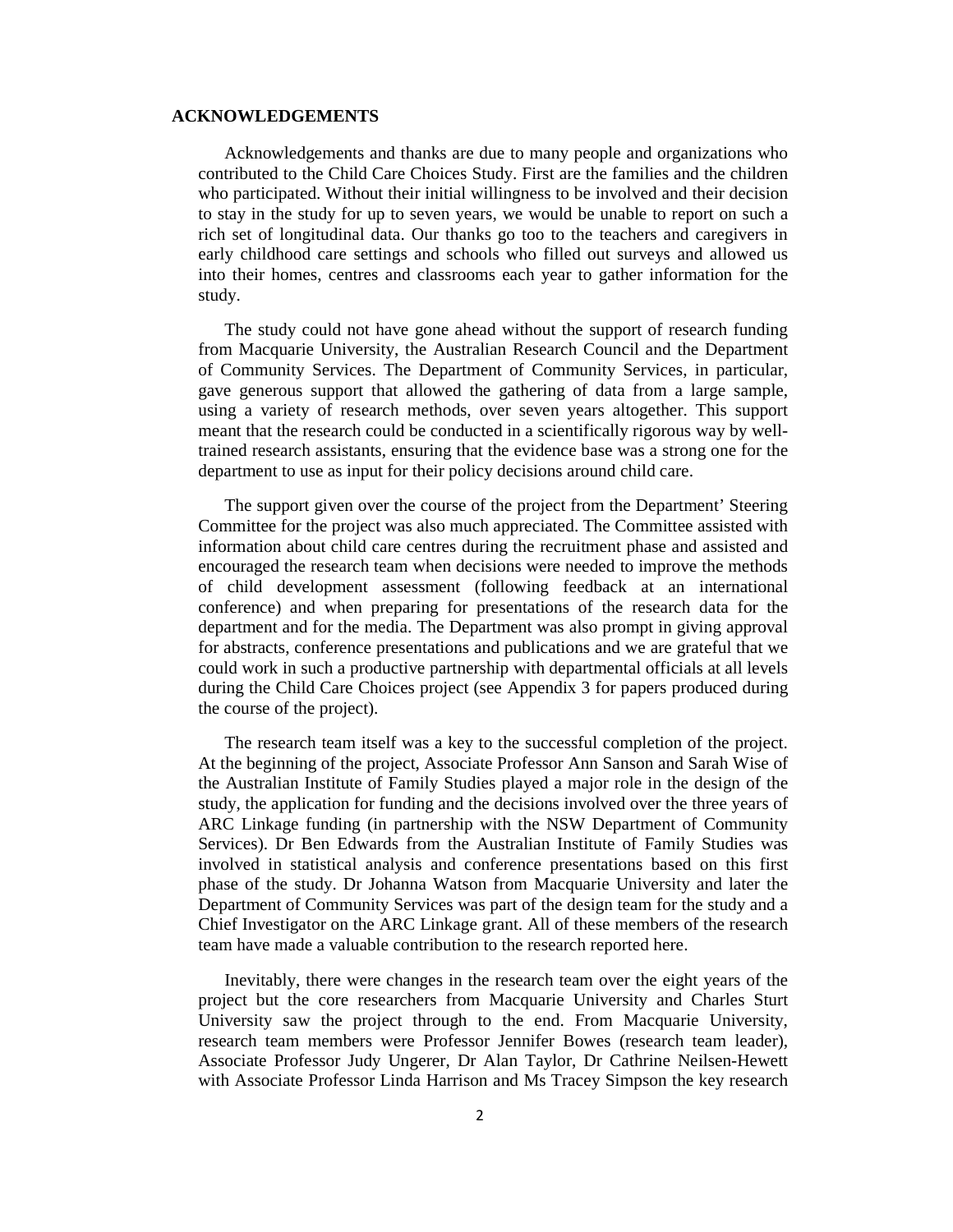team members from Charles Sturt University. Dr Elizabeth Murray from Charles Sturt University also contributed to the latter stages of the study. Particular thanks go to Associate Professor Judy Ungerer, a central member of the research team from the beginning of the project to 2006 before her move to the USA. We are also very grateful to Dr Naomi Sweller who joined the team at Macquarie University in 2008 and has been responsible with Dr Alan Taylor for the bulk of statistical analysis for the final report.

Project staff mainstays have been Rachael Hutchesson from Charles Sturt University (for the eight years of the project) and Cathy Stirling and Lihua Chen from Macquarie University (both for the last three years). Many research assistants have contributed to data collection and the literature review: Jennifer Taylor, Alison Galletta, Laura Cusack, Michelle Fiora, Sally Greenwood, Fran Hutson, Jenny Cohen, Kelly Poole and Jennifer Tung. We would also like to thank the telephone interviewers from the Australian Institute of Family Studies and ACNeilsen for all their work. Their persistence and friendly manner helped achieve the good retention rates of families in the study.

This project was very much a team effort with everyone making their unique contribution to a team that maintained an excellent working relationship. This report reflects all the efforts of all participants and research team members over an eight-year period. Without their contributions and without the funding support of the NSW Department of Community Services, this ambitious research project could not have been completed. We are pleased and proud to be able to make this contribution to knowledge about child care and children's development in Australia.

Professor Jennifer Bowes, Research Team Leader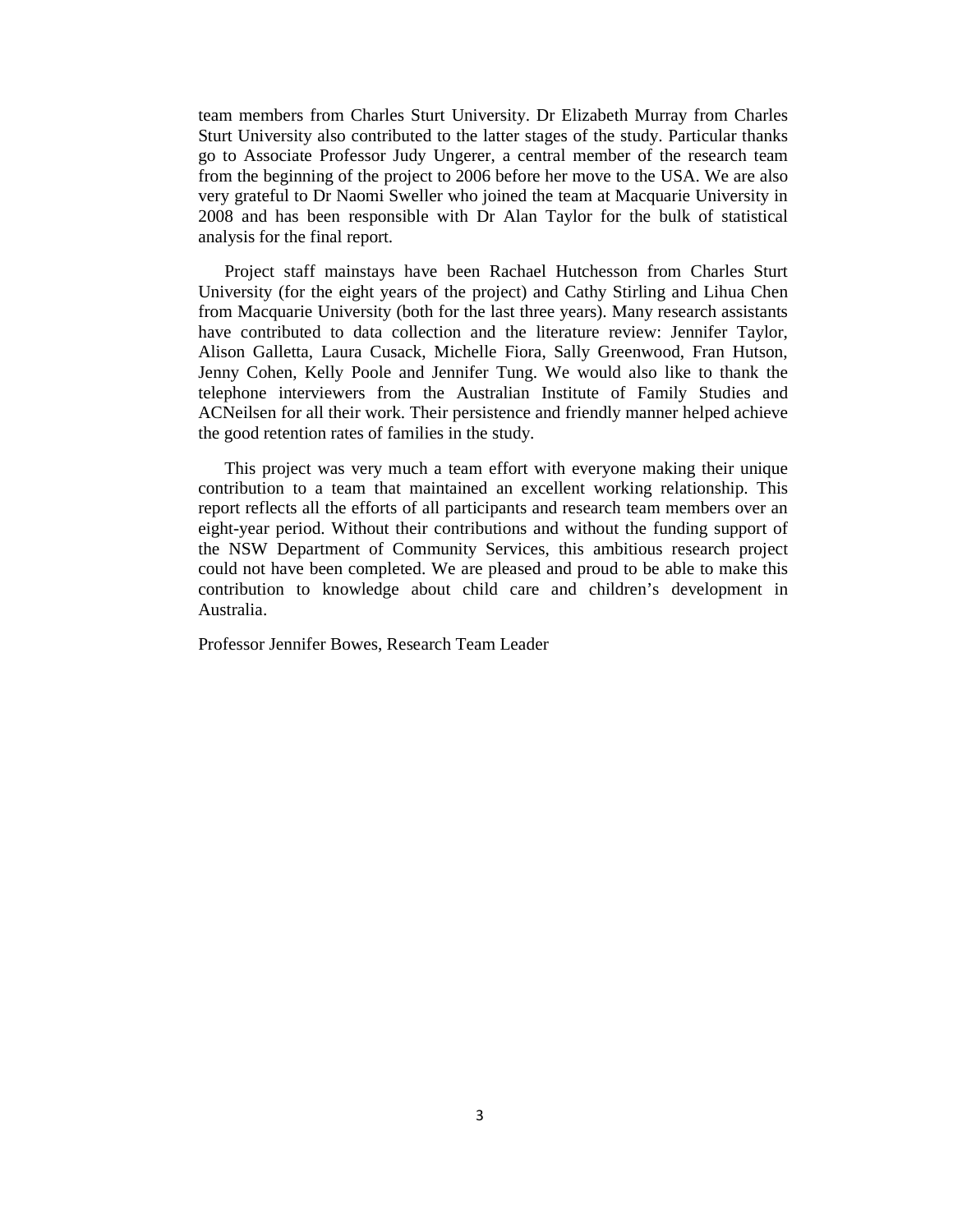# **EXECUTIVE SUMMARY**

This report presents the findings of the Child Care Choices Longitudinal Extension study, a study of the child care and early school experiences of children in urban and rural New South Wales. Its focus is on elements of children's child care experience and the extent to which they predict children's adjustment and achievement in the year before they start school and in Kindergarten, the first year at school. In predicting child outcomes, the study took a social ecological approach and included characteristics of the children themselves, their families, as well as their child care history in seeking to explain differences in children's socialemotional competencies and difficulties, relationships with teachers and peers, feelings about school, approaches to learning, and achievements in early literacy and numeracy across the years before and after entry to formal schooling.

The report is based on information from six years of a longitudinal study of an initial 677 children and families recruited from long day care centres and family day care schemes in urban and rural New South Wales. There were approximately equal numbers of urban and rural families and girls and boys. At the time of recruitment in 2002, the age of the children ranged from 4 months to 4 years 2 months, with a mean age of 2 years 1 month.

Although recruitment approach was biased toward lower socio-economic status areas, with all long day care and family day care organizations in that area invited to join the study, the voluntary nature of participation meant that the sample contained a higher than anticipated proportion of parents with tertiary education (approximately half the sample). Families with higher levels of education also tended to be the ones who stayed in the sample over the years of the study with a final sample in Wave 6 of 348 families. This socio-economic and educational profile is consistent with the population using regulated child care in Australia.

The key research questions were:

- 1. What is the experience of families and young children in relation to regulated child care?
	- 1.1 What kind of child care arrangements involving regulated care and what combinations of care do families make for their young children?
	- 1.2 How satisfied are families with their children's child care arrangements?
	- 1.3 How changeable are young children's care arrangements?
- 2. What is the nature of young children's child care experience?
	- 2.1 What is the level and range of quality provided in their child care centres and family day care homes?
	- 2.2 What is the quality of the relationships children form with their child care providers?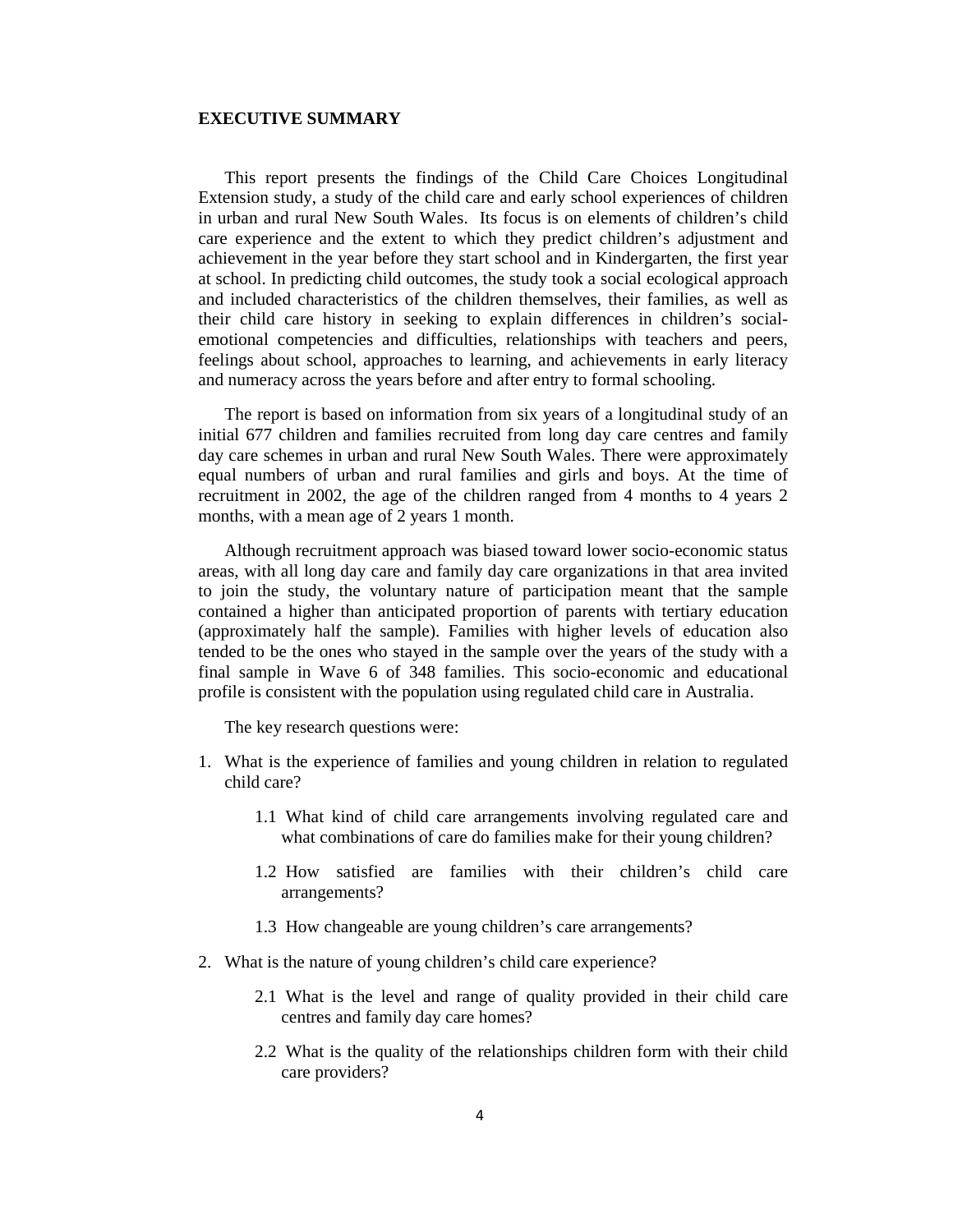- 2.3 What is the experience of families and children as children enter formal schooling?
- 3. What kind of transition experiences do parents report as helpful in preparing their child for school?
	- 3.1 What is the level and range of family involvement in their children's learning at home and at school?
	- 3.2 What kinds of child care arrangements do families make for their school-age children?
- 4. What is the nature of young children's experience of school?
	- 4.1 How do children feel about school, their teachers, and their peers?
	- 4.2 What is the level and range of quality provided in their classroom learning environments?
- 5. What factors best explain how well children are doing in their development at school and in the year before entering school?
	- 5.1 What are the predictive effects of child and family characteristics, early child care experiences, early development, and current patterns of child care/preschool attendance on achievement and adjustment in the year prior to school entry?
	- 5.2 What are the predictive effects of child and family characteristics, early child care experiences, early development, child care/preschool experience in the year before school, transition to school experiences, family support for learning at home and at school, and classroom quality on achievement and adjustment in the first year of school?
	- 5.3 What are the child, family, early learning, and child care/preschool factors that combine to best predict children's achievement and adjustment in the year prior to school entry and the first year at school?

Information was collected from a variety of sources: primary caregivers (generally the mother, but in some cases fathers or grandparents), carers and teachers in child care and preschool, teachers in schools and the children themselves. Parents were contacted annually for a telephone interview about their child, their family, and the child care arrangements they had made. In the first year of the study parents also completed a mail-back questionnaire. Each year, the carer or teacher of the study child was asked to complete a questionnaire on the child and the directors of long day care, preschools or family day care schemes were asked to complete a questionnaire about their service. At the same time, a member of the research team visited the child's main child care setting, preschool, or school for each child to collect observational data about the education/care environment and to assess children's development. Once children started school, the research assistants also interviewed the study child during the visit.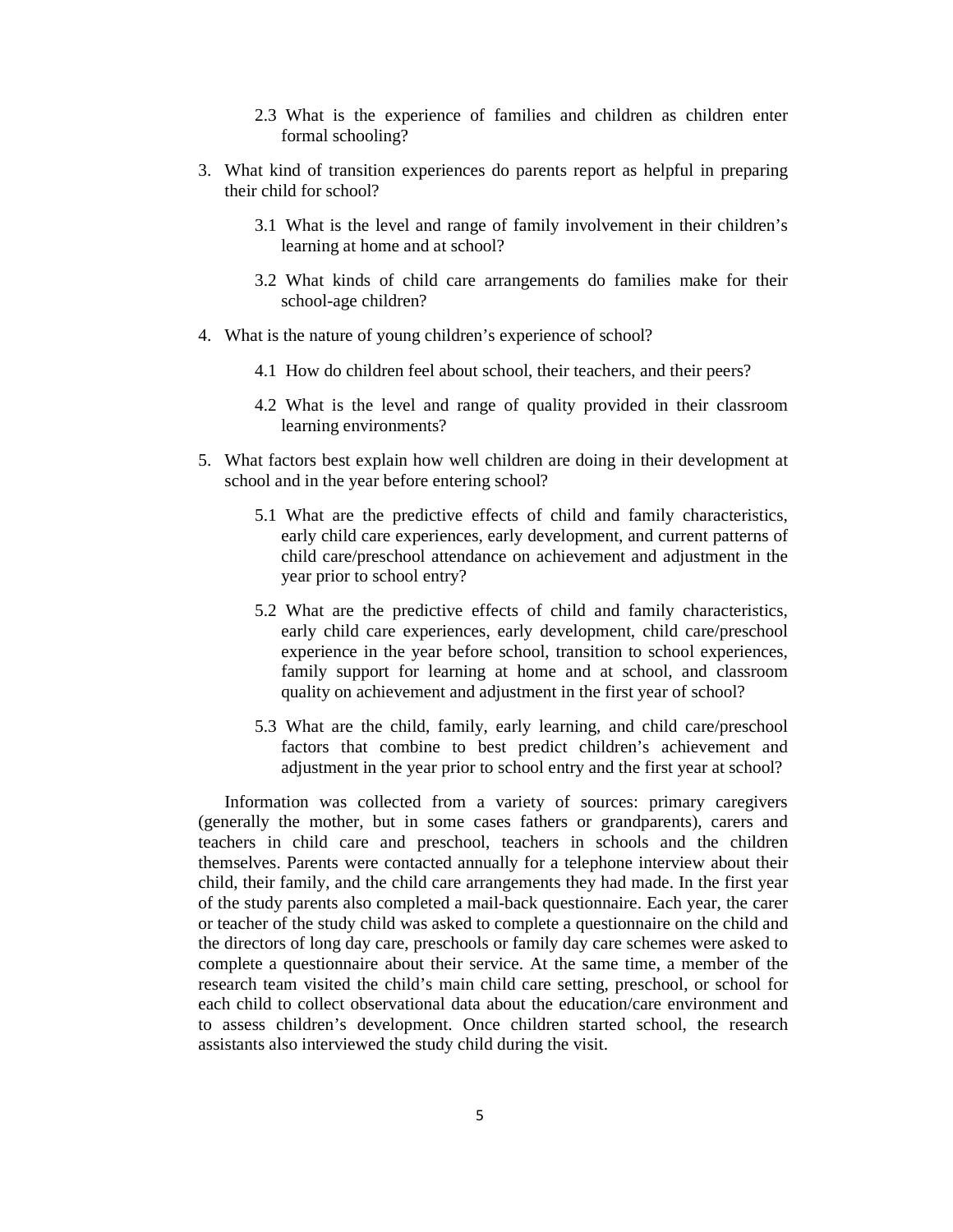Child care was the focus of the study and very detailed measures were taken of many aspects of children's child care arrangements. The results of the study show that child care experiences, in addition to child and family factors, play an important part in preparing children for the transition to school. Aspects of children's child care history, in combination with child and family factors and, to a lesser extent current child care characteristics, predicted children's achievement and adjustment in the year before school and in Kindergarten (first year at school).

The key child care predictors of literacy achievement in the year before school were found in children's prior child care history. Attending formal child care/education settings for longer hours per week in the year before starting school and a history of attending more care arrangements a week were predictive of lower literacy scores. Child care factors were not significant predictors of achievement in numeracy in the year before school nor of literacy or numeracy in Kindergarten. The main predictors of achievement in both years were children's previous skills in literacy and numeracy.

Characteristics of children's earlier child care were an important part of the prediction of their adjustment in the year before school. Multiple care in the early years was associated with lower levels of prosocial behavior, and more changes in care arrangements were predictive of children having more socio-emotional difficulties, as rated by parents. Children whom teachers rated as having more behavioural difficulties had experienced more changes in care arrangements in their early years. More positive relationships with carers in children's early experiences of regulated child care were predictive of better teacher-child relationships in the year before school.

In the prediction of adjustment in Kindergarten, factors from children's child care history also played a part. Hours in child care was a frequent significant predictor of child adjustment at school. Longer hours in early formal care arrangements were part of the prediction of teachers' ratings of poorer academic adjustment, less prosocial behavior, more socio-emotional difficulties, as well as less closeness and more conflict in the teacher-child relationship. In contrast, longer hours of early informal care had a positive effect on prosocial behavior, as rated by parents, and on the teacher-child relationship at school.

More recent hours of care/education also impacted adjustment. Longer hours of care/education in the year before school were a positive predictor of prosocial behavior, as reported by teachers, but were negatively related to children's selfreported liking of school. Children whom teachers and parents rated as having more behavioural difficulties had attended longer hours of outside school hours care.

Children's experiences of multiple and changeable care were further factors explaining adjustment outcomes in Kindergarten. Multiple care in the early years predicted lower prosocial behavior at school-age as rated by parents. Multiple care in the year before school was linked to more conflict in the teacher-child relationship at school. More changes of care arrangements in the early years predicted children's lower ratings of liking school.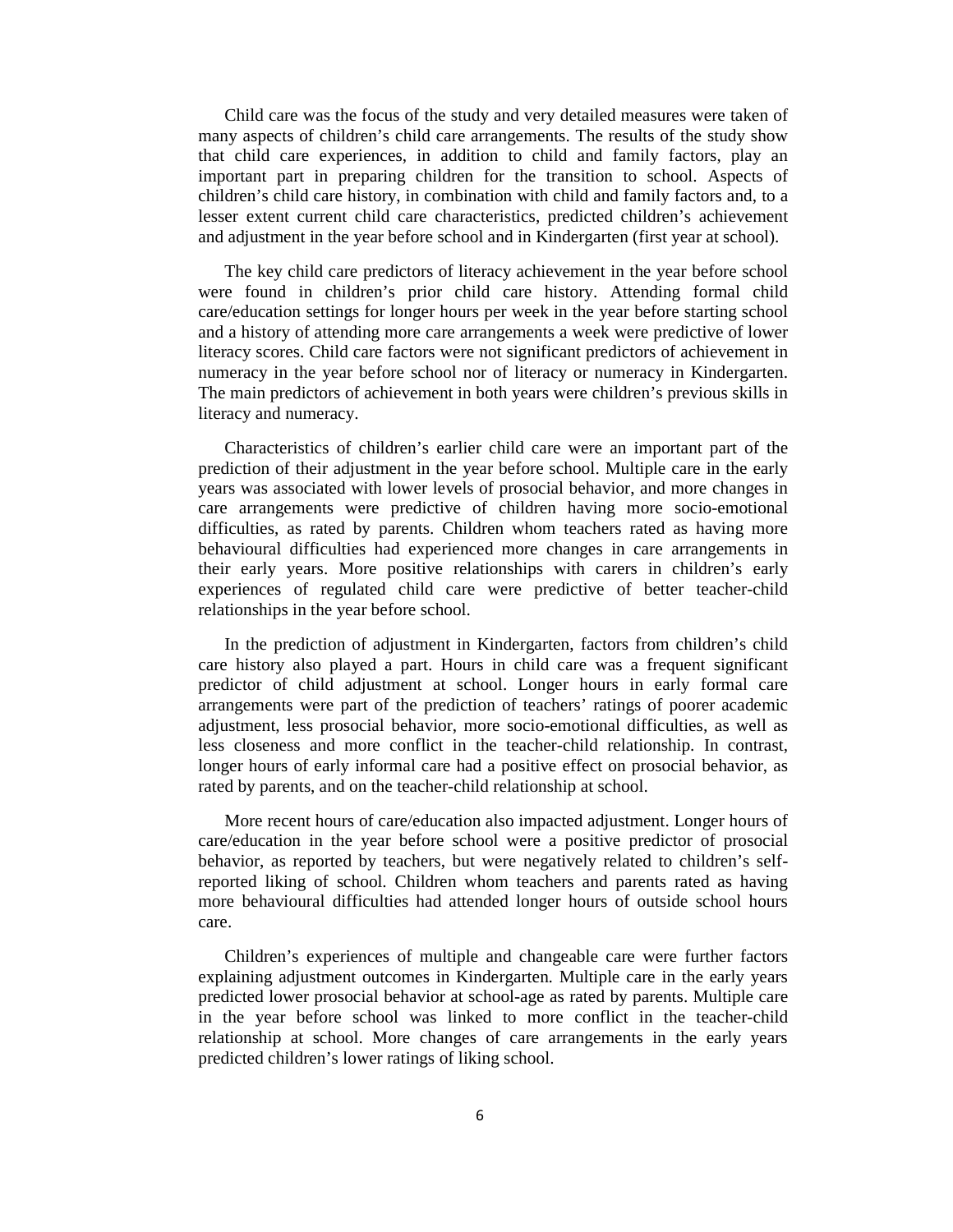Children's relationships with carers and teachers in their early care experiences were important predictors of later outcomes. Positive teacher-child relationships in child care predicted closeness in the relationship with the teacher and more prosocial behaviour in Kindergarten, and the children reporting that they liked school. Poorer relationships with teachers in the early years of child care predicted more conflict in the relationship with the Kindergarten teacher and more socioemotional difficulties.

Information from this study about how features of child care history can affect children's transition to school has implications for the regulation and quality assurance of child care. These are particularly important in the current context of reforms to the Australian quality assurance system. Australian data has long been needed to provide an evidence base for these important policy decisions.

The study is also important for parents. Many of the factors found in the study to predict more negative outcomes for children, particularly in relation to adjustment around the time of school transition can inform the choices parents make about child care in the early years, particularly around hours of formal and informal care and the use of multiple care. The current report is the first large longitudinal study in Australia to present such a large body of evidence for decisions to be made that will affect the welfare of young children in this country as they experience the care and educational settings we organize for them in their early childhood years.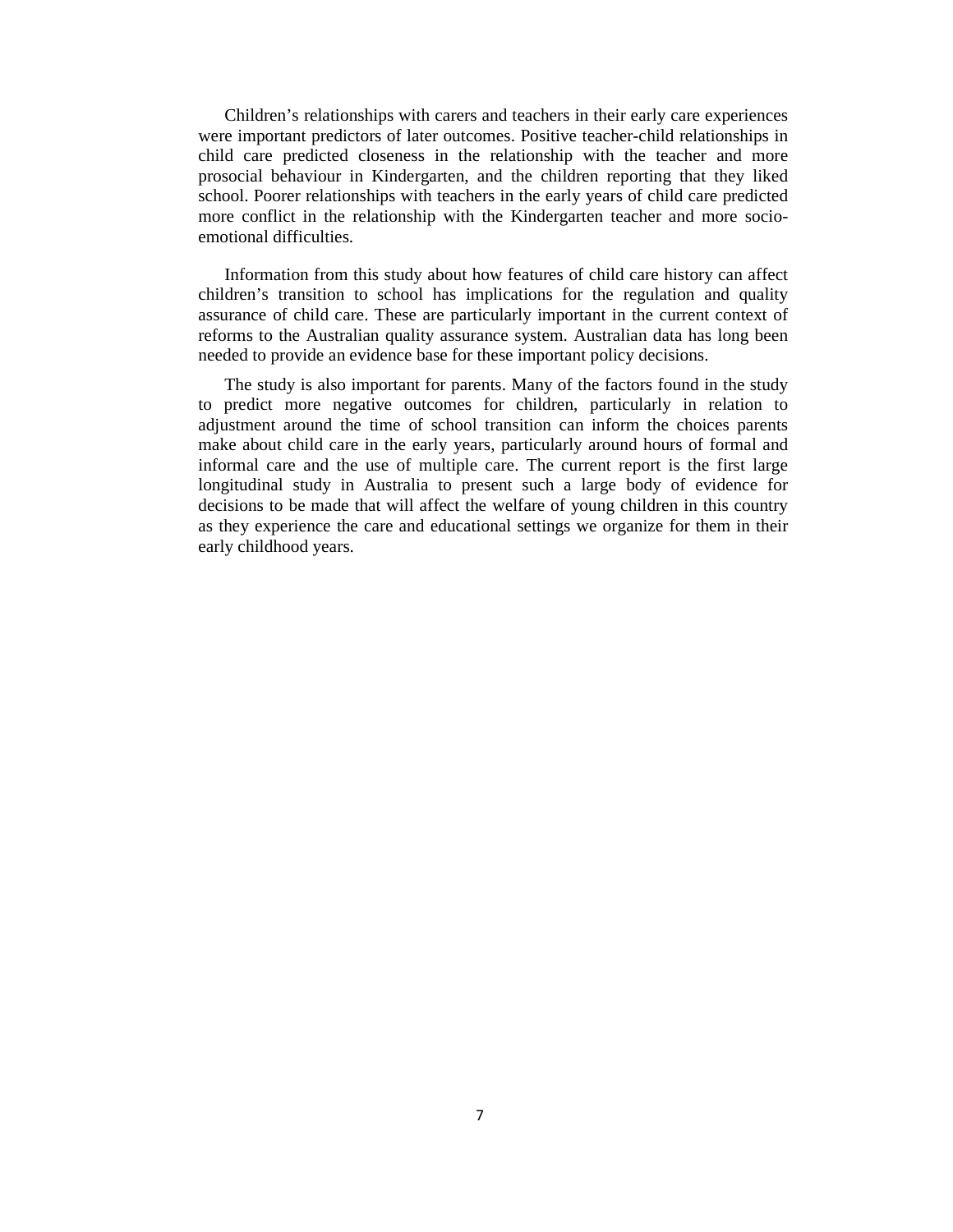# **TABLE OF CONTENTS PAGE**

# Acknowledgements 2 Executive summary 2000 Manual Communication and the summary 4 Table of Contents 28 and 200 million and 200 million and 200 million and 30 million and 30 million and 30 million and 30 million and 30 million and 30 million and 30 million and 30 million and 30 million and 30 million and List of Tables 10 10 List of Figures 2000 15 million 2000 15 million 2000 15 million 2000 15 million 2000 15 million 2000 15 million 2000 15 million 2000 15 million 2000 15 million 2000 16 million 2000 16 million 2000 16 million 2000 16 millio Appendices 16

# **1. INTRODUCTION**

| 1.1 Background         |  |
|------------------------|--|
|                        |  |
| 1.2 Literature Review  |  |
|                        |  |
| 1.3 Research Questions |  |
|                        |  |

# **2. METHODOLOGY**

| 2.1 Recruitment of Sample |    |
|---------------------------|----|
| 2.2 Description of Sample |    |
| 2.3 Procedure             | 30 |
| 2.4 Measures              |    |

# **3. CHILD CARE**

| 3.1 Children's First Experiences of Non-Parental Care           | 48  |
|-----------------------------------------------------------------|-----|
| 3.2 Patterns of Non-Parental Care, Use of Multiple Care 2014 19 |     |
|                                                                 | 53  |
|                                                                 | 54  |
|                                                                 | -59 |
|                                                                 |     |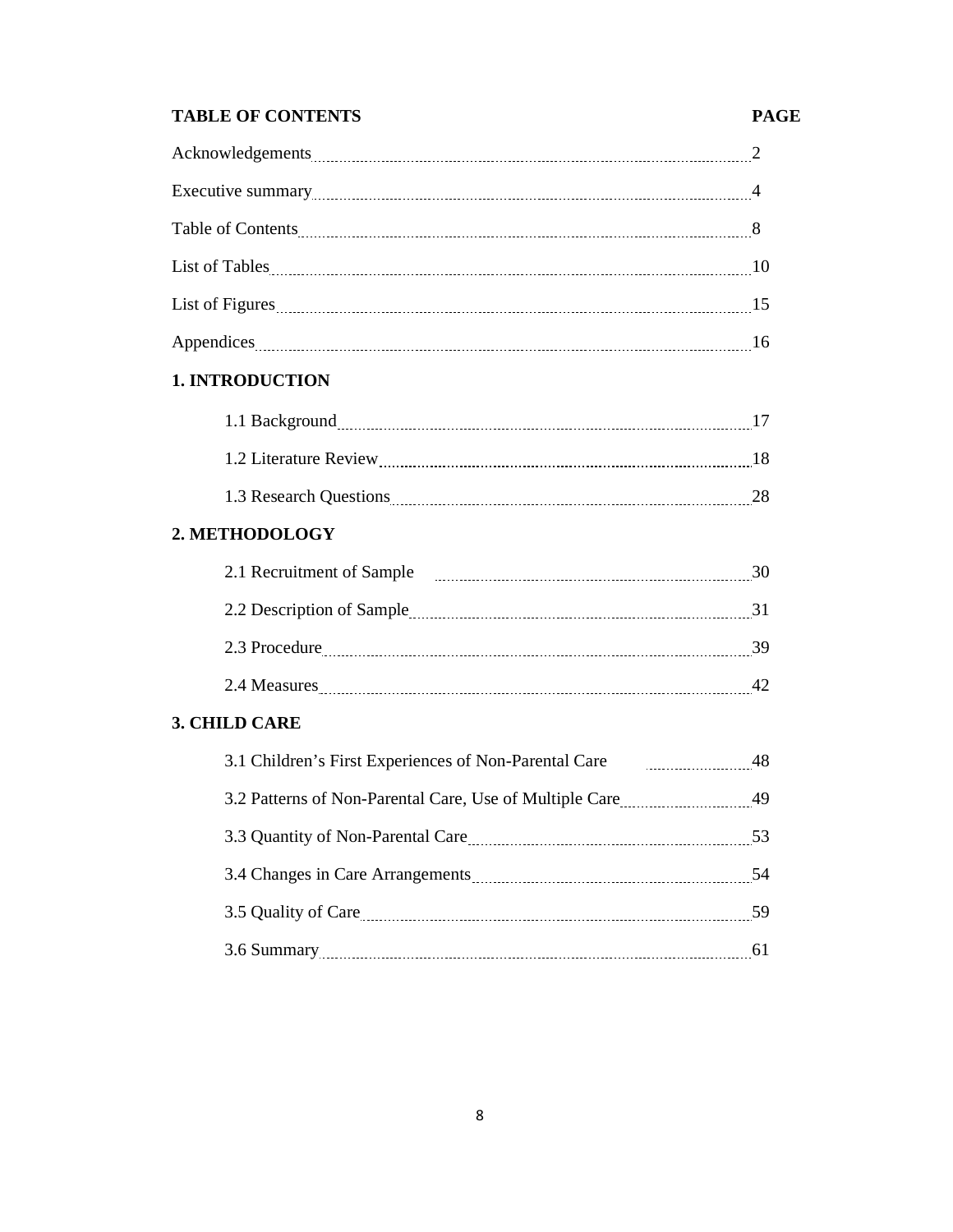# **4. TRANSITION TO FORMAL SCHOOL & SCHOOL EXPERIENCE**

| 4.1 Transition Experiences Prior to Entering School manufactured 62        |  |
|----------------------------------------------------------------------------|--|
|                                                                            |  |
| 4.3 Parent Satisfaction & Involvement in their Child's School [11, 120] 68 |  |
|                                                                            |  |
|                                                                            |  |
|                                                                            |  |
|                                                                            |  |
| 5. CHILD DEVELOPMENT OUTCOMES                                              |  |
|                                                                            |  |
| 5.2 Adjustment: Year before School and Kindergarten manufacturers 73       |  |
| <b>6. PREDICTORS OF CHILD OUTCOMES</b>                                     |  |
|                                                                            |  |
|                                                                            |  |
| 6.3 Predictors of Child Adjustment and Achievement                         |  |
|                                                                            |  |
| 6.4 Predictors of Child Adjustment and Achievement in Kindergarten 90      |  |
| 7. DISCUSSION AND CONCLUSIONS                                              |  |
|                                                                            |  |
| 7.2 Conclusions about the Role of Child Care in Preparing                  |  |
|                                                                            |  |
|                                                                            |  |
| REFERENCES 22                                                              |  |
|                                                                            |  |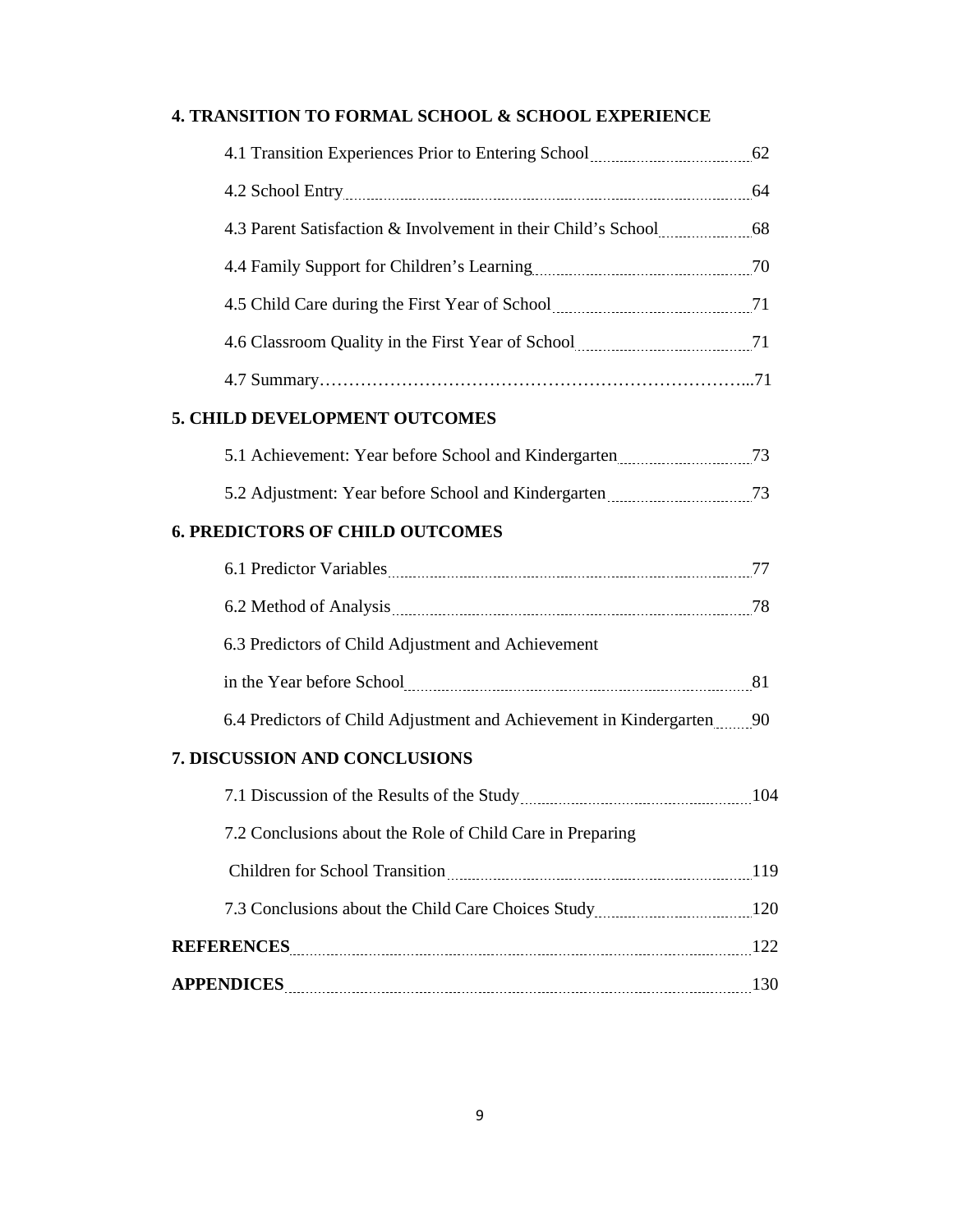# **LIST OF TABLES PAGE**

| Table 2.1. Frequencies (and percentages) of waves missed                              |  |
|---------------------------------------------------------------------------------------|--|
|                                                                                       |  |
| Table 2.2. Number of participants in each wave in the urban,                          |  |
|                                                                                       |  |
| Table 2.3. Number (and percentage) of primary caregivers by                           |  |
|                                                                                       |  |
| Table 2.4 Frequencies (and percentages) of mothers and                                |  |
| fathers in the urban, rural and total samples who had attained                        |  |
| high school, diploma or trade and university degree qualifications33                  |  |
| Table 2.5. Frequencies (and percentages) of parents' place of                         |  |
|                                                                                       |  |
| Table 2.6. Income in Australian dollars for the urban, rural and                      |  |
|                                                                                       |  |
| Table 2.7. Patterns of family structure in the urban, rural and                       |  |
| total samples 24                                                                      |  |
| Table 2.8. Number of other children living with the respondent                        |  |
|                                                                                       |  |
| Table 2.9. Parental origin, frequencies (and percentages), by                         |  |
|                                                                                       |  |
| Table 2.10. Total family size frequencies (and percentages), by                       |  |
| pattern of participation 27                                                           |  |
| Table 2.11. Level of education frequencies (and percentages),                         |  |
|                                                                                       |  |
| Table 2.12. Number of children, gender, mean age and age                              |  |
|                                                                                       |  |
| Table 2.13. Number (and percentage) of mothers and                                    |  |
| fathers of children in Kindergarten with high school, tertiary                        |  |
| diploma or trade qualification and university level education <i>manual manual</i> 38 |  |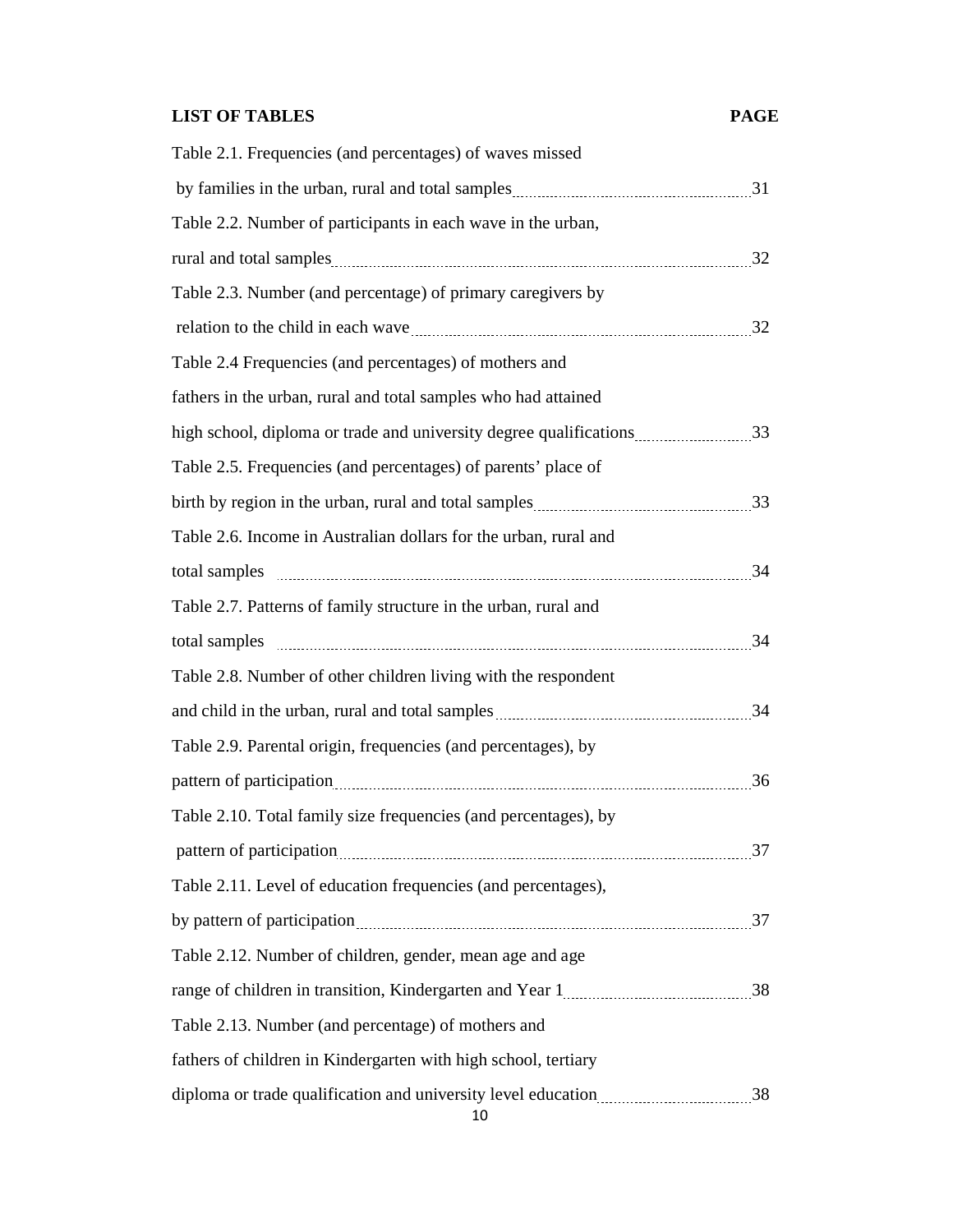| Table 2.14. Parental origins, frequencies (and percentages)      |  |
|------------------------------------------------------------------|--|
|                                                                  |  |
|                                                                  |  |
| Table 3.1. Number of children in each type of care in their      |  |
|                                                                  |  |
| Table 3.2. Number and percentage of children attending Long Day  |  |
| Care only, Preschool only or both Long Day Care and Preschool    |  |
|                                                                  |  |
| Table 3.3. Mean satisfaction ratings given by parents for each   |  |
|                                                                  |  |
| Table 3.4. Mean (and standard deviation) ratings for each reason |  |
|                                                                  |  |
| Table 3.5. Mean hours in each type of child for children not     |  |
|                                                                  |  |
| Table 3.6. Number of times children changed child care           |  |
| arrangements in the preceding 12 months: numbers                 |  |
| (and percentages) of children in each age group who              |  |
|                                                                  |  |
| Table 3.7. Number (and percentage) of parents of children        |  |
| in each age group who gave each rating regarding the             |  |
|                                                                  |  |
| Table 3.8. Number of times there was a change of carer           |  |
| in the child's care arrangements in the preceding 12 months:     |  |
| numbers (and percentages) of children in each age group          |  |
|                                                                  |  |
| Table 3.9. Number (and percentage) of parents of children        |  |
| in each age group who gave each rating regarding the extent      |  |
|                                                                  |  |
| Table 3.10. The ratio of children to caregivers in the child's   |  |

11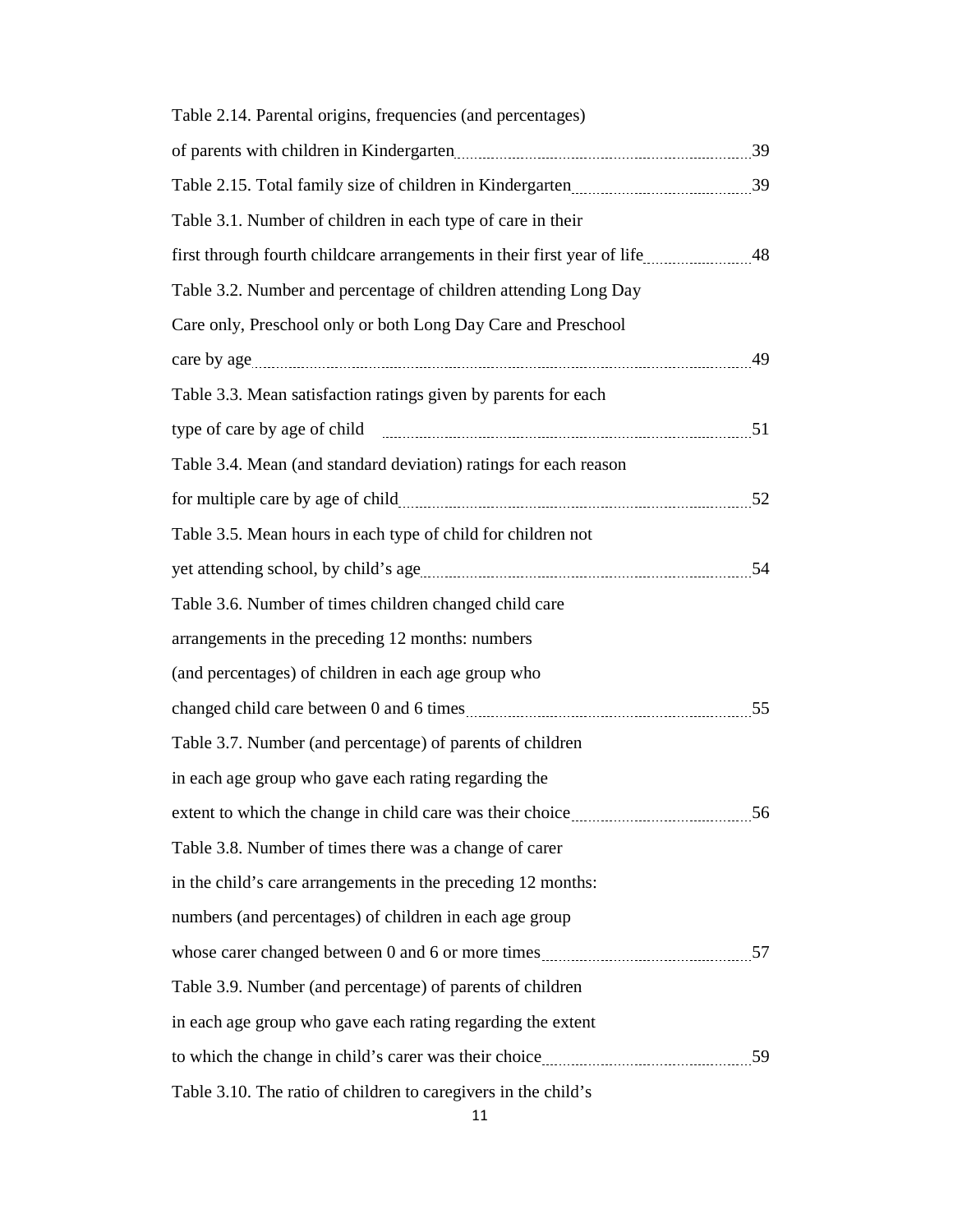| Table 3.11. Mean ITERS, ECERS and FDCRS ratings                                      |  |
|--------------------------------------------------------------------------------------|--|
|                                                                                      |  |
| Table 3.12. Conflict in teacher-child relationship for                               |  |
|                                                                                      |  |
| Table 3.13. Closeness in teacher-child relationship for                              |  |
|                                                                                      |  |
| Table 4.1 Number of transition experiences used <i>manual communical</i> contract 62 |  |
| Table 4.2. Number (and percentage) of parents whose                                  |  |
| children changed school in Kindergarten who answered                                 |  |
|                                                                                      |  |
| Table 4.3. Mean (and standard deviation) ratings ranging                             |  |
| from 1 (Strongly agree) to 5 (Strongly disagree) by parents                          |  |
|                                                                                      |  |
| Table 4.4. Number (and percentage) of parents who were or were                       |  |
|                                                                                      |  |
| Table 4.5. Parents' involvement with school activities for                           |  |
|                                                                                      |  |
|                                                                                      |  |
|                                                                                      |  |
| Table 5.1. Mean (and standard deviation) total scores and                            |  |
| age equivalents on the three subscales of the Woodcock                               |  |
| Johnson for children in year before school entry and Kindergarten [11, 23]           |  |
| Table 5.2. Mean (and standard deviation) ratings for prosocial                       |  |
| and total difficulties in the year before school and Kindergarten                    |  |
|                                                                                      |  |
| Table 5.3. Mean (and standard deviation) ratings for conflict and                    |  |
| closeness in the student-teacher relationship in the year                            |  |
|                                                                                      |  |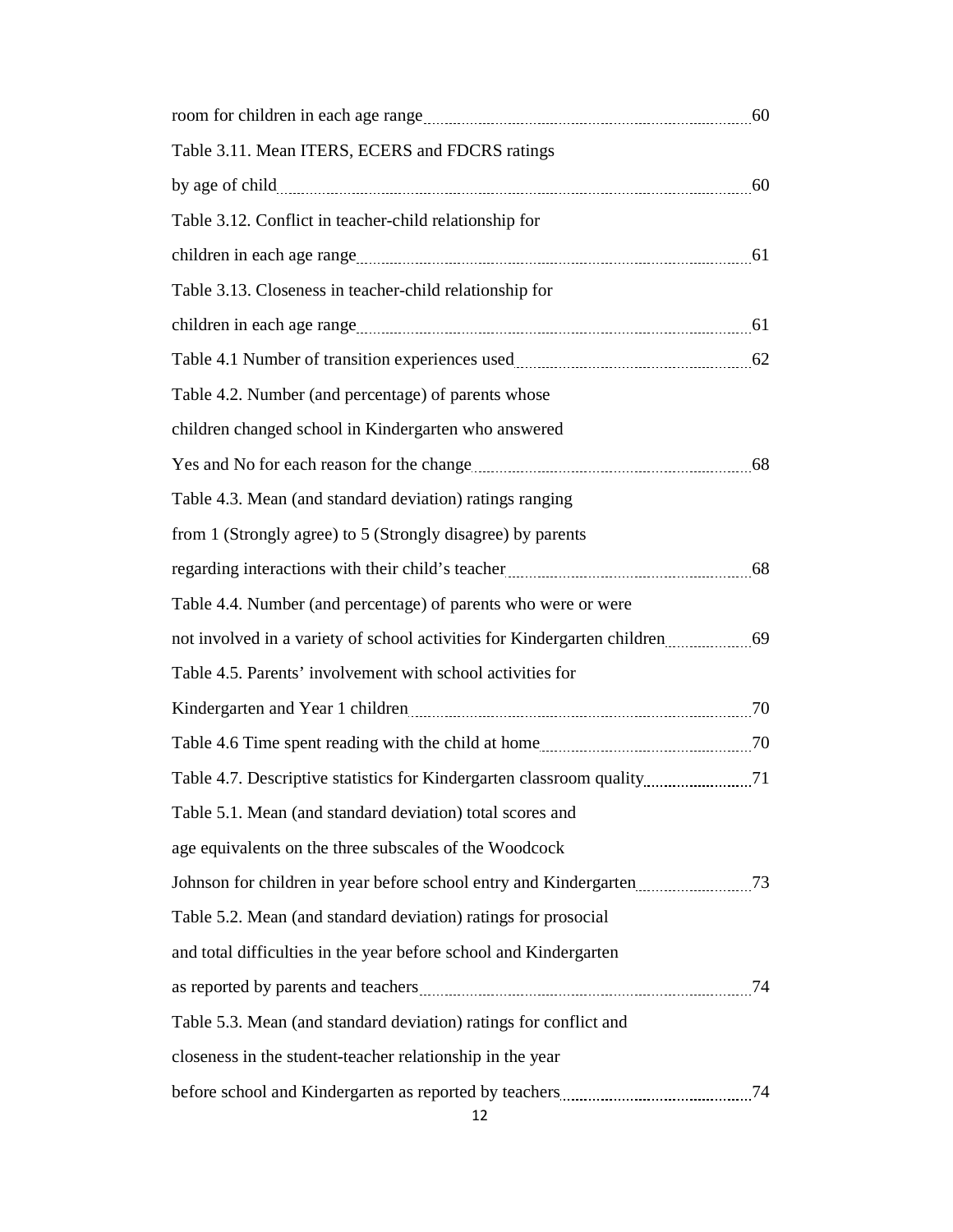| Table 5.4 Mean (and standard deviation) ratings for Kindergarten                                               |    |
|----------------------------------------------------------------------------------------------------------------|----|
| children's feelings about school, the teacher and peers <b>manufacturer</b> and $75$                           |    |
| Table 6.1 Regression analyses to predict children's achievement                                                |    |
| In early literacy and numeracy in the year before school <b>manufacture</b> 32                                 |    |
| Table 6.2 Regression analyses to predict children's                                                            |    |
| socio-emotional strengths and difficulties in the year before                                                  |    |
|                                                                                                                |    |
| Table 6.3 Regression analyses to predict children's                                                            |    |
| socio-emotional strengths and difficulties in the year before                                                  |    |
|                                                                                                                |    |
| Table 6.4 Regression analyses to predict student-teacher                                                       |    |
| relationship conflict and closeness in the year before                                                         |    |
|                                                                                                                |    |
| Table 6.5 Regression analyses to predict children's                                                            |    |
| achievement in early literacy and numeracy and approach                                                        |    |
| to learning in Kindergarten Matter and Matter and Matter and Matter and Matter and Matter and Matter and Matte |    |
| Table 6.6 Regression analyses to predict children's                                                            |    |
| socio-emotional strengths and difficulties in Kindergarten                                                     |    |
|                                                                                                                | 93 |
| Table 6.7 Regression analyses to predict children's                                                            |    |
| socio-emotional strengths and difficulties in Kindergarten                                                     |    |
|                                                                                                                |    |
| Table 6.8 Regression analyses to predict student-teacher                                                       |    |
| relationship conflict and closeness in Kindergarten                                                            |    |
|                                                                                                                |    |
| Table 6.9 Regression analyses to predict children's feelings                                                   |    |
|                                                                                                                |    |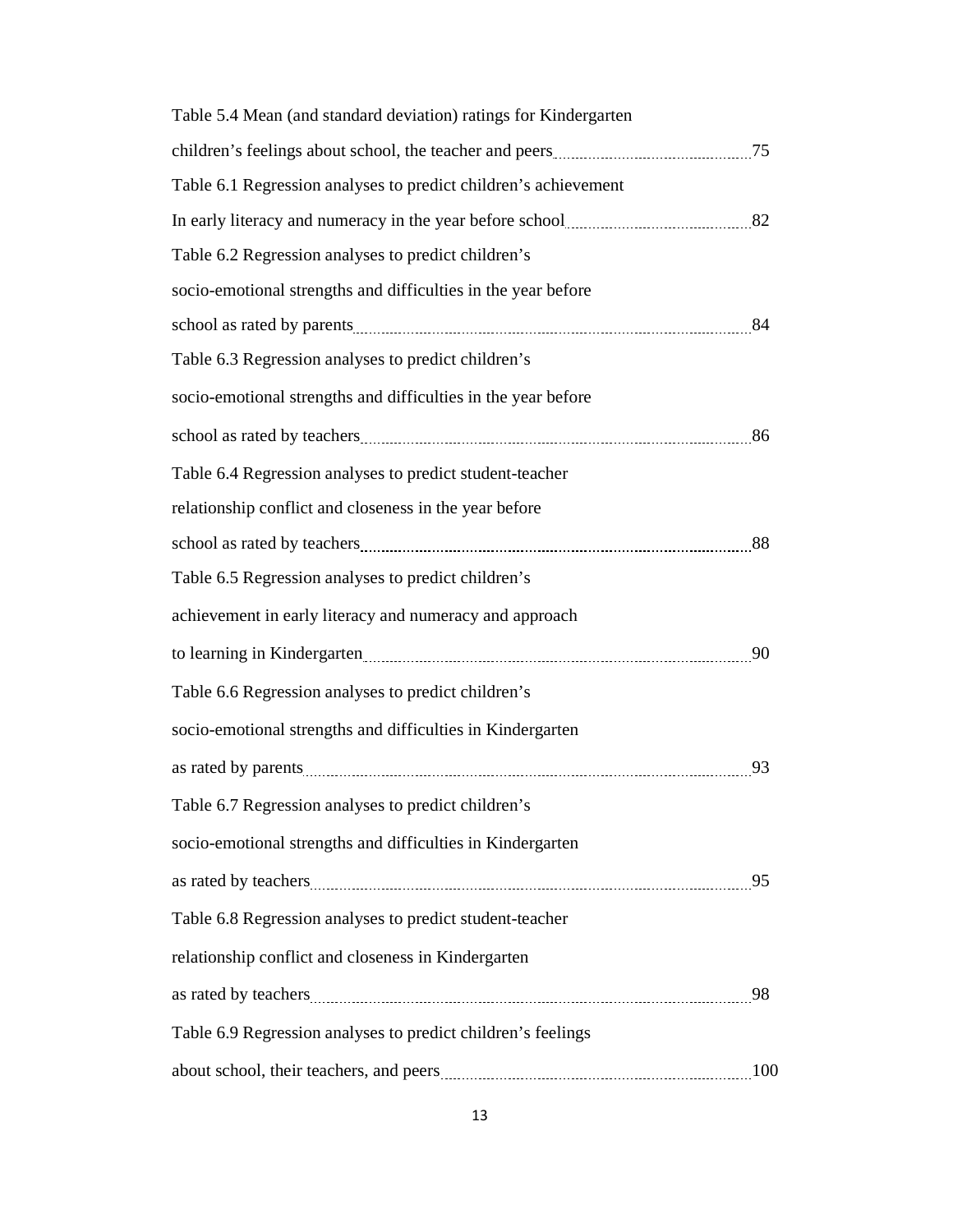| Table 7.1. Predictors of achievement in the year before school | 109 |
|----------------------------------------------------------------|-----|
| Table 7.2. Predictors of adjustment in the year before school  | 112 |
| Table 7.3. Predictors of achievement in Kindergarten           | 114 |
| Table 7.4. Predictors of adjustment in Kindergarten            | 117 |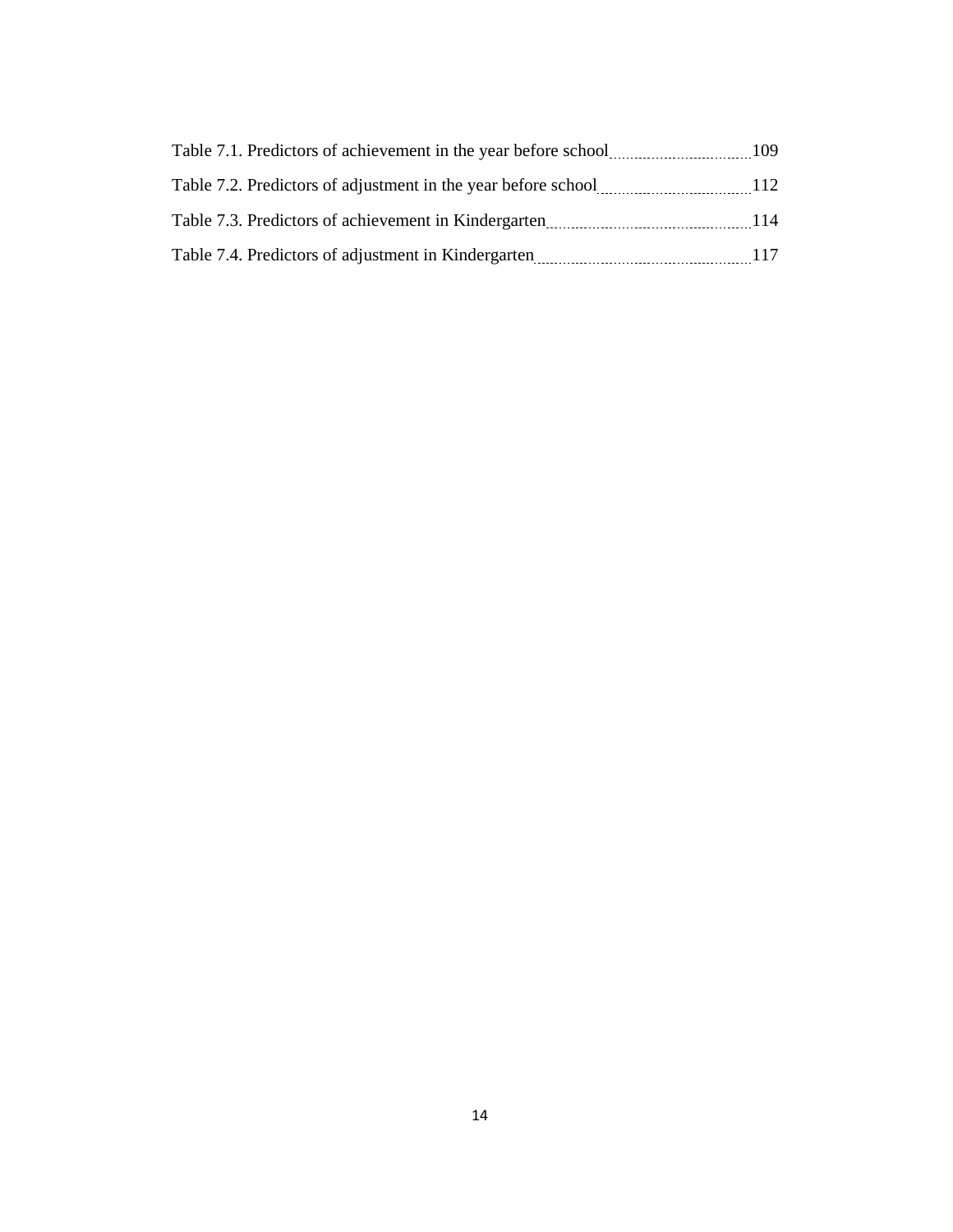# **LIST OF FIGURES PAGE**

| Figure 3.1 Percentage of children in each age group who                                                                                                                                                                              |    |
|--------------------------------------------------------------------------------------------------------------------------------------------------------------------------------------------------------------------------------------|----|
| attended each combination of care manufactured and state and state and state and state and state and state and                                                                                                                       |    |
| Figure 3.2. Percentage of parents giving each reason                                                                                                                                                                                 |    |
|                                                                                                                                                                                                                                      |    |
| Figure 3.3. Percentage of parents giving each reason                                                                                                                                                                                 |    |
| for a change in their child's carer by age <i>manual container a change in their child's</i> carer by age <i>manual container and their</i> 58                                                                                       |    |
| Figure 4.1. Mean ratings of helpfulness by parents                                                                                                                                                                                   |    |
|                                                                                                                                                                                                                                      |    |
| Figure 4.2. Mean ratings of helpfulness by parents                                                                                                                                                                                   |    |
|                                                                                                                                                                                                                                      |    |
| Figure 4.3. Mean ratings for reasons for decision                                                                                                                                                                                    |    |
| to start the child in school <u>manual contract of</u> the start the child in school                                                                                                                                                 |    |
| Figure 4.4. Mean ratings for decisions to delay                                                                                                                                                                                      |    |
|                                                                                                                                                                                                                                      |    |
| Figure 4.5. Mean ratings for each reason for                                                                                                                                                                                         |    |
| choosing the child's school manufactured and the child's school                                                                                                                                                                      | 67 |
| Figure 5.1. Percentage of children who answered                                                                                                                                                                                      |    |
| "No", "Sometimes" and "Yes" to each Feelings                                                                                                                                                                                         |    |
| about School question <b>contained a contract of the contract of the contract of the contract of the contract of the contract of the contract of the contract of the contract of the contract of the contract of the contract of</b> | 76 |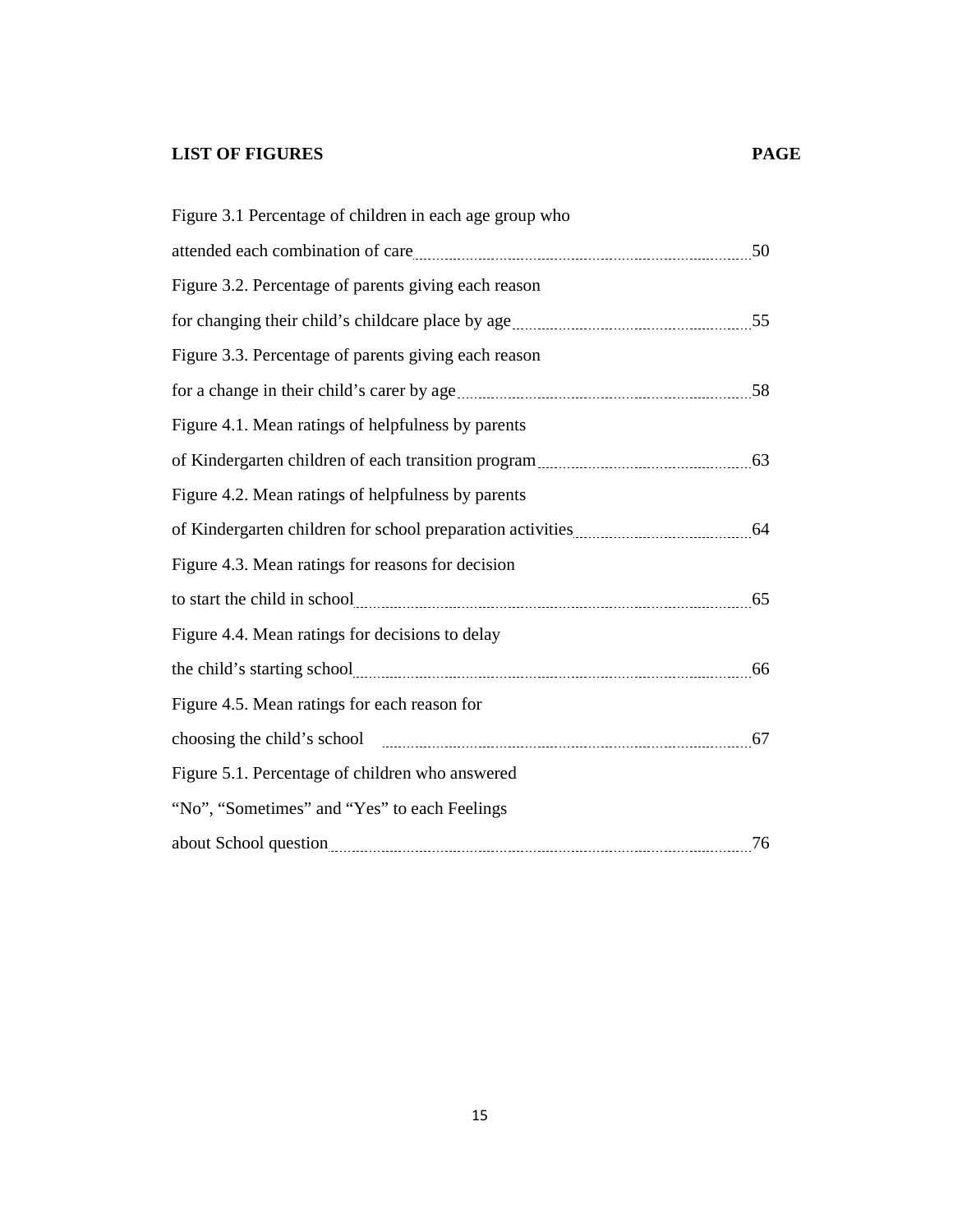# **APPENDICES PAGE**

| Appendix 1. Descriptive statistics for predictor                           |            |
|----------------------------------------------------------------------------|------------|
| variables used in analyses of child developmental                          |            |
| outcomes in the year before school manufactured and the year before school | <b>130</b> |
| Appendix 2. Descriptive statistics for predictor                           |            |
| variables used in analyses of child developmental                          |            |
|                                                                            | 133        |
| Appendix 3. Research output from the Child Care                            |            |
| Choices project                                                            | 136        |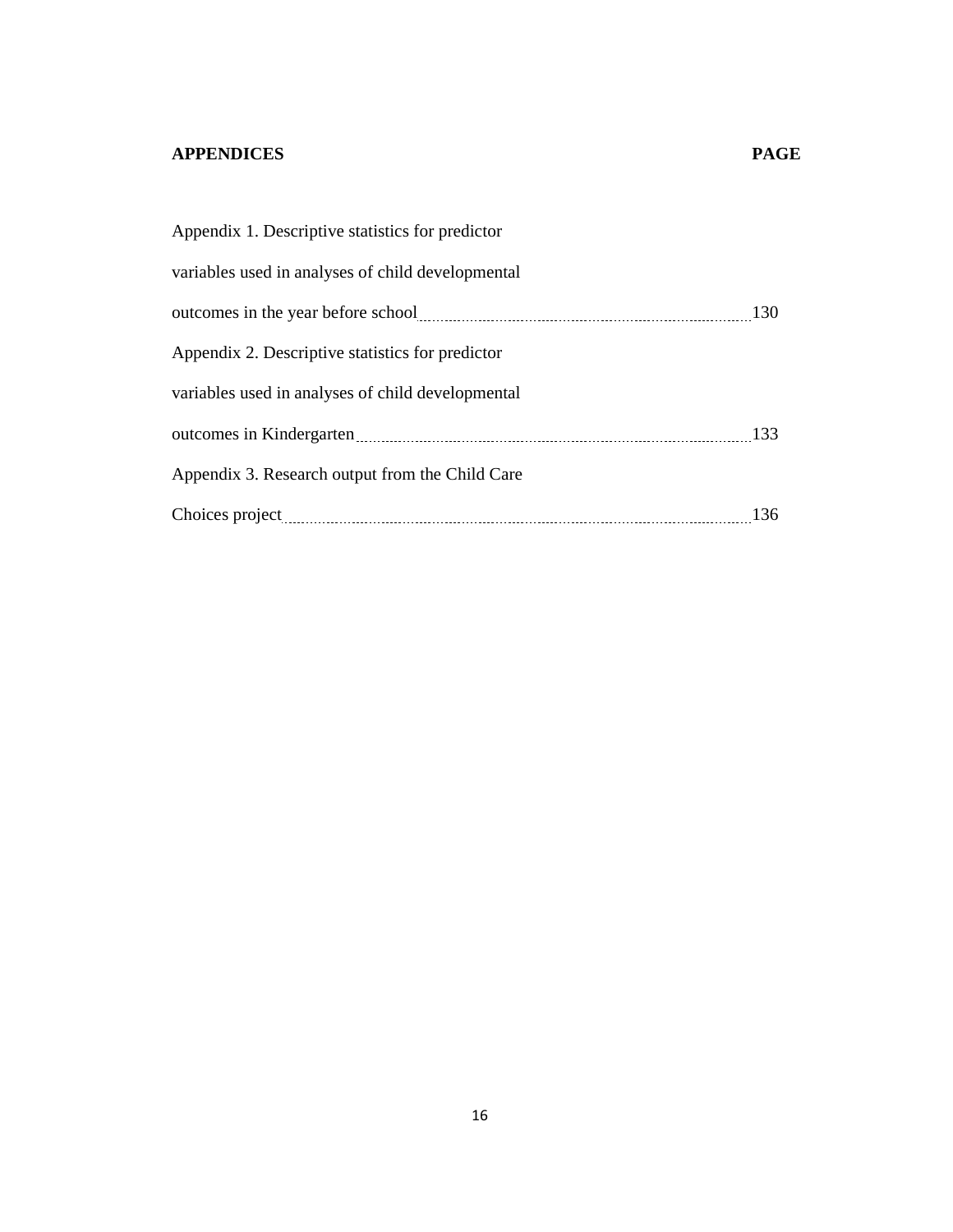# **CHAPTER 1 INTRODUCTION**

# **1.1 Background**

In 2004, the Department of Community Services commissioned the Child Care Choices research team to extend a longitudinal study of over 600 young children and their families begun in 2002 in urban and rural areas of NSW. The initial 3-year study, funded through an ARC Linkage grant with the Department of Community Services as industry partner, had investigated the effect of multiple and changeable care arrangements on the development of young children. The findings of the first three years of the study suggested that: 1) children's development was linked to family factors more than to childcare factors, 2) multiple care arrangements (two or more care settings per week) did not have different effects on children's development from single care arrangements, and 3) changeable care arrangements (two or more changes over 12 months) were linked to behaviour problems in children as reported by their parents.

The focus of the Extension of the Longitudinal Child Care Choices Study moved away from multiple and changeable care arrangements to consider the effects of different aspects of care arrangements prior to school on the adjustment and achievement levels of children on entry to school. Transition to school is a major point of change in the lives of young children. It marks their entry into formal education. School demands of children a higher level of self-regulation of their behaviour and a more formal approach to learning than they have experienced previously. All of the children were recruited for the Child Care Choices study from regulated care settings (either long day care or family day care). They had already experienced one major educational transition in their move from home to child care. For them, starting school was a second major transition in their educational journey.

This study was designed to follow the child care history of the children in the study and to focus particularly on the year before they started school, and their first year in school. The study provided a unique opportunity to gather data on an annual basis on children's non-parental care from their early years into the first years of school. It offers a detailed view of the nature of the care arrangements made for young children in NSW before and during their first years of school, their transition to school experiences and their development during the early childhood years.

The research report presents findings from the Child Care Choices study on three main aspects of child care on children's school transition: type of child care, quantity of child care and quality of child care. It also presents findings on the relative contribution of family and child care factors to children's adjustment and achievement at school. Details of the design, participants and methods of the study are set out in the report along with a discussion of its findings in relation to the research literature and in relation to child care practice and policy.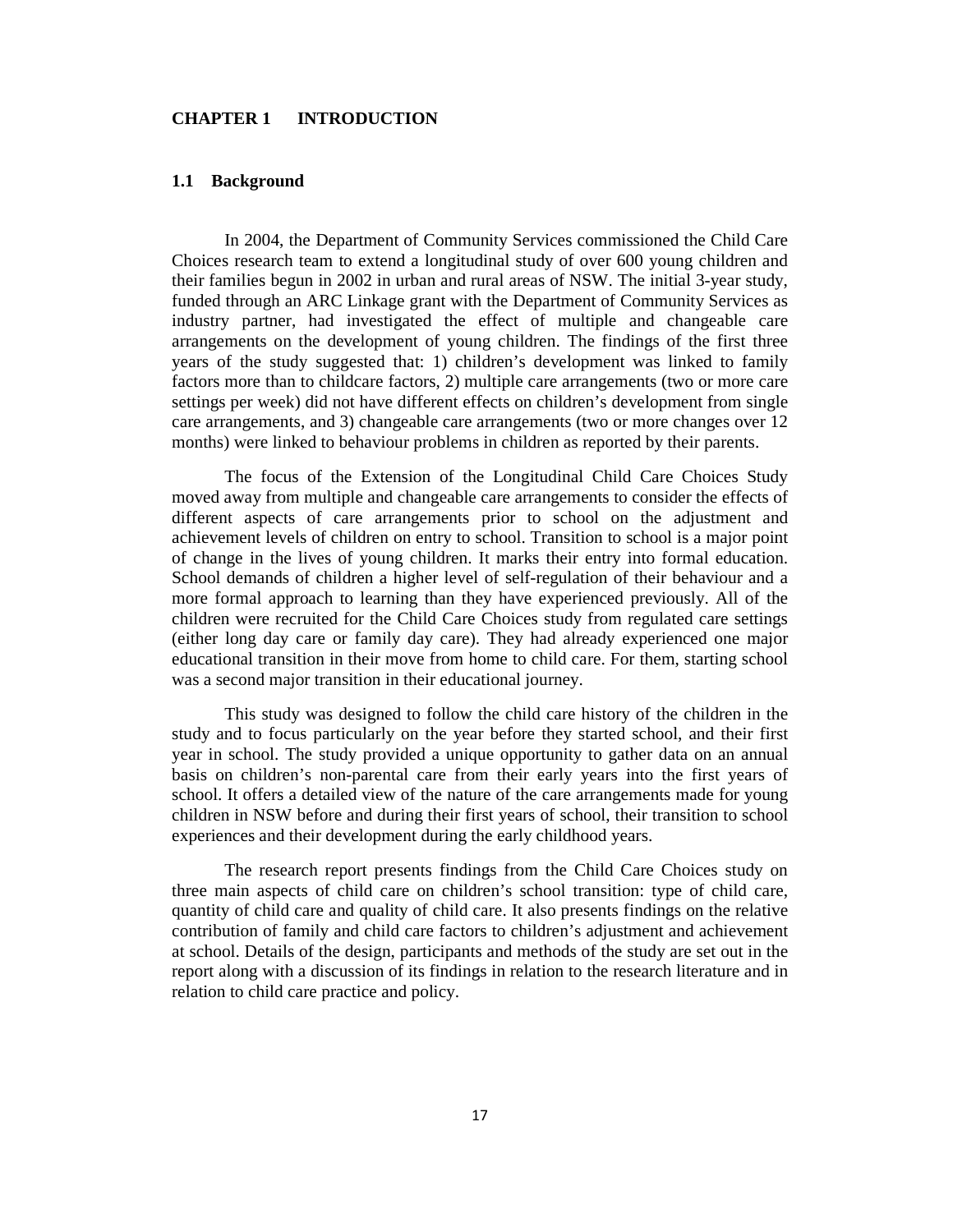# **1.2 Literature Review**

# **Children's development: non-parental care and transition to school**

Children's early adjustment to school plays a critical role in shaping their ongoing academic and socio-emotional competence. A myriad of studies have highlighted the significant role of prior-to-school experiences in shaping early school success. From a bio-ecological perspective (Bronfenbrenner & Morris, 1998), children's development is best understood when we consider the multiple contexts in which they operate, including both the family and non-parental care environments as well as individual characteristics of the developing child.

Entering non-parental care<sup>1</sup> and starting school are important transition stages for children's development. It is recognised that non-parental child care is an important part of the lives of an increasing number of Australian children (Australian Bureau of Statistics, 2003). Interest in understanding the effects of child care on children is therefore growing. Similarly, the influence of non-parental care and other factors on transition to school is an area of interest to early childhood researchers. Factors including family and child factors, peer relations and teacher-child relationships and their influences on school adjustment and school achievement are examined in this review of previous and current research.

# **A. Links between non-parental child care and children's development**

Research into centre-based care has undergone three phases (Belsky, 1984, 1990; Hayes, Palmer, & Zaslow, 1990; Scarr & Eisenberg, 1993). The first phase compared children reared at home and children enrolled in centre-based care, focusing on social-emotional development using attachment theory as the base for questions and measures. The research of the second phase sought to identify characteristics of care environments that were related to different developmental outcomes for children. The third phase sought to incorporate the effects of ecological influences on children experiencing child care. Children's development then is determined by the interaction between characteristics of the child, familial and non-parental care experiences as well as factors in the child's larger social environment. Each of these factors should be considered when examining the effects of non-parental care on children's adjustment and achievement.

A number of studies over the past two decades have highlighted the significant role of non-parental care experiences in shaping children's development. Moreover, significant and lasting advances in children's development have been linked more specifically with both the quality and quantity of non-parental care. More recently, researchers have also begun to differentiate across both formal and informal nonparental care experiences as well as variations in the history of children's care.

# **Quality Care**

 $\overline{\phantom{a}}$ 

The quality of care has been viewed as an important variable in shaping children's short- and long-term development. In linking quality care to child outcomes

<sup>&</sup>lt;sup>1</sup> In Australia there is a diversity of services to choose from: preschools, kindergartens, day care centres, play groups, occasional care programs, family day homes and in-home care. The educational levels of the staff vary, as do the facilities and services afforded to the children. There is therefore, a variety of content and quality provided. Also available to parents are their own familial and social contacts.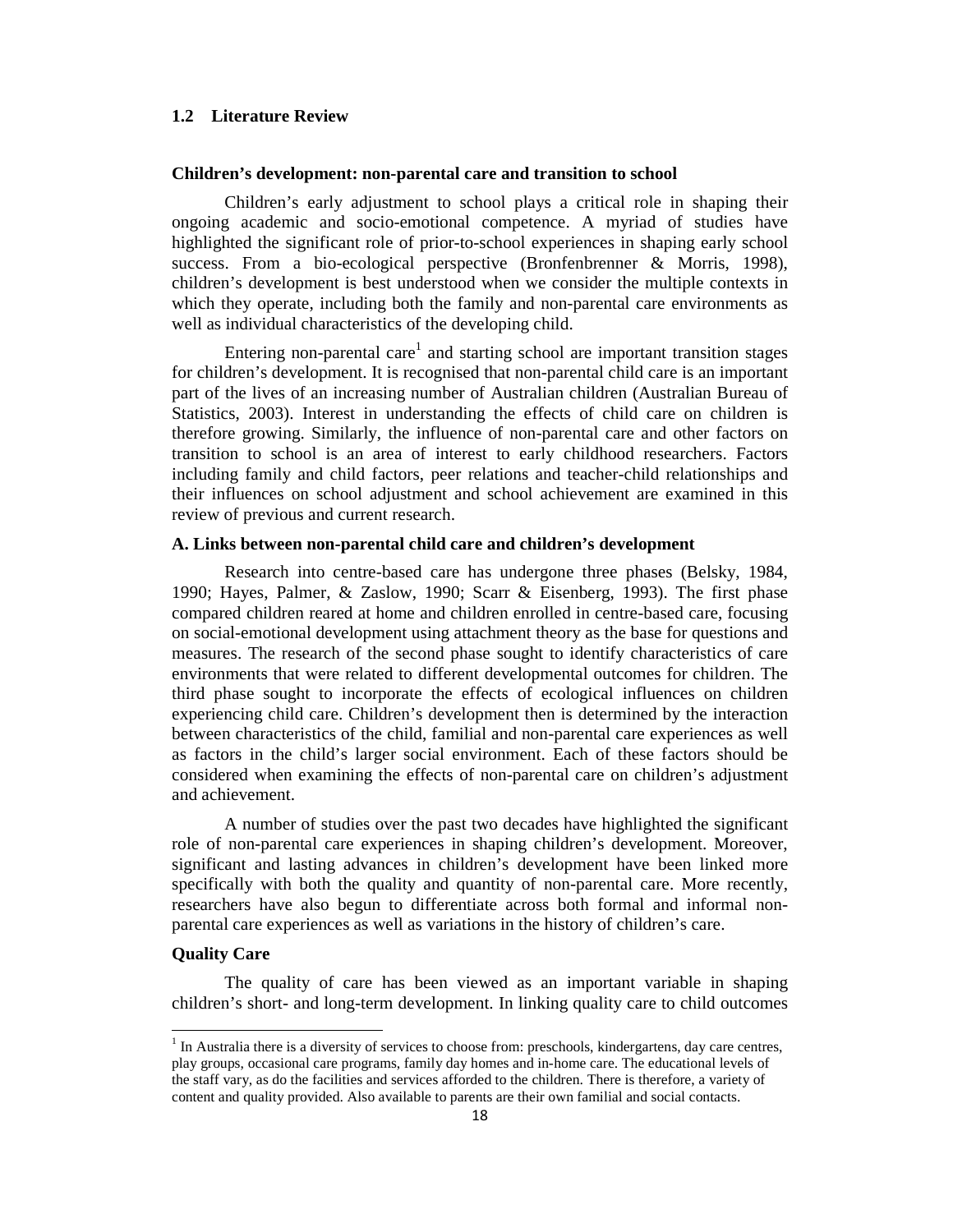it is necessary to consider what constitutes quality care and how this can be measured. At all levels of government, Australia's policies regarding early childhood include regulatory and accreditation systems that aim to provide quality, affordable child care for all children (Press, 2006). The strategy of linking the Quality Improvement and Accreditation System (QIAS) with eligibility for child care subsidies has led to a very high level of QIAS compliance (National Childcare Accreditation Council, 2007).

The Quality Improvement and Accreditation System (QIAS) sees quality as including features of long day care that are beneficial to children's wellbeing learning and development. It incorporates structural features such as programming and evaluation, protective care and safety as well as process features such as staff relationships with children and peers, partnerships with families, and management issues that affect staff commitment, satisfaction, and stability. Similar governances encourage quality care in the family day care environment with the Family Day Care Quality Assurance (FDCQA) promoting positive interactions among carers, children and families, effective management and staff support, as well as high quality physical environments which promote children's learning and development.

Clearly, the quality of non-parental care is a multidimensional construct encompassing the physical environment, the educational curriculum, staff training, child-staff ratios, group sizes and interpersonal relations (Neilsen-Hewett, Coutts & Hayes, 2008). While high quality early childhood education can enhance children's social, communicative, and problem-solving competencies, poor-quality care experiences can place children at significant disadvantage and at risk for poor academic and social adjustment.

The Effective Provision of Pre-School Education (EPPE) study in the UK found that quality was largely related to the qualifications of staff and expressed through sustained shared thinking in interactions with children. Settings that included staff with higher qualifications scored higher on measures of child care quality (Taggart et al., 2006). While high quality early childhood education can enhance children's social, communicative, and problem-solving competencies, poor-quality care experiences can place children at significant disadvantage and at risk for poor academic and social adjustment.

*Cognitive and language skill development.* The EPPE study found that 'children experiencing quality early childhood programs scored higher on standardised tests of reading and mathematics at age 6...' (Sylva & Taylor, 2006, p.174) and again at age 11, while the children who attended poorer quality centres scored the same as children who did not attend preschool (Sammons et al., 2007). Similarly, recent findings from the US National Institute of Child Health and Human Development (NICHD) study in the USA link quality care to better pre-academic skills and language abilities at 4 years (National Institute of Child Health and Human Development Early Child Care Research Network, 2002 [NICHD ECCRN]), higher performance on standardised tests of maths, better memory at age 8 years, and higher vocabulary skills at age 8 and 12 years (Belsky et al., 2007; NICHD ECCRN, 2005). Helburn and colleagues (1995) also found that children in higher quality settings demonstrated more advanced language development and pre-maths skills. Similar findings emerged from the Gottenburg Child Care study which found that the quality of non-parental care predicted verbal abilities in later years (Broberg, Wessels, Lamb, & Hwang, 1997).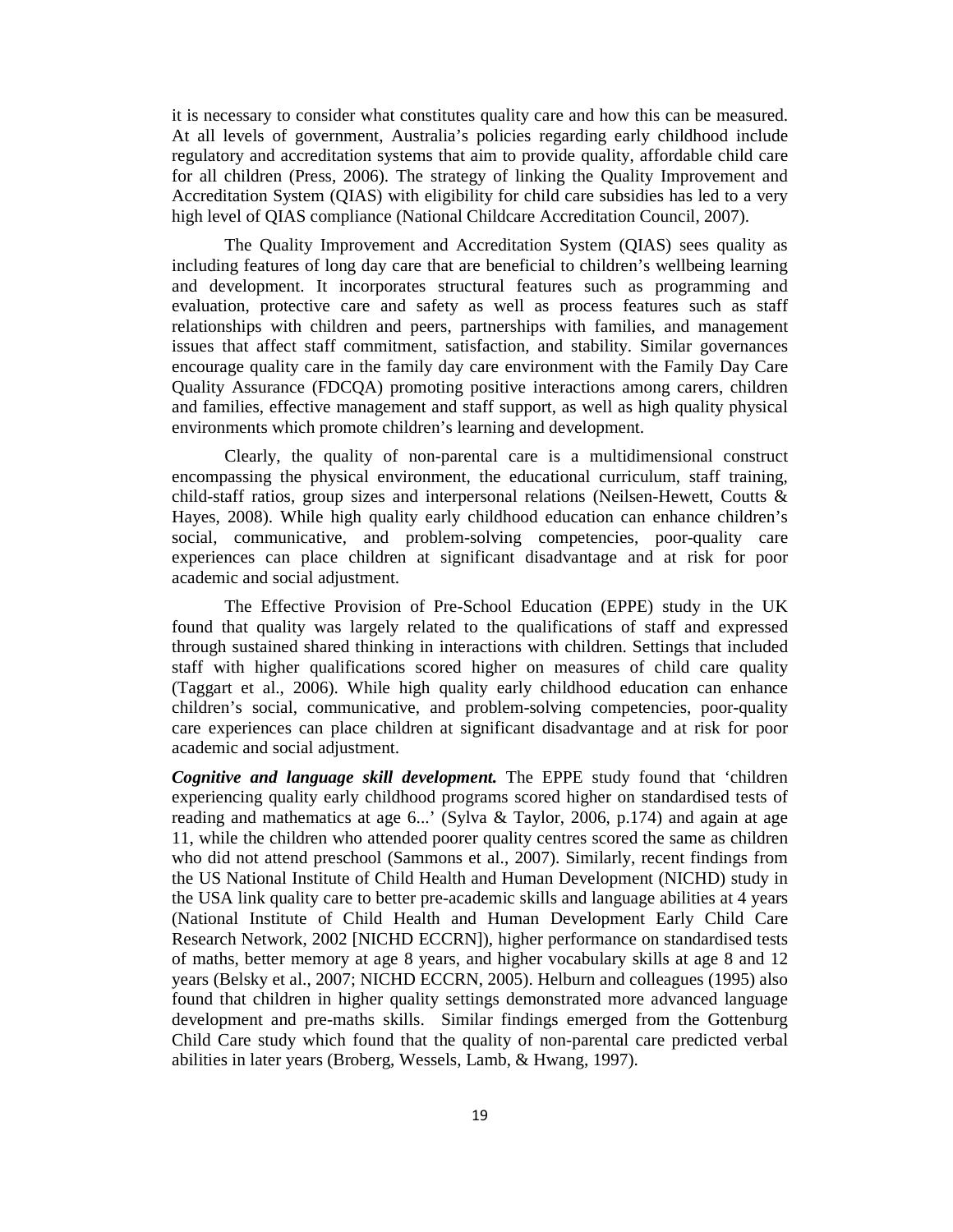Studies of at-risk and economically disadvantaged children in high-quality care show heightened cognitive performance compared with children who did not have this kind of care experience (Berrueta-Clement, Schweinhart, Barnett, Epstein, & Weikart, 1984; Caughy, DiPietro, & Strobino, 1994; Fuller, Kagan, Caspary, & Gauthier, 2004; Sylva & Taylor, 2006). For children 'at risk' of developing special educational needs, pre-school is a positive intervention strategy to reduce special educational needs and narrow the achievement gap (Taggart et al., 2006).

*Attachment security.* Earlier studies into non-parental care focused on possible negative effects on the mother–child relationship and children's socialisation, with the concern that young children fare better emotionally at home than in large groups (Barnett, 1995; Gomby, Larner, Stevenson, Lewitt, & Behrman, 1995). However, findings from the NICHD Study (NICHD ECCRN, 1997) indicate that the effects of non-parental care on attachment depend on the interaction between child and family characteristics. The authors concluded that greater hours in care is an additional risk factor for children already experiencing poor mother–child interactions (NICHD ECCRN, 2001).

Rauh, Ziegenhain, Muller, and Wijnroks (2000) also identified that maternal sensitivity had the greatest impact on secure attachment, more than day-care experiences. These findings highlight the need to examine both family factors as well as characteristics of the non-parental care system to understand influences on children's development. In the only Australian study of child care and attachment security, Harrison and Ungerer (1997, 2002) reported unique effects for secure attachment outcomes of maternal sensitivity, maternal social support and the use of formal government regulated child care.

*Social-emotional adjustment.* While concerns have arisen from studies reporting adverse effects of early and extensive<sup>2</sup> use of non-parental care (Belsky, 1988; NICHD ECCRN, 1998a; 2001; 2003; Sylva et al., 2003), the same studies and others, have linked higher quality programs with more positive outcomes (Love et al., 2003; Peisner-Feinberg et al., 2001; Sims et al., 2005). Variations in the quality of nonparental care have emerged as important predictors of children's socio-emotional adjustment both in the short- and long-term.

Helburn (1995) and colleagues found that children in higher quality settings demonstrated more advanced social skills, were more positive towards their child care experiences, and had warmer relationships with their teachers. Phillips, McCartney and Scarr (1987) found that children from better quality programs were more sociable, more considerate, less anxious and more task oriented.

 Recent findings from the EPPE longitudinal study in the UK underscore the importance of incorporating assessments of children's school experiences when seeking to understand the impact of non-parental care on children's social adjustment

l

<sup>&</sup>lt;sup>2</sup> 'Extensive' care has been defined differently in these studies: Belsky's early work referred to more than 20 hours per week; the NICHD (2003) study has not identified a threshold effect for hours per week, but refers to a cumulative pattern of 'more time in care' or 'increased' amounts of care as problematic; mean hours increase from 21.0 hrs/week at age  $3-6$  months (minimum = 0, maximum = 62.5) to 26.8 hrs/week at 25-36 months (minimum = 0, maximum = 68.8); Sylva et al. (2004) refer to 'a longer time (in years and months)' particularly when children begin care in the first two years, as a concern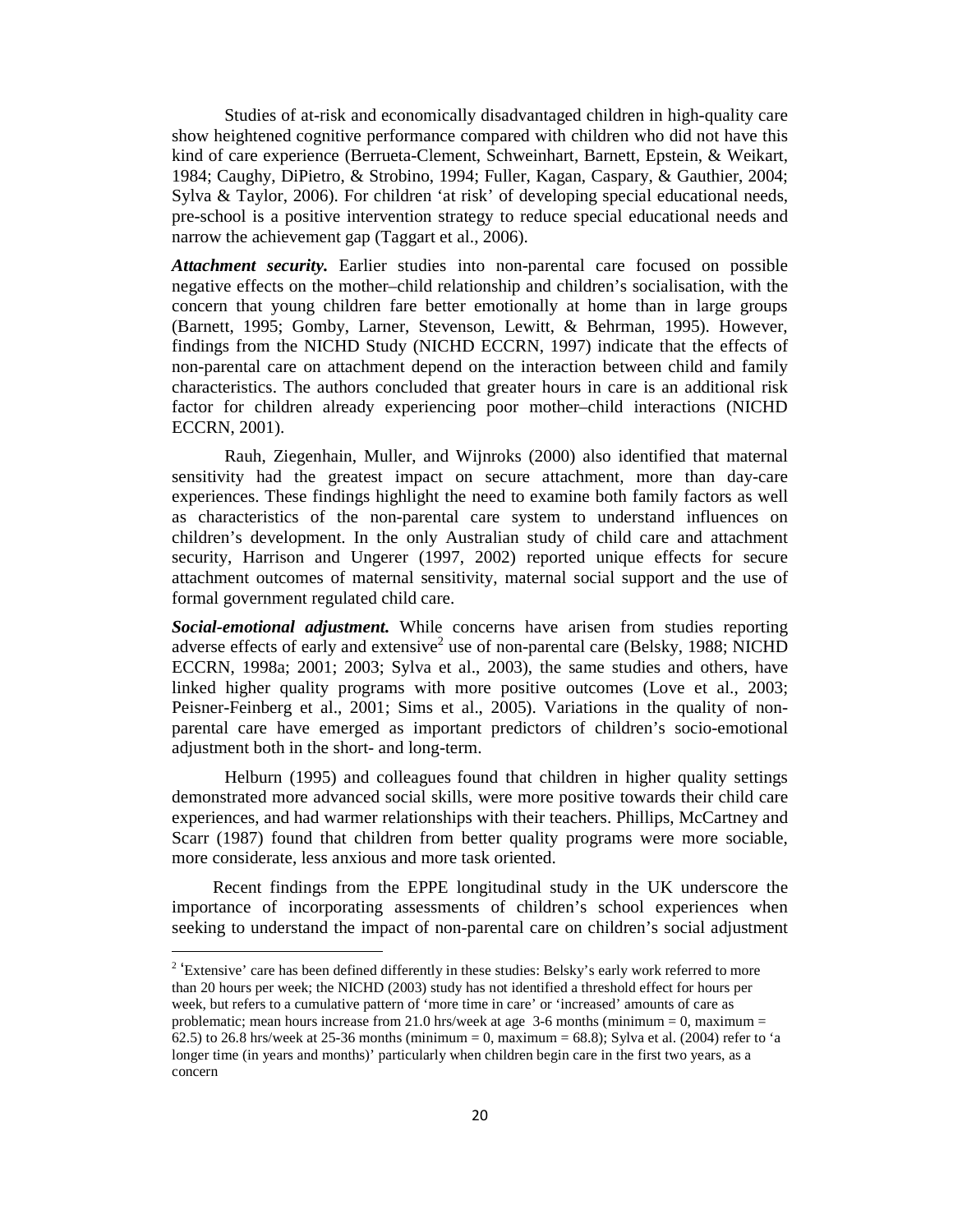at school. Interestingly, in this study, social and behavioural differences between the preschool and home care groups that emerged early were no longer significant at Year 2 (age 7) except for those children who attended high quality care. Clearly children's long-term social development is also influenced by experiences with school-age peers or variations in classroom climate (Sylva, Melhuish, Sammons, Siraj-Blatchford, & Taggart, 2004).

# **Quantity of child care**

Together with quality of care, quantity of care plays a role in shaping children's development. Quantity is defined in terms of weekly hours of care as well as length of exposure in years. Much of the research literature has tended to focus on the possible relationship between longer of hours of care and poorer social and emotional outcomes.

*Social-emotional adjustment.* UK and US studies, in particular, suggest that a history of extensive and continuous non-parental care is associated with poorer socioemotional outcomes (Belsky, 2001; NICHD ECCRN, 2003; Osborn, Butler, & Morris, 1984; Sylva et al., 2003). The NICHD study identified that the more time children spent in non-parental child care across the first 4½ years, the more problem behaviour, assertiveness, disobedience, and aggression were reported by their parents, caregivers and teachers at 54 months and in Kindergarten (NICHD ECCRN, 2003).

Mixed findings, however, have been reported for younger children, with both positive and negative effects of longer hours of care on children's social interaction at age 2 to 3 years. Children with more experience in care were observed to be more socially skilful in a semi-structured play session with a peer (NICHD ECCRN, 2001). Similarly, findings of higher levels of social competence were reported in the Longitudinal Study of Australian Children (LSAC) (Harrison, 2008) and by Ungerer et al. (2006) for children of a similar age attending formal, accredited/regulated child care settings. On the other hand, children attending child care for longer hours were rated by carers as more negative in peer play (NICHD ECCRN, 2001) and as having elevated behaviour problems (Harrison, 2008).

The EPPE study found that high levels of 'group care' before age three, particularly before age two, were associated with higher levels of anti-social behaviour at age 3. Yet when children with high levels of anti-social behaviour at age 3 attended quality preschool programs between the ages of 3 and 5 years, their level of anti-social behaviour decreased (Sylva et al., 2003).

Nonlinear, interactive effects have also been found, with both gender and age of entry mediating the effects of quantity of care on children's development. In the NICHD study (NICHD ECCRN, 1999), boys who experienced more than thirty hours per week in non-parental care were more likely than the girls to be insecurely attached at age fifteen months. The same study (NICHD ECCRN, 1999) showed that for younger children, more time in care was associated with less sensitive mothering and less harmonious mother–infant interactions at 6, 15, 24 and 36 months; more problem behaviours at age 2 (as reported by caregivers) and less social competence (as reported by mothers). However, at age 3, there were no significant effects for amount of child care (NICHD ECCRN, 1998a; 2005).

Regarding Australia, it has been argued that the relatively high standards of care provided through the regulatory system in Australia may reduce the negative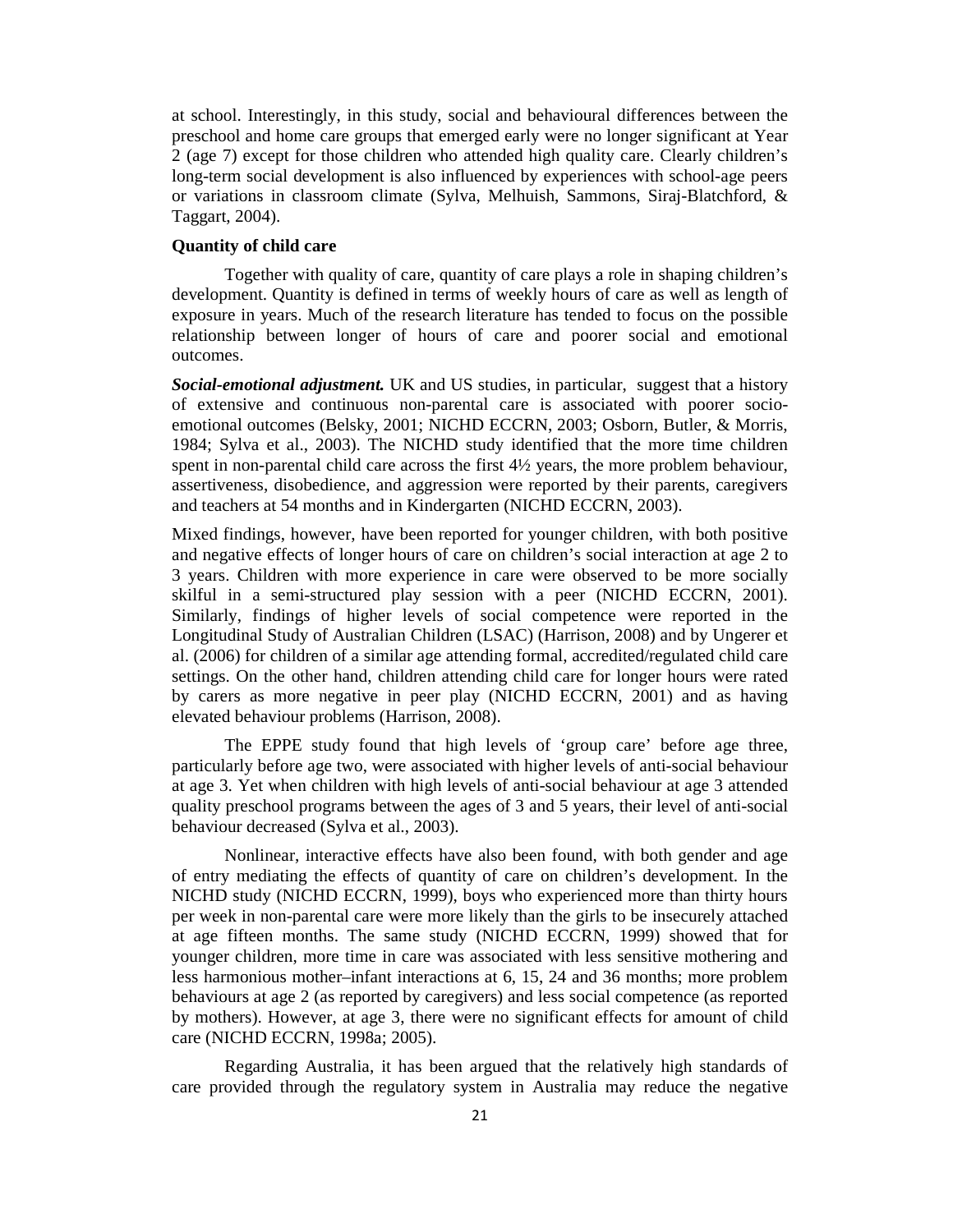behavioural effects associated with quantity of care found in other countries (Love et al., 2003). The Sydney Family Development Project found no significant correlation between quantity of care and behaviour problems, attachment, school social adjustment, or teacher–child conflict, (Harrison & Ungerer, 2002; Love et al., 2003). Again, Harrison and Ungerer (2000), in their study of 145 first-born infants, found no association between weekly hours of care and parent ratings of child behaviour problems at 30 months and 5 years, or between hours of care and teacher ratings of socio-emotional adjustment in the first year of school. In this study, stability rather than quantity of care was a key factor in explaining problem behaviours.

*Cognitive and language skill development.* In general, there is agreement that children's exposure to early childhood settings before starting school leads to long term benefits. The EPPE study found that an earlier start to pre-school was related to greater intellectual development (Sylva & Taylor, 2006). Fergusson, Horwood and Lynskey (1994), found that two to three years of early education was associated with small improvements in school achievement at thirteen years. The Gotenburg Child Care Study (Broberg et al., 1997) found that children who spent more months in centre-based care before they were 40 months showed higher cognitive ability.

On the other hand, reports of links between longer weekly hours of care and poorer cognitive and language outcomes are emerging from Australia (Harrison et al., in press; Harrison & Ungerer, 2000, 2002; Love et al., 2003; Wake et al., 2008). In these studies, longer hours of non-parental child care has been associated with lower scores for receptive vocabulary (Harrison et al., in press), poorer adjustment to the academic and learning demands of school (Harrison & Ungerer, 200, 2002; Love et al., 2003), and a greater risk of poorer learning outcomes (Wake et al., 2008).

# **Stability and multiplicity of care arrangements**

Variations in patterns of care have also been shown to shape children's socioemotional and cognitive adjustment. Tran and Weinraub (2006), used data from the NICHD study to explore the effects of quality, stability and multiplicity on attachment security, language comprehension, language production, and cognitive development at 15 months. While quality significantly predicted cognitive and language development, certain forms of unstable child care (non-familial change, familial to non-familial change and within home to out of home change) were associated with poorer language development.

Multiple care arrangements involving family members positively predicted language comprehension, with quality making a difference. If the primary care arrangement was of low or moderate quality then fewer multiple arrangements were associated with higher language scores. Where primary care quality was high, however having more multiple arrangements was associated with higher language scores (Tran & Weinraub, 2006).

## **Formal versus informal non-parental care**

The child care environment encompasses both formal settings as well as informal care arrangements drawing on the services of extended family members and friends. Recent findings from the Longitudinal Study of Australian Children (LSAC) showed that 70.1% of children aged two to three years were receiving regular nonparental care, with 41.4% attending formal care only (e.g. long day care centres or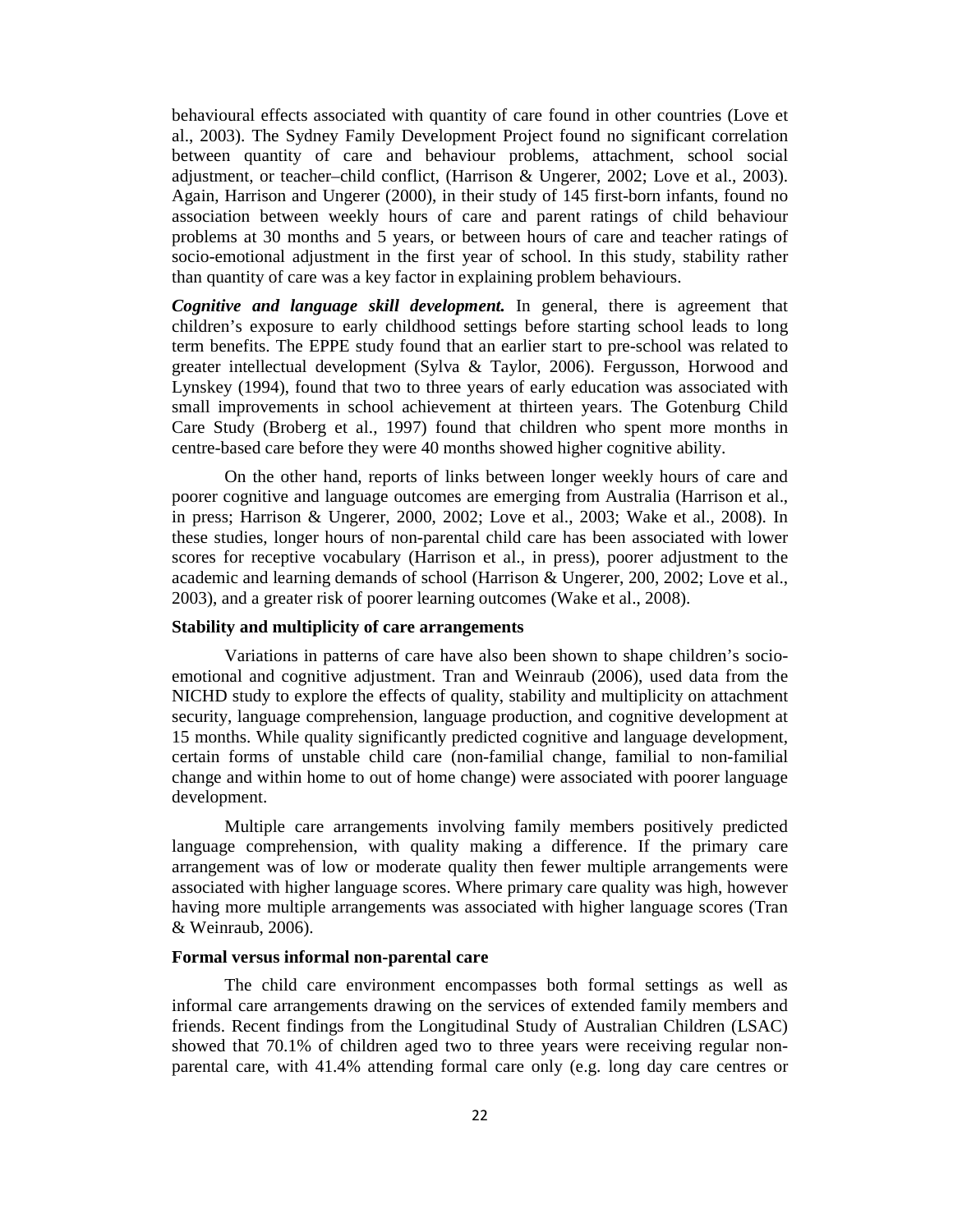family day care), 15.0% informal care only (e.g. care with relatives, friends, sitters or a nanny) and 13.8% a mix of formal and informal care (Harrison, 2008).

LSAC findings for type of care have reported higher ratings of social competence and the lowest scores for behaviour problems for children receiving regular mixed formal and informal care (Harrison, 2008). Informal care was associated with more optimal ratings by parents of their children's social competence and behaviour problems. Grandparents as the main providers of informal care contribute to these positive results. Grandparent care is usually for one or only a few children and therefore involves low carer-to-child ratios, providing a greater opportunity for focused engagement and interaction. Grandparents also provide young children with the supportive, nurturing environment they need for healthy emotional development. Gray, Misson and Hayes (2006), in analysing Wave 1 LSAC data, found that grandparents reported higher levels of warmth and open communication in their relationships with infants than did centre-based caregivers.

Tran and Weinraub (2006) also found that child care arrangements involving family caregivers (e.g., fathers, grandmothers) were significantly related to higher language comprehension performance, while use of a mix of family and non-relative caregivers predicted poorer comprehension performance. This difference was attributed to the quality of care infants received in the primary care arrangement.

Together these findings underscore the significance of community factors (such as regulation and quality of nonparental child care), family factors (such as choice of informal, formal or no non-parental child care and amount of child care selected) and individual factors (such as maternal sensitivity) in shaping children's outcomes. While quality care seems to play a highly significant role in predicting child outcomes, family and child characteristics have also been identified as being important to children's adjustment to school and school performance. Studies related to family and child characteristics are outlined in the next section.

# **B. Family Characteristics and Child Outcomes**

Child care effects on children's development occur in the context of family circumstances and events (Howes, 1990; Melhuish & Moss, 1992). Research has consistently shown that the quality of the home learning environment as well as parental occupation and qualifications make important contributions to children's intellectual and social development.

# **Parent demographics**

Burchinal et al. (2002) found family characteristics such as maternal education, parents' caregiving practices and parenting attitudes were the strongest predictors of child outcomes, even among children receiving full-time non-parental child care. Children tended to show better academic scores over time when their parents had more education and reported more progressive parenting beliefs and practices. Similarly the NICHD study (NICHD ECCRN, 1998b) indicated that family demographics, parenting beliefs, and parenting styles provided an equally good prediction of early childhood outcomes for children reared exclusively by their parents as for children experiencing early and extensive child care. Anhalt, Telzrow, and Brown (2007) on examining NICHD data, demonstrated that maternal education and income in the perinatal period (the first month) accounted for 4% of the variance in children's externalising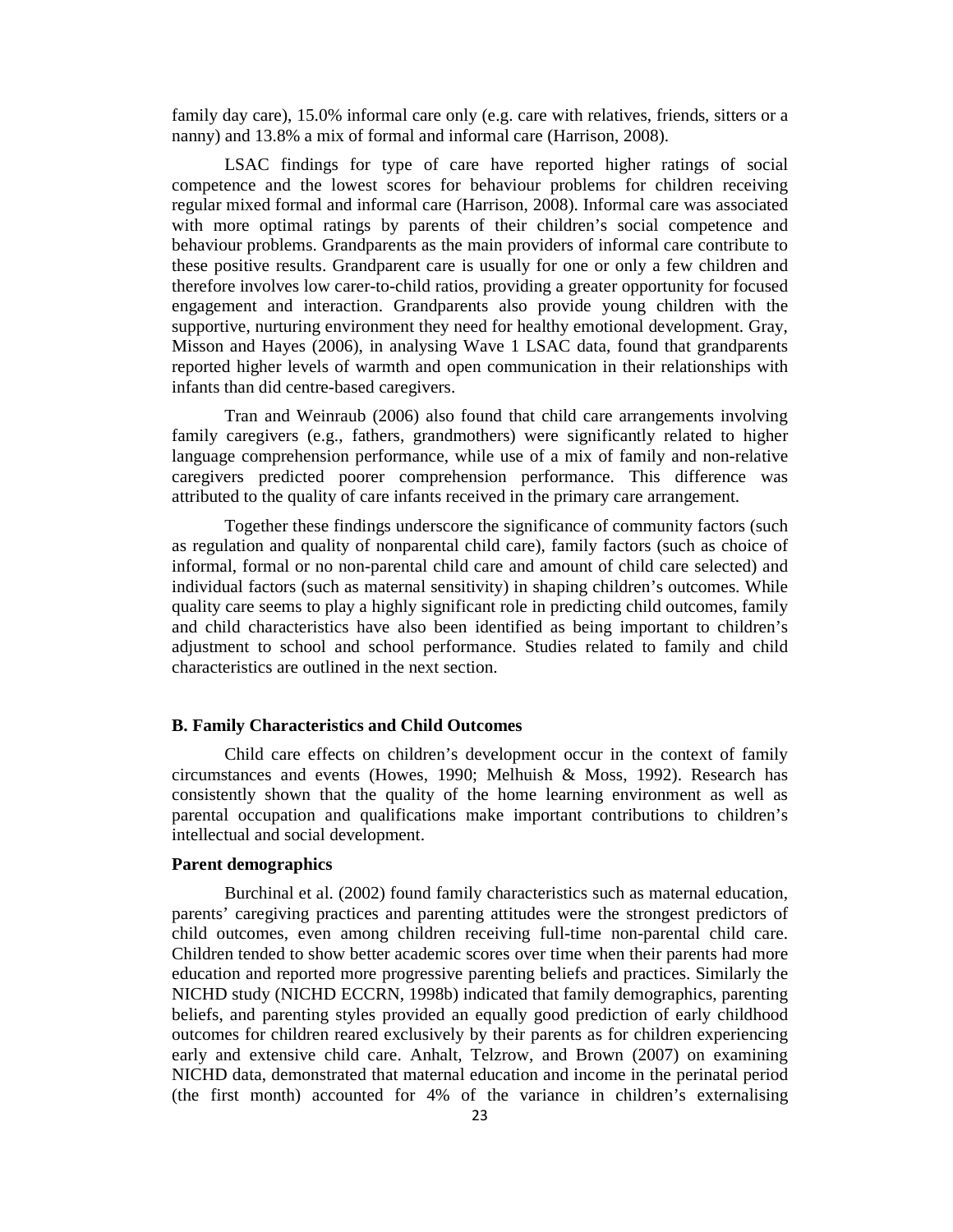behaviours (i.e., aggression) when children were in first grade, indicating the importance of parent factors for child outcomes.

#### **Maternal stress, depression and sensitivity**

Individual differences in children's adjustment have also been linked to maternal wellbeing. Anhalt et al. (2007) found that perinatal maternal stress, emotional status, maternal depression and parenting stress contributed to more behaviour problems for children when they were in first grade. These findings correspond with many other studies demonstrating that maternal depression affects child outcomes. The NICHD (NICHD ECCRN, 2003) study recognised that quantity of care effects were greater than the effects of maternal depression but smaller than the effects of maternal sensitivity. The attachment literature confirms that maternal sensitivity has a greater impact on attachment than child care (Rauh et al., 2000).

# **Parent support for children's learning**

Mothers' and fathers' support for autonomy have been significantly and uniquely associated with boys' Grade 3 reading and maths achievement (NICHD ECCRN, 2008). However, it is the fathers (more than the mothers') sensitivity and support for autonomy in the prior to school and early school days that is a significant predictor of teachers' perceptions of both boys' and girls' behaviour, social skills, and the quality of the teacher-child relationship (NICHD ECCRN, 2004a).

Family resources and home activities are important for children's cognitive competencies (Wylie, Thompson, & Hendricks, 1997). The EPPE study has noted that for all children, regardless of the type of preschool education program they received, the quality of the home learning environment promotes greater intellectual and social development than parental occupation or qualification (Sylva et al., 2004).

# **Family involvement in education**

The transition to school period and children's adjustment to Kindergarten is affected by the interaction and cooperation of families and schools (Rimm-Kaufman & Pianta, 1998). Dearing, Kreider, & Weiss (2008) are among many researchers demonstrating links between family involvement in school, children's relationships with their teachers, and children's feelings about school. Longitudinally, increases in family involvement in school predicted improvements in child-teacher relationships. These relational improvements then predicted improvements in children's perceptions of their competency in literacy and maths and in their attitudes toward school.

# **Child factors**

Variations in children's performance and adjustment have been attributed to inherent characteristics such as race, gender and temperament. Gender has been identified as an important moderator of early school achievement and adjustment (NICHD ECCRN, 2005; Ramey et al., 2000). In the main, girls achieve higher outcomes than boys. Infant temperament (Miner & Clarke-Stewart, 2008) has been shown to have effects on child outcomes though less effect than quantity of care (NICHD ECCRN, 2003). Burchinal et al. (2002) demonstrated that children viewed as more outgoing acquired reading and maths skills more rapidly in the early school years, with girls tending to have better reading scores than boys.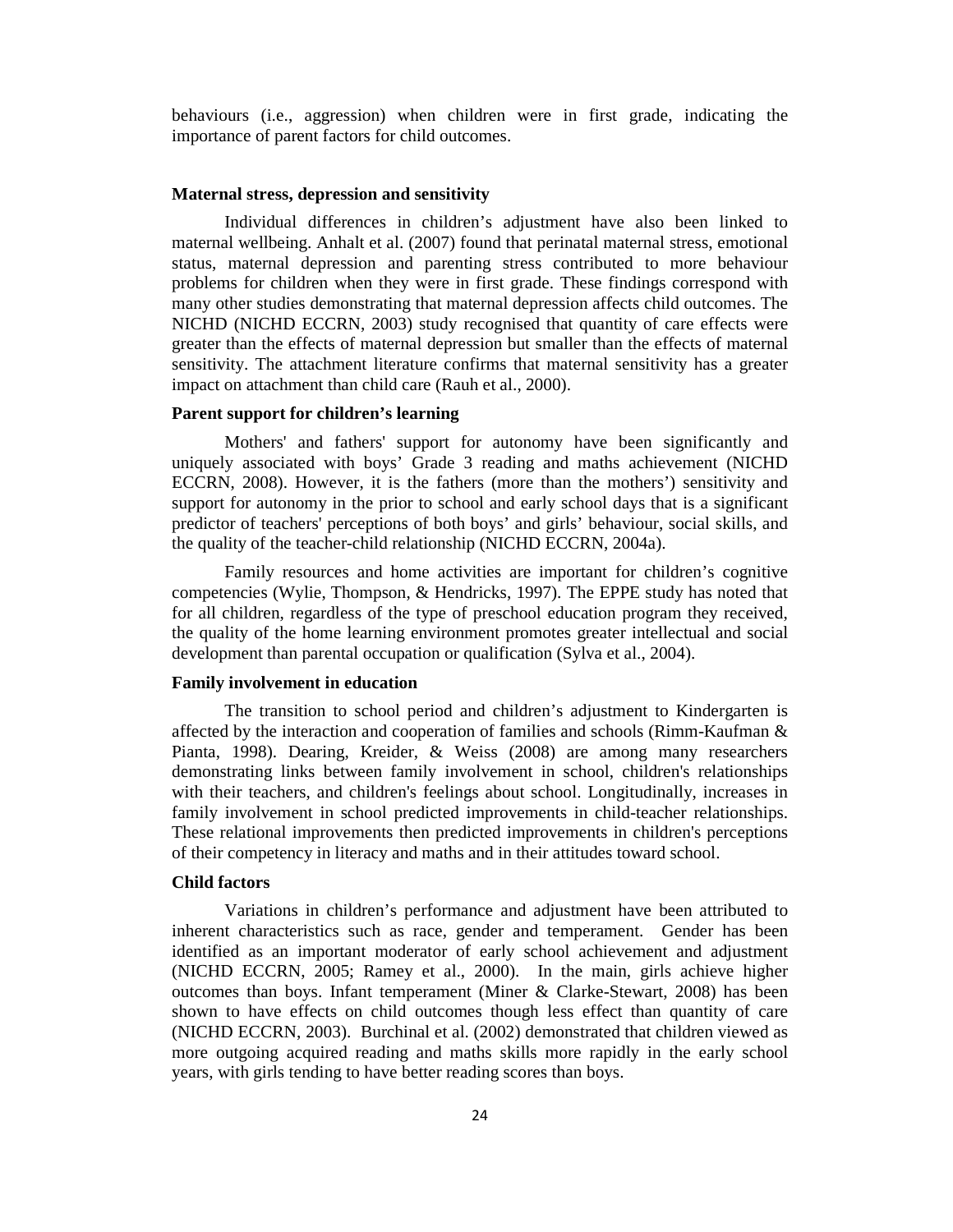Recent research suggests that one of the strongest predictors of academic achievement in the early years of school is the child's language skills just prior to starting school (NICHD ECCRN, 2005, p.28) as children's language skills reflect a child's parenting, quality of child care and social environments. Harrison et al. (2007) found that children's receptive vocabulary in particular, was the primary predictor of adjustment to school in a sample of 6-year-old Australian children.

# **C. Factors linked to school adjustment and achievement**

There are many factors that are linked to successful transition to school<sup>3</sup>. A bioecological approach argues that it is the interaction of the community factors (e.g., the links between home and school, neighbourhood resources and characteristics), family factors (e.g., parental sensitivity, stimulation of the home environment, parent involvement, language, family culture) and child factors (e.g., gender, infant temperament) that influence children's transition to school, both their school adjustment and their school achievement.

Effective transition processes also adopt an *ecological* model of transition, taking into account the influence of contexts and connections – those in which the children are directly involved such as the family, the prior-to-school setting, the church group or play group, and those that exert an indirect influence such as the parental workplace, the local community and political contexts (Dockett & Perry, 2001, p.77).

School adjustment describes the well being of the child as they settle into school and is typically measured by children's perceptions or attitudes towards school, their level of anxiety, behaviour in the classroom, and performance on tasks. Adjustment is influenced by family and child factors (described in the previous section), children's prior to school experiences, their relationships with peers and the teacher, and aspects of the classroom environment. Children's adjustment to school is an important predictor of children's educational progress and adjustment in later life with many school adjustment problems having lasting or cumulative effects.

# **Prior to school experiences**

 $\overline{a}$ 

Children arrive at school with a diverse range of prior-to-school experiences, in both home and child care settings, which influence their response to school and the teacher. Children from better resourced families with higher income or higher maternal education, for example, enjoy higher achievement at school (Burchinal et al., 2002; NICHD ECCRN, 2003; 2004b; 2005). Attendance at prior to school programs, such as early childhood and preschool services, has also been related to positive school performance both in the short and the long term (Commonwealth Department of Education Science and Training, 2002; Dockett & Perry, 2002; Fergusson et al., 1994; NICHD ECCRN, 2003; Pianta, Rimm-Kaufman, & Cox, 1999).

Osborn, Butler and Morris, (1984), found that children exposed to pre-school education performed better on tests assessing conceptual maturity and fine motor skills at the age of five. Findings from a study conducted by Howes (1990) suggest that early child care history continues to influence children's behaviours even after three years of exposure to high-quality elementary schooling. The EPPE study also found that pre-

<sup>3</sup> Pianta & Rimm-Kaufman (2006) describe '*the period of transition to school to be bound, roughly, by the ages 3 and 7, during which attention increasingly is focused on children's "readiness for school" and the programs and practices that support such an outcome*' (p.1).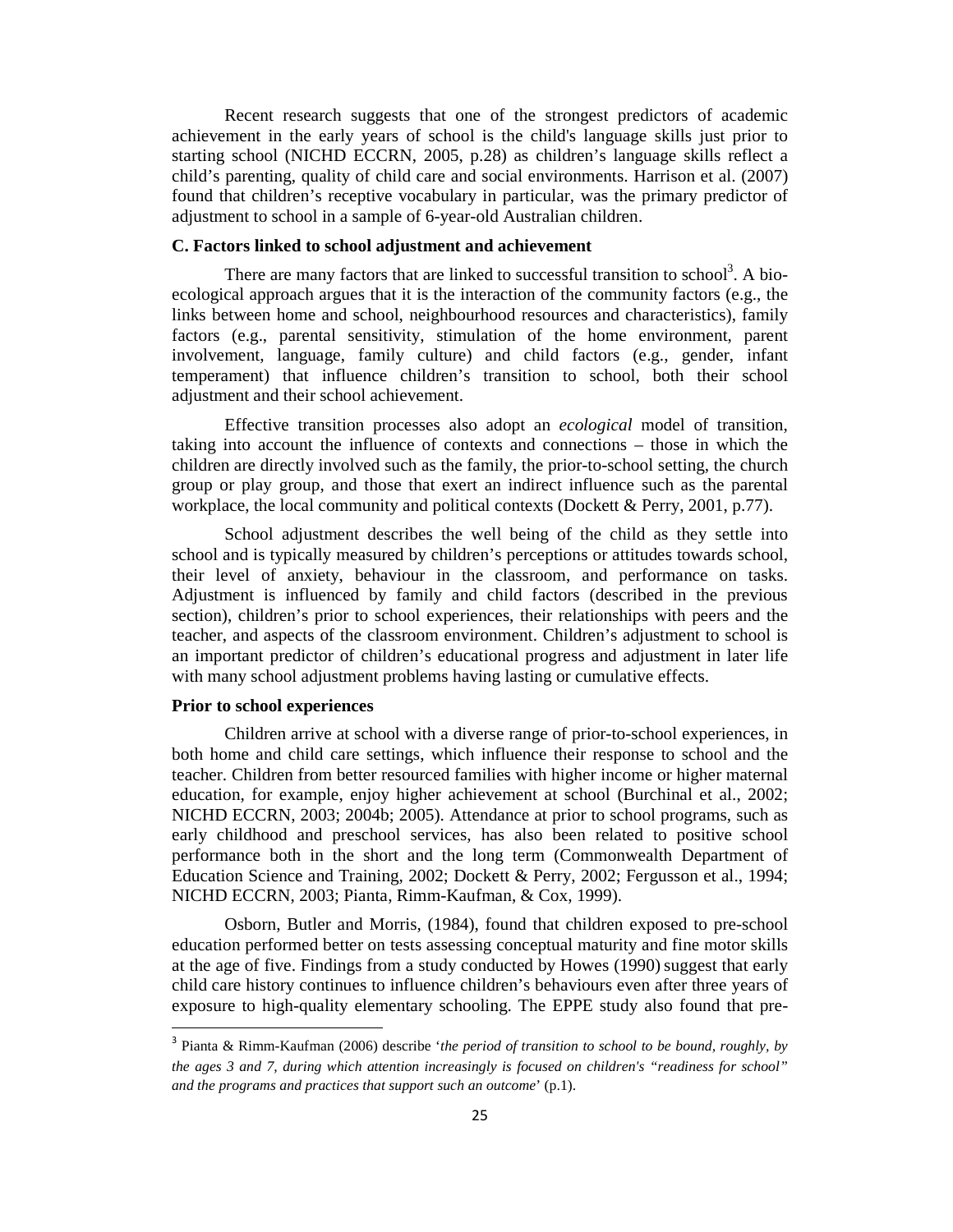school experience enhances all round development in children, with cognitive gains in reading and mathematics still evident at age 7 (Sylva & Taylor, 2006).

Longitudinal studies in Australia that have followed children into their school years are few in number; however the current evidence suggests that early experience in formal long day care settings has a positive impact on children's adjustment to the learning demands of school as compared to informal child care settings (Harrison & Ungerer, 2000, 2002; Love et al., 2003).

## **Attitudes towards school**

Children's perceptions of, or attitudes toward school are important for both their early academic adjustment and their socio-emotional wellbeing. Attitudes are commonly described by feelings of school liking and school avoidance and have been studied by researchers both in Australia (e.g., Harrison, Clarke & Ungerer, 2007; Murray & Harrison, 2005; Neilsen-Hewett, 2005) and internationally (e.g., Ladd & Price, 1987). Children who feel more positive about school (i.e., who like school and feel they are performing well) perform better academically and receive higher social adjustment ratings than children who are less positive (Ladd & Price, 1987; Ramey et al., 1998). The quality of teacher-child relationships, children's early experiences with peers and familial attitudes to learning have been identified within the research literature as playing a significant role in shaping children's early perceptions of school and their academic performance.

Research by Ladd (1987) has shown that children who like school are more likely to benefit from their educational experience than those children who experience anxiety, avoidance or negative attitudes toward school. Ladd notes that it is the latter signs which can indicate early adjustment difficulties and may disrupt children's future progress. In a more recent study, Ladd, Buhs and Seid (2000) have reported that the degree to which children like school 'may be an important determinant of their classroom participation, which in turn may impact their achievement' (p. 255).

Ramey et al. (1998), while interviewing Head Start children in the USA, found that most children (74%) had extremely positive perceptions of all aspects of school. However, 7% of children reported they did not like school very much and were not doing well. These children were significantly more likely to be boys and to have lower receptive language skills than the other children. Teachers' ratings of children's academic performance were significantly higher for children with more positive school perceptions in Kindergarten, 1st and 2nd grades.

# **Classroom factors**

Children's long-term social development is not only influenced by experiences with school-age peers but also by variations in classroom climate (Stipek & Byler, 2004; Sylva et al., 2004) and size. Observations of children in larger classes found that children were more distracted from work and were more often off task, However, they were more likely to interact with their peers in on- and off-task behaviour and socially.

# **Peer relationships**

Interpersonal relationships play an important role in children's adjustment to school and encompass both peer and teacher relationships. Children's social readiness and social competence play a valuable role in developing and maintaining positive relationships with significant others in their environment, as does sociability with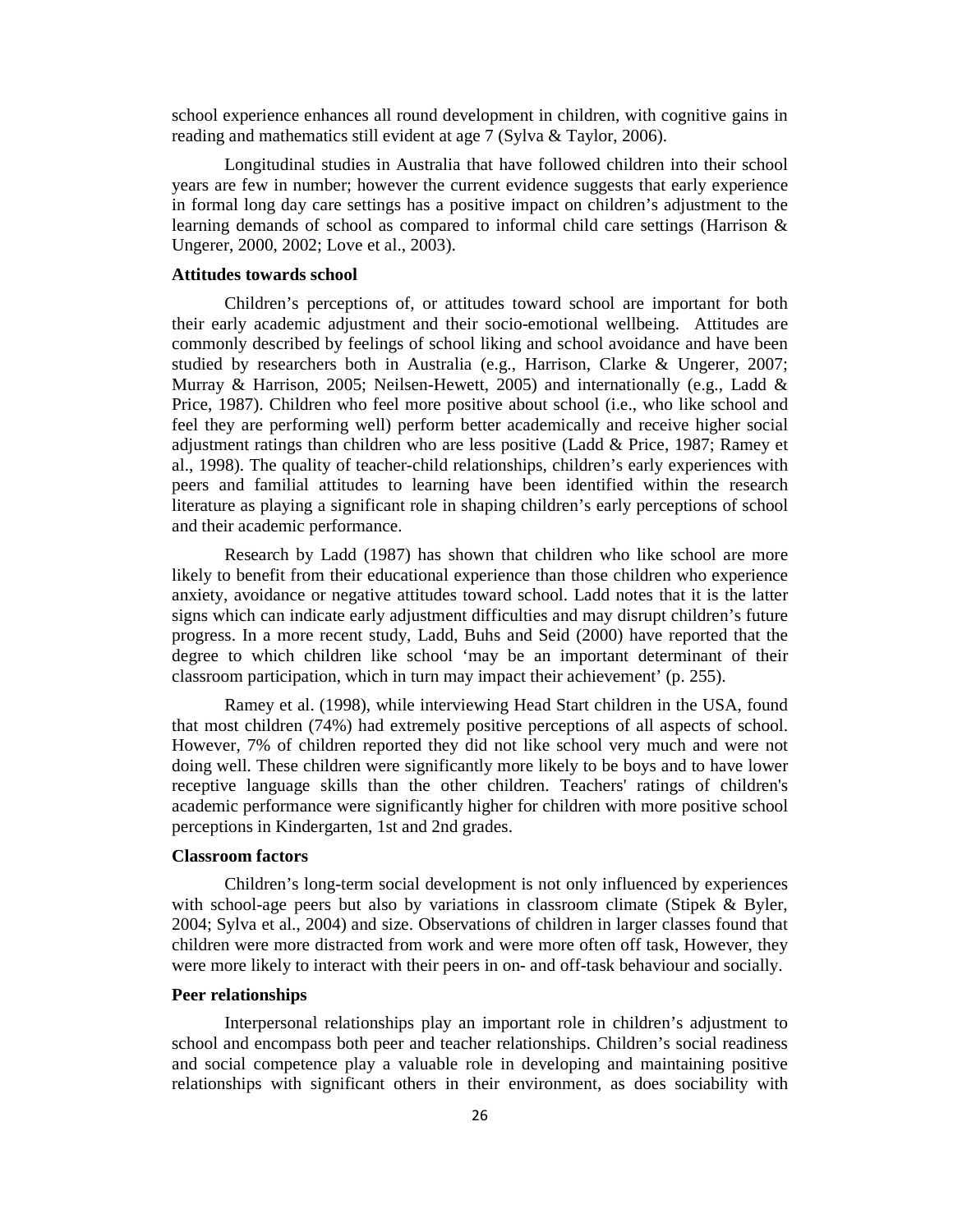peers. Peer sociability can be related to whether or not children begin school with the presence of a familiar peer and how accepted they are by peers when they start Kindergarten and throughout their first year. Being accepted and viewed as trustworthy by peers contributes to school adjustment (Betts & Rotenberg, 2007).

Ladd (1990) found that while starting school with multiple friends in the classroom was linked with the development of more favourable school perceptions early on, maintaining these friendships was linked with liking school better as the year progressed. Making new classroom friends contributed to gains in school performance. However, early peer rejection was a prelude to negative perceptions, higher levels of school avoidance, and lower performance levels over the school year.

Ladd and Kochenderfer (1996) found that in having a stable best friend there can be psychological benefits or costs to friendships depending on the nature of that friendship. For example, the positive factor 'aid' predicted improvements in children's school attitudes while the less positive factors 'perceived exclusivity' was associated with lower levels of achievement. These in turn affect children's development and adjustment.

# **Teacher-child relationship**

l

A growing number of studies report that good relationships with teachers have benefits for early school adjustment and success (Baker, Grant, & Morlock, 2008; Birch & Ladd, 1996, 1997; Harrison et al., 2007; Howes, 2000; Pianta, Nimetz, & Bennett, 1997; Pianta & Steinberg, 1992; Pianta, Steinberg, & Rollins, 1995). A relationship described with more positive qualities, and fewer negative qualities, has benefits for children's personal, social, and academic adjustment in the early years of school. Studies have also shown that early patterns of relationships continue over time (Howes, Phillipsen, & Peisner-Feinberg, 2000; Ladd & Burgess, 1999) with longitudinal studies demonstrating that early relationship quality predicts and affects children's future school career (Hamre & Pianta, 2001, Howes, 2000).<sup>4</sup>

There is also some indication that gender affects teachers' ratings of the childteacher relationships. Howes et al. (2000), found teachers consistently rated their relationships with girls as closer. Hamre and Pianta (2001) also found closeness was higher for girls and conflict was higher for boys. Children's reports of these relationships match those of the teachers. Valeski and Stipek (2001) found that girls reported more positive feelings about their teachers; and Mantzicopoulos and Neuharth-Pritchett's (2003) found boys reported more conflict in their relationships

- less aggressive and asocial peer interaction (Ladd & Burgess, 1999),
- better social skills (Pianta & Steinberg, 1992) and work habits (Hamre & Pianta, 2001),

<sup>&</sup>lt;sup>4</sup> Closer, less conflicted relationships with teachers have been associated with (Adapted from Harrison, Clarke, & Ungerer, 2007):

more positive feelings toward school (Birch & Ladd, 1997),

fewer problem behaviours (Pianta et al., 1995),

<sup>•</sup> fewer discipline problems (Hamre & Pianta, 2001),

<sup>•</sup> better: basic concepts (Pianta et al., 1997); academic performance in visual and language skills (Birch & Ladd, 1997); and basic skills in language, arts, and mathematics (Burchinal, Peisner-Feinberg, Pianta, & Howes, 2002; Hamre & Pianta, 2001), and

less chance of being retained in grade (Pianta & Steinberg, 1992).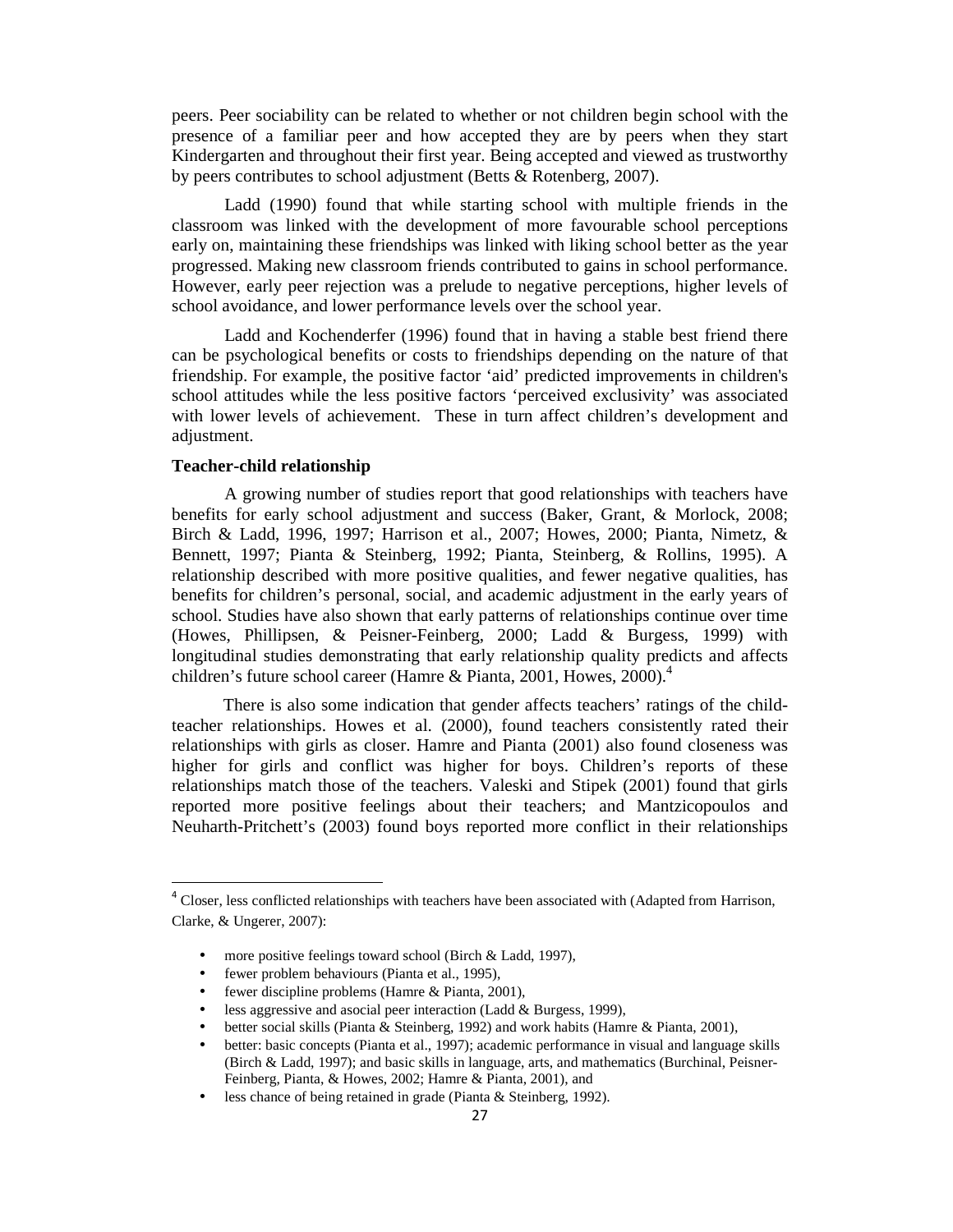with teachers. Similar findings have been reported in a study of Australian children (Harrison et al., 2007).

# **1.3 Research Questions**

The aim of the research project was to examine children's social, cognitive, behavioural and academic development in relation to their child care, preschool and formal schooling experiences. An ecological design was employed, allowing these factors to be assessed in combination with child and family factors known to be important in explaining differences in children's development, as well as contextual influences such as quality of the child care and classroom environment.

The research questions are directly relevant to the provision of effective programs for children in the early childhood years. The key research questions were:

- 1. What is the experience of families and young children in relation to regulated child care?
	- 1.1 What kind of child care arrangements involving regulated care and what combinations of care do families make for their young children?
	- 1.2 How satisfied are families with their children's child care arrangements?
	- 1.3 How changeable are young children's care arrangements?
- 2. What is the nature of young children's child care experience?
	- 2.1 What is the level and range of quality provided in their child care centres and family day care homes?
	- 2.2 What is the quality of the relationships children form with their child care providers?
	- 2.3 What is the experience of families and children as children enter formal schooling?
- 3. What kind of transition experiences do parents report as helpful in preparing their child for school?
	- 3.1 What is the level and range of family involvement in their children's learning at home and at school?
	- 3.2 What kinds of child care arrangements do families make for their schoolage children?
- 4. What is the nature of young children's experience of school?
	- 4.1 How do children feel about school, their teachers, and their peers?
	- 4.2 What is the level and range of quality provided in their classroom learning environments?
- 5. What factors explain how well children are doing in their development at school and in the year before entering school?
	- 5.1 What are the predictive effects of child and family characteristics, early child care experiences, early development and current patterns of child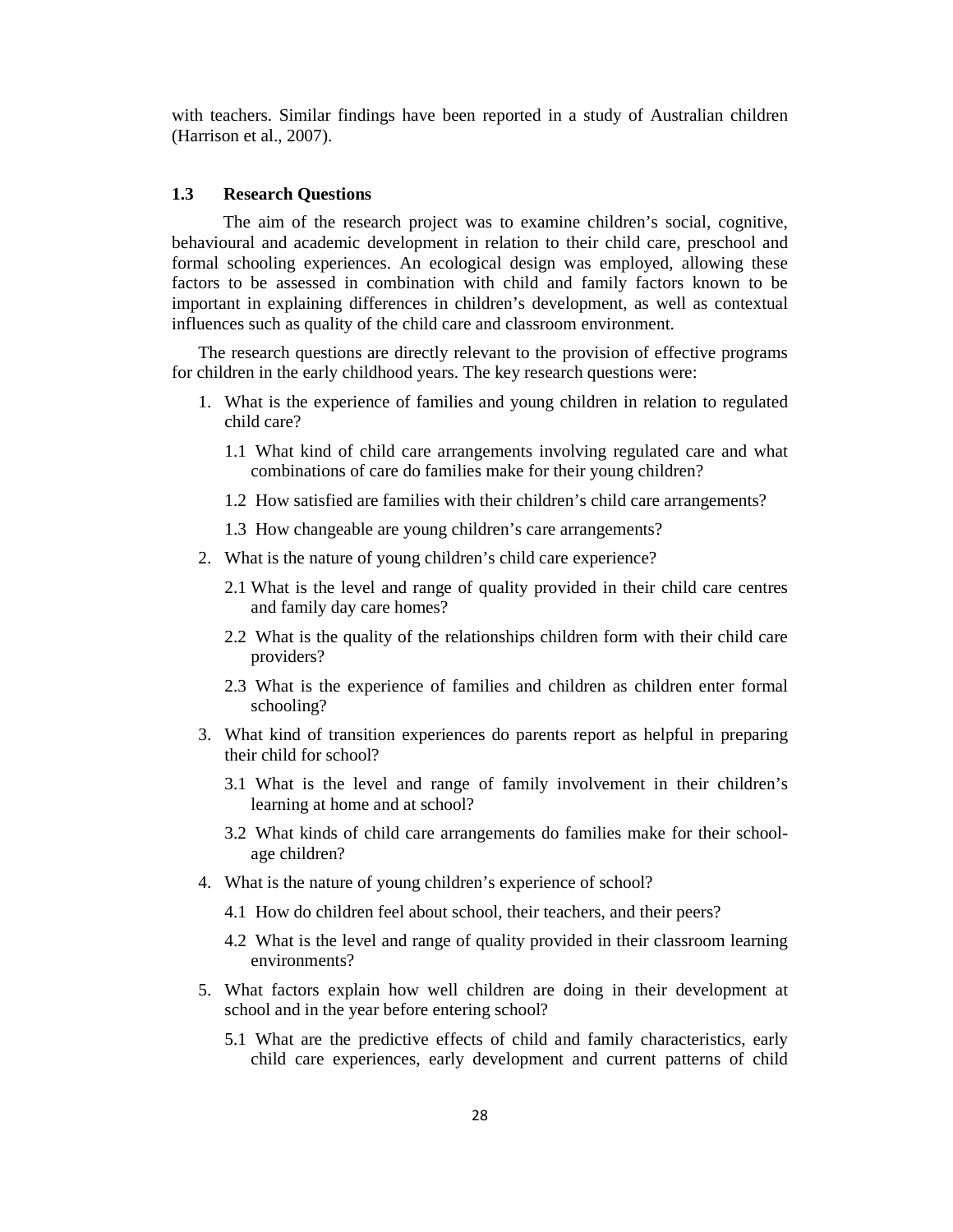care/preschool attendance on achievement and adjustment in the year prior to school entry?

- 5.2 What are the predictive effects of child and family characteristics, early child care experiences, early development, child care/preschool experience in the year before school, transition to school experiences, family support for learning at home and at school and classroom quality on achievement and adjustment in the first year of school?
- 5.3 What are the child, family, early learning and child care/preschool factors that combine to best predict children's achievement and adjustment in the year prior to school entry and the first year at school?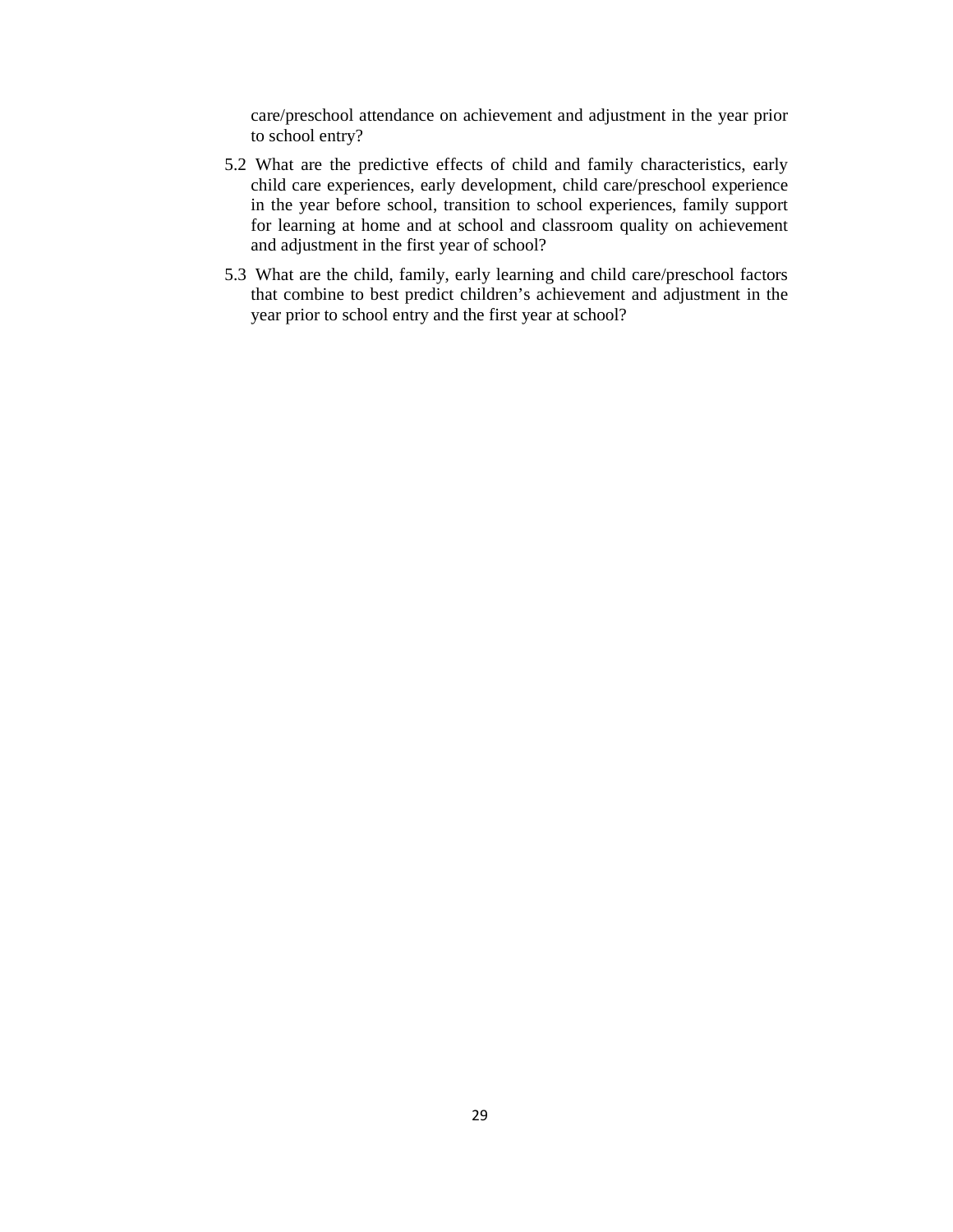## **CHAPTER 2 METHODOLOGY**

This chapter outlines the methods used in the study, including recruitment of the sample, sample characteristics, procedures and measures.

## **2.1 Recruitment of Sample**

Families were recruited to the study from long day care centres and family day care schemes in metropolitan and rural New South Wales. Permission to conduct the study was obtained from the Department of Community Services in New South Wales, the Macquarie and Charles Sturt University Human Ethics Committees, directors, coordinators and carers in long day care and family day care services, and parents.

A different recruitment strategy was used for the urban and rural samples due to the relatively low number of children's services in rural New South Wales. In the Sydney sample, three NSW Department of Community Services areas were chosen on the basis of Australian Bureau of Statistics income data from the 1996 census. The three regions were Nepean (Western suburbs), Inner West and South East Sydney regions. Suburbs with families with low income were planned to be 2/5 of sample, with medium incomes to be 2/5 of the sample, and with high incomes to be 1/5 of the sample. The Department of Community Services supplied a list of all children's services in the three regions. Services with children aged less than 4 years and within a 20km radius of Sydney were approached to participate in the study. All agreed to participate.

In the rural sample, all children's services in the Department of Community Services Central West and Far West regions of New South Wales were approached for participation. All but one long day care centre and one family day care scheme agreed to participate. Additional remote towns in the Far West region were added to the sample in order to match the numbers of families in the urban sample.

Long day care centres and family day care schemes were recruited at a ratio of 2:1. Procedures for recruitment differed by type of service. Families were recruited at the long day care centres by a research assistant who invited them at drop-off or pickup time to complete an Expression of Interest form. The form asked for details of the weekly care arrangements for their child who was aged 4 years or under. It also asked them to give contact details if they were willing to be contacted by the researchers for a phone interview. For family day care schemes, the coordinator distributed Expression of Interest forms to carers who then gave one to each parent using their service.

Parents who returned the Expression of Interest forms and consented to be contacted by phone were interviewed about their current child care arrangements. Parents were also sent a mail questionnaire with questions about themselves, their child, and their relationship to the child and their family.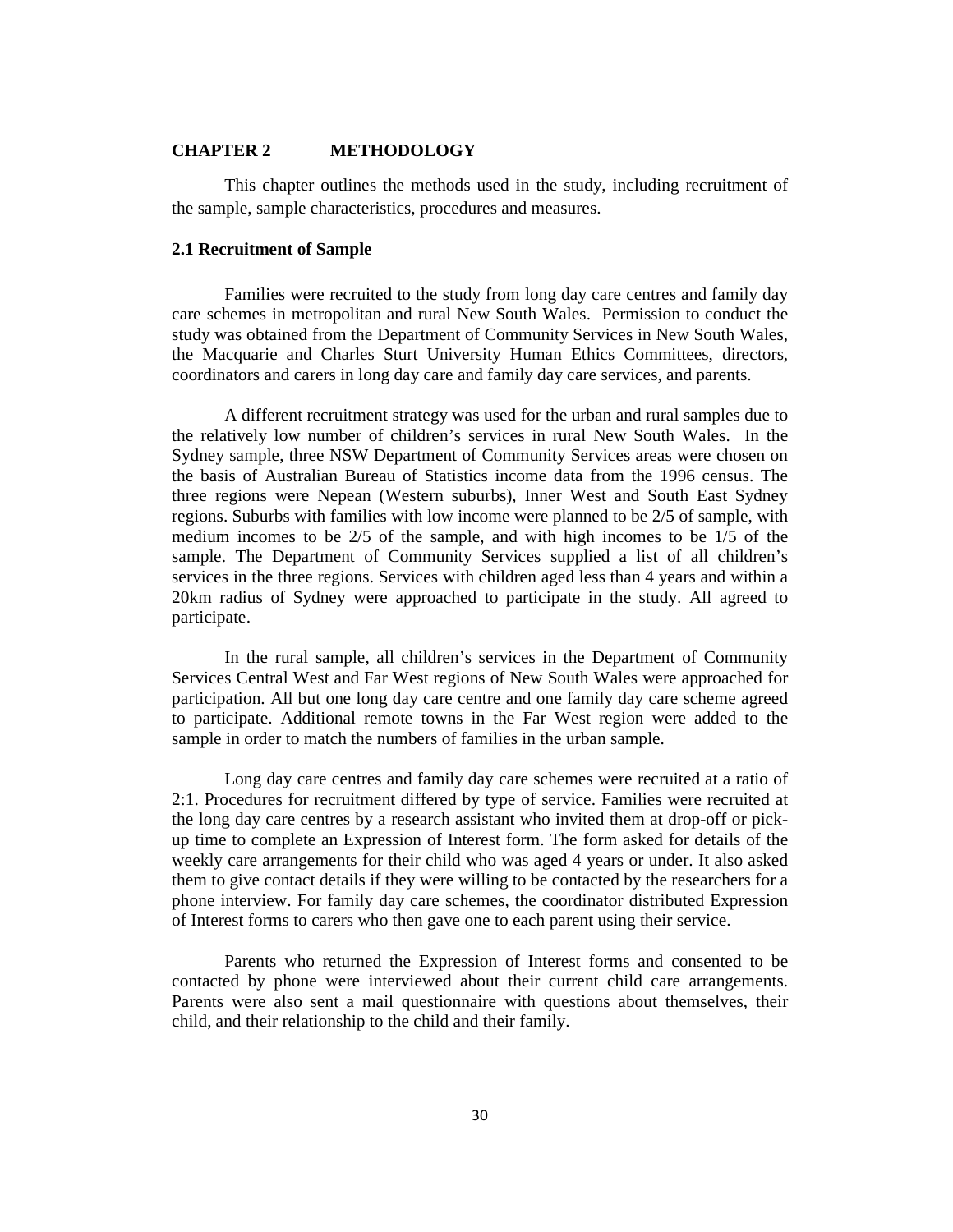# **2.2 Description of Sample**

# *Participants*

677 children were recruited in Wave 1, comprising 343 boys (50.7%) and 334 girls (49.3%). Children ranged in age from 4 months to 4 years 2 months, with a mean age of 2 years 1 month. Numbers recruited were slightly higher in the urban sample (*N*  $= 355, 52.4\%$ ) than in the rural sample ( $N = 322, 47.6\%$ ).

Patterns of participant retention were similar across the urban and rural samples. 257 families participated in every wave (135 urban families, 122 rural families). See Table 1 for the number of waves missed by participants in the urban, rural and total samples.

| Number of waves<br>missed | Urban       | Rural       | Total      |
|---------------------------|-------------|-------------|------------|
| 0                         | 135         | 122         | 257        |
|                           | (38.03%)    | (37.89%)    | $(38.0\%)$ |
|                           | 64          | 46          | 110        |
|                           | (18.03%)    | (14.29%)    | $(16.2\%)$ |
| 2                         | 38          | 37          | 75         |
|                           | $(10.70\%)$ | (11.49%)    | $(11.1\%)$ |
| 3                         | 29          | 32          | 61         |
|                           | (8.17%)     | $(9.94\%)$  | $(9.0\%)$  |
| 4                         | 32          | 32          | 64         |
|                           | $(9.01\%)$  | $(9.94\%)$  | $(9.5\%)$  |
|                           | 57          | 53          | 110        |
| 5                         | $(16.06\%)$ | $(16.46\%)$ | $(16.2\%)$ |

*Table 2.1. Frequencies (and percentages) of waves missed by families in the urban, rural and total samples.* 

110 families dropped out after Wave 1 (57 urban families and 53 rural families), while 161 families missed one or more years and then returned (81 urban families, 80 rural families). These patterns of retention and attrition produce the numbers of participants in each wave shown below in Table 2.2. Although most primary caregivers (who provided information in telephone interviews) were mothers, a sizeable number of respondents were fathers or other relatives (see Table 2.3).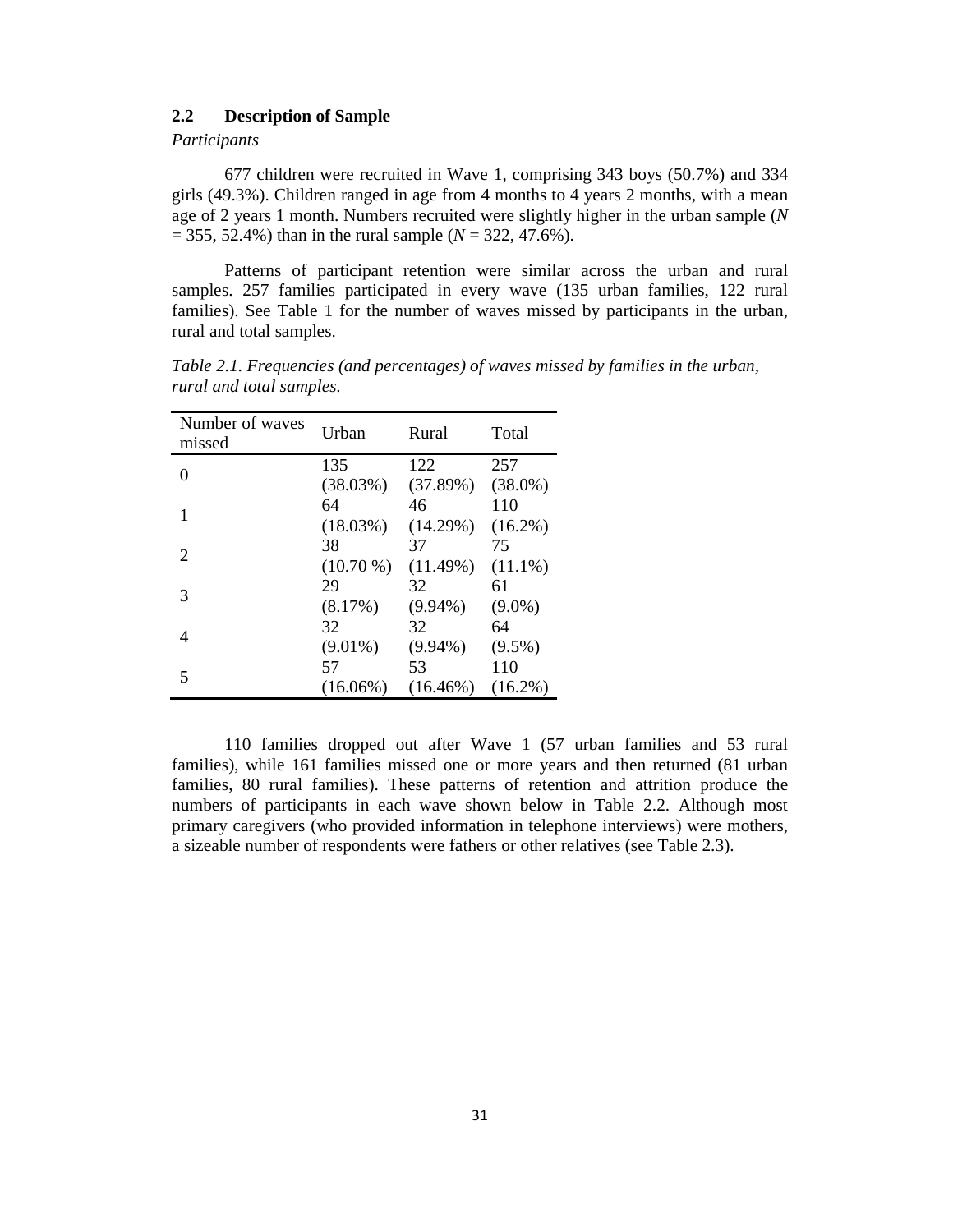|        | Urban | Rural | Total |  |
|--------|-------|-------|-------|--|
| Wave 1 | 355   | 322   | 677   |  |
| Wave 2 | 236   | 207   | 443   |  |
| Wave 3 | 263   | 230   | 493   |  |
| Wave 4 | 240   | 215   | 455   |  |
| Wave 5 | 213   | 184   | 397   |  |
| Wave 6 | 183   | 165   | 348   |  |

*Table 2.2. Number of participants in each wave in the urban, rural and total samples.* 

*Table 2.3. Number (and percentage) of primary caregivers by relation to the child in each Wave.* 

|                        | Wave 1   | Wave 2     | Wave 3      | Wave 4     | Wave 5     | Wave 6     |
|------------------------|----------|------------|-------------|------------|------------|------------|
| Mother                 | 456      | 445        | 450         | 388        | 351        | 316        |
|                        | (91.2)   | (90.1)     | (91.3)      | (85.3)     | (88.4)     | (90.8)     |
| Father                 | 43 (8.6) | 45 $(9.1)$ | 38 (7.7)    | 60         | 43         | 30(8.6)    |
|                        |          |            |             | (13.2)     | (10.8)     |            |
| Grandmother            | (0.2)    | 3<br>(0.6) | 3<br>(0.6)  | (1.1)<br>5 | 2<br>(0.5) | 2<br>(0.6) |
| Great-Grandmother      |          | (0.2)<br>1 | (0.2)<br>-1 |            |            |            |
| <b>Adoptive Mother</b> |          |            |             | 1<br>(0.2) |            |            |
|                        |          |            |             |            |            |            |
| <b>Adoptive Father</b> |          |            | $(0.2\%)$   |            | $(0.3\%)$  |            |
|                        |          |            |             |            |            |            |
| Stepfather             |          |            |             | $(0.2\%)$  |            |            |

#### **Family characteristics of the Wave 1 sample**

Maternal depression in Wave 1 was measured using the 20-item CES-D scale (Radloff, 1977) in which a score of 16 or above reflects an individual who is "at risk" of depression. In total 76 mothers (15.6%) scored above 16 (32 urban, 44 rural),  $M =$ 9.25,  $SD = 8.39$ . There was a marginally significant trend towards higher depression scores in the rural ( $M = 9.94$ ,  $SD = 8.91$ ) than the urban ( $M = 8.62$ ,  $SD = 7.86$ ) samples,  $t(485) = 1.74, p = .08.$ 

Table 2.4 shows the frequencies and proportions of parents with less than HSC, HSC level or equivalent, diploma or trade and university education in the rural, urban and total samples. A chi square test shows that for both mothers ( $\chi^2$  = 86.75, *df* = 2, *p* < .001) and fathers ( $\chi^2$  = 82.04, *df* = 2, *p* < .001), the urban and rural populations differed in terms of the three levels of education. Inspection of the proportions in each level of education suggests that the urban sample (in Wave 1) had higher proportions than the rural sample of both mothers and fathers who had attained a university degree.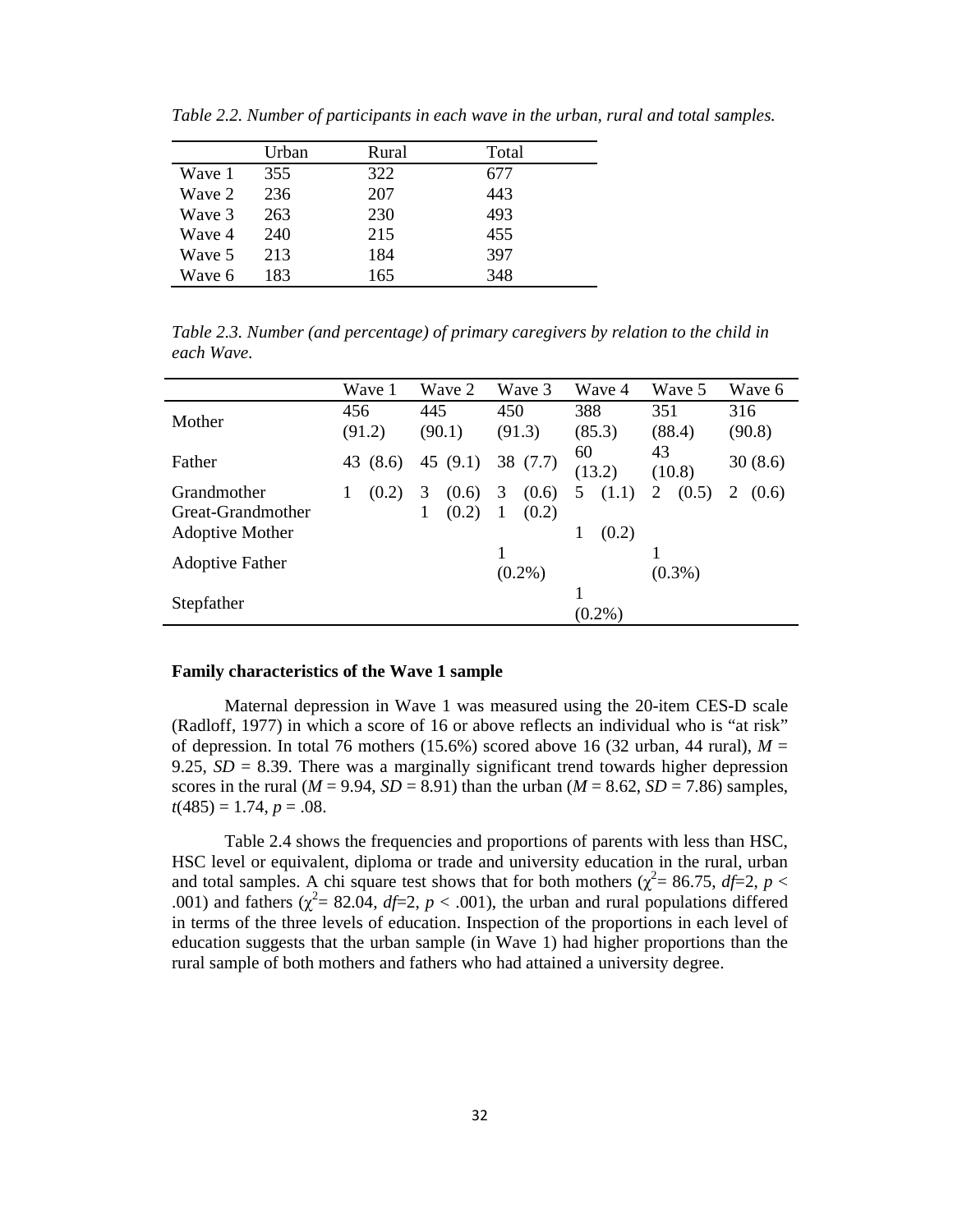|                                               | Urban         |               | Rural        |              | Total         |               |
|-----------------------------------------------|---------------|---------------|--------------|--------------|---------------|---------------|
|                                               | Mother        | Father        | Mother       | Father       | Mother        | Father        |
| Less than HSC                                 | 15 (4.6)      | 10(3.3)       | 68<br>(21.9) | 62<br>(23.5) | 83<br>(13.1)  | 72<br>(12.8)  |
| HSC or                                        | 46            | 55            | 70           | 53           | 116           | 108           |
| equivalent                                    | (14.2)        | (18.4)        | (22.6)       | (20.1)       | (18.3)        | (19.2)        |
| Tertiary diploma<br>or trade<br>qualification | 60<br>(16.9)  | 62<br>(20.7)  | 83<br>(26.8) | 80<br>(30.3) | 143<br>(21.1) | 142<br>(25.2) |
| University degree                             | 203<br>(62.7) | 172<br>(57.5) | 89<br>(28.7) | 69<br>(26.1) | 292<br>(43.1) | 241<br>(42.8) |

*Table 2.4. Frequencies (and percentages) of mothers and fathers in the urban, rural and total samples who had attained high school, diploma or trade and university degree qualifications.* 

The urban sample had higher proportions of overseas-born parents than did the rural sample. See Table 2.5 for the frequencies and proportions of parents born in Australia and overseas.

*Table 2.5. Frequencies (and percentages) of parents' place of birth by region in the urban, rural and total samples.* 

|                    | Urban      |                | Rural      |                     | Total      |            |    |
|--------------------|------------|----------------|------------|---------------------|------------|------------|----|
|                    | Mother     | Father         | Mother     | Father              | Mother     | Father     |    |
| Australia          | 235        | 200            | 298        | 256                 | 533        | 456        |    |
|                    | $(66.2\%)$ | $(56.3\%)$     | $(92.6\%)$ | $(79.5\%)$          | (78.7%)    | $(67.4\%)$ |    |
| English-           | 72         | 65             | 17         | 14                  | 89         | 79         |    |
| speaking           | $(20.3\%)$ | $(18.3\%)$     | $(5.3\%)$  | $(4.4\%)$           | $(13.1\%)$ | (11.7%)    |    |
|                    | 11         | 15             | $2(0.6\%)$ | $(0\%)$<br>0        | 13         | 15         |    |
| Europe             | $(3.1\%)$  | $(4.2\%)$      |            |                     | $(1.9\%)$  | $(2.2\%)$  |    |
| Asia               | 24         | 30             | $2(0.6\%)$ |                     | $2(0.6\%)$ | 26         | 32 |
|                    | $(6.8\%)$  | $(8.5\%)$      |            |                     | $(3.8\%)$  | $(4.7\%)$  |    |
| <b>Middle East</b> | $7(2.0\%)$ | $(2.0\%)$      | $2(0.6\%)$ | 2<br>$(0.6\%)$      | $9(1.3\%)$ | $9(1.3\%)$ |    |
| South<br>America   | $5(1.4\%)$ | $(0.9\%)$<br>3 | $1(0.3\%)$ | $(0\%)$<br>$\Omega$ | $6(0.9\%)$ | $3(0.4\%)$ |    |

The urban sample had a significantly higher average gross income than the rural sample in Wave 1  $t(583) = 9.62$ ,  $p < .001$  (\$104 670 and \$63 868 respectively). Adjusted income was also calculated, by dividing the total income by the square root of the number of people living in each household. The urban sample likewise had a higher average adjusted income than the rural sample,  $t(564) = 10.80$ ,  $p < .001$  (\$56) 188 and \$31 889 respectively). See Table 2.6 for urban and rural family incomes.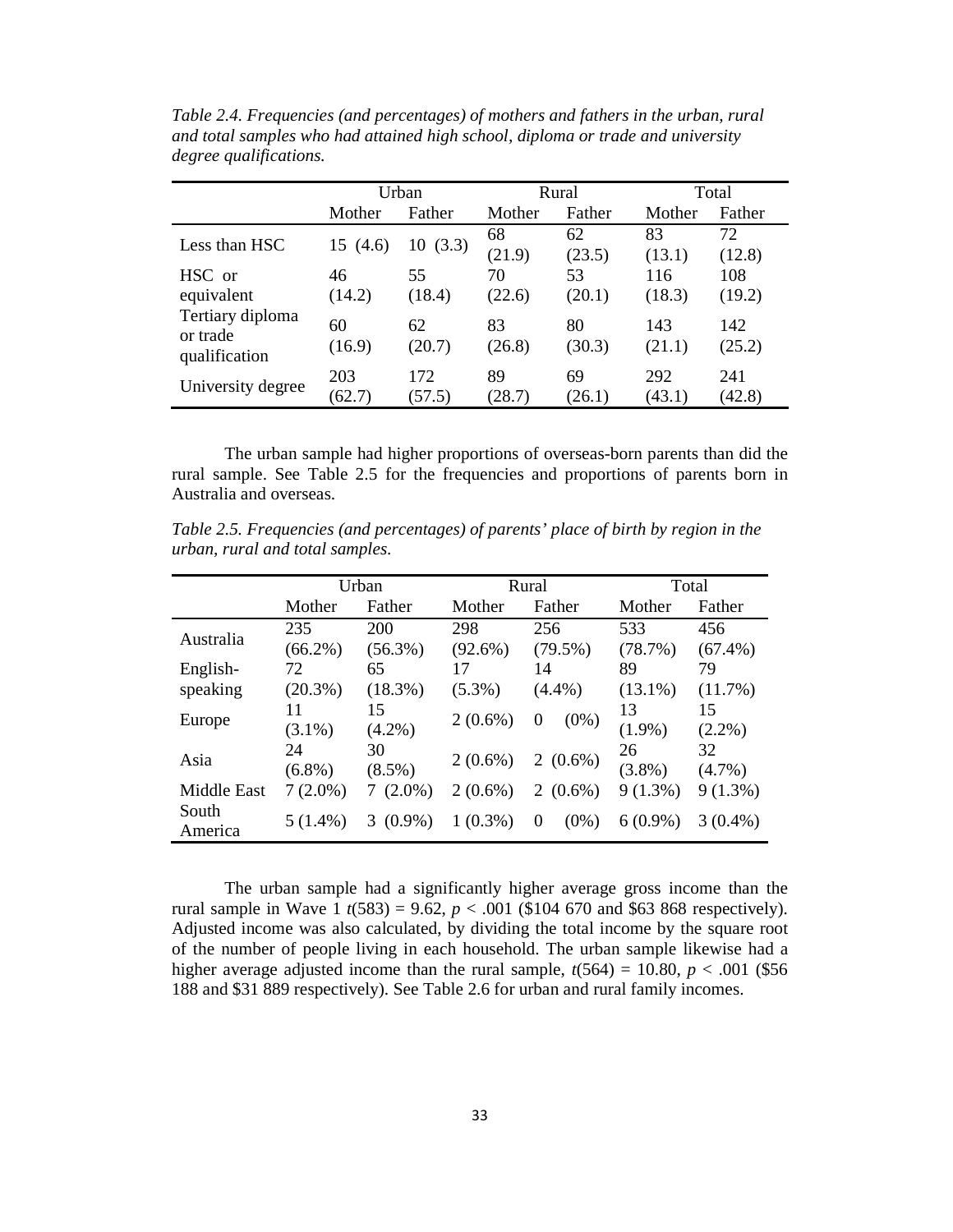|           | Urban     |           | Rural     |           | Total     |           |
|-----------|-----------|-----------|-----------|-----------|-----------|-----------|
|           | Gross     | Adjusted  | Gross     | Adjusted  | Gross     | Adjusted  |
| Mean      | 104670.00 | 56188.10  | 63868.42  | 31889.58  | 84729.31  | 44768.65  |
| <b>SD</b> | 56598.58  | 30596.00  | 44973.91  | 21491.50  | 55139.33  | 29314.91  |
| Median    | 95500.00  | 50000.00  | 60000.00  | 30000.00  | 75000.00  | 37546.85  |
| Min       | 8000.00   | 3577.71   | 10000.00  | 5366.56   | 8000.00   | 3577.71   |
| Max       | 300000.00 | 173205.08 | 580000.00 | 259383.89 | 580000.00 | 259383.89 |
| N         | 300       | 300       | 285       | 266       | 585       | 566       |

*Table 2.6. Income in Australian dollars for the urban, rural and total samples.* 

In most urban and rural families had both the child's natural mother and father were living with the child (89.3% and 82.9% respectively). Rural families were more likely to have more than one child and, when there were other children in the household, rural families tended to have more children than urban families. See Tables 2.7 and 2.8 for other people living with the respondent and child, and number of other children in the house, respectively.

*Table 2.7. Patterns of family structure in the urban, rural and total samples.* 

| Other people living with respondent<br>and child:   | Urban      | Rural      | Total           |
|-----------------------------------------------------|------------|------------|-----------------|
| No one                                              | 10         | 14         | 24              |
|                                                     | $(2.8\%)$  | $(4.3\%)$  | $(3.5\%)$       |
| Single parent category                              | 31         | 48         | 79              |
|                                                     | $(8.7\%)$  | $(14.9\%)$ | (11.7%)         |
| Child's natural father/mother                       | 317        | 267        | 584             |
|                                                     | $(89.3\%)$ | $(82.9\%)$ | $(86.3\%)$      |
| Respondent's partner (not natural<br>father/mother) | $(2.0\%)$  | $(2.2\%)$  | 14<br>$(2.2\%)$ |
| Other adults (family, friends)                      | 22         | 19         | 41              |
|                                                     | $(6.2\%)$  | $(5.9\%)$  | $(6.1\%)$       |
| Other children                                      | 169        | 223        | 392             |
|                                                     | (47.6%)    | $(69.3\%)$ | $(57.9\%)$      |

*Table 2.8. Number of other children living with the respondent and child in the urban, rural and total samples.* 

|              | Urban       | Rural       | Total       |
|--------------|-------------|-------------|-------------|
| $\mathbf{0}$ | 186 (52.4%) | 99 (30.8%)  | 285 (42.1%) |
|              | 143 (40.3%) | 132 (41.0%) | 275 (40.6%) |
| 2            | $21(5.9\%)$ | 71 (22.1%)  | 92 (13.6%)  |
| 3            | $5(1.4\%)$  | 12(3.7%)    | $17(2.5\%)$ |
| 4            | $0(0\%)$    | $6(1.9\%)$  | $6(0.9\%)$  |
| 5            | $0(0\%)$    | $1(0.3\%)$  | $1(0.1\%)$  |
| 6            | $0(0\%)$    | $1(0.3\%)$  | $1(0.1\%)$  |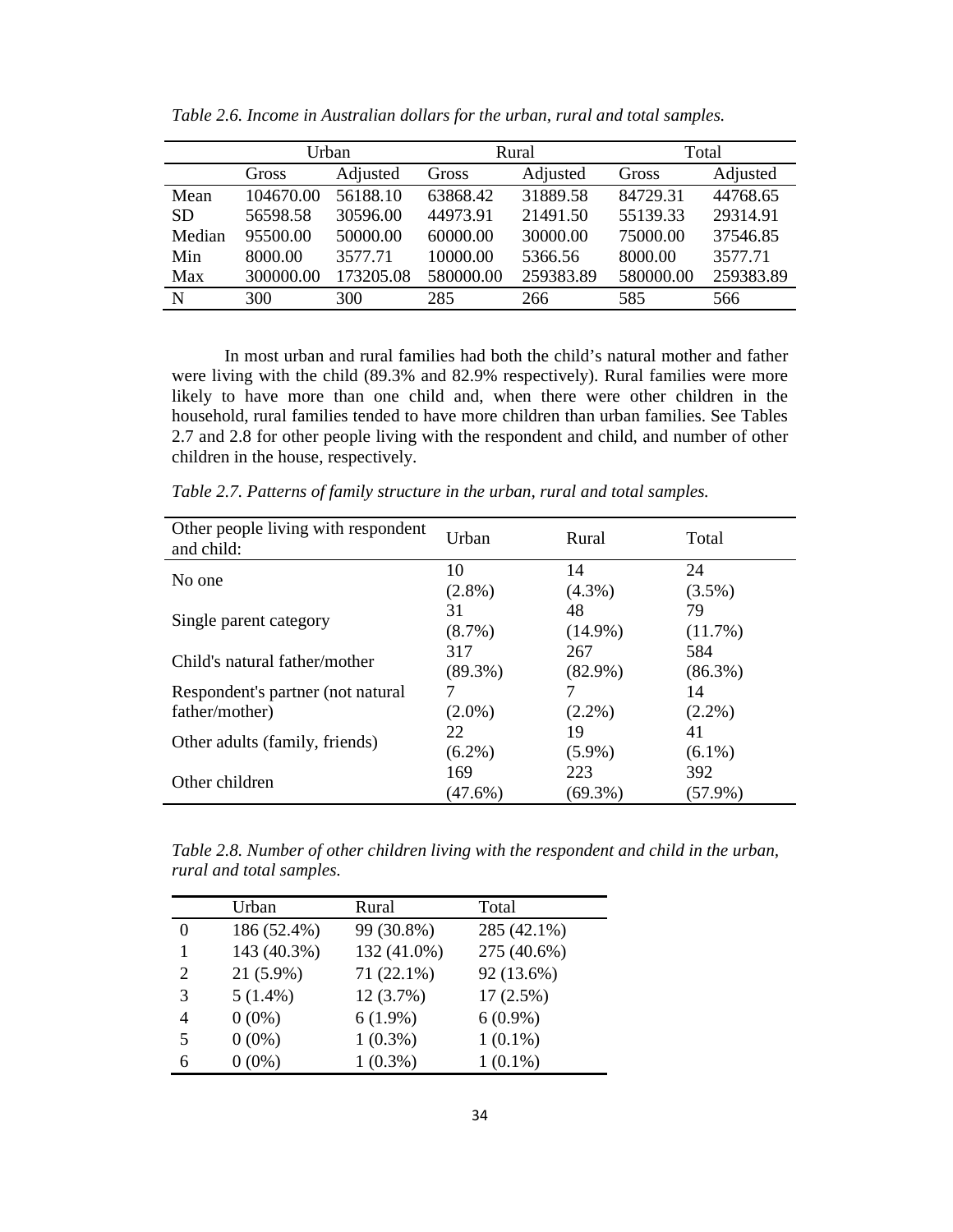## **Summary of differences between urban and rural families**

The urban sample had higher proportions of both mothers and fathers who had attained a university degree than the rural sample. Perhaps related to this education discrepancy, the urban sample likewise had higher average gross income than the rural sample. The urban sample had higher proportions of overseas-born parents than the rural sample. Both of the child's natural parents were living with the child in the majority of rural and urban samples, while rural families tended to have greater numbers of children in the household.

## **Child characteristics of the Wave 1 (Recruitment) sample.**

One hundred and fourteen children in Wave 1 were reported to have longstanding health problems by their primary carer (16.8%). Of these, the most common problems were asthma (36 children, 5.3%) and eczema (28 children, 4.1%). A minority of children was reported to have serious health problems such as Down Syndrome (4 children, 0.4%).

Parents were asked to rate the troublesome behaviour of their children on a scale from 1 ("Not at all troublesome") to 10 ("Extremely troublesome"). The mean score was  $2.99$  (*SD* = 1.59). No children were given the highest score and the majority of children were rated either 2 ( $n = 168, 34.4\%$ ) or 3 ( $n = 142, SD = 29.0\%$ ). Parents also completed the Behaviour Checklist (Richman & Graham, 1971) in which a higher score indicates greater behavioural problems. Scores were averaged to produce a final score out of 2. Most children were rated as having relatively low levels of behavioural problems, with a mean score of 0.55,  $SD = 0.23$ .

Children's child care arrangements reflected the approach used to recruit the sample. Five hundred and thirty-nine children were attending long day care centres (80.0%) and 152 children received family day care (22.6%). Just over half of the children had only one child care arrangement in a typical week ( $n = 367, 55.4\%$ ), with the majority of the remainder having two different arrangements ( $n = 227, 34.2\%$ ). No children had more than five different arrangements in a typical week. Children spent on average a total of 29 hours in care in a typical week (minimum  $= 2$  hours, maximum  $= 105$  hours,  $SD = 14.78$  hours), equivalent to about 3 days a week.

# **Family characteristics by retention pattern**

As noted above there was attrition between waves, with some families dropping out entirely after Wave 1 and others participating in some but not all waves. Tukey's HSD tests were used to assess pairwise comparisons of income between families who completed every wave, families who dropped out after Wave 1 and families who completed some but not all waves. Income was found to be significantly higher in families who completed every wave  $(M = $89932, SD = $61167)$  than in families who dropped out after Wave 1 ( $M = $72037$ ,  $SD = $43087$ ),  $q = 3.68$ ,  $p = .04$ . There was no difference between families who completed some but not all waves ( $M = $88752$ ,  $SD =$ \$56778) and either other group.

The same pattern held for adjusted income: families who completed every wave  $(M = $47484, SD = $31534)$  had significantly higher adjusted income than families who dropped out after Wave 1 ( $M = $38097$ ,  $SD = $24292$ ),  $q = 3.77$ ,  $p = .04$ , while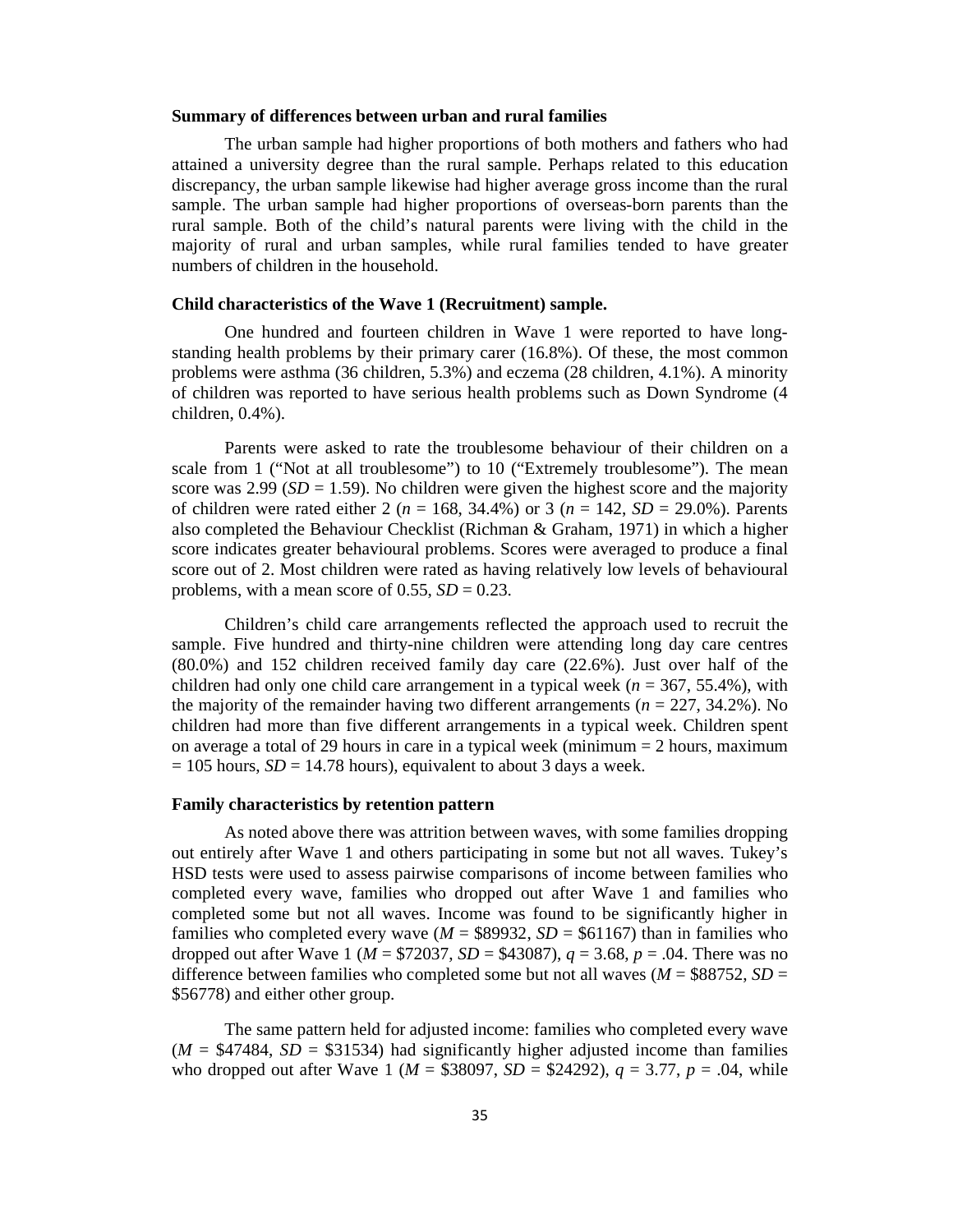there was no difference between families who completed some but not all waves  $(M =$ \$47321,  $SD = $31824$ ) and either other group.

As seen in Table 2.9, there were few differences in parents' region of birth across the three patterns of participation, with the possible exception of a trend towards a higher proportion of families with parents of Asian heritage dropping out after Wave 1.

|               | Completed every |                | Dropped out after |              | Missed waves and |                 |
|---------------|-----------------|----------------|-------------------|--------------|------------------|-----------------|
|               |                 | wave           | Wave 1            |              | returned         |                 |
|               | Mothers         | <b>Fathers</b> | Mothers           | Fathers      | Mothers          | Fathers         |
|               | 221             | 191            | 81                | 63           | 127              | 107             |
| Australia     | (86%)           | $(74.3\%)$     | $(73.6\%)$        | $(57.3\%)$   | $(78.9\%)$       | $(66.5\%)$      |
| English-      | 27              | 30             | 14                | 13           | 20               | 18              |
| speaking      | $(10.5\%)$      | (11.7%)        | (12.7%)           | $(11.8\%)$   | $(12.4\%)$       | $(11.2\%)$      |
| Europe        | $3(1.2\%)$      | 7(2.7%)        | $(0.9\%)$         | $2(1.8\%)$   | $(1.9\%)$<br>3   | $2(1.2\%)$      |
| Asia          | $4(1.6\%)$      | 7(2.7%)        | 12<br>$(10.9\%)$  | $9(8.2\%)$   | $(3.1\%)$<br>5   | 11<br>$(6.8\%)$ |
| Middle East   | $1(0.4\%)$      | $2(0.8\%)$     | $(0.9\%)$<br>1    | $1(0.9\%)$   | $(1.9\%)$<br>3   | $2(1.2\%)$      |
| South America | $(0.5\%)$       | $1(0.4\%)$     | $(0.9\%)$         | $(0\%)$<br>0 | $(1.2\%)$<br>2   | $1(0.6\%)$      |

*Table 2.9. Parental origin, frequencies (and percentages), by pattern of participation.* 

Table 2.10 shows there were no obvious differences in total family size between the patterns of participation.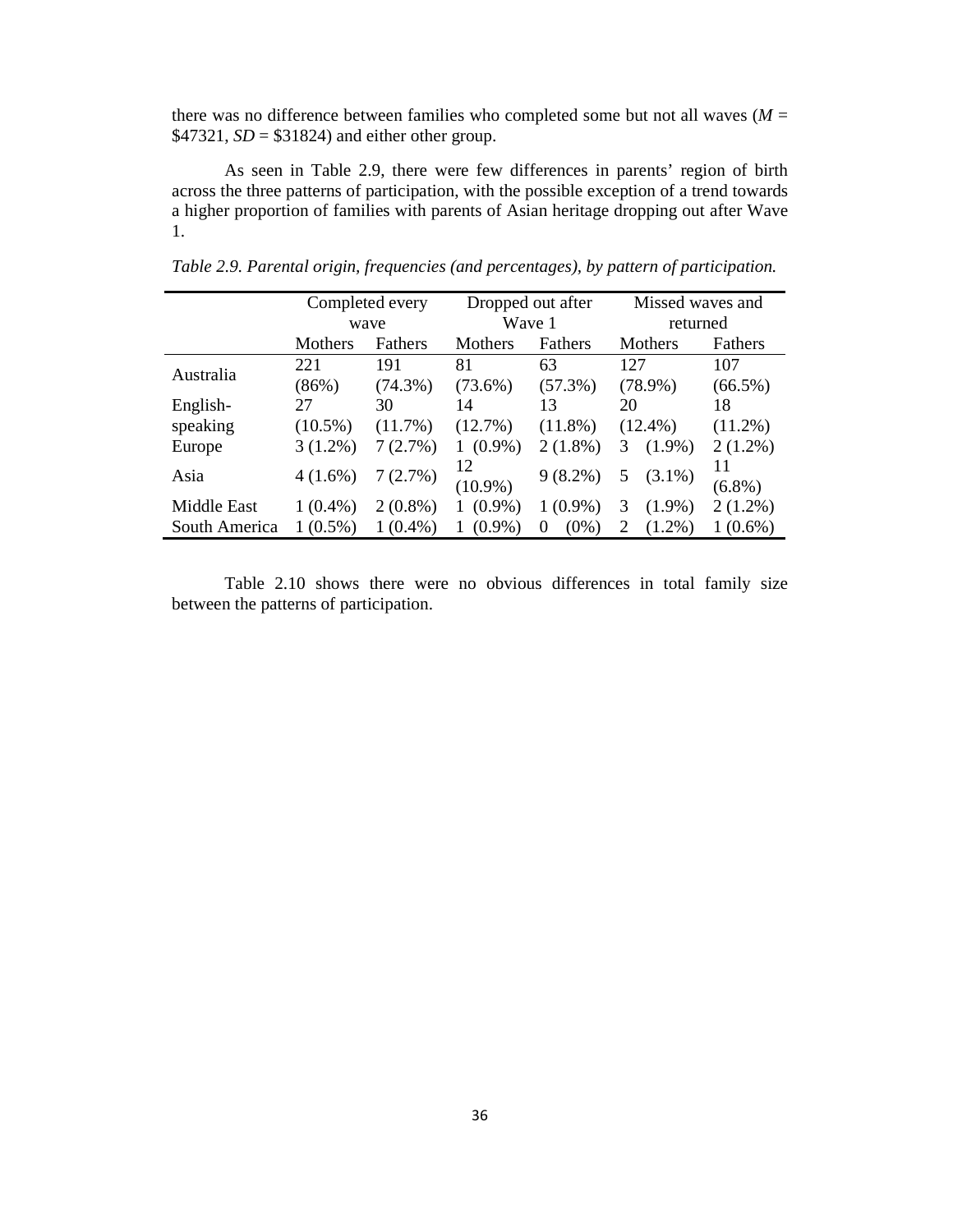| Family | Completed  | Dropped out  | Missed a wave and     |
|--------|------------|--------------|-----------------------|
| size   | every wave | after Wave 1 | returned              |
|        | 5          | 6            | 6                     |
| 2      | $(1.9\%)$  | $(5.5\%)$    | $(3.7\%)$             |
|        | 95         | 39           | 69                    |
| 3      | (37%)      | (36.5%)      | $(42.9\%)$            |
|        | 107        | 45           | 55                    |
| 4      | $(41.6\%)$ | $(40.9\%)$   | $(34.2\%)$            |
|        | 31         | 15           | 23                    |
| 5      | $(12.1\%)$ | $(13.6\%)$   | $(14.3\%)$            |
|        | 5          | 2            | 3                     |
| 6      | $(1.9\%)$  | $(1.8\%)$    | $(1.9\%)$             |
|        | 2          | 2            | $\mathcal{D}_{\cdot}$ |
|        | (0.8%      | $(1.8\%)$    | $(1.2\%)$             |

*Table 2.10. Total family size frequencies (and percentages), by pattern of participation.* 

As seen in Table 2.11, there is a trend towards more educated families staying in the study. Higher proportions of parents with high school education dropped out after Wave 1 than either completed every wave or missed waves and returned; the opposite is true for parents with university degrees.

|                           | Completed every |            | Dropped out after |            | Missed waves and |                |
|---------------------------|-----------------|------------|-------------------|------------|------------------|----------------|
|                           | wave            |            | Wave 1            |            | returned         |                |
|                           | Mothers         | Fathers    | Mothers           | Fathers    | Mothers          | <b>Fathers</b> |
|                           | 23              | 22         | 24                | 16         | 23               | 20             |
| Less than HSC             | $(9.1\%)$       | $(9.2\%)$  | $(23.1\%)$        | $(19.3\%)$ | $(18.0\%)$       | $(17.7\%)$     |
|                           | 41              | 35         | 20                | 20         | 19               | 21             |
| HSC or equivalent         | $(16.1\%)$      | $(14.6\%)$ | $(19.2\%)$        | $(24.1\%)$ | $(14.8\%)$       | $(18.6\%)$     |
| Tertiary diploma or trade | 62              | 71         | 20                | 12         | 31               | 25             |
| qualification             | $(24.4\%)$      | (29.7%)    | $(19.2\%)$        | $(14.5\%)$ | $(24.2\%)$       | $(22.1\%)$     |
|                           | 128             | 111        | 40                | 35         | 55               | 47             |
| University degree         | $(50.4\%)$      | $(46.4\%)$ | (38.5%)           | $(42.2\%)$ | $(43.0\%)$       | $(41.6\%)$     |

*Table 2.11. Level of education frequencies (and percentages), by pattern of participation.* 

There were no significant differences in maternal depression between families who stayed for every wave ( $M = 9.25$ ,  $SD = 8.65$ ), families who dropped out after Wave 1 ( $M = 8.75$ ,  $SD = 8.79$ ) and families who missed one or more waves and returned ( $M = 8.61$ ,  $SD = 7.49$ ), all  $ps > .05$ .

*Summary of differences between family characteristics by retention patterns.* Overall, families who completed every wave tended to have the highest average income, which is perhaps reflected in the trend towards higher levels of education in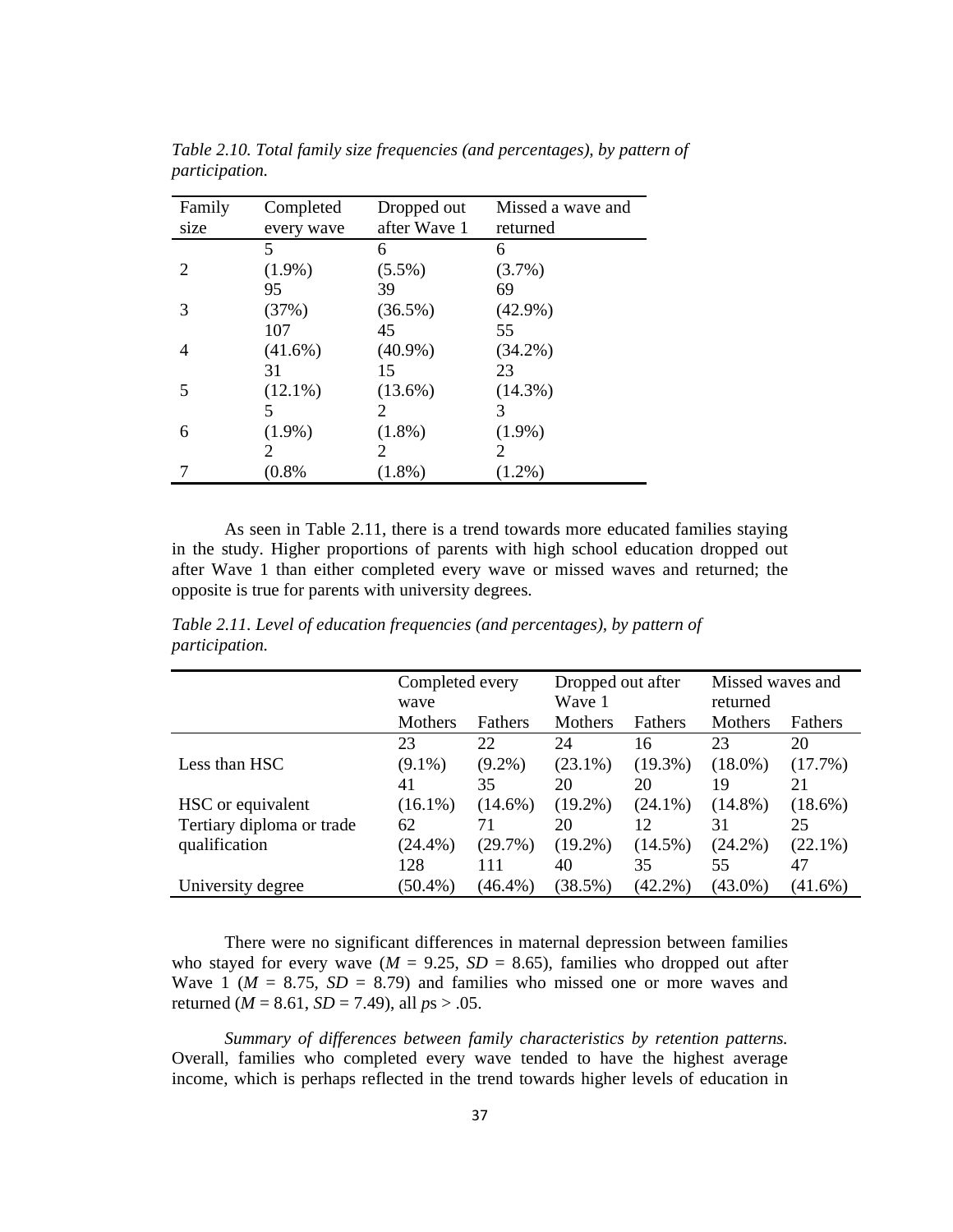families who completed every wave. There were no sizeable differences in region of birth, family size or maternal depression across patterns of participation.

### **Family characteristics of children in Kindergarten**

The primary focus of this project is on the transition to school. Of key interest therefore, are the family and child characteristics of the children in Kindergarten, across waves. Table 2.12 gives numbers, gender and ages of children in the year before school, Kindergarten and Year 1.

*Table 2.12. Number of children, gender, mean age and age range of children in the Year before school, Kindergarten and Year 1.* 

|              | Number of |             | Mean Age in |             |
|--------------|-----------|-------------|-------------|-------------|
|              | children  | Gender      | Years (SD)  | Age range   |
| Year before  |           |             |             |             |
| school       | 378       | Male: 195   | 5.14(0.46)  | Min: 3.68   |
|              |           | Female: 183 |             | Max: 7.04   |
| Kindergarten | 392       | Male: 197   | 5.91(0.52)  | Min: $4.00$ |
|              |           | Female: 195 |             | Max: 8.01   |
| Year 1       | 254       | Male: 122   | 6.68(0.51)  | Min: 5.03   |
|              |           | Female: 132 |             | Max: 8.00   |

Families with children in Kindergarten had a mean income of \$130320, *SD* =  $$142131$  (Median = \$100000, minimum = \$6000, maximum = \$1500 000) and an adjusted income of  $$62751$ ,  $SD = $64702$  (Median = \$49193, minimum = \$2449, maximum  $=$  \$866025).

Around half of both mothers and fathers of children in Kindergarten had obtained a university degree (see Table 2.13).

*Table 2.13. Number (and percentage) of mothers and fathers of children in Kindergarten with high school, tertiary diploma or trade qualification and university level education.* 

|                                         | Mothers     | Fathers     |
|-----------------------------------------|-------------|-------------|
|                                         | 41          | 44          |
| Less than HSC                           | $(9.95\%)$  | (12.12%)    |
|                                         | 52          | 51          |
| HSC or equivalent                       | $(12.62\%)$ | $(14.05\%)$ |
|                                         | 89          | 103         |
| Tertiary diploma or trade qualification | $(21.60\%)$ | (28.38%)    |
|                                         | 230         | 165         |
| University degree                       | $(55.83\%)$ | (45.45%)    |

The majority of parents were born in Australia (see Table 2.14) and nearly half of all families with a child in Kindergarten consisted of four family members (Table 2.15).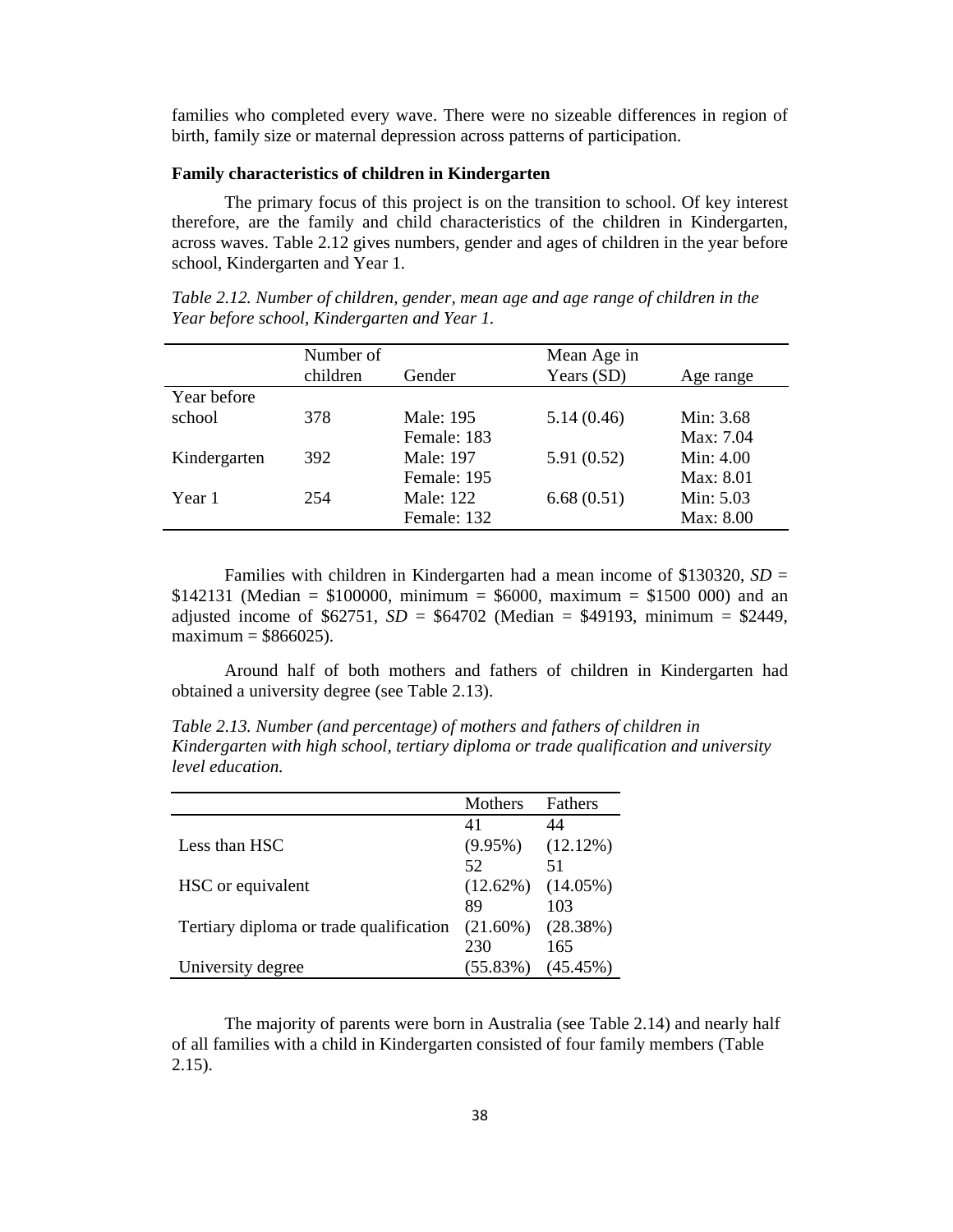|                  | Mother                        | Father                      |
|------------------|-------------------------------|-----------------------------|
|                  | 351                           | 303                         |
| Australia        | (83.77%)                      | (80.37%)                    |
|                  | 46                            | 48                          |
| English-speaking | $(10.98\%)$                   | (12.73%)                    |
|                  | 5                             | 9                           |
| Europe           | $(1.19\%)$                    | $(2.39\%)$                  |
|                  | 12                            | 14                          |
| Asia             | $(2.86\%)$                    | $(3.71\%)$                  |
|                  | 3                             |                             |
| South America    | $(0.72\%)$                    | (0.27%)                     |
|                  | $\mathfrak{D}_{\mathfrak{p}}$ | $\mathcal{D}_{\mathcal{L}}$ |
| Middle East      | $(0.48\%)$                    | (0.53%)                     |

*Table 2.14. Parental origins, frequencies (and percentages) of parents with children in Kindergarten.* 

#### **Child characteristics of children in Kindergarten**

Most children were living with siblings by the time they were in their first year of school; less than 12% were only children.

| children | Number of Number of<br>families | Percentage |
|----------|---------------------------------|------------|
|          | 40                              | 11.8%      |
|          | 181                             | 52.6%      |
|          | 97                              | 28.2%      |
|          | 18                              | 5.2%       |
|          |                                 | 1.2%       |

*Table 2.15. Total family size of children in Kindergarten* 

#### **2.3 Procedure**

#### **Data collection**

Data for the project were collected annually using a variety of methods: telephone interviews with parents, surveys completed by Directors, carers and teachers, observations in long day care centres, family day care homes, preschools and Kindergarten classrooms by researchers and developmental assessments on standardised measures by researchers. Due to the large sample, data collection took place throughout the year with observations and child assessments generally held in school terms 2 and 3. Distribution of surveys to child care and school staff and telephone interviews took place at the same time. This meant that parent reports on the child, carer/teacher reports on the child and child assessments were completed within three months of each other.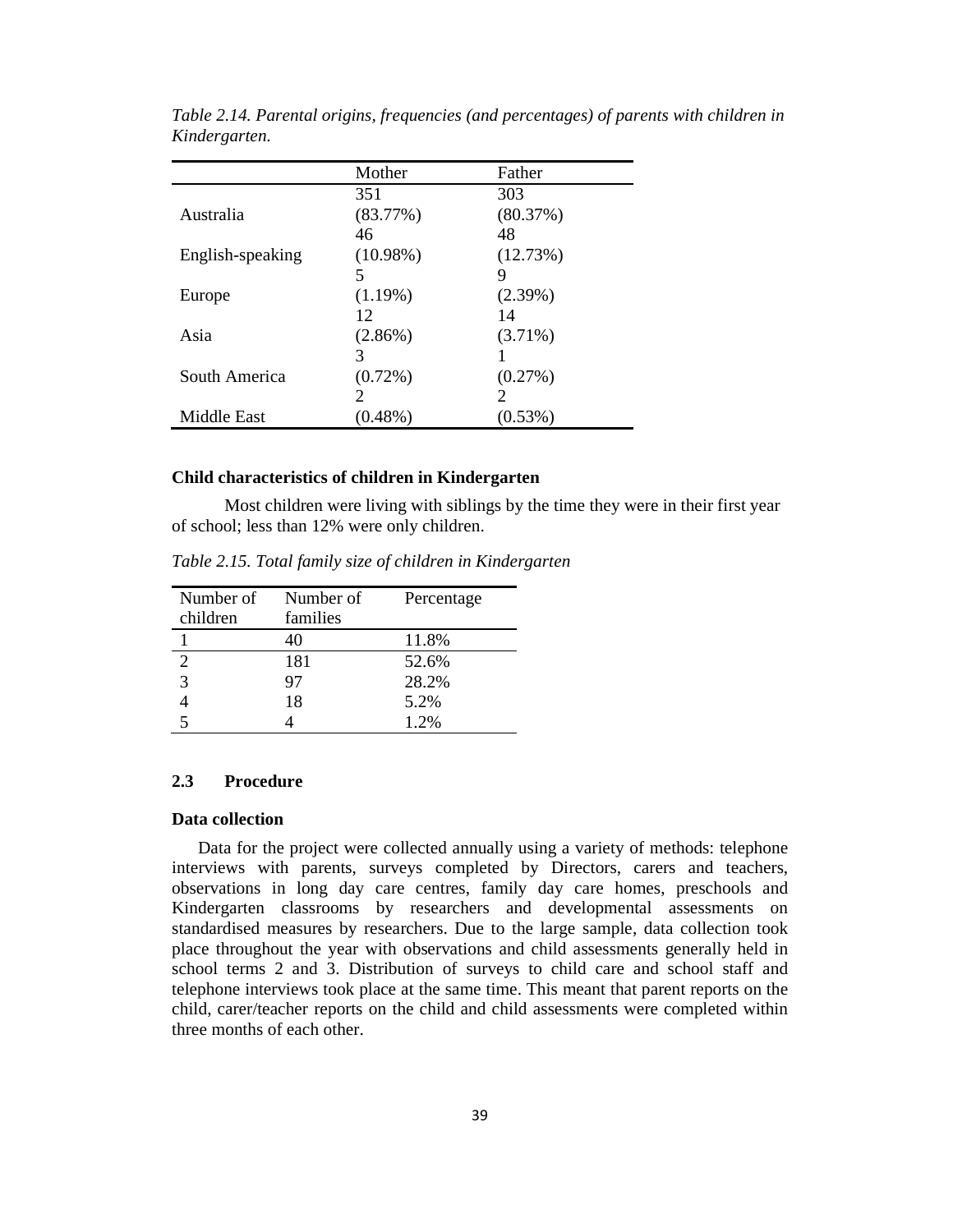#### **1. Telephone interviews**

Telephone interviews were conducted with the child's primary caretaker at home. In the majority of cases this was the mother (see Table 2.3 for details of the primary caregivers' relationship to the child). Telephone interviews were conducted by the Australian Institute of Family Studies for the first two years of the study and by ACNeilsen thereafter. Both companies used CATI facilities (Computer Assisted Telephone Interviews) that converted responses to the mainly closed interview questions into numerical form in an SPSS file. In this way, files for analysis were made available quickly to the research team following completion of the annual telephone interviews.

The interviews themselves lasted from 30-45 minutes each year. Interviewers asked a series of questions about child care arrangements for the target child and demographic details about the family as well as questions about the target child's health and development and parent wellbeing. Response rates to telephone interviews ranged from 51.5% to 73.9%. They were also the main source of data on the child, family and child care predictors used in the final analyses.

#### **2. Parent questionnaire**

In Wave 1, a mail-back questionnaire of parents was used to ask the questions on parental wellbeing. As the response rate for this form of data collection was lower in Wave 1 (72.5%) than for telephone interviews (74.6%), a decision was made to discontinue the questionnaire and to include all child and family questions to parents in the telephone interviews from Wave 2 onwards.

#### **3. Director, carer and teacher surveys**

Directors of long day care centres, preschools and family day care schemes were asked to complete a short survey about their organisation. They were asked about the number of staff and their qualifications and experience and the number of children at the centre or in the scheme.

The main carer of study children in prior to school settings and their Kindergarten teacher in the first year of school were asked to complete a survey about the target child's behaviour and development. Their centre or school was paid for their time (\$10 for filling out each survey). Surveys were given out at the centre or school and collected either by the researcher or returned by mail.

## **4. Child care centre, family day care home, preschool and Kindergarten observations**

Researchers visited the child care centre, preschool, family day care home or school that the child attended (the setting at which the child spent the most time in that year) to make structured observations of the care/school environment. The following standardised measures were used:

• ECERS (Early Childhood Environmental Rating Scale- Harms, Clifford, & Cryer, 1998) for children aged three years or older attending long day care centres or preschools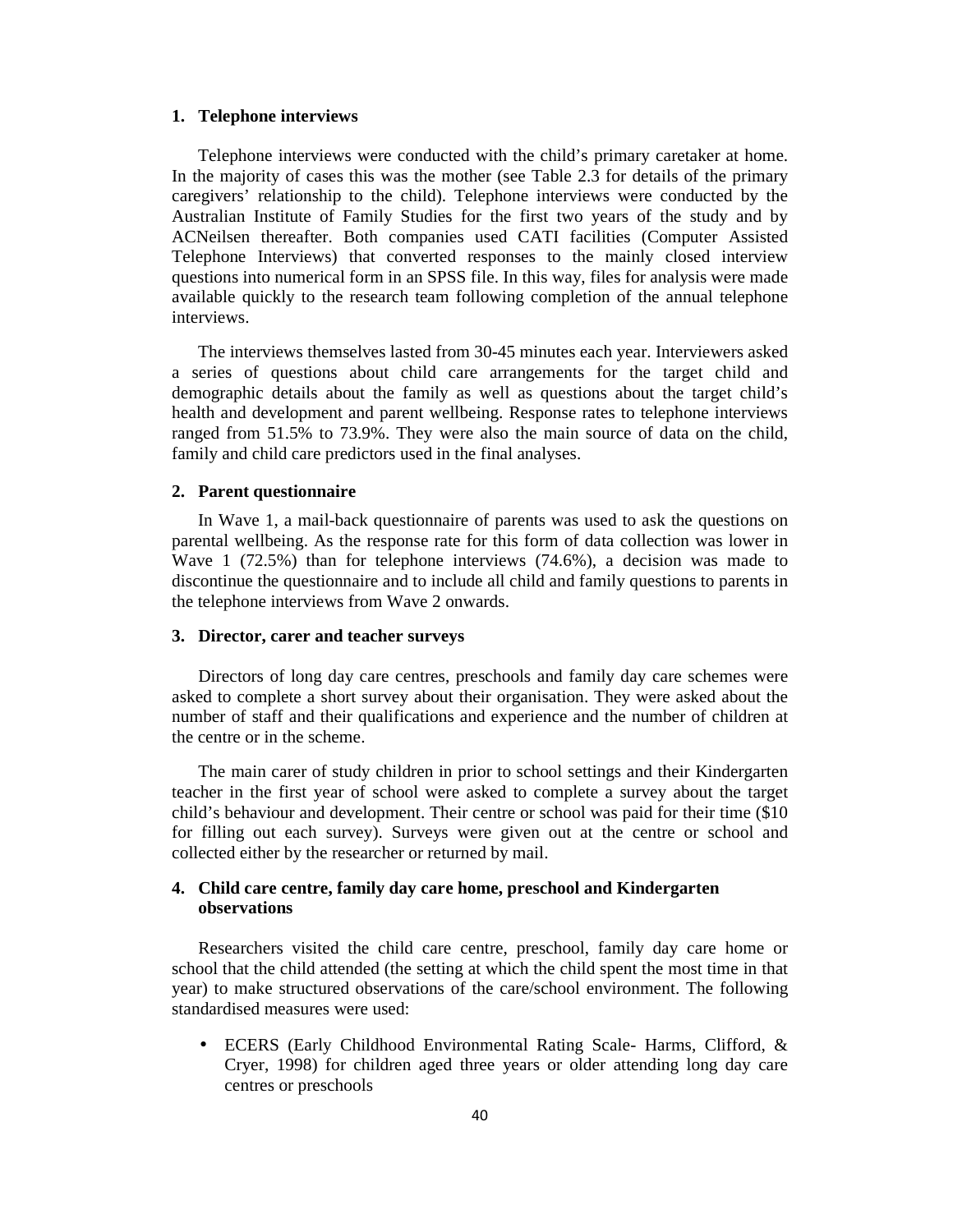- ITERS (Infant-Toddler Environmental Rating Scale Revised) for children aged two years or younger
- FDCERS (Family Day Care Environment Rating Scale Revised) for children attending family day care

The measure used for the school classroom observations was the

Classroom Observation Index - Kindergarten for children attending Kindergarten (their first year at school). The COI-K was developed by Murray and Harrison to assess three broad areas of the learning environment: Classroom Management, Social Climate, and Instruction. It comprises ten items from two measures: the Early Childhood Classroom Observation Measure (ECCOM) (Stipek & Byler, 2004) and the NSW Quality Teaching Classroom Observation Guide (QT) (University of Newcastle, Australia, and NSW Department of Education, 2004). Each item is scored on a 5-point scale.

For the observations in child care centres, the intraclass correlations for seven matched pairs of ITERS observations was .97 and for 14 matched pairs of ECERS observations was .96. In family day care homes, the intraclass correlation for two matched pairs of observations was .83 (there were relatively few observations made in family day care homes).

For the school observations, reliability was based on 39 matched pairs of ratings. Intraclass correlations from a one-way random effects model for the three subscales were: social climate  $r = .98$ ; classroom management  $r = .94$ ; instruction  $r = .97$ .

### **5. Child development assessments**

Children's development was measured by face-to-face assessments using standardised measures of literacy and numeracy suitable for the age group of the children as they progressed through the study. The measures were:

- Peabody Picture Vocabulary Test (PPVT-III) Third Edition, measure of receptive language (English)
- Woodcock-Johnston Psycho-educational Battery Revised, Letter-Word Identification and Spelling subtests as a measure of literacy skills for children aged 4 to 6 years (children tested on subtest suitable for their age and skills)
- Woodcock-Johnston Psycho-educational Battery Revised, Applied Problems subtest of numeracy skills for children aged 4 to 6 years.

Child assessments were conducted individually with each child either at their child care centre, preschool or school away from class in a quiet room or at home if the parents were willing when a teacher did not agree to have the researcher visit their classroom.

#### **6. Child interviews**

Children in Kindergarten at school were given a short 10-minute interview when they were asked to complete a series of questions about their experiences and feelings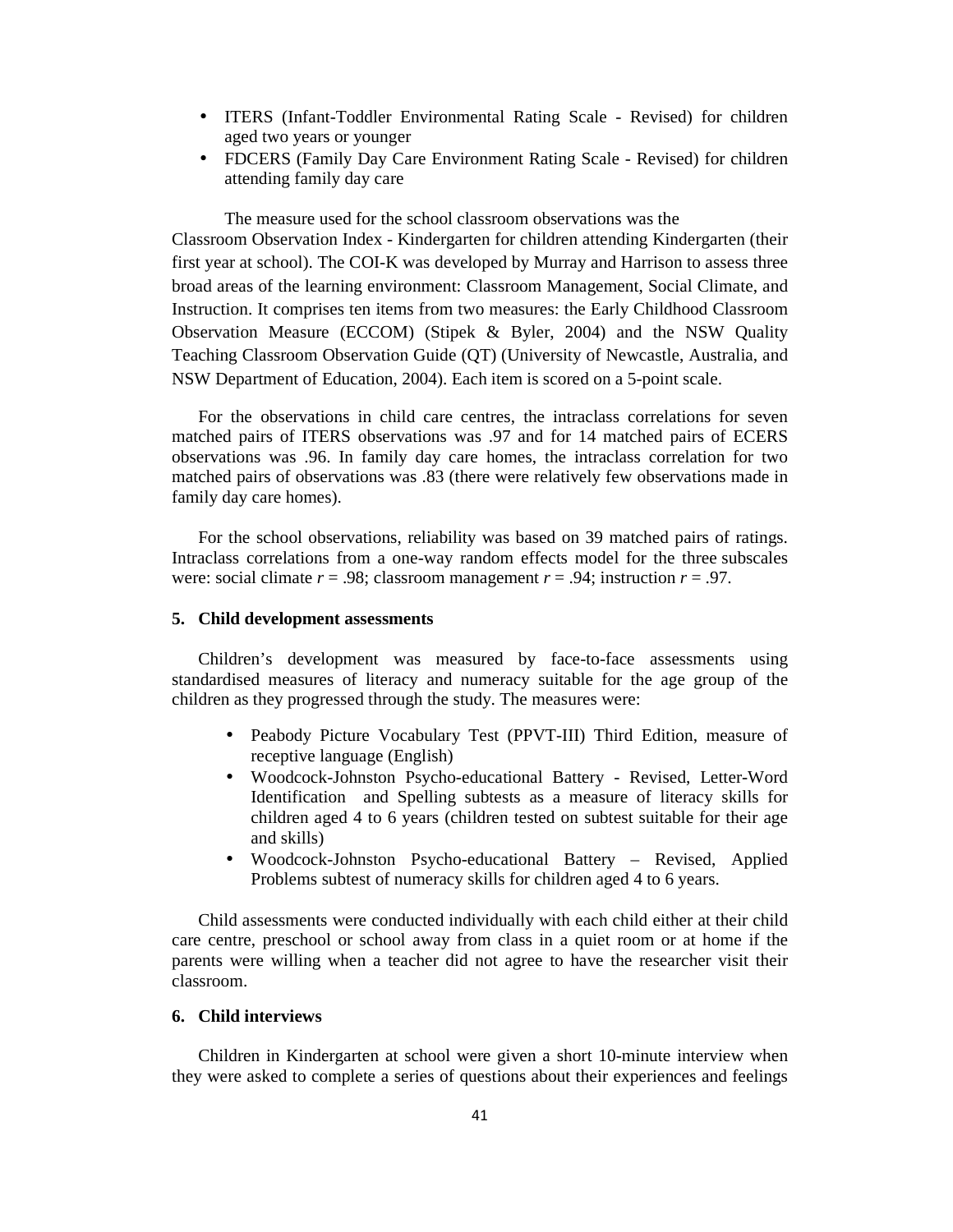about school, their teachers, and their classmates. The interview followed their developmental assessments.

## **2.4 Measures**

A summary of the measures used for the study is presented below. The measures are listed under the names used to group variables for the analyses in the final Results chapter (Chapter 6).

| Name        | Infant/Toddler Temperament Questionnaire                           |
|-------------|--------------------------------------------------------------------|
| Location    | Parent questionnaire (Wave 1); CATI interview (Wave 2: children    |
|             | 1-2 years only)                                                    |
| Description | 30 items, dealing with child's behavioural reactions and profiles. |
|             | Different forms of questionnaire, varying with age of child.       |
| Measurement | Provides temperament profile, with index of easy/difficultness.    |
| References  | Fullard, W., McDevitt, S.C. & Carey, W.B. (1984). Assessing        |
|             | temperament in one to three-year old children. Journal of          |
|             | Paediatric Psychology, 9, 205-16.                                  |

## **Child Characteristics**

## **Family Characteristics**

| Name        | <b>Index of Social Support</b>                                                                                                                                                                                                                                                                          |
|-------------|---------------------------------------------------------------------------------------------------------------------------------------------------------------------------------------------------------------------------------------------------------------------------------------------------------|
| Location    | Parent questionnaire (Wave 1) and CATI (Wave 2).                                                                                                                                                                                                                                                        |
| Description | 15 item scale, tapping the perception of the social interaction<br>available and degree of satisfaction with it. e.g., I often need help<br>from other people but can't get it. Rating on 5-point scale from<br>(1) strongly agree to (5) strongly disagree. Higher score means<br>less social support. |
| Measurement | Sum all 15 items, after recoding.                                                                                                                                                                                                                                                                       |
| References  | Henderson, S., Duncan-Jones, P., McAuley, H. and Ritchie, K.<br>(1978). The Patient's Primary Group. British Journal of<br>Psychiatry, 132, 74-86.                                                                                                                                                      |

| Name        | Depression Scale (CES-D)                                             |
|-------------|----------------------------------------------------------------------|
| Location    | Parent questionnaire (Wave 1)                                        |
| Description | 20 item scale, containing items assessing depressive                 |
|             | symptomatology in the general population.                            |
| Measurement | Sum all items, after recoding, to obtain overall index of level of   |
|             | depression. Score of 16 reflects individual 'at risk' of depression. |
| References  | Radloff, L.S. (1977). The CES-D Scale: a Self-Report Depression      |
|             | Scale for Research in the General Population. Applied                |
|             | Psychological Measurement, 1, 385-401.                               |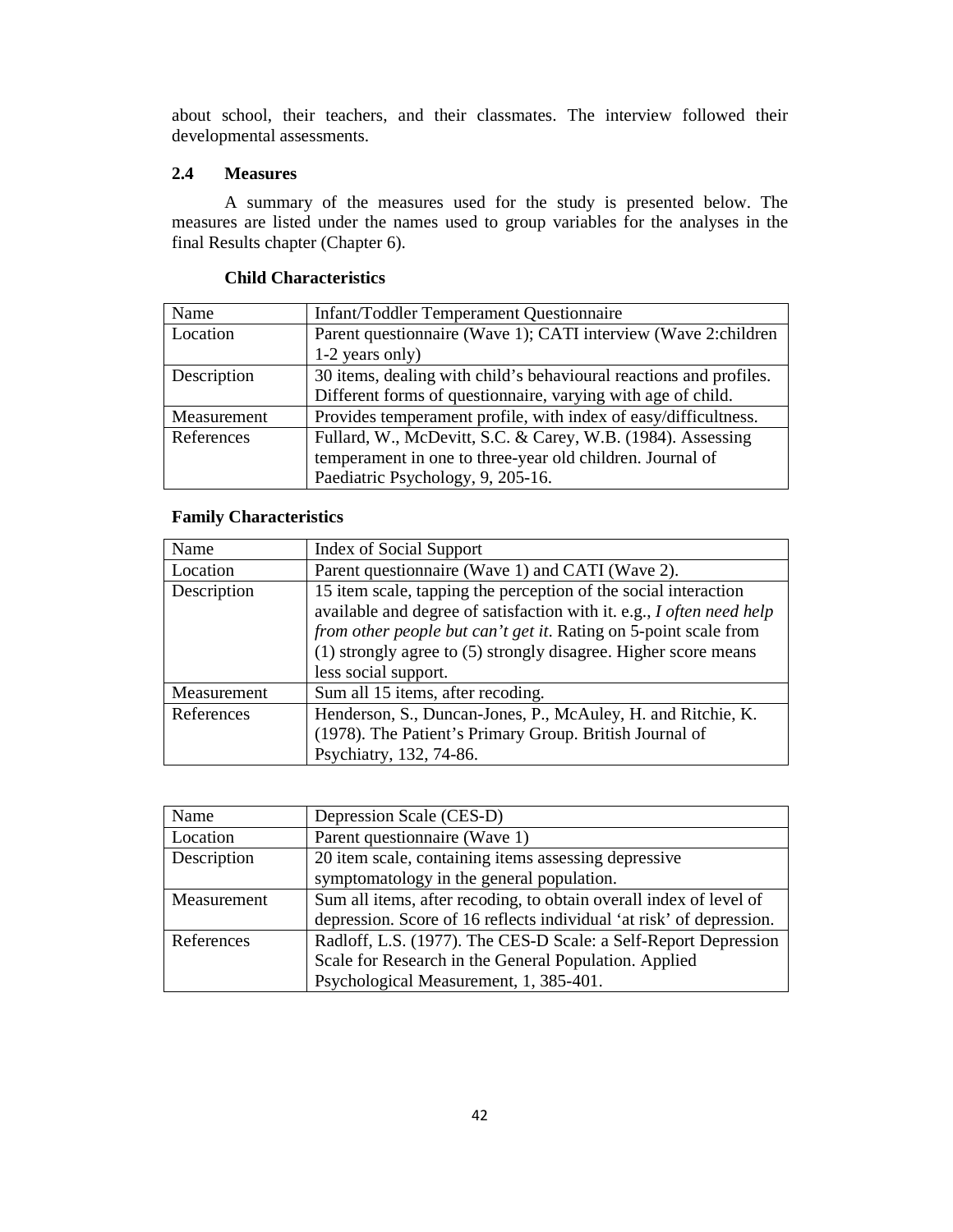| Name        | Parent-child Relationship Scale                                   |
|-------------|-------------------------------------------------------------------|
| Location    | Parent and carer questionnaires (Wave 1); CATI interview and      |
|             | carer questionnaire (Wave 2).                                     |
| Description | 30-items assessing quality of relationship between child and      |
|             | parent                                                            |
| Measurement | Subscales are computed to describe relational conflict, closeness |
|             | (warmth and open communication) and dependence. Also overall      |
|             | score, reflecting strength of positive relationship.              |
| References  | Pianta, R. C. (1995). Child-Parent Relationship Scale.            |
|             | Unpublished measure, University of Virginia.                      |

# **Family Learning Environment**

| Name        | <b>Shared Home Activities</b>                                      |
|-------------|--------------------------------------------------------------------|
| Location    | CATI interview (Kindergarten)                                      |
| Description | Parent rating of support for educational activities at home with   |
|             | their child; eg., read to, told a story, drawing/art/craft, music, |
|             | indoor games; outdoor games; everyday home routines.               |
| Measurement | The rating for reading to the child at home was used as a measure  |
|             | of support for literacy. Ratings for other shared home activities  |
|             | were combined to create a total score.                             |
| References  | These scales were adapted for Longitudinal Study of Australian     |
|             | Children from measures used in the U.S. Early Childhood Study      |
|             | of Kindergarteners (National Center for Educational Statistics).   |

# **Child Care and School Characteristics**

| Name        | Infant-Toddler Environment Rating Scale - Revised (ITERS)         |
|-------------|-------------------------------------------------------------------|
| Location    | Observational ratings at centres for children aged under 2 years  |
| Description | An observation measure used to evaluate the quality of child care |
|             | settings. 20 items selected from a 35 item scale.                 |
| Measurement | 5 subscales created: Furniture and displays: 1-5; Listening and   |
|             | talking: 15-16; Learning activities: 17-24; Interaction: 25-27;   |
|             | Program structure: 28-29.                                         |
| References  | Harms, T., Cryer, D., & Clifford, R. (1990). Infant/Toddler       |
|             | Environment Rating Scale. New York: Teachers College Press.       |

| Name        | Early Childhood Environmental Rating Scale– Revised (ECERS)             |
|-------------|-------------------------------------------------------------------------|
| Location    | Observational ratings at centres for children aged 3-5 years            |
| Description | An observation measure used to evaluate the quality of child care       |
|             | and preschool settings. 22 items selected from a 35 item scale.         |
| Measurement | 4 subscales created: Space and Furniture: 2-8; Language: 15-18;         |
|             | Activities: 19-28; Interaction: 29-33                                   |
| References  | Harms, T., Clifford, R., & Cryer, D. (1998) Early Childhood Environment |
|             | Scale (Revised Edition) NY: Teachers College Press.                     |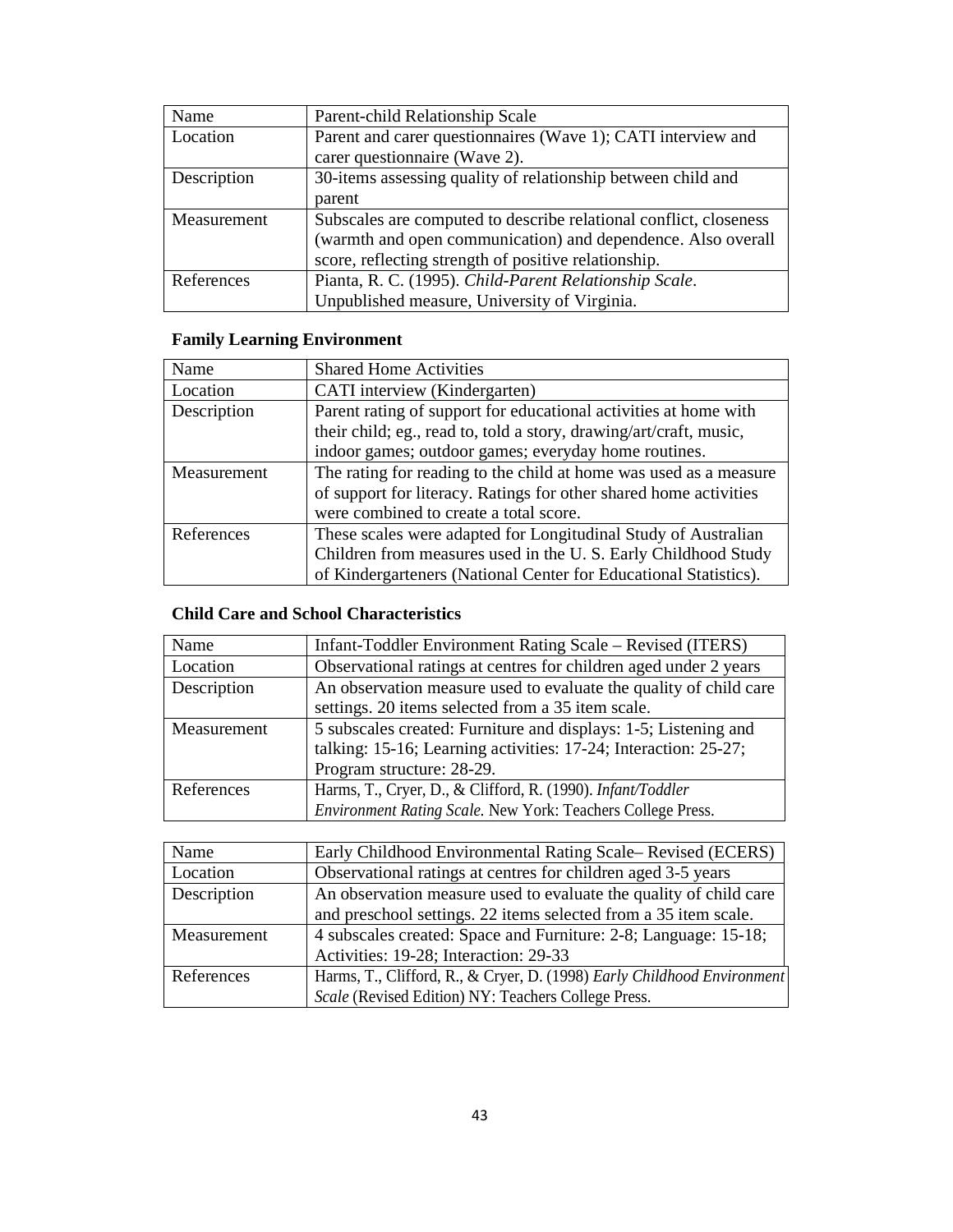| Name        | Family Day Care Rating Scale– Revised (FDCERS)                |
|-------------|---------------------------------------------------------------|
| Location    | Observational ratings in family day care homes                |
| Description | An observation measure used to evaluate the quality of home-  |
|             | based child care settings.                                    |
| Measurement | 4 subscales created: Space and Furnishings: 1-5; Language and |
|             | Reasoning: 14-17; Learning Activities: 18-26; Social          |
|             | development: 27-29                                            |
| References  | Harms, T., Clifford, R., & Cryer, D. (1998) Family Day Care   |
|             | Environment Rating Scale. NY: Teachers College Press.         |

| Name        | <b>Student-Teacher Relationship Scale</b>                           |
|-------------|---------------------------------------------------------------------|
| Location    | Carer/Teacher questionnaires for children aged 3 and 4 years        |
| Description | Self-report measure by carer/teacher of feelings about their        |
|             | relationship with the child, the child's interactive behaviour with |
|             | the carer/teacher and the carer/teacher's beliefs about the child's |
|             | feelings towards her.                                               |
| Measurement | 28 items 5-point scale ratings. Subscales are computed to           |
|             | describe relational conflict, closeness (warmth and open            |
|             | communication) and dependence.                                      |
| References  | Pianta, R. C. (2001). Student-Teacher Relationship Scale:           |
|             | Professional Manual. Lutz, FL: Psychological Assessment             |
|             | Resources, Inc.                                                     |

| Name        | Classroom Observation Instrument-Kindergarten (COI-K)          |
|-------------|----------------------------------------------------------------|
| Location    | Observation of classroom, child in Kindergarten                |
| Description | 10 items assessing 3 broad areas: classroom management, social |
|             | climate and instruction/pedagogy.                              |
| Measurement | 5-point rating from (1) practice rarely seen to (5) practice   |
|             | predominates                                                   |
| References  | Murray, E., & Harrison, L. (2006). Classroom Observation       |
|             | Instrument - Kindergarten: Instruction Manual. Bathurst:       |
|             | Charles Sturt University.                                      |

# **Children's Development**

| Name        | Vinelands Adaptive Behaviour Scales (Communication and            |
|-------------|-------------------------------------------------------------------|
|             | Motor Domains)                                                    |
| Location    | CATI interview (Wave 1: Communication and Motor Domains;          |
|             | Wave 2: Communication only; Wave 3: Communication only).          |
| Description | Communication: up to 53 items, relating to child's receptive,     |
|             | expressive and written communication skills.                      |
|             | Motor: up to 36 items, dealing with child's gross and fine motor  |
|             | skills.                                                           |
| Measurement | Provides standardised scores, as indices of child's communication |
|             | and motor development levels. Mean score is 100, with $SD = 15$ . |
| References  | Sparrow, S.S., Balla, D.A., and Cicchetti, D.V. (1984). Vineland  |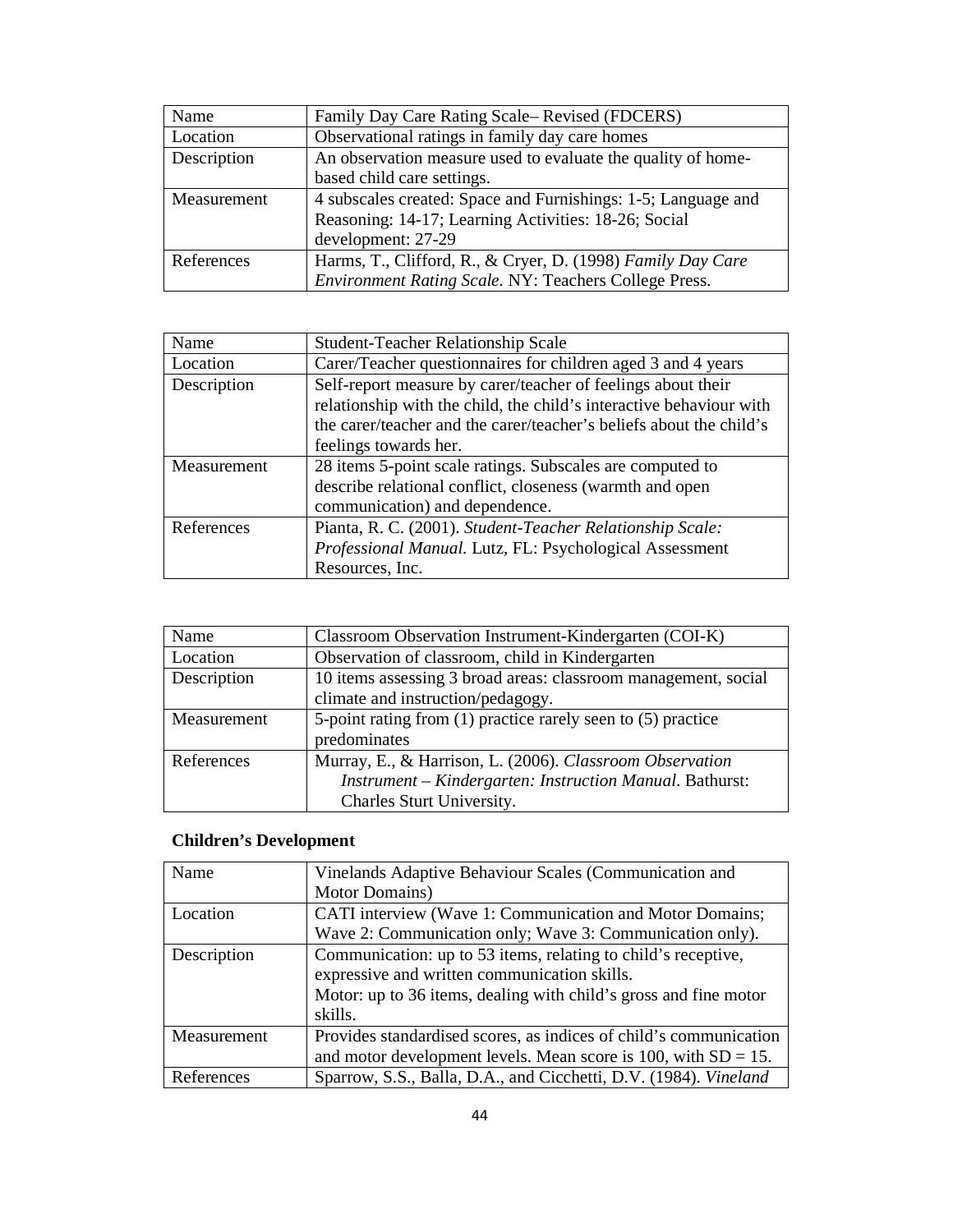| Adaptive Behaviour Scales Interview Edition Survey Form |
|---------------------------------------------------------|
| <i>Manual.</i> American Guidance Service. Circle Pines. |

| Name        | <b>Behaviour Checklist</b>                                       |
|-------------|------------------------------------------------------------------|
| Location    | Parent and carer questionnaires (Wave 1); CATI interview and     |
|             | carer questionnaires (Wave 2; children up to 3 years only)       |
| Description | Up to 19 items, dealing with child's behaviour patterns.         |
| Measurement | Provides total score, with higher scores reflecting more         |
|             | problematic behaviour. Score of 10 or over regarded as           |
|             | problematic.                                                     |
| References  | Richman, N., Stevenson, J., & Graham, P.J. (1982). Pre-school to |
|             | School: A behavioural study. London UK. Academic Press.          |

| Name        | Social Skills Rating System                                        |
|-------------|--------------------------------------------------------------------|
| Location    | Parent and carer questionnaires (Wave 1); CATI interview and       |
|             | carer questionnaires (Wave 2; children up to 3 years only)         |
| Description | 13 items included, tapping child's social skills and interactions. |
| Measurement | Factor analysis yields 2 factors (7 and 4 items), measuring        |
|             | adaptive and aggressive play respectively.                         |
| References  | Gresham, F., & Elliott, S. (1990). Manual for the Social Skills    |
|             | Rating System. Circle Pines, MN: American Guidance Service.        |

| Name        | Peabody Picture Vocabulary Test (PPVT-III) Third Edition                  |
|-------------|---------------------------------------------------------------------------|
| Location    | Assessment with child at centre                                           |
| Description | Measure of receptive vocabulary                                           |
| Measurement | Child points to one of 4 pictures that match a word. Test                 |
|             | continues until 6 consecutive errors                                      |
| References  | Dunn, L. M. & Dunn L. M. (1997). Peabody Picture Vocabulary               |
|             | Test (PPVT-III), 3 <sup>rd</sup> edn. Circle Pines, MN: American Guidance |
|             | Service.                                                                  |

# **Children's Adjustment (Year before School, Kindergarten)**

| Name        | <b>Student-Teacher Relationship Scale</b>                           |
|-------------|---------------------------------------------------------------------|
| Location    | Teacher questionnaires K, Y1 and Y2. Carers for children aged 3     |
|             | and 4 years                                                         |
| Description | Self-report measure by teacher of feelings about their relationship |
|             | with a student, the student's interactive behaviour with the        |
|             | teacher and the teacher's beliefs about the student's feelings      |
|             | towards the teacher.                                                |
| Measurement | 28 items 5-point scale ratings. Subscales are computed to           |
|             | describe relational conflict, closeness (warmth and open            |
|             | communication) and dependence.                                      |
| References  | Pianta, R. C. (2001). Student-Teacher Relationship Scale:           |
|             | Professional Manual. Lutz, FL: Psychological Assessment             |
|             | Resources, Inc.                                                     |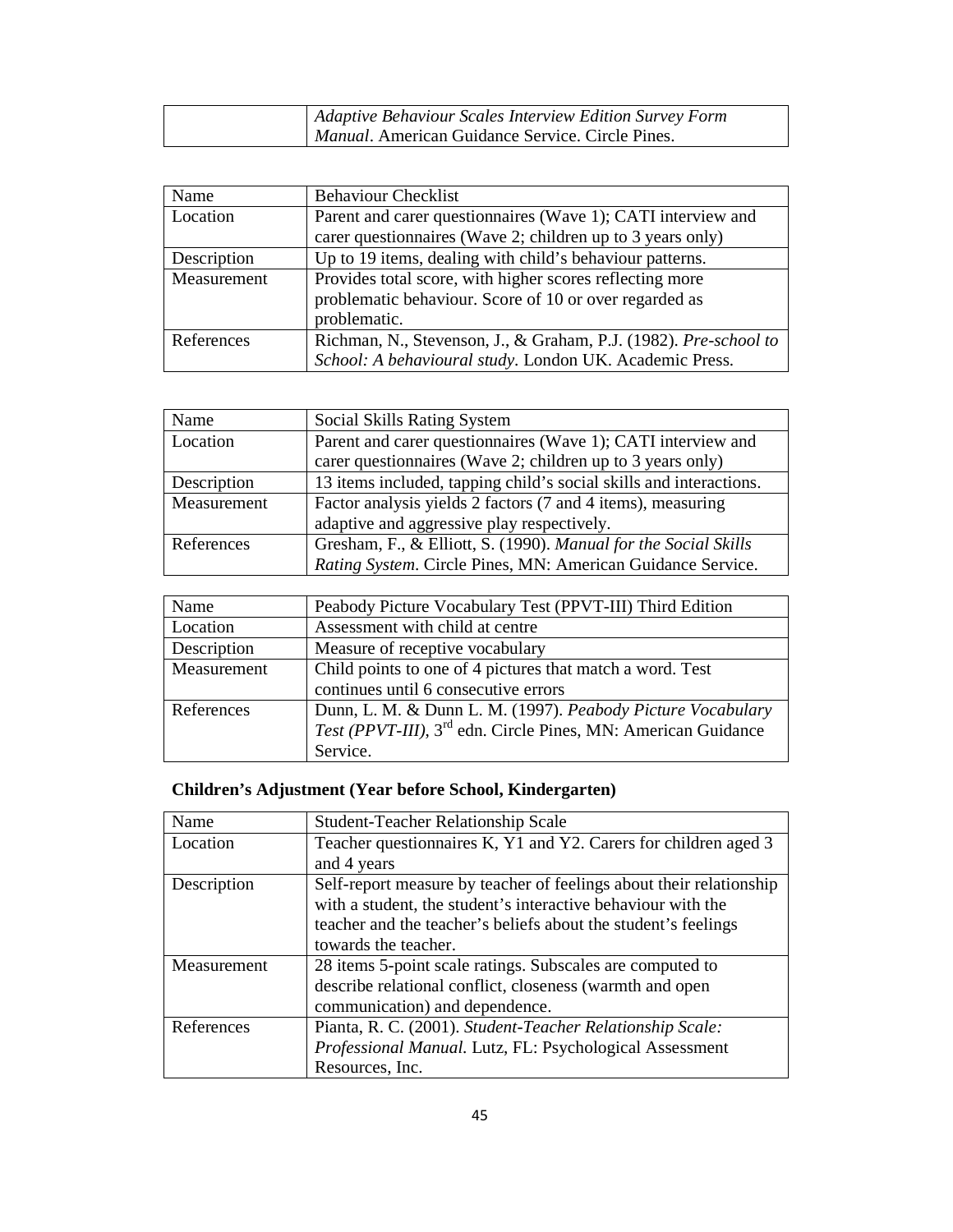| Name        | <b>Strengths and Difficulties Questionnaire</b>                      |
|-------------|----------------------------------------------------------------------|
| Location    | CATI interview and teacher questionnaire (Wave 2, children aged      |
|             | over 3 years)                                                        |
| Description | 25 item scale, assessing aspects of child's behaviour.               |
| Measurement | Compute factor scores (conduct problems, hyperactivity,              |
|             | emotional symptoms, peer problems, pro-social behaviour score)       |
|             | and total difficulties score. These scores can be categorised into   |
|             | low need, some need or high need.                                    |
| References  | Goodman, R., Meltzer, H. and Bailey, V. (1998). The strengths        |
|             | and difficulties questionnaire: a pilot study on the validity of the |
|             | self-report version. European Child and Adolescent Psychiatry, 7,    |
|             | 125-130.                                                             |

| Name        | <b>Classroom Behaviour Inventory</b>                                |
|-------------|---------------------------------------------------------------------|
| Location    | Teacher questionnaire – Kindergarten                                |
| Description | 42 item scale, assessing aspects of child's behaviour in the        |
|             | classroom                                                           |
| Measurement | Compute factor scores (creativity/curiosity, task orientation,      |
|             | dependence, distractibility, intelligent behaviour, extraversion,   |
|             | introversion, considerateness, hostility). These subscales generate |
|             | three factors: approach to learning (5 subscales), personal         |
|             | adjustment (2 subscales), social adjustment (2 subscales).          |
| References  | Peisner-Feinberg, E., Burchinal, M., Clifford, R. et al. (2001).    |
|             | The relation of preschool child-care quality to children's          |
|             | cognitive and social developmental trajectories through second      |
|             | grade. Child Development, 72, 1534-1553.                            |
|             | Schaefer, E., Edgerton, M., & Aaronson, M. (1978). Child            |
|             | Behavior Inventory. Unpublished manuscript, University of           |
|             | Carolina.                                                           |

| Name        | Feelings about School – Kindergarten                              |
|-------------|-------------------------------------------------------------------|
| Location    | Child interview in Kindergarten at school                         |
| Description | 23 items measuring children's school liking and avoidance,        |
|             | teacher liking and peer liking                                    |
| Measurement | 4 subscales: school liking; School avoidance; Teacher liking;     |
|             | Peer liking                                                       |
| References  | Ladd, G. W., & Price, J. M. (1987). Predicting children's social  |
|             | and school adjustment following the transition from preschool to  |
|             | Kindergarten. Child Development, 58, 1168-1189.                   |
|             | Valeski, T. N., & Stipek, D. J. (2001). Young children's feelings |
|             | about school. Child Development, 7(4), 1198-1213.                 |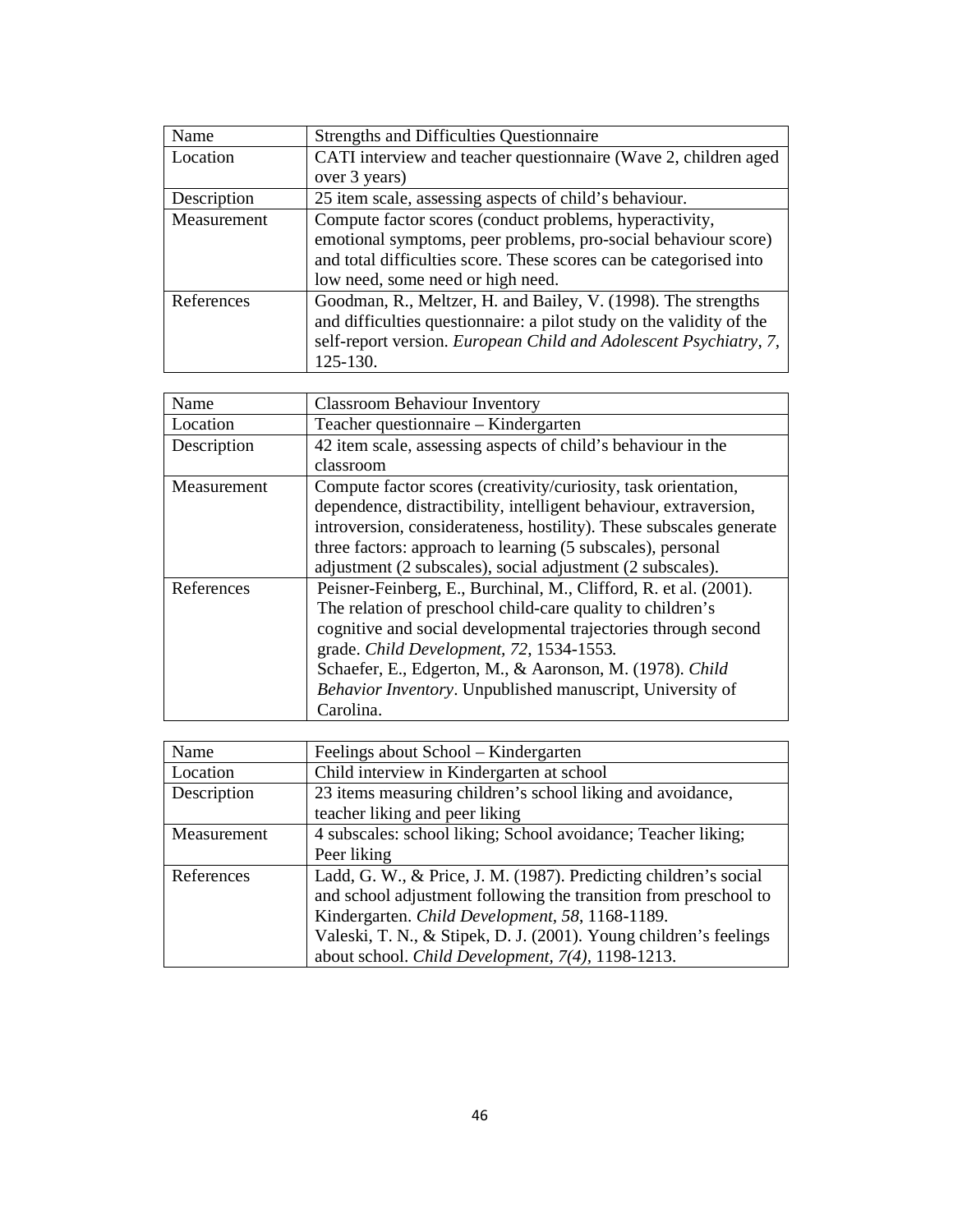| Name        | Woodcock-Johnson Psycho-Educational Battery – Revised WJ-       |
|-------------|-----------------------------------------------------------------|
|             | R)                                                              |
| Location    | Assessment with child at centre and school                      |
| Description | Subtests used: Letter-Word Identification, Spelling and Applied |
|             | Problems                                                        |
| Measurement | Tests of literacy and numeracy                                  |
| References  | Woodcock, R. W., McGrew, K. S., & Mather, N. (2001).            |
|             | Woodcock-Johnston III. Itasca, IL: Riverside Publishing         |

**Children's Achievement (Year before School, Kindergarten)**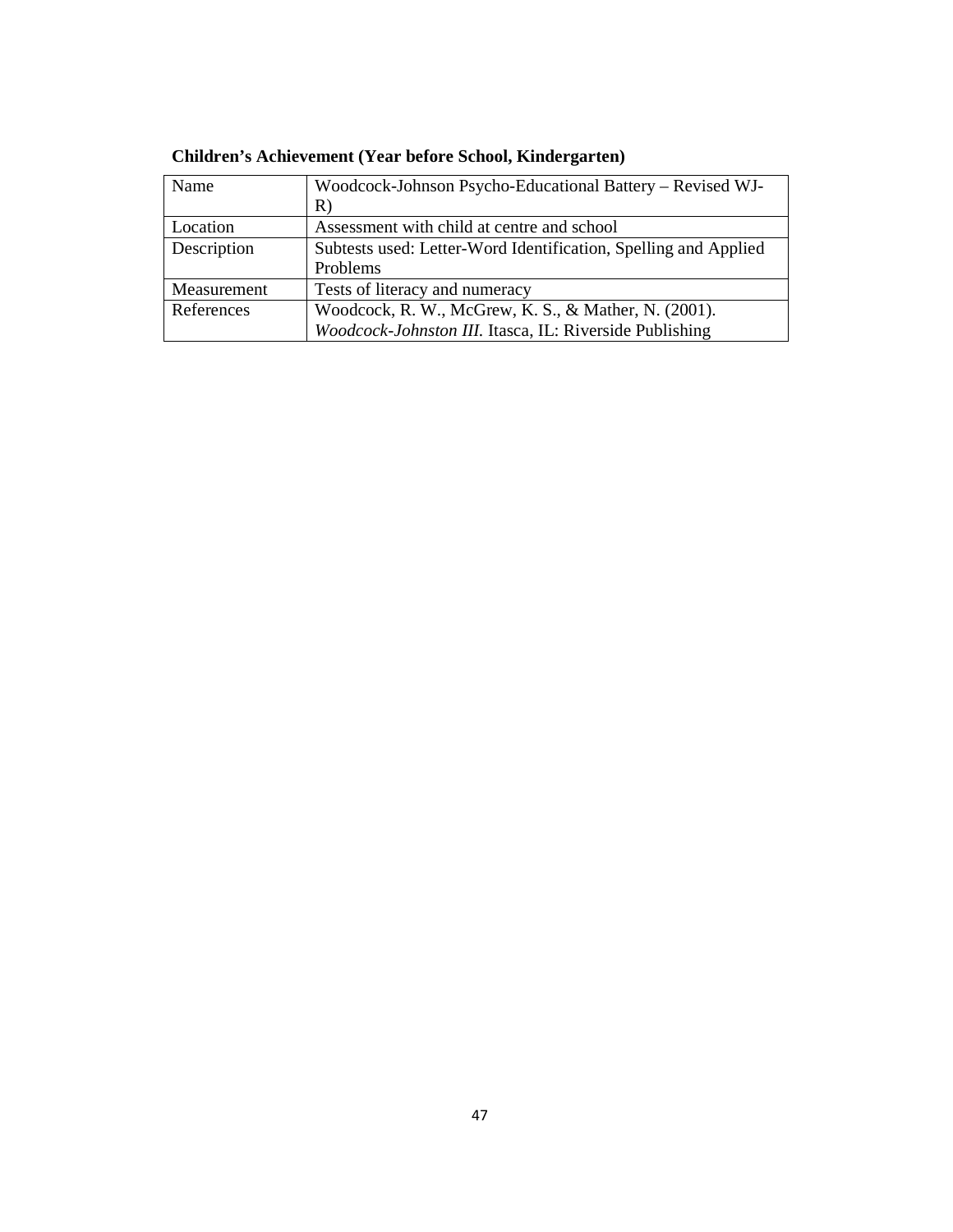#### **CHAPTER 3 CHILD CARE**

This chapter presents the findings for the child care arrangements made for the children in the sample. It describes the types, patterns, and amount of non-parental care children received across longitudinal waves of data collection, covering the period prior to school and the first year of school. A major feature of this chapter is the description of children's changing child care arrangements, over time. The chapter also presents parents' reasons for making multiple care arrangements and for changes made in arrangements, as well as their satisfaction with care arrangements. The final section of the chapter presents results for quality of child care.

## **3.1 Children's First Experiences of Non-Parental Care**

In the first wave of data collection parents provided information on their child's care arrangements in the child's first year of life. For children aged over 1 in the first wave of data collection therefore, such information is provided retrospectively.

The average age at which children started care was 10.1 months  $(SD = 7.14)$ months). The majority of children (66.3%) started care in their first year of life. Most children had either one (225 children, 50.1%) or two (165 children, 36.7%) different childcare arrangements in their first year of life. As shown in Table 3.1, the most common type of care was long day care, followed by family day care, reflecting the recruitment of families for the study.

|                          | First<br>arrangement <sup>1</sup> | Second<br>arrangement | Third<br>arrangement | Fourth<br>arrangement |
|--------------------------|-----------------------------------|-----------------------|----------------------|-----------------------|
| Long Day Care            | 202 (45.9%)                       | 51 (23.7%)            | 14 (28.0%)           |                       |
| Family Day Care          | 91 (20.7%)                        | 27 (12.6%)            | $6(12.0\%)$          | $1(14.3\%)$           |
| Father <sup>2</sup>      | 49 (11.1%)                        | 38 (17.7%)            | $5(10.0\%)$          | 1(14.3%)              |
| Grandmother              | 54 (12.3%)                        | 60 (27.9%)            | 13 (26.0%)           | $4(57.1\%)$           |
| Grandfather              |                                   | $1(0.5\%)$            | $1(2.0\%)$           |                       |
| Uncle                    | $1(0.2\%)$                        |                       |                      |                       |
| Aunty                    | $5(1.1\%)$                        | $6(2.8\%)$            | $2(4.0\%)$           |                       |
| Other relative           | $3(0.7\%)$                        | $4(1.9\%)$            | $2(4.0\%)$           |                       |
| Neighbour                | $1(0.2\%)$                        |                       | $2(4.0\%)$           |                       |
| Family friend            | $8(1.8\%)$                        | $14(6.5\%)$           | $2(4.0\%)$           |                       |
| Nanny/Paid<br>babysitter | 26 (5.9%)                         | 14 (6.5%)             | $3(6.0\%)$           | 1(14.3%)              |

*Table 3.1. Number (and percentage of respondents) of children in each type of care in their first through fourth childcare arrangements in their first year of life.* 

<sup>1</sup> Parents were asked to give arrangements in order of hours of care

<sup>2</sup> While the focus of this study was on non-parental care, parents were asked about father care when this was on a regular daily / weekly basis e.g., every Thursday.

On average children spent 21 hours in their first childcare arrangement  $(SD =$ 14.7 hours range = 1 to 99 hours), 14.3 hours in their second childcare arrangement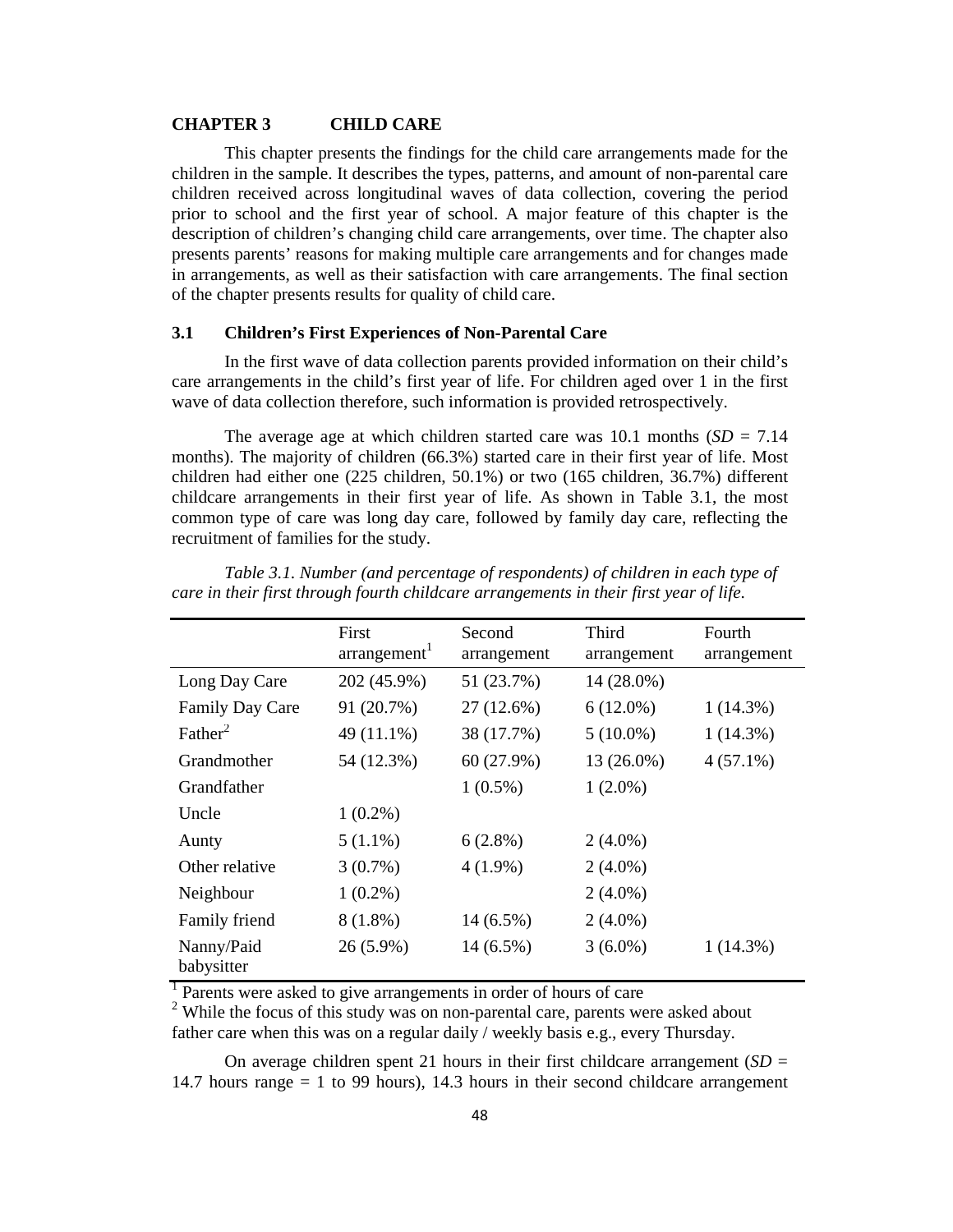$(SD = 11.8$  hours, range  $= 1$  to 70 hours), 10.4 hours in their third childcare arrangement  $(SD = 9.0$  hours, range  $= 1$  to 40 hours) and 13 hours in their fourth childcare arrangement ( $SD = 13.0$  hours, range  $= 1$  to 40 hours). Note that some children used informal care arrangements overnight, which accounted for very long hours of weekly care.

Care arrangements in children's first year of life were on the whole very stable. Parents were asked to rate whether they had changed childcare arrangements for their child much in their first year of life. 169 parents (78.6% of respondents) said the care was "not at all changeable" while 39 parents (18.1%) said the care was "somewhat changeable" and seven parents (3.3%) said the care was "very changeable". Of children whose care changed, the majority (18 respondents, 40.0%) of parents reported the care changed only once, with 10 children (22.2%) changing care twice in their first year of life.

#### **3.2 Patterns of Non-Parental Care, Use of Multiple Care**

Data reported here was collected over the 6 years of the study. Parents were asked each question in every wave. Data is therefore not retrospective and each child's data is reported for every age bracket in which they participated in the study. If a child participated in every wave therefore, that child will appear six times in each analysis.

In each wave, parents whose children were not yet attending school were asked whether their children were in centre-based care. Each centre was coded as either a Long Day Care Centre or a Preschool. As shown in Table 3.2, of children who attended centre-based care, the majority of children in each age bracket except 6 to 7 year olds attended a Long Day Care Centre only, with the proportion of children attending Preschools increasing with age. This was expected as Preschools generally only take children aged 3 to 5 years (with some centres accepting children aged 2 ½ years).

|              | Long Day Care<br>only | Preschool<br>Only | <b>Both Long Day</b><br>Care and<br>Preschool |
|--------------|-----------------------|-------------------|-----------------------------------------------|
| 0 to 1 years | 32 (100.0%)           | $0(0.0\%)$        | $0(0\%)$                                      |
| 1 to 2 years | 213 (100.0%)          | $0(0.0\%)$        | $0(0\%)$                                      |
| 2 to 3 years | 331 (99.7%)           | $1(0.3\%)$        | $0(0\%)$                                      |
| 3 to 4 years | 309 (86.3%)           | $36(10.1\%)$      | $13(3.6\%)$                                   |
| 4 to 5 years | 271 (69.5%)           | 89 (22.8%)        | 30 (7.7%)                                     |
| 5 to 6 years | 97 (61.4%)            | 45 (28.5%)        | $16(10.1\%)$                                  |
| 6 to 7 years | $0(0\%)$              | $3(75.0\%)$       | $1(25.0\%)$                                   |

*Table 3.2. Number (and percentage) of children attending Long Day Care only, Preschool only or both Long Day Care and Preschool care by age.* 

Selecting for children in the year prior to starting school, the majority of children attended Long Day Care only (205 children, 63.7%). Ninety three children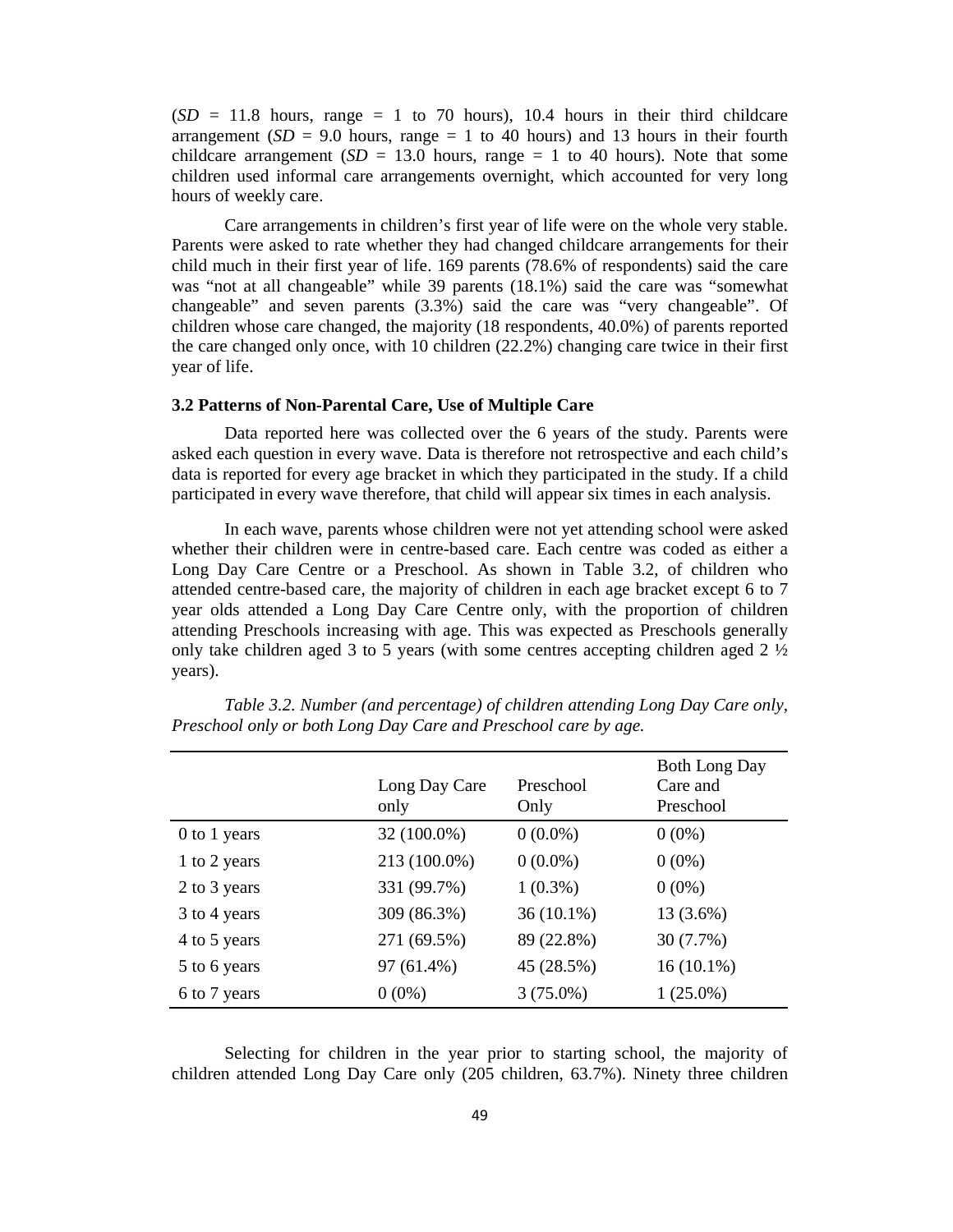(28.9%) attended preschool only and 24 children (7.5%) attended both Long Day Care and preschool programs.

#### **Multiple care**

Figure 3.1 gives the percentage of children in each age group who attended a variety of care combinations: Long Day Care only, Preschool only, Family Day Care only, Informal care only (e.g., care by a grandparent, the respondent's partner, another relative or a non-relative with no formal care), a mixture of formal and informal care (such as Long Day Care and grandparent care) and mixed formal care (e.g., Long Day Care and Family Day Care but no informal care). The most frequent care categories across all age groups were Long Day Care only and a mixture of formal and informal care. This reflects the sample characteristics: families were recruited from child care centres, with the majority being Long Day Care centres.

*Figure 3.1 Percentage of children in each age group who attended each combination of care.* 



#### **Parent satisfaction with care**

For each type of care parents were asked to rate on a 5-point scale from "Not at all satisfied" to "Very satisfied" how satisfied they were with their child's care arrangements. Table 3.3 shows the mean satisfaction rating for each type of care by age of child. Overall parents reported being reasonably satisfied with all forms of care. Few parents reported being not at all satisfied with any type of care, with only some Long Day Care centres receiving any of the lowest ratings. Over half of parents reported being very satisfied with their care arrangements, regardless of the type of care involved.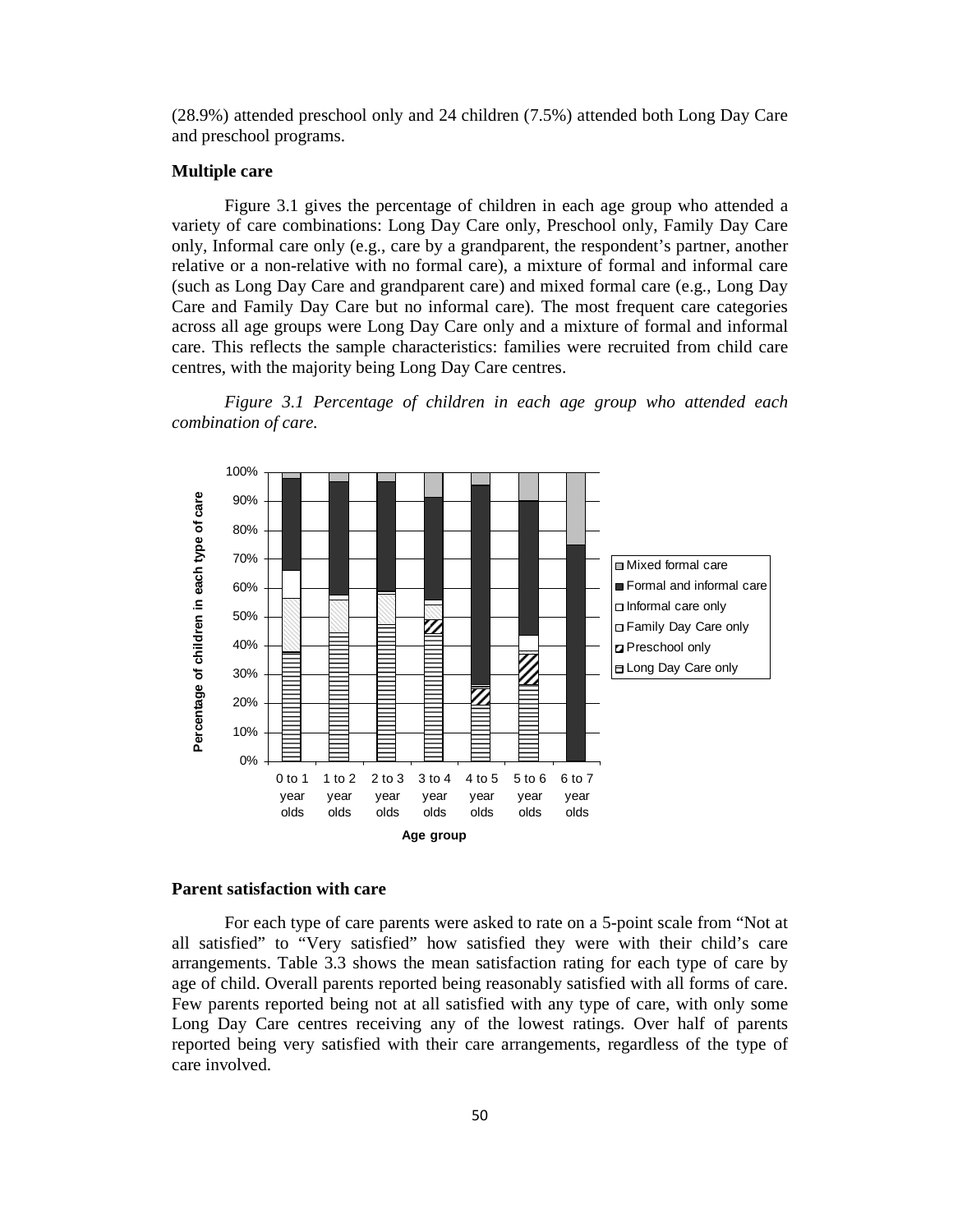|                     | <b>LDC</b>   | Preschool    | <b>FDC</b> | Grandparent | Other<br>relative | Non-<br>parental<br>(e.g.<br>babysitter) |
|---------------------|--------------|--------------|------------|-------------|-------------------|------------------------------------------|
| 0 to 1 year         | 4.4          |              | 4.6        | 4.9         | 4.0               | 4.3                                      |
| olds                | (0.5)        |              | (0.6)      | (0.3)       | (N/A)             | (1.0)                                    |
| 1 to 2 year         | 4.5          |              | 4.5        | 4.8         | 5.0               | 4.7                                      |
| olds                | (0.6)        |              | (0.8)      | (0.5)       | (0.0)             | (0.5)                                    |
| 2 to 3 year         | 4.5          | 5.0          | 4.7        | 4.7         | 4.5               | 4.6                                      |
| olds                | (0.6)        | (N/A)        | (0.6)      | (0.6)       | (1.0)             | (0.5)                                    |
| 3 to 4 year         | 4.4          | 4.6          | 4.7        | 4.7         | 4.5               | 4.6                                      |
| olds                | (0.7)        | (0.7)        | (0.5)      | (0.6)       | (0.8)             | (0.6)                                    |
| 4 to 5 year         | 4.4          | 4.7          | 4.6        | 4.9         | 4.7               | 4.5                                      |
| olds                | (0.8)        | (0.5)        | (0.6)      | (0.4)       | (0.5)             | (0.8)                                    |
| 5 to 6 year         | 4.5          | 4.6          | 4.6        | 4.8         | 4.6               | 4.6                                      |
| olds                | (0.8)        | (0.6)        | (0.6)      | (0.6)       | (0.8)             | (0.8)                                    |
| 6 to 7 year<br>olds | 4.0<br>(0.0) | 3.3<br>(1.7) | 5.0<br>(0) |             |                   | 5.0<br>(0.0)                             |

*Table 3.3. Mean satisfaction ratings given by parents for each type of care by age of child.* 

#### **Reasons for use of multiple care**

Parents of children who were in more than one childcare setting excluding vacation care were asked to rate on a scale from 1 to 5 the extent to which a variety of reasons influenced their decision to place their child in multiple settings. Table 3.4 gives the mean ratings for each multiple care reason, by age of child. The convenience of the care arrangements and wanting the child to experience different arrangements and interact with different people were most likely to apply to parents' decisions to choose multiple care arrangements. The affordability of care and that the family kept moving were least likely to apply.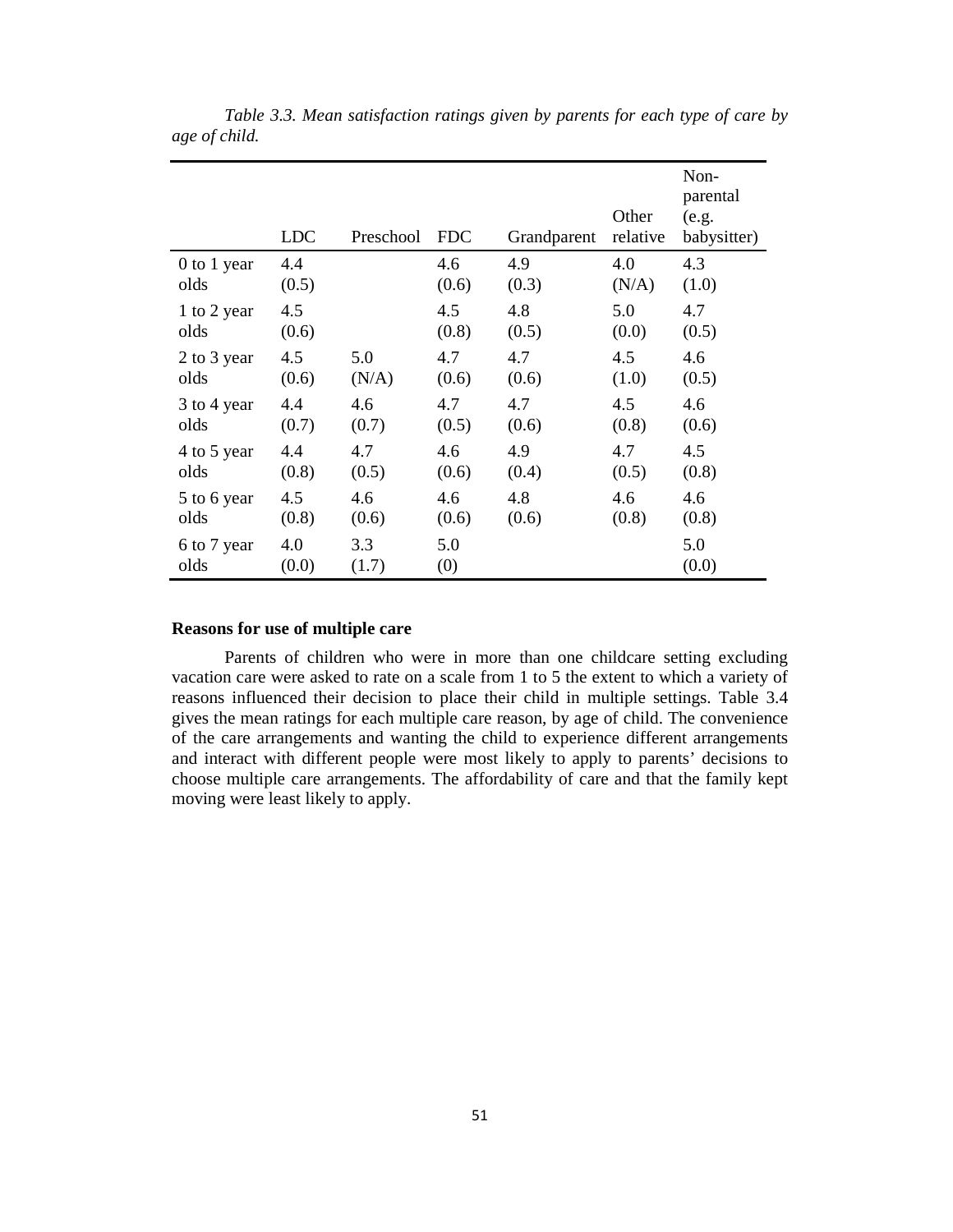|                  | I can't access<br>enough hours in<br>my preferred<br>child care<br>arrangement         | I don't think it is<br>good for my child<br>to be in formal<br>care only       | I don't think it is<br>good for my child<br>to stay in one type<br>of care all the<br>time  | with different<br>adults and<br>children                                         | I like my child to<br>be able to interact          | I want my child to<br>have a range of<br>experiences so<br>he/she will learn<br>new things | I want my child to<br>spend some time<br>with his/her<br>family members                |
|------------------|----------------------------------------------------------------------------------------|--------------------------------------------------------------------------------|---------------------------------------------------------------------------------------------|----------------------------------------------------------------------------------|----------------------------------------------------|--------------------------------------------------------------------------------------------|----------------------------------------------------------------------------------------|
| 0 to 1 year olds | 2.4(1.7)                                                                               | 2.9(1.9)                                                                       |                                                                                             | 2.6(1.5)                                                                         | 3.5(1.5)                                           | 3.3(1.4)                                                                                   | 4.1(1.4)                                                                               |
| 1 to 2 year olds | 2.1(1.6)                                                                               | 3.2(1.6)                                                                       |                                                                                             | 3.0(1.6)                                                                         | 4.1 $(1.4)$                                        | 3.7(1.5)                                                                                   | 4.1(1.5)                                                                               |
| 2 to 3 year olds | 1.8(1.3)                                                                               | 3.3(1.6)                                                                       |                                                                                             | 3.1(1.6)                                                                         | 4.1(1.2)                                           | 3.9(1.4)                                                                                   | 4.2(1.4)                                                                               |
| 3 to 4 year olds | 2.0(1.4)                                                                               | 2.9(1.7)                                                                       |                                                                                             | 2.9(1.6)                                                                         | 3.9(1.4)                                           | 3.6(1.5)                                                                                   | 3.5(1.8)                                                                               |
| 4 to 5 year olds | 1.9(1.5)                                                                               | 2.9(1.6)                                                                       |                                                                                             | 2.9(1.6)                                                                         | 3.9(1.4)                                           | 3.7(1.5)                                                                                   | 3.4(1.8)                                                                               |
| 5 to 6 year olds | 1.7(1.4)                                                                               | 3.0(1.7)                                                                       |                                                                                             | 3.0(1.6)                                                                         | 3.9(1.4)                                           | 4.0(1.4)                                                                                   | 3.6(1.8)                                                                               |
|                  |                                                                                        |                                                                                |                                                                                             |                                                                                  |                                                    |                                                                                            |                                                                                        |
|                  | It is good for my<br>child to<br>experience a<br>centre and a<br>family<br>environment | It is hard to<br>find child care<br>available<br>during the<br>times I need it | My child will<br>not get the<br>stimulation<br>he/she needs in<br>one type of<br>child care | My preferred<br>child care<br>arrangement<br>is not<br>consistently<br>available | The<br>arrangements<br>are<br>convenient<br>for me | The family<br>keeps moving<br>and I'm unable<br>to keep my<br>child in a<br>stable routine | I cannot afford<br>to use my<br>preferred child<br>care<br>arrangement<br>all the time |
| 0 to 1 year olds | 3.0(1.6)                                                                               | 2.5(1.8)                                                                       | 1.9(1.1)                                                                                    | 3.0(1.8)                                                                         | 4.0(1.5)                                           | 1.0(0.0)                                                                                   | 1.8(1.3)                                                                               |
| 1 to 2 year olds | 4.2(1.3)                                                                               | 2.4(1.7)                                                                       | 2.4(1.6)                                                                                    | 2.1(1.6)                                                                         | 4.3(1.1)                                           | 1.0(0.2)                                                                                   | 1.7(1.3)                                                                               |
| 2 to 3 year olds | 4.2(1.3)                                                                               | 2.2(1.5)                                                                       | 2.6(1.5)                                                                                    | 1.9(1.4)                                                                         | 4.3(1.1)                                           | 1.2(0.8)                                                                                   | 1.9(1.4)                                                                               |
| 3 to 4 year olds | 3.9(1.5)                                                                               | 2.4(1.6)                                                                       | 2.6(1.5)                                                                                    | 2.0(1.4)                                                                         | 4.1(1.2)                                           | 1.1(0.4)                                                                                   | 1.7(1.3)                                                                               |
| 4 to 5 year olds | 4.0(1.5)                                                                               | 2.3(1.6)                                                                       | 2.6(1.6)                                                                                    | 2.2(1.6)                                                                         | 4.0(1.3)                                           | 1.1(0.4)                                                                                   | 1.6(1.2)                                                                               |

*Table 3.4. Mean (and* standard deviation*) ratings for each reason for multiple care by age of child.*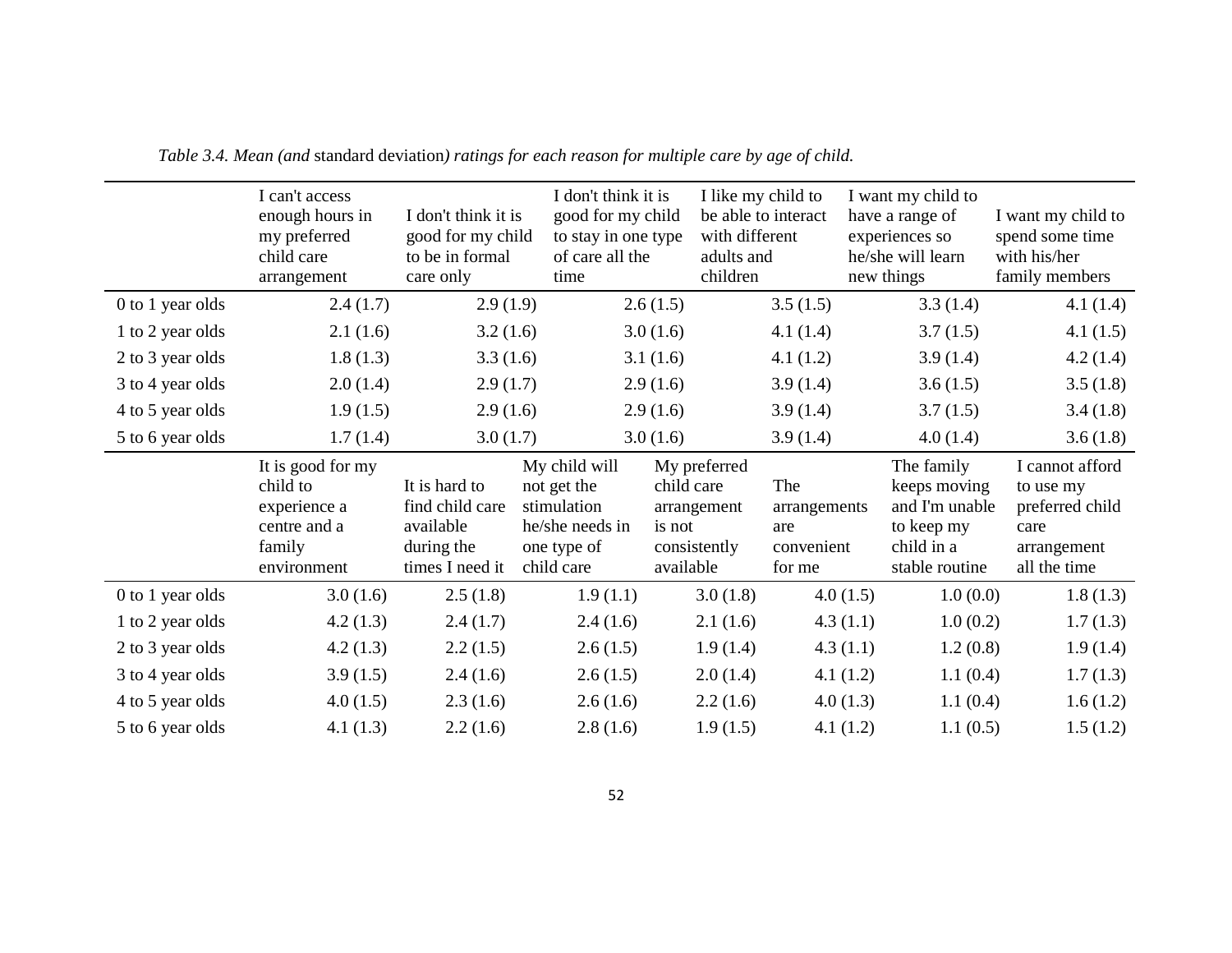A factor analysis on the reasons for multiple care revealed the existence of two main factors, indicating that parents used multiple care for either reasons that were out of the parents' control, relating to the ease and difficulty of accessing their preferred care, or for reasons that were under the parents' control and were seen as being beneficial to the child.

Items relating to the affordability of child care and the extent to which the families moved were removed from the analyses due to little to no variance in these items: very few parents reported being unable to afford their preferred care or moving away from their preferred care. For all age groups (excluding 0 to 1 year olds and 6 to 7 year olds in which the sample was too small to run reliable analyses) the same two factors emerged: the three questions relating to accessing enough hours of the preferred arrangement, the difficulty in finding childcare available at the required times and the preferred arrangement not being available consistently loaded onto one factor called "out of parents' control". The remainder of the items consistently loaded onto a second factor named "parents' choice".

#### **3.3. Quantity of Non-Parental Care**

Table 3.5 below shows the mean number of hours children in each age group spent in each type of child care, for children attending each type of care only (i.e., children who did not attend the type of care are excluded from the analyses). Values of N/A for standard deviations denote situations where only one child in the sample participated in that type of care. Blank cells refer to no children attending that type of care. On average children tended to spend a greater number of hours in Long Day Care, Preschool and Family Day Care than in Grandparent, other relative or other carer forms of child care. This might be expected when considering the longer hours that Long Day Care Centres and Family Day Care Homes are available compared with Preschools. With the exception of the oldest age category, children tended to spend longer hours in Long Day Care and Family Day Care than in preschool. The results also reflect the recruitment of the sample from Long Day Care and Family Day Care.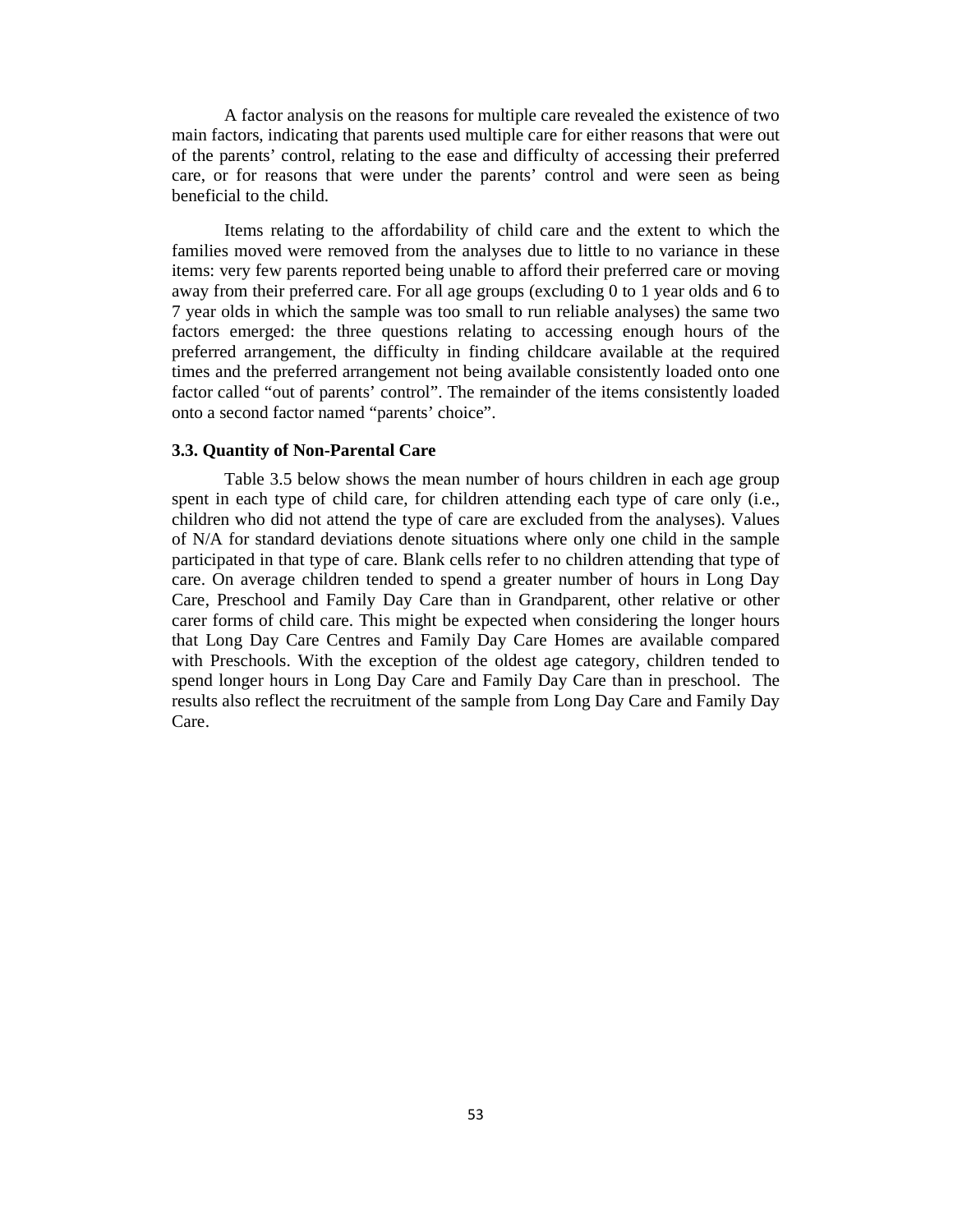|                  | Long Day<br>Care | Pre-<br>school   | Family<br>Day Care | Grand-<br>parent | Other<br>relative | Other<br>carer |
|------------------|------------------|------------------|--------------------|------------------|-------------------|----------------|
| 0 to 1 year olds | 24.8             | $\boldsymbol{0}$ | 26.5               | 11.5             | $\overline{4}$    | 9.3            |
|                  | (12.2)           | (0)              | (12.2)             | (7.3)            | (N/A)             | (3.9)          |
| 1 to 2 year olds | 24.9             | $\overline{0}$   | 20.6               | 10.9             | 10.9              | 13.2           |
|                  | (12.0)           | (0)              | (10.6)             | (6.6)            | (5.8)             | (10.6)         |
| 2 to 3 year olds | 24.5             | 33               | 24.1               | 11.0             | 10.4              | 10.8           |
|                  | (12.6)           | (N/A)            | (12.0)             | (8.6)            | (6.7)             | (7.0)          |
| 3 to 4 year olds | 24.2             | 14.2             | 23.5               | 15.8             | 10.8              | 11.5           |
|                  | (12.4)           | (9.0)            | (11.7)             | (16.5)           | (11.3)            | (11.8)         |
| 4 to 5 year olds | 24.2             | 17.6             | 20.9               | 12.9             | 13.6              | 10.8           |
|                  | (11.9)           | (9.4)            | (10.5)             | (13.6)           | (14.7)            | (10.3)         |
| 5 to 6 year olds | 22.3             | 17.8             | 18.0               | 15.0             | 8.0               | 7.1            |
|                  | 12.6)            | (9.3)            | (20.3)             | (24.3)           | (8.2)             | (5.1)          |

*Table 3.5. Mean (and Standard Deviation) hours in each type of child for children not yet attending school, by child's age.* 

#### **3.4 Changes in Care Arrangements**

All parents, both of children who had and had not yet started school, were asked how many times in the past 12 months their child had changed care arrangement. As seen in Table 3.6, the majority of children in all age groups did not change child care arrangement at all, with most of the rest of the children changing one time.

#### **Reasons for changing care setting**

Parents were then asked the reasons for changing their child's child care place. The most common reasons for changing their child's care place were that the childcare was more conveniently located and that the previous arrangement became unavailable, with the least common reason being problems with the service such as change of management or conflict and the cost of the service (see Figure 3.2). As seen in Table 3.7, most parents felt that changing their child's childcare place was their choice, though a substantial minority of parents felt the change was definitely out of their control.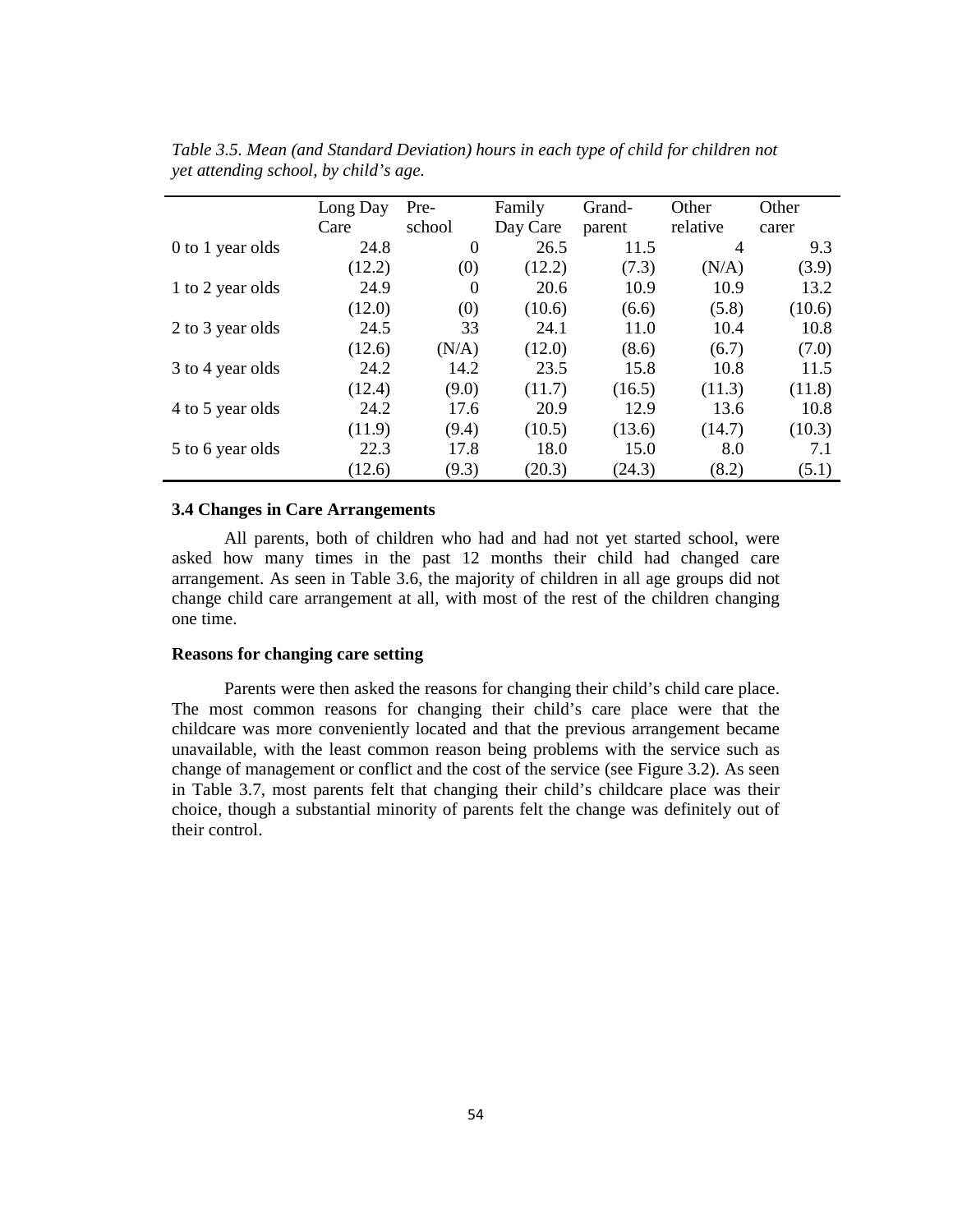|             |            |            | 2         | 3         | 4         |           | 6         |
|-------------|------------|------------|-----------|-----------|-----------|-----------|-----------|
| 0 to 1 year | 48         | 6          |           |           |           | 0         |           |
| olds        | $(87.3\%)$ | $(10.9\%)$ | $(1.8\%)$ | $(0.0\%)$ | $(0.0\%)$ | $(0.0\%)$ | $(0.0\%)$ |
| 1 to 2 year | 198        | 49         |           | 4         |           |           |           |
| olds        | $(77.3\%)$ | $(19.1\%)$ | $(1.6\%)$ | $(1.6\%)$ | $(0.0\%)$ | $(0.4\%)$ | $(0.0\%)$ |
| 2 to 3 year | 289        | 84         |           | 4         |           |           |           |
| olds        | $(75.9\%)$ | $(22.0\%)$ | $(0.5\%)$ | $(1.0\%)$ | $(0.3\%)$ | $(0.3\%)$ | $(0.0\%)$ |
| 3 to 4 year | 315        | 71         | 4         | 4         |           |           |           |
| olds        | $(79.7\%)$ | $(18.0\%)$ | $(1.0\%)$ | $(1.0\%)$ | $(0.0\%)$ | $(0.0\%)$ | $(0.3\%)$ |
| 4 to 5 year | 373        | 64         | 10        | 4         |           |           |           |
| olds        | $(82.2\%)$ | $(14.1\%)$ | $(2.2\%)$ | $(0.9\%)$ | $(0.0\%)$ | $(0.0\%)$ | $(0.2\%)$ |
| 5 to 6 year | 339        | 43         |           | 4         |           |           |           |
| olds        | $(86.0\%)$ | $(10.9\%)$ | $(1.8\%)$ | $(1.0\%)$ | $(0.0\%)$ | $(0.3\%)$ | $(0.0\%)$ |

*Table 3.6. Number of times children changed child care arrangements in the preceding 12 months: numbers (and percentages) of children in each age group who changed child care between 0 and 6 times.* 

*Figure 3.2. Percentage of parents giving each reason for changing their child's childcare place by age<sup>5</sup> .* 



l

 $<sup>5</sup>$  Note that total values for each age group exceed 100% because each parent gave more than one</sup> reason for changing their child's childcare place.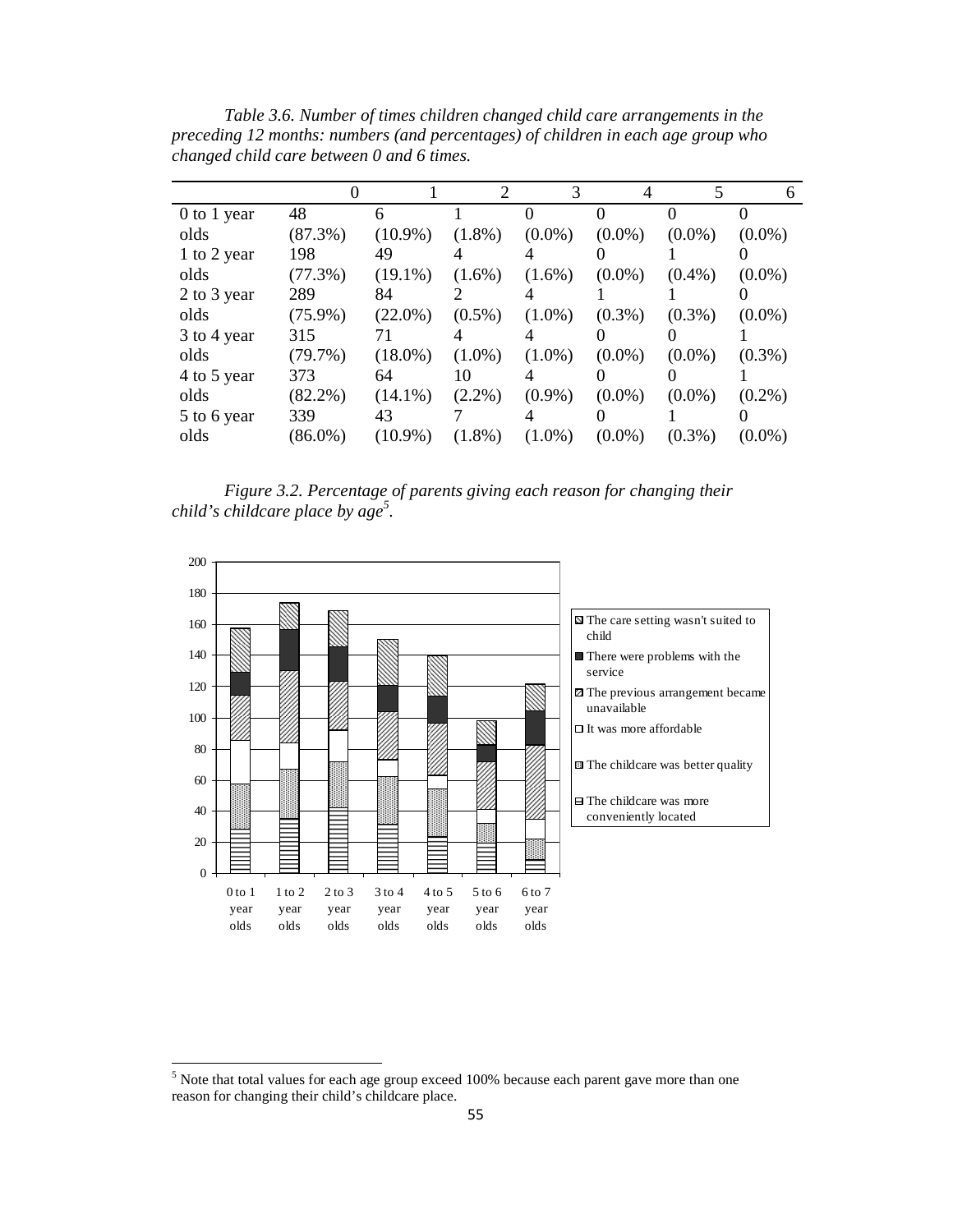|                  | Definitely<br>your choice |   | Somewhat<br>your choice | nor              | Neither<br>your choice<br>something<br>imposed | Somewh<br>at out of<br>your<br>control | out of   | Definitely<br>control |
|------------------|---------------------------|---|-------------------------|------------------|------------------------------------------------|----------------------------------------|----------|-----------------------|
| 0 to 1 year olds | $(28.6\%)$<br>2           | 2 | $(28.6\%)$              | 1                | $(14.3\%)$                                     | 2<br>$(28.6\%)$                        | $\theta$ | $(0\%)$               |
| 1 to 2 year olds | 29 (48.3%)                | 8 | $(13.3\%)$              | 2                | $(3.3\%)$                                      | 9<br>$(15.0\%)$                        | 12       | $(20.0\%)$            |
| 2 to 3 year olds | 52 (54.7%)                | 7 | $(7.4\%)$               | 6                | $(6.3\%)$                                      | 18<br>$(18.9\%)$                       | 12       | $(12.6\%)$            |
| 3 to 4 year olds | 53 (65.4%)                | 7 | $(8.6\%)$               | 3                | $(3.7\%)$                                      | $8(9.9\%)$                             | 10       | $(12.3\%)$            |
| 4 to 5 year olds | 53 (65.4%)                | 5 | $(6.2\%)$               | $\boldsymbol{0}$ | $(0\%)$                                        | $8(9.9\%)$                             | 15       | $(18.5\%)$            |
| 5 to 6 year olds | 26 (46.4%)                | 7 | $(12.5\%)$              | 5                | $(8.9\%)$                                      | $5(8.9\%)$                             | 13       | $(23.2\%)$            |

*Table 3.7. Number (and percentage) of parents of children in each age group*  who gave each rating regarding the extent to which the change in child care was their *choice.* 

Parents were asked how many times in the preceding 12 months the child's primary caregiver changed in their child care setting. Most children did not experience a change in carer (see Table 3.8).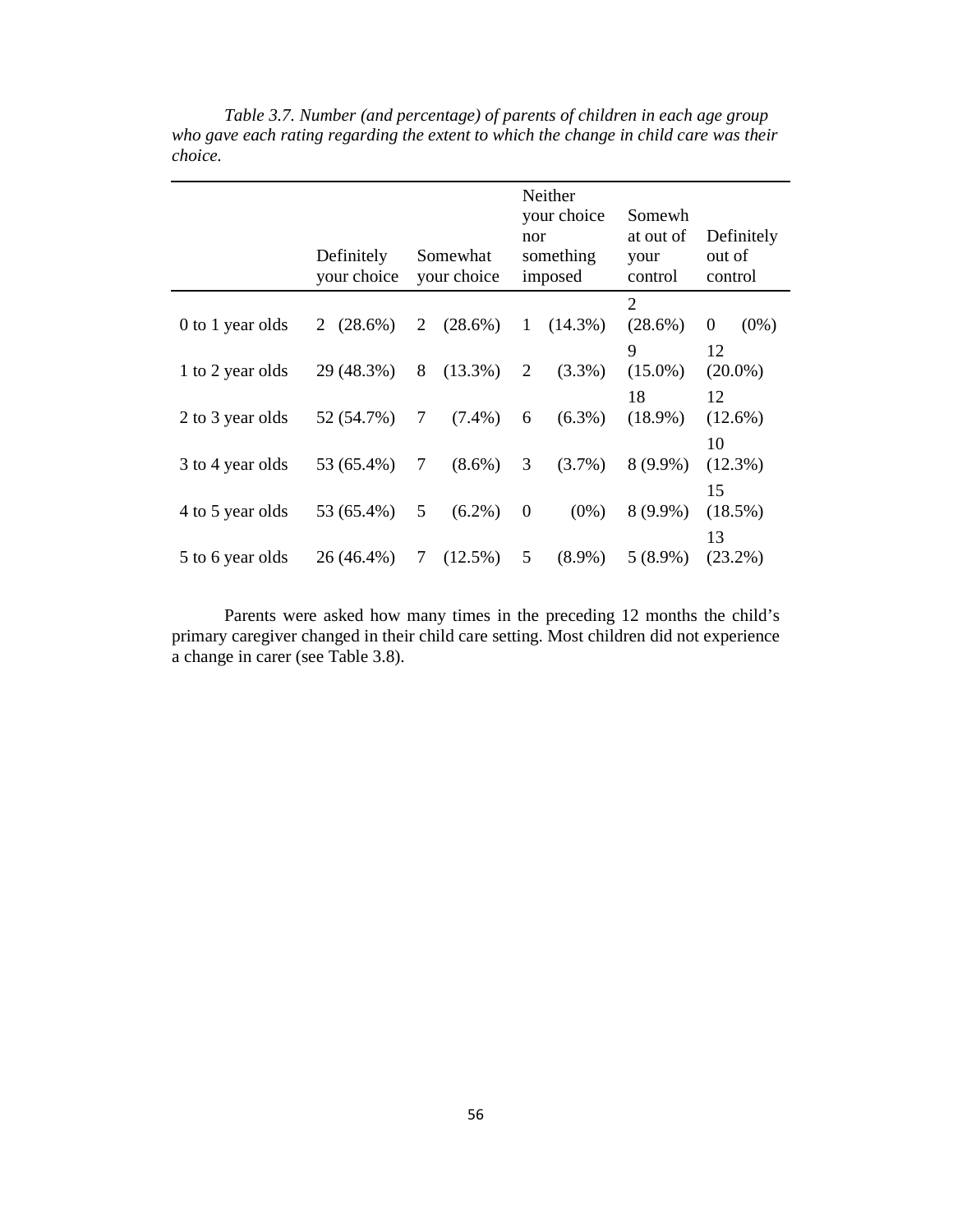|                     | 0                |                | 2              | 3         | 4            | 5              | 6 or<br>more |
|---------------------|------------------|----------------|----------------|-----------|--------------|----------------|--------------|
| 0 to 1 year<br>olds | 48<br>$(87.3\%)$ | 4<br>$(7.3\%)$ | 1<br>$(1.8\%)$ | $0(0\%)$  | $(0\%)$<br>0 | 1<br>$(1.8\%)$ | $(1.8\%)$    |
| 1 to 2 year         | 203              | 35             | 15             | 8         | 2            | 4              | 4            |
| olds                | $(74.9\%)$       | $(12.9\%)$     | $(5.5\%)$      | $(3.0\%)$ | $(0.7\%)$    | $(1.5\%)$      | $(1.5\%)$    |
| 2 to 3 year         | 236              | 100            | 35             | 15        | 7            | 2              | 5            |
| olds                | $(59.0\%)$       | $(25.0\%)$     | $(8.8\%)$      | $(3.8\%)$ | $(1.8\%)$    | $(0.5\%)$      | $(1.3\%)$    |
| 3 to 4 year         | 215              | 109            | 34             | 21        | 8            | 3              | 9            |
| olds                | $(53.9\%)$       | (27.3%)        | $(8.5\%)$      | $(5.3\%)$ | $(2.0\%)$    | $(0.8\%)$      | $(2.3\%)$    |
| 4 to 5 year         | 248              | 103            | 48             | 28        | 14           | 5              | 7            |
| olds                | $(54.6\%)$       | (22.7%)        | $(10.6\%)$     | $(6.2\%)$ | $(3.1\%)$    | $(1.1\%)$      | $(1.5\%)$    |
| 5 to 6 year         | 268              | 53             | 39             | 19        | 4            | 6              | 5            |
| olds                | $(68.0\%)$       | $(13.5\%)$     | $(9.9\%)$      | $(4.8\%)$ | $(1.0\%)$    | $(1.5\%)$      | $(1.3\%)$    |

*Table 3.8. Number of times there was a change of carer in the child's care arrangements in the preceding 12 months: numbers (and percentages) of children in each age group whose carer changed between 0 and 6 or more times.* 

## **Reasons for changing carer**

Parents were then asked the reason there was a change in their child's carer. The most common reason for a change in carer was staff turnover, with very few parents citing problems with a caregiver as a reason for a change in carer (see Figure 3.3). The majority of parents of children in each age group felt that this change was definitely out of their control (see Table 3.9).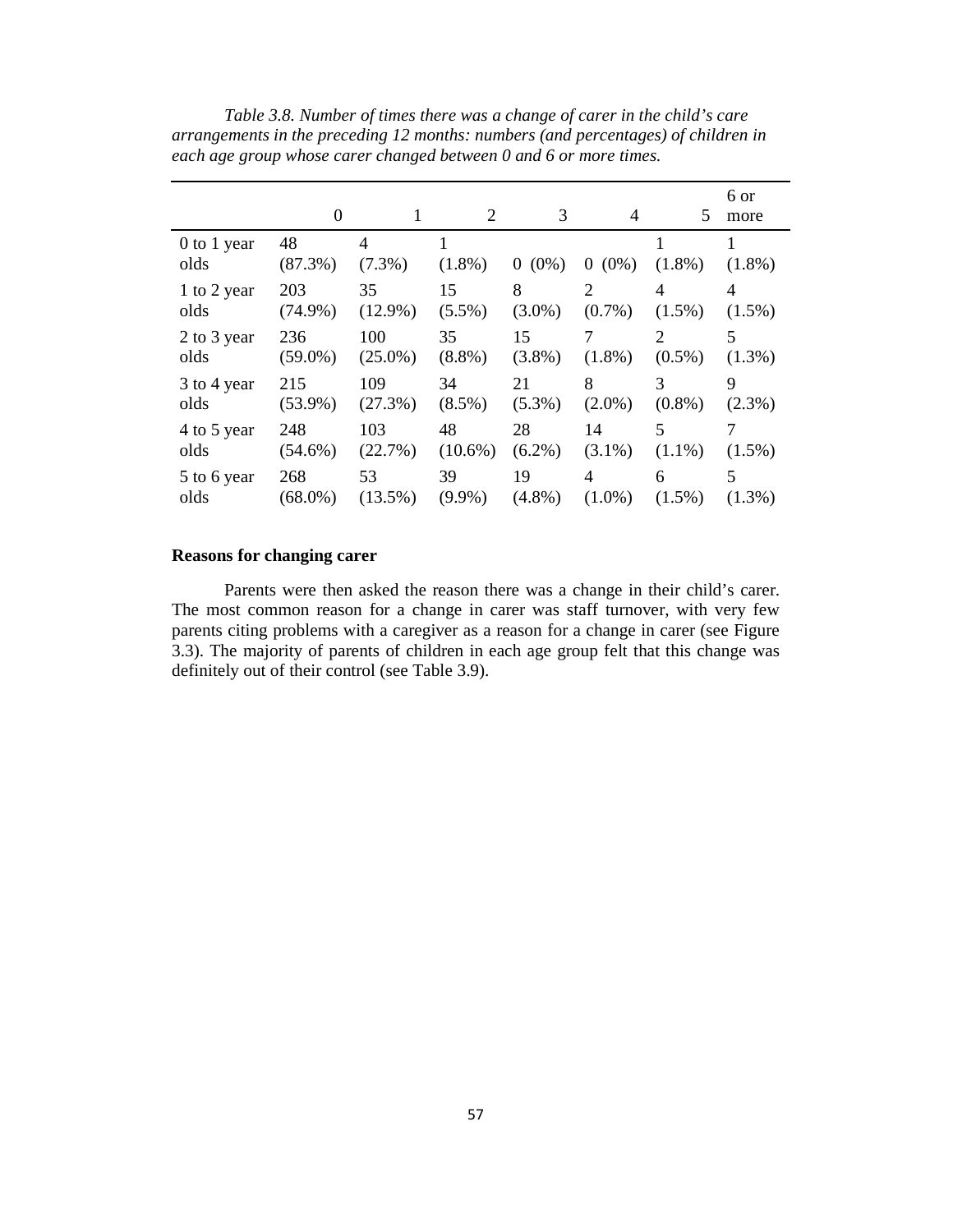*Figure 3.3. Percentage of parents giving each reason for a change in their child's carer by age<sup>6</sup> .* 



<sup>&</sup>lt;sup>6</sup><br>Note that total values for each age group may exceed 100% because each parents gave more than one reason for changing their child's childcare place.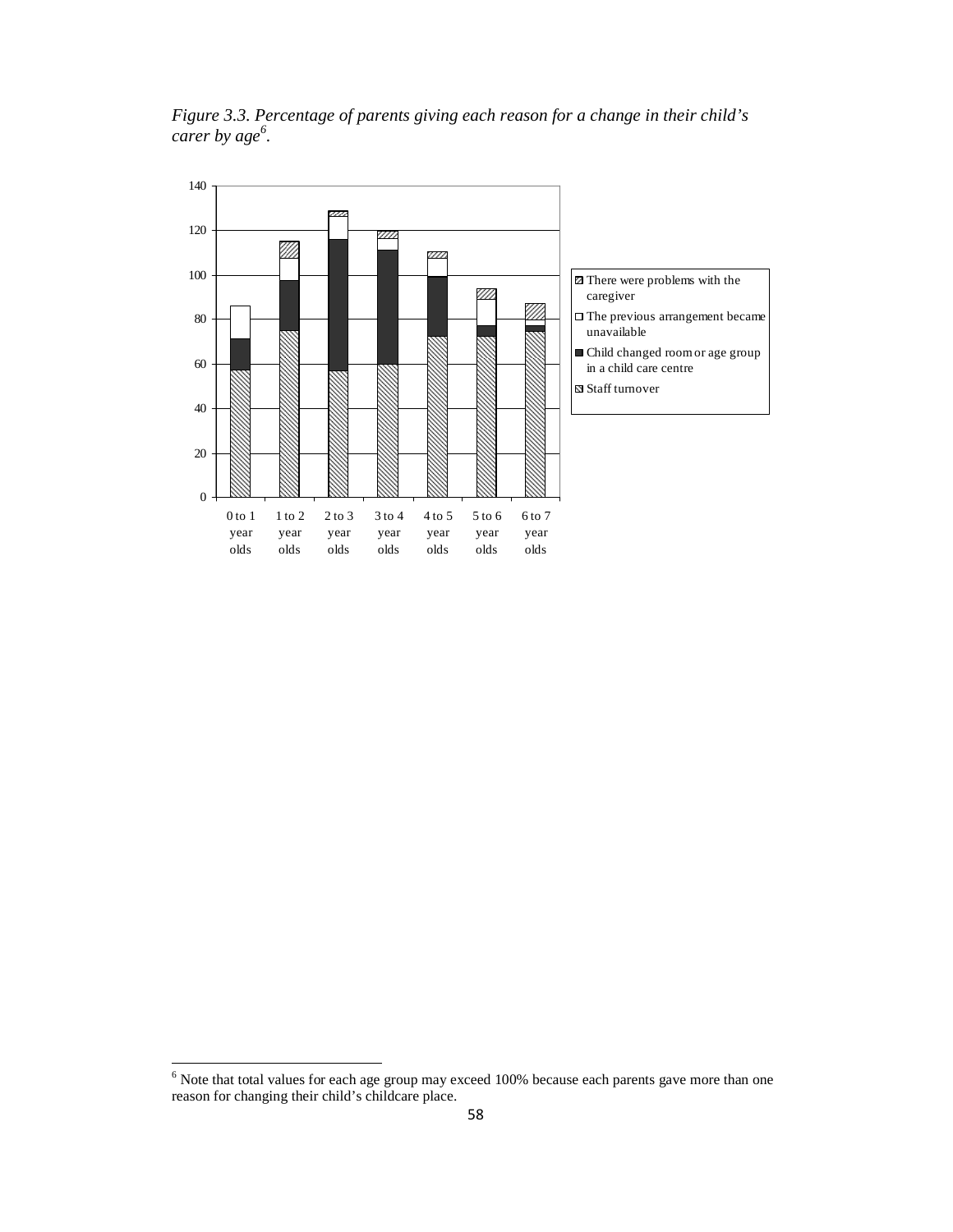|                     | Definitely<br>your<br>choice | Somewhat<br>your<br>choice | Neither<br>your<br>choice or<br>something<br>imposed | Somewhat<br>out of<br>your<br>control | Definitely<br>out of<br>your<br>control |
|---------------------|------------------------------|----------------------------|------------------------------------------------------|---------------------------------------|-----------------------------------------|
| 0 to 1 year<br>olds | $(0\%)$<br>0                 | $(14.3\%)$                 | $\Omega$<br>$(0\%)$                                  | 1<br>$(14.3\%)$                       | $5(71.4\%)$                             |
| 1 to 2 year         | $5(7.4\%)$                   | 3                          | 8                                                    | 3                                     | 49                                      |
| olds                |                              | $(4.4\%)$                  | $(11.8\%)$                                           | $(4.4\%)$                             | $(72.1\%)$                              |
| 2 to 3 year         | 13 (7.9%)                    | 5                          | 18                                                   | 14                                    | 114                                     |
| olds                |                              | $(3.0\%)$                  | $(11.0\%)$                                           | $(8.5\%)$                             | $(69.5\%)$                              |
| 3 to 4 year         | $(3.8\%)$                    | 8                          | 15                                                   | 8                                     | 146                                     |
| olds                | 7                            | $(4.3\%)$                  | $(8.2\%)$                                            | $(4.3\%)$                             | $(79.3\%)$                              |
| 4 to 5 year         | $(3.4\%)$                    | 5                          | 13                                                   | 15                                    | 166                                     |
| olds                | 7                            | $(2.4\%)$                  | $(6.3\%)$                                            | $(7.3\%)$                             | $(80.6\%)$                              |
| 5 to 6 year         | $(4.8\%)$                    | $(0.8\%)$                  | 13                                                   | 14                                    | 92                                      |
| olds                | 6                            |                            | $(10.3\%)$                                           | $(11.1\%)$                            | $(73.0\%)$                              |

*Table 3.9. Number (and percentage) of parents of children in each age group who gave each rating regarding the extent to which the change in child's carer was their choice.* 

## **3.5 Quality of Care**

Quality of child care was assessed in several different ways. Directors of child care centres were asked for the number of children in the child's room and the number of caregivers in the child's room. The ratio of children to caregivers was calculated from these numbers (see Table 3.10). As might be expected from the NSW Regulation, the younger age groups had smaller child to carer ratios, with children under 2 years of age having on average less than 5 children per caregiver. Children above 4 years of age had on average over 8 children per carer.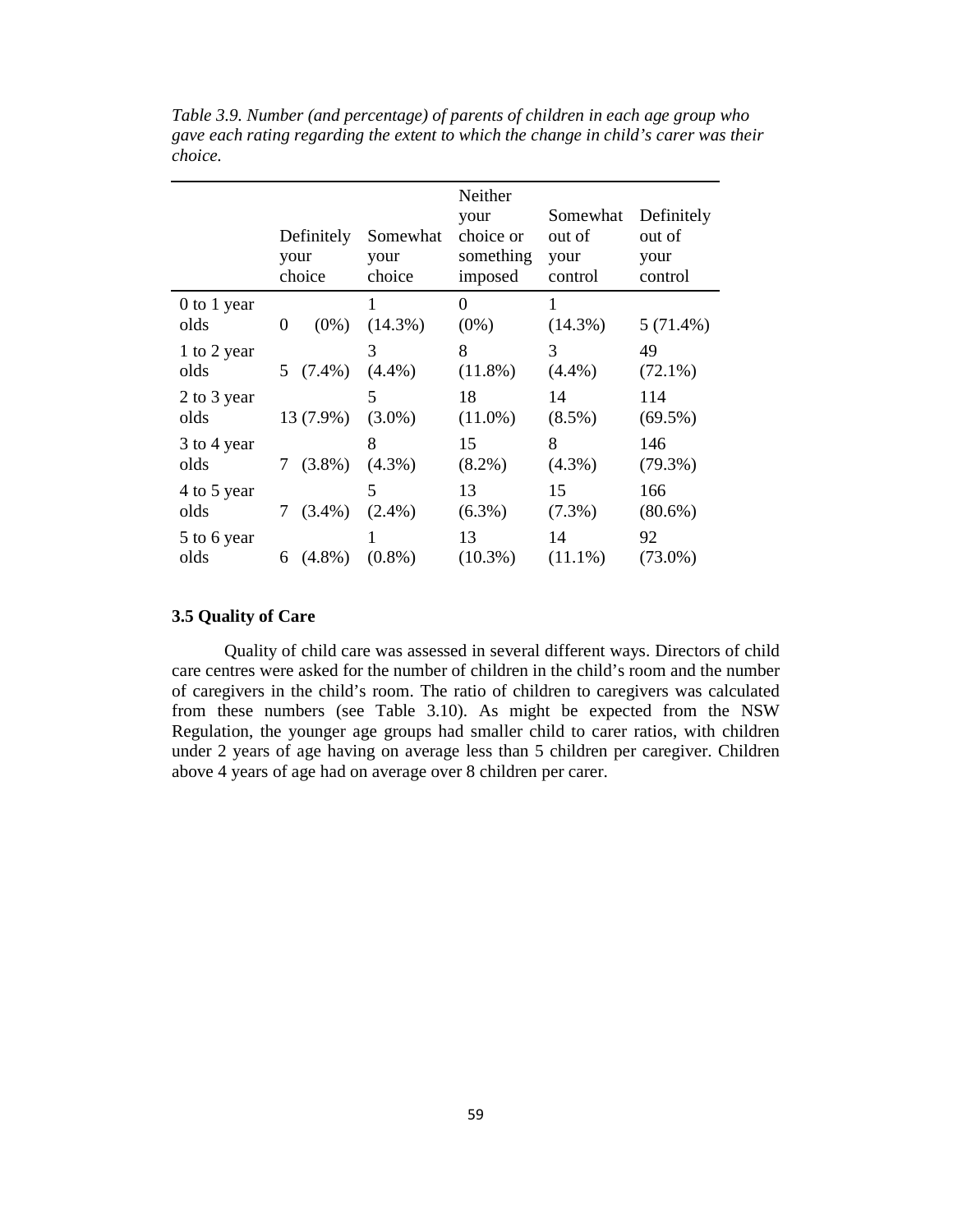|              | Minimum | Maximum | Mean | SD  |
|--------------|---------|---------|------|-----|
| 0 to 1 year  | 3.00    | 8.00    | 4.5  | 1.1 |
| 1 to 2 years | 2.00    | 10.00   | 5.3  | 1.6 |
| 2 to 3 years | 2.00    | 10.00   | 5.9  | 1.9 |
| 3 to 4 years | 4.00    | 10.00   | 7.4  | 1.7 |
| 4 to 5 years | 3.33    | 20.00   | 8.3  | 1.8 |
| 5 to 6 years | 4.00    | 20.00   | 8.5  | 2.1 |

*Table 3.10. The ratio of children to caregivers in the child's room for children in each age range.* 

Quality was likewise assessed using the ITERS (infant toddler), ECERS (early childhood) and FDCRS (family day care) scales which use a 7-point rating system (1  $=$  unsatisfactory; 3 = minimum; 5 = good; 7 = high). As seen in Table 3.11, mean ITERS and ECERS scores maintained a 'good' or above average (*M*s of 5.1 to 5.9) throughout the study and for all ages of children. Scores tended to be lower in long day care settings for both younger (*M*s of 5.0 to 5.3) as well as older (*M*s of 5.1 to 5.2) children, but higher in preschool settings (*M*s of 5.3 to 5.8). The difference between ECERS scores for preschools and long day care centres averaged across all ages was significantly greater than chance  $(p < .05)$ . The same pattern held when the sample was split between urban and rural centres.

In contrast, mean FDCRS scores tended to be lower and more varied.

|                  | <b>ITERS</b><br>(Long Day<br>Care) | <b>ECERS</b><br>(Long Day<br>Care) | <b>ECERS</b><br>(Preschool) | <b>FDCRS</b><br>(home care) |
|------------------|------------------------------------|------------------------------------|-----------------------------|-----------------------------|
| 0 to 1 year olds | 5.1(0.9)                           | N/A                                | N/A                         | 3.6(0.2)                    |
| 1 to 2 year olds | 5.0(0.8)                           | N/A                                | N/A                         | 4.7(0.6)                    |
| 2 to 3 year olds | 5.3(0.8)                           | 5.1(0.6)                           | N/A                         | 3.9(1.2)                    |
| 3 to 4 year olds | 5.2(0.8)                           | 5.1(0.6)                           | 5.3(0.6)                    | 4.5(0.8)                    |
| 4 to 5 year olds | N/A                                | 5.2(0.6)                           | 5.5(0.6)                    | 4.3(1.0)                    |
| 5 to 6 year olds | N/A                                | 5.2(0.6)                           | 5.8(0.6)                    | 4.9(0.8)                    |

*Table 3.11. Mean (Standard Deviations) ratings for ITERS, ECERS and FDCRS by age of child.* 

Quality of children's child care experience was also described by carers' and teachers' ratings of their relationship with the study child. Tables 3.12 and 3.13 present means, standard deviations, minimum and maximum scores for overall positive relationship quality (warmth, open communication, reversed conflict and reversed dependence).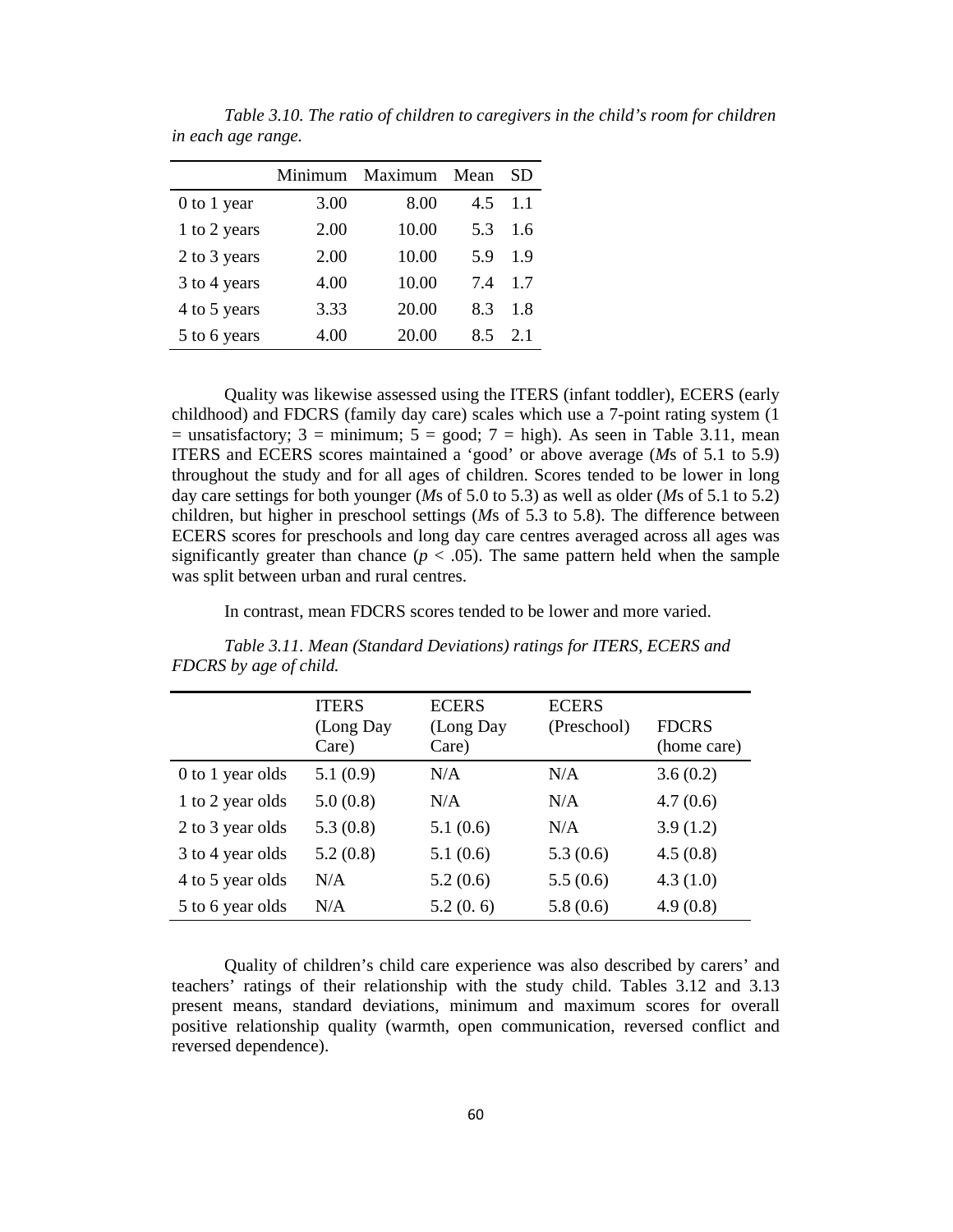|              | N   | Minimum | Maximum | Mean  | SD   |
|--------------|-----|---------|---------|-------|------|
| 0 to 1 year  | 29  | 12.00   | 26.00   | 18.90 | 3.59 |
| 1 to 2 years | 164 | 12      | 42.00   | 21.18 | 5.28 |
| 2 to 3 years | 240 | 12.00   | 42.00   | 22.30 | 6.21 |
| 3 to 4 years | 277 | 12.00   | 51.00   | 20.74 | 6.12 |
| 4 to 5 years | 297 | 12.00   | 47.00   | 20.62 | 6.47 |

*Table 3.12. Conflict in teacher-child relationship for children in each age range.* 

*Table 3.13. Closeness in teacher-child relationship for children in each age range.* 

|              | N   | Minimum | Maximum | Mean  | SD   |
|--------------|-----|---------|---------|-------|------|
| 0 to 1 year  | 28  | 28.00   | 51.00   | 40.11 | 5.25 |
| 1 to 2 years | 164 | 19.00   | 54.00   | 40.21 | 6.52 |
| 2 to 3 years | 240 | 23.00   | 51.33   | 41.52 | 5.85 |
| 3 to 4 years | 277 | 25.00   | 52.00   | 42.29 | 5.23 |
| 4 to 5 years | 297 | 18.00   | 53.00   | 42.26 | 5.21 |

The teacher-child relationship was rated by carers and teachers at each age group prior to school using the Pianta Teacher-child Relationship Scale. The degree of conflict and closeness in the teacher-child relationship was similar for the different age groups of children.

## **3.6 Summary**

Care arrangements in children's first year of life were on the whole very stable. Most children had one or two childcare arrangements, with the most common type being long day care. Continuing these trends, across all ages long day care was the most common type of childcare (reflecting recruitment procedures). Parents reported being satisfied with all forms of care but with grandparent care in particular. When families used multiple types of child care, their reasons revealed two main factors. The first related to reasons that were under parents' control such as wanting their child to be able to interact with different adults and children and wanting their child to have a range of experiences to learn new things. The second factor related to reasons that were out of parents' control such as accessing enough hours of the preferred arrangement and the difficulty in finding childcare available at the required times. The number of hours children spent in child care was quite variable across types of care and age of children, with longer hours being spent in long day care and family day care than in preschool or grandparent care. The majority of children in all age groups did not change child care arrangement or carer at all, with most of the other children changing one time only over a 12 month period. Lastly, there was a trend towards higher quality care in long day care centres and preschools than in family day care homes.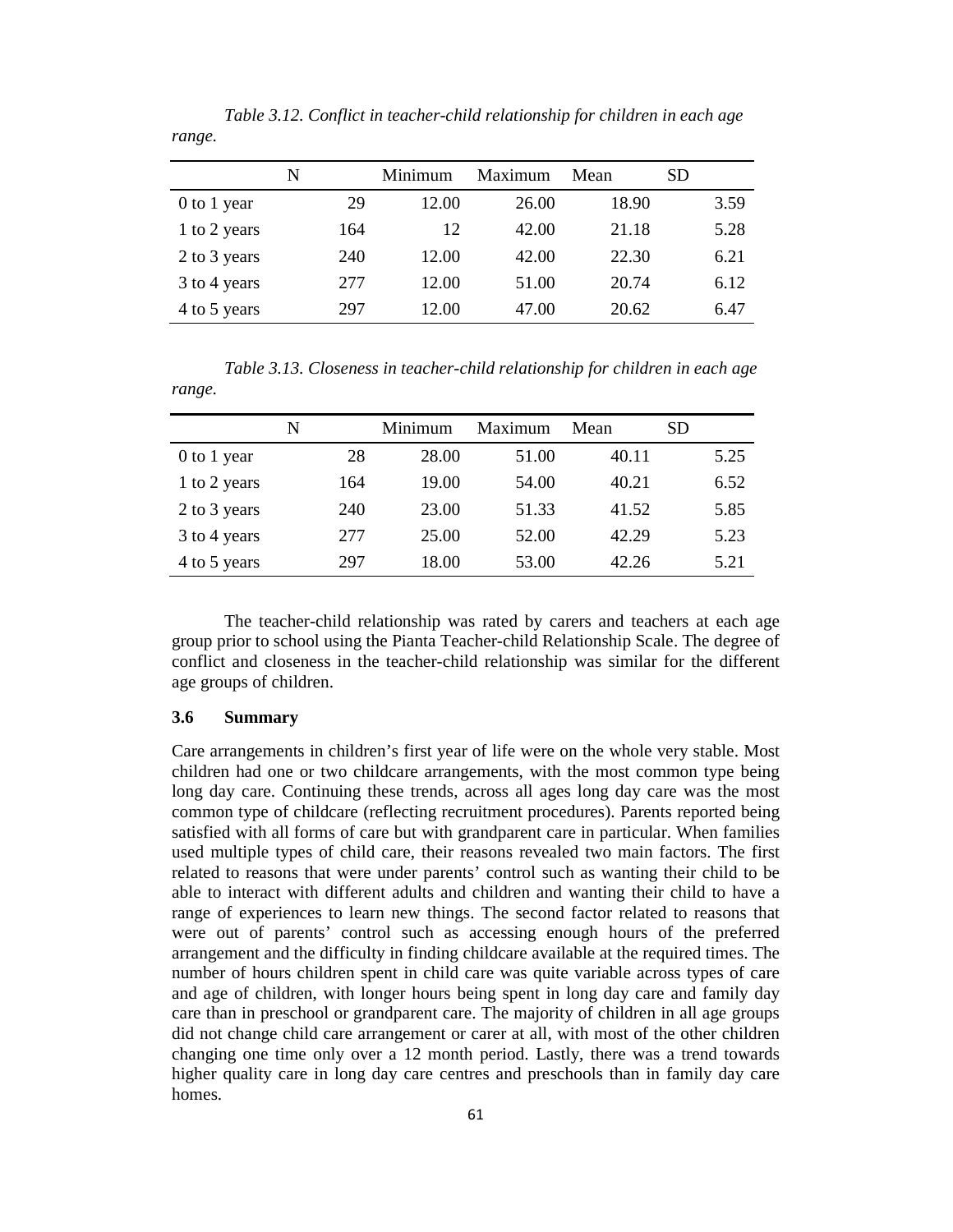#### **CHAPTER 4 TRANSITION TO SCHOOL AND SCHOOL EXPERIENCE**

Chapter 4 presents the results of questions asked of parents about their child's transition to school and first year at school. It has considerable detail about the reasons parents gave for their activities and choices around this crucial time of transition for their child. While the focus is still on non-parental care at these times, information is presented about school transition and family links with schools when their child is in Kindergarten.

#### **4.1 Transition Experiences Prior to Entering School**

Parents of 392 children in Kindergarten were asked to indicate their experiences of transition to school programs/activities, and when appropriate to rate the extent to which a variety of transition to school programs were helpful for children to make the transition to school on a 1 to 5 scale  $(1 = not at all helpful; 5 = very$ helpful). The number of transition experiences used is summarised in Table 4.1.

| Number of<br>transition<br>activities | Number of<br>families | Percentage |
|---------------------------------------|-----------------------|------------|
| 1                                     | 1                     | 0.3        |
| $\overline{2}$                        | 5                     | 1.5        |
| 3                                     | 9                     | 2.6        |
| $\overline{4}$                        | 11                    | 3.2        |
| 5                                     | 25                    | 7.3        |
| 6                                     | 42                    | 12.2       |
| 7                                     | 48                    | 14.0       |
| 8                                     | 73                    | 21.2       |
| 9                                     | 130                   | 37.8       |
| Total                                 | 344                   | 100.0      |

*Table 4.1 Number of transition experiences used* 

As seen in Figure 4.1, for these parents the most helpful transition to school programs were attending an orientation program at the school and visiting the school open day with a parent. The least helpful experiences were visiting the school informally when collecting older siblings or friends, attending a school function other than an open day or orientation and visiting the school with the child's preschool or child care class.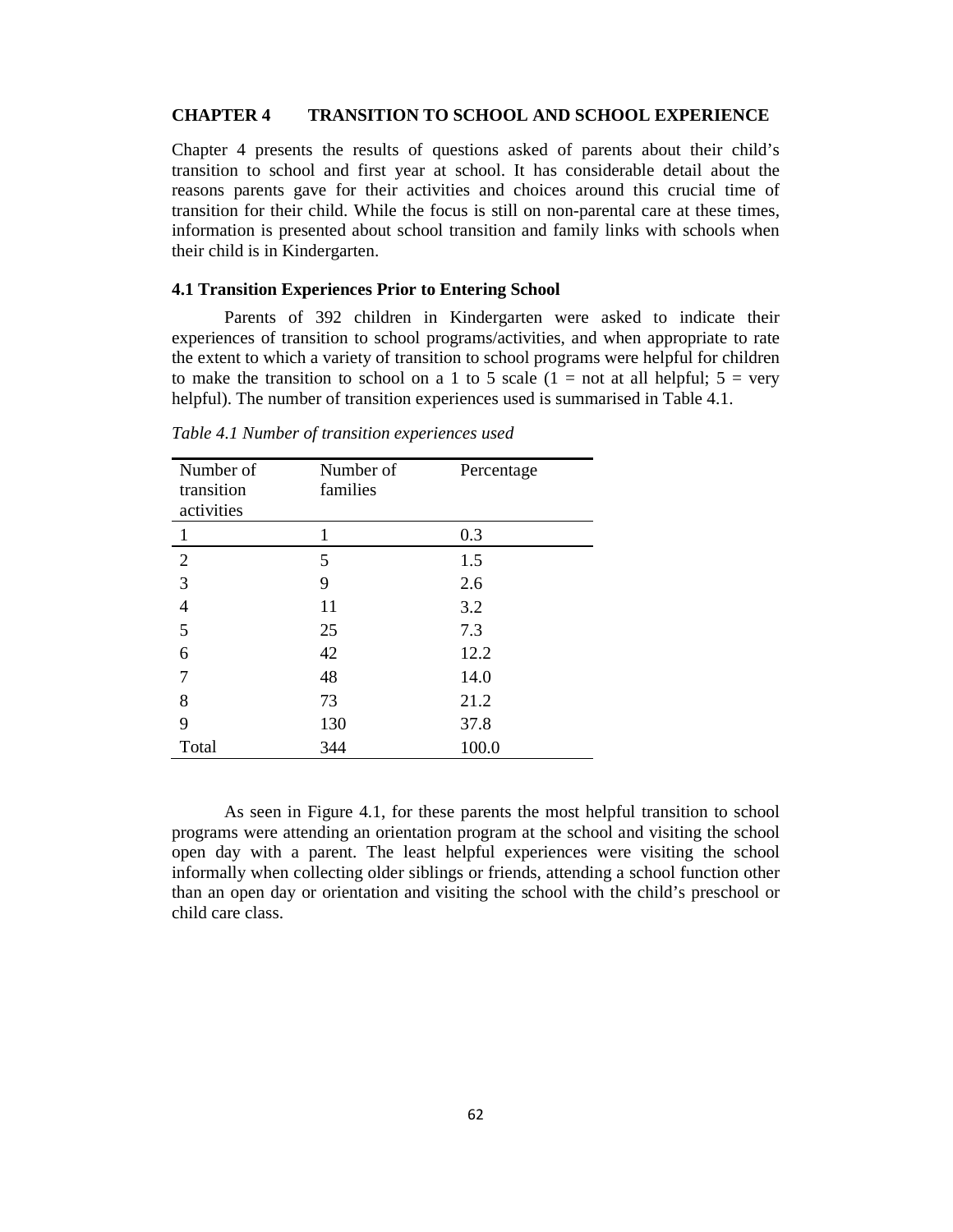



In addition, parents rated the extent to which a variety of activities might have helped them to prepare their child for school. These activities were generally rated highly, with the most helpful activities being attending a parent orientation session at the school and receiving a mail-out information package (see Figure 4.2). The least helpful activities were receiving a phone call from the school and attending a parent education program on preparing the child for school.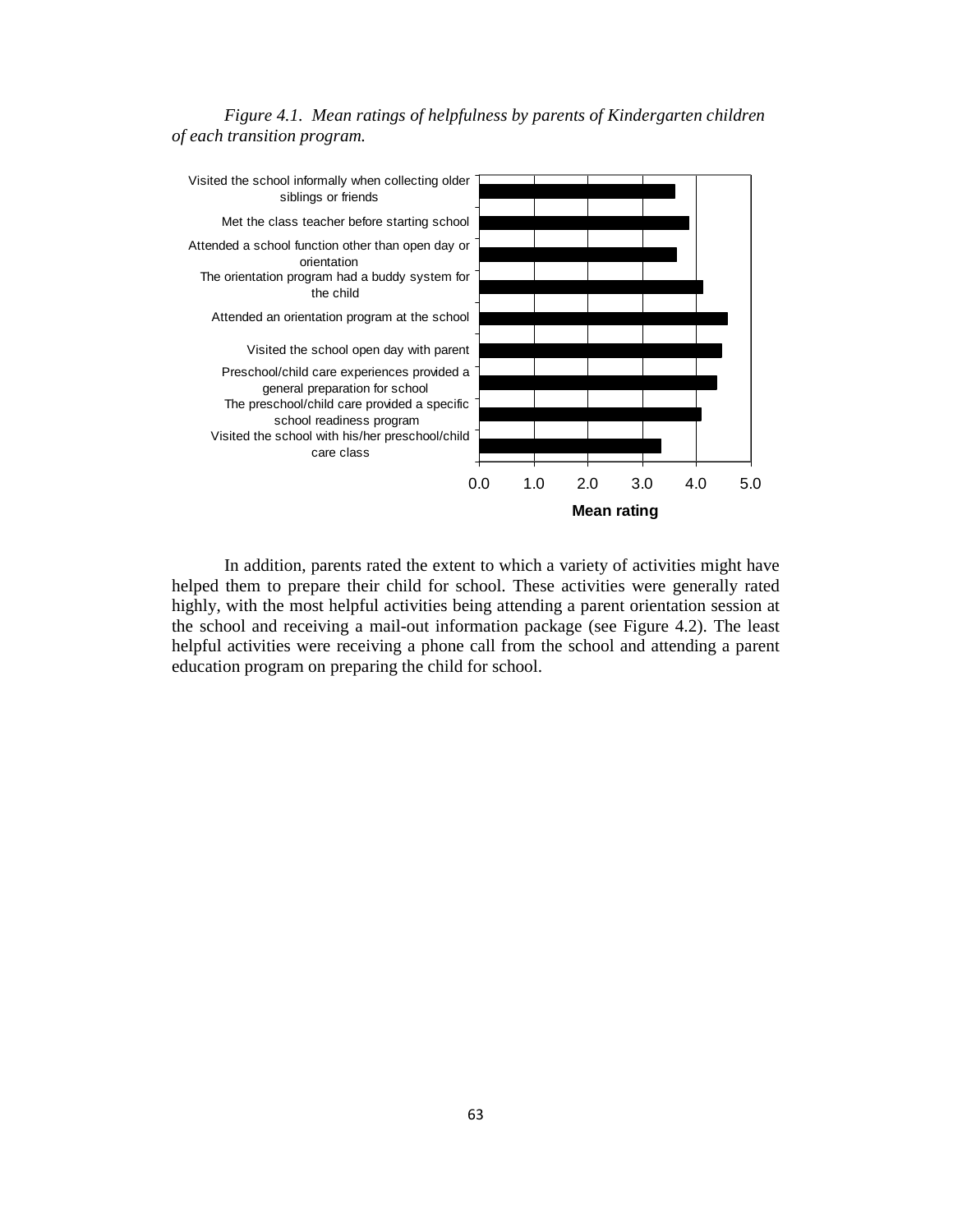

*Figure 4.2. Mean ratings of helpfulness by parents of Kindergarten children for school preparation activities.* 

#### **4.2 School Entry**

Parents were asked to rate on a scale of 1 (does not apply) to 5 (definitely applies) the extent to which a variety of factors influenced their decision to start their children in school. Those who delayed their children starting school were asked an additional set of questions regarding the reason for the delay. Ratings reported here were taken in the year the child started school. Figure 4.3 below gives the mean ratings for each of the 14 reasons. The strongest reason for starting children in school is that the child was ready to learn, followed by the child being independent enough, the emotional and social readiness of the child and the age of the child. The cost of child care, recommendations from family and friends and what the child's friends were doing were least likely to apply to the decision to start the child in school.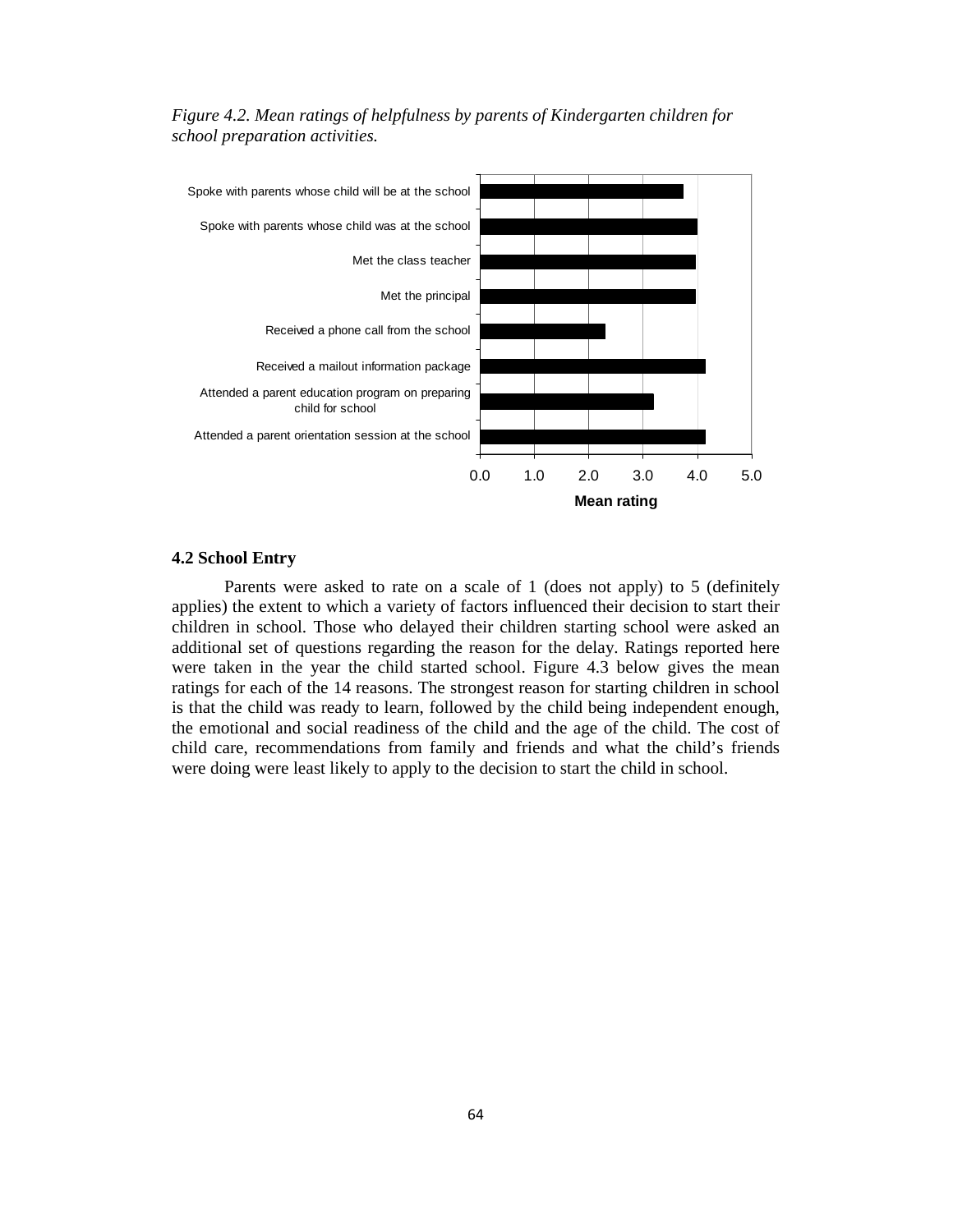

*Figure 4.3. Mean ratings of reasons for decision to start the child in school.* 

Seventy-eight children (19.9%) were reported to have been delayed in starting school. Again parents were asked the reason for the decision to delay their child's start in school. Figure 4.4 below gives the mean ratings for each reason. The most common reason for delaying the child's start of school was the age of the child. It was the only reason rated as definitely applying by over half of respondents. Recommendations from friends and family, what the child's friends were doing and school regulations for age cut-off to start school were least likely to apply to the decision to delay the start of school.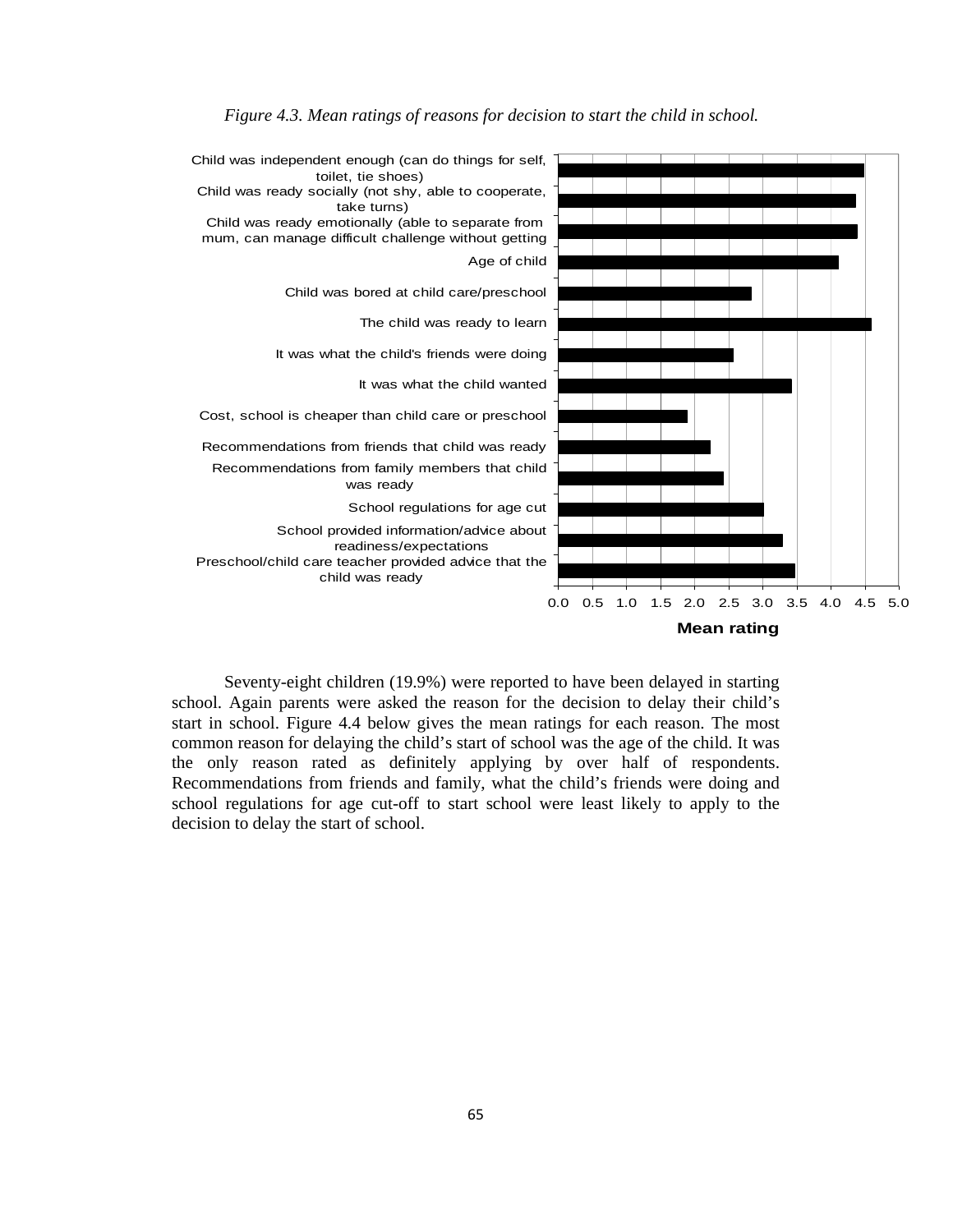

*Figure 4.4. Mean ratings for decisions to delay the child's starting school.* 

### **Type of school**

The majority of children in the Kindergarten sample attended Government schools (264 children, 67.3%), with the remainder attending either systemic Catholic schools (98 children, 25.0%) or Independent schools (30 children, 7.6%).

#### **Reasons for choice of school**

Using the same scale between 1 (does not apply) to 5 (definitely applies), parents rated their reasons for choosing their child's particular school. Again, ratings reported here are from the year the child started school. Figure 4.5 below gives the mean ratings for each reason for choosing their child's school. The strongest reasons for choosing the school were the environment in the school and the location of the school, followed by the potential for parent involvement in the school and the academic reputation of the school. Whether the child's siblings attended the school was very frequently rated as either definitely applying or as not applying at all to the decision to choose the school in question. This dichotomy represents a split between children who did and did not have older siblings at school. The cost of the school, whether the school provided special services for children with learning disabilities, and whether the primary school was a feeder for a preferred secondary school were also unlikely to apply to the decision to choose the school.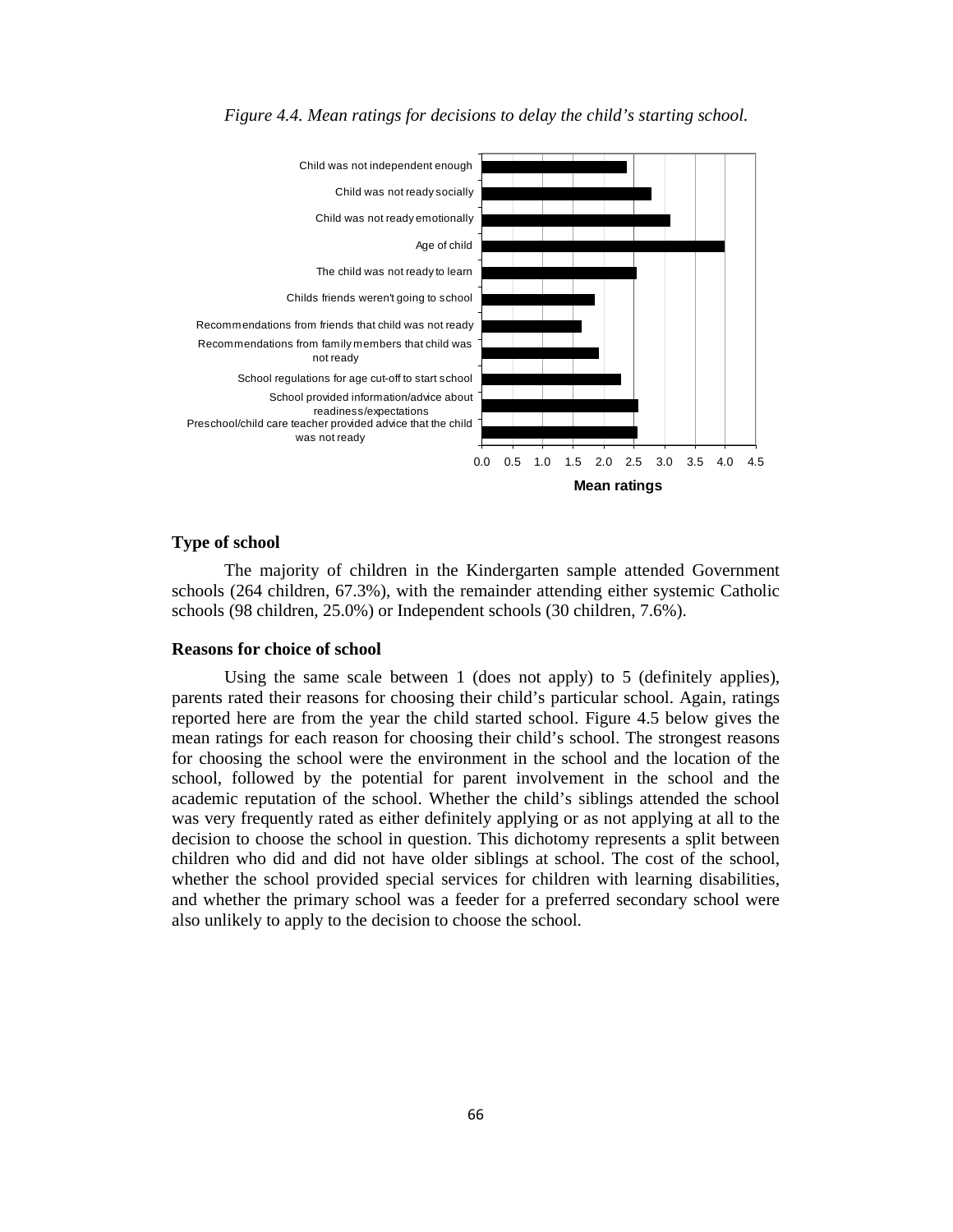

*Figure 4.5. Mean ratings for each reason for choosing the child's school.* 

#### **Changes to school**

Overall school arrangements were more stable than childcare arrangements. Only five Kindergarten children had changed school in the preceding 12 months and all of those children had changed school only once in that time. The parents provided a range of reasons for the change (see Table 4.1), with over half of parents not giving a reason. No parents reported the change was a result of the school closing down. Care should be taken in interpreting these data however due to the small sample size.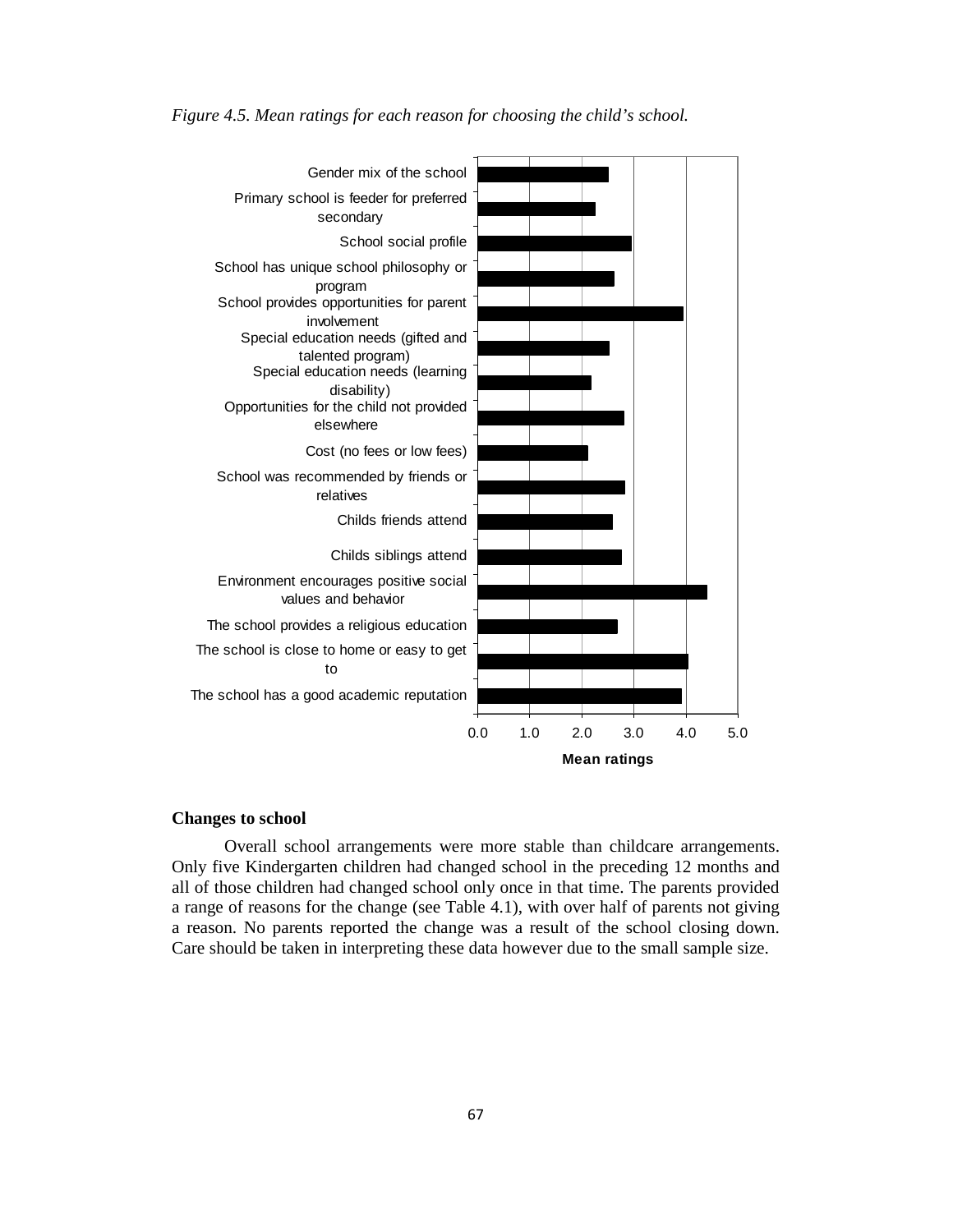|                                               | Yes                 | Nο            |
|-----------------------------------------------|---------------------|---------------|
| The school was more conveniently located      |                     |               |
| (e.g., to home/work)                          | 1(20%)              | $(80\%)$<br>4 |
| The school was better quality                 | $2(40\%)$           | $(60\%)$<br>3 |
| It was more affordable                        | $(0\%)$<br>$\theta$ | $5(100\%)$    |
| There were problems with the school (e.g.,    |                     |               |
| change of teacher, conflict about policy)     | $2(40\%)$           | $(60\%)$<br>3 |
| The school wasn't suited to child             | 1(20%)              | $(80\%)$<br>4 |
| Child wanted to change school                 | $2(40\%)$           | $(60\%)$<br>3 |
| A place came available in my preferred school | $(0\%)$<br>$\theta$ | $5(100\%)$    |
| The school closed down                        | $(0\%)$             | $5(100\%)$    |
| None of these                                 | $2(40\%)$           | $(60\%)$      |

*Table 4.2. Number (and percentage) of parents whose children changed school in Kindergarten who answered Yes and No for each reason for the change.* 

#### **4.3 Parent Satisfaction and Involvement with their Child's School**

Again using a rating scale between 1 and 5, over half of parents said they were very satisfied with the school (52.3%), with only 0.5% of parents (2 respondents) saying they were not at all satisfied.

Parents of children in Kindergarten were asked a series of questions relating to their interactions with their child's teacher (Table 4.3) and their involvement with school activities (Tables 4.4 and 4.5). The majority of parents was comfortable with and enjoyed talking to their child's teacher and over half the parents agreed strongly that they had a good relationship with their child's teacher.

*Table 4.3. Mean* (and standard deviation) *ratings ranging from 1 (Strongly agree) to 5 (Strongly disagree) by parents regarding interactions with their child's teacher.* 

|                                            | Kindergarten |
|--------------------------------------------|--------------|
| I am comfortable approaching my child's    | 1.5(1.1)     |
| teacher                                    |              |
| I enjoy talking to my child's teacher      | 1.6(1.0)     |
| Talking with my child's teacher leaves me  | 4.4 $(1.1)$  |
| frustrated                                 |              |
| I have a good relationship with my child's | 1.7(1.0)     |
| teacher                                    |              |

Around half the parents of Kindergarten children reported having been to a parent committee meeting but the majority of parents reported having had both formal meetings and informal chats with teachers and other parents. While over half the parents of Kindergarten children helped their children with homework every day, less than half of parents in both year groups reported ever having helped with reading in the classroom. Between 60% and 70% of parents had helped with other school activities (see Table 4.4).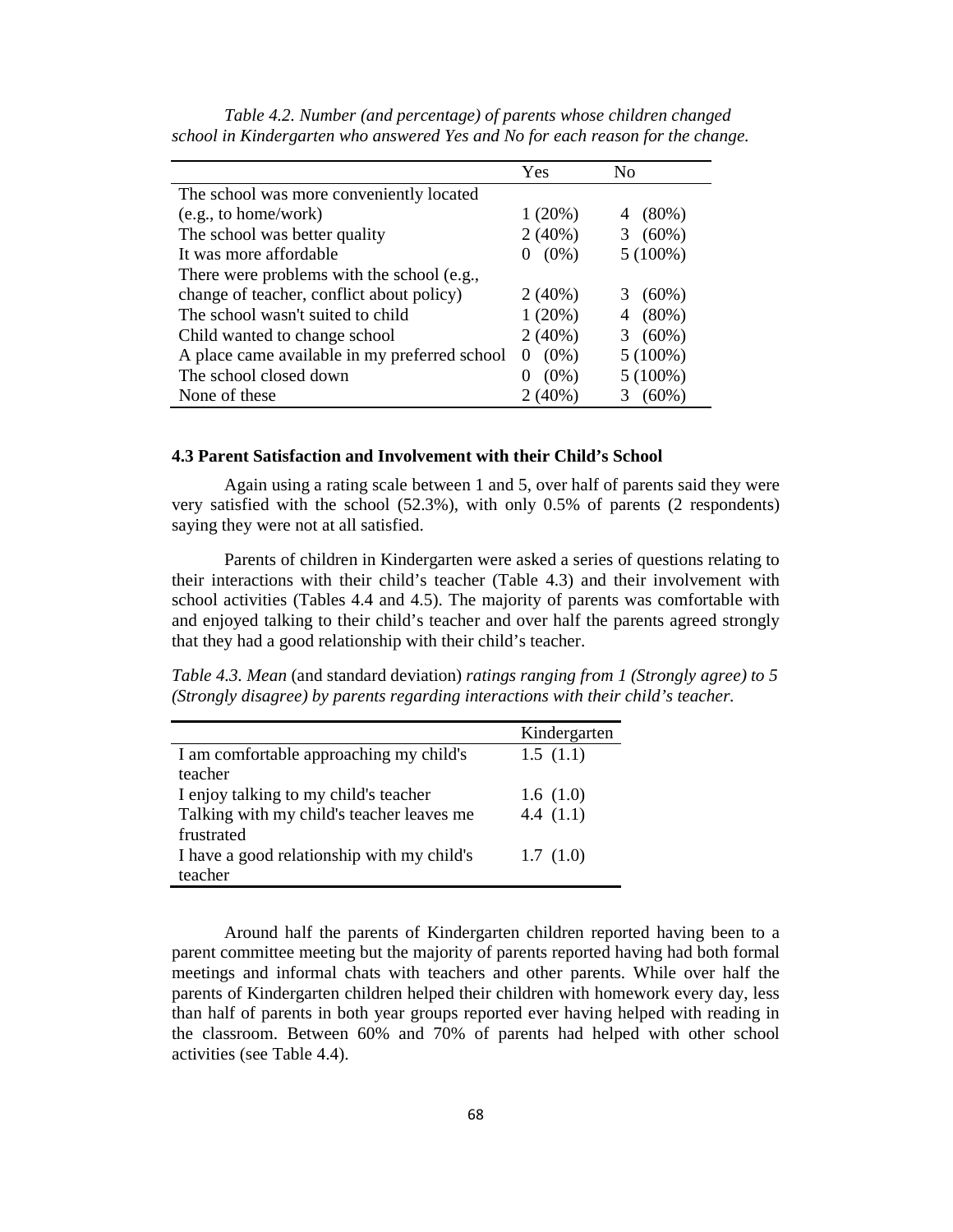|                                                                    | Yes               | N <sub>0</sub>    |
|--------------------------------------------------------------------|-------------------|-------------------|
| Attended a parent committee meeting (P&C,<br>parents and friends)  | 166<br>$(42.3\%)$ | 226<br>$(57.7\%)$ |
| Attended a formal parent-teacher interview                         | 357<br>$(91.1\%)$ | 35<br>$(8.9\%)$   |
| Had informal discussions with teacher about my<br>child's progress | 370<br>$(94.4\%)$ | 22<br>$(5.6\%)$   |
| Had informal chat with teacher at a social activity                | 251<br>$(64.0\%)$ | 141<br>$(36.0\%)$ |
| Talked with other parents whose children also go to<br>school      | 375<br>$(95.7\%)$ | 17<br>$(4.3\%)$   |

*Table 4.4. Number (and percentage) of parents who were or were not involved in a variety of school activities for Kindergarten children.*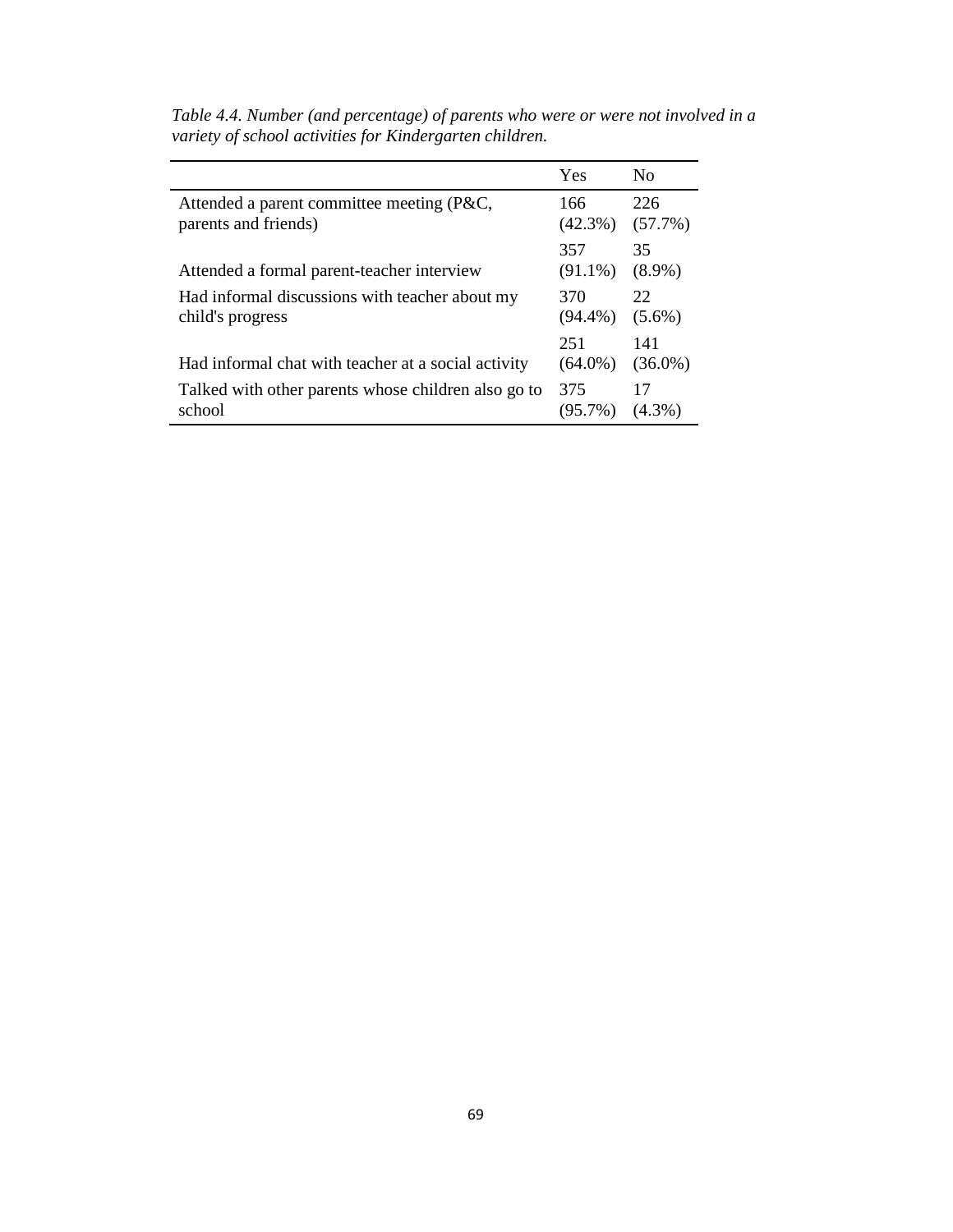|                                                                   |              | Several         |            |                  | Several         |                |                |  |
|-------------------------------------------------------------------|--------------|-----------------|------------|------------------|-----------------|----------------|----------------|--|
|                                                                   | Every<br>day | times a<br>week | Weekly     | Fort-<br>nightly | times a<br>term | Once a<br>term | Once a<br>year |  |
| child<br>Helped<br>with                                           | 237          | 124             | 19         | $\overline{2}$   |                 | 4              | $\Omega$       |  |
| homework                                                          | $(60.5\%)$   | $(31.6\%)$      | $(4.8\%)$  | $(0.5\%)$        | $(0.3\%)$       | $(1.0\%)$      | $(0\%)$        |  |
|                                                                   | 3            | 15              | 80         | 16               | 27              | 22             | 7              |  |
| Helped in the classroom<br>with reading                           | $(0.8\%)$    | $(3.8\%)$       | $(20.4\%)$ | $(4.1\%)$        | $(6.9\%)$       | $(5.6\%)$      | $(1.8\%)$      |  |
| Helped in other school                                            |              | 5               | 33         | 14               | 97              | 71             | 10             |  |
| activity (canteen,<br>excursion sport)                            | $(0.3\%)$    | $(1.3\%)$       | $(8.4\%)$  | $(3.6\%)$        | (24.7%)         | $(18.1)\%$     | $(2.6\%)$      |  |
| Organised for your child                                          | -3           | 24              | 77         | 72               | 144             | 32             | 3              |  |
| to spend time outside<br>school with children in<br>his/her class | $(0.8\%)$    | $(6.1\%)$       | $(19.6\%)$ | $(18.4\%)$       | $(36.7\%)$      | $(8.2\%)$      | $(0.8\%)$      |  |

*Table 4.5. Parents' involvement with school activities for Kindergarten and Year 1 children.* 

## **4.4 Family Support for Children's Learning**

### **Literacy support**

Parents were asked about the extent to which they read with their child at home on a scale of 1 (does not apply) to 4 (definitely applies). Most families spent regular time reading books with/to the child, as shown in Table 4.6.

| Rating | Number of families | Percent |
|--------|--------------------|---------|
|        |                    |         |
|        |                    |         |
|        | ng                 | 31 C    |

*Table 4.6 Time spent reading with the child at home*

4 200 58.1 Total 344 100

## **Shared home activities**

Parents also were asked to rate using the same scale as for reading the extent to which they spent time with their child in a range of six other activities, including telling a story, drawing pictures or using art/craft materials, playing music or singing/dancing, playing with toys or indoor games; playing computer/video games; playing outdoor games or exercising/walking/cycling/swimming; involving the child in everyday home routines such as cooking or caring for pets.

On average, families indicated a moderately high level of involvement with their child in shared activities;  $M = 2.49$ ,  $SD = 0.48$ ).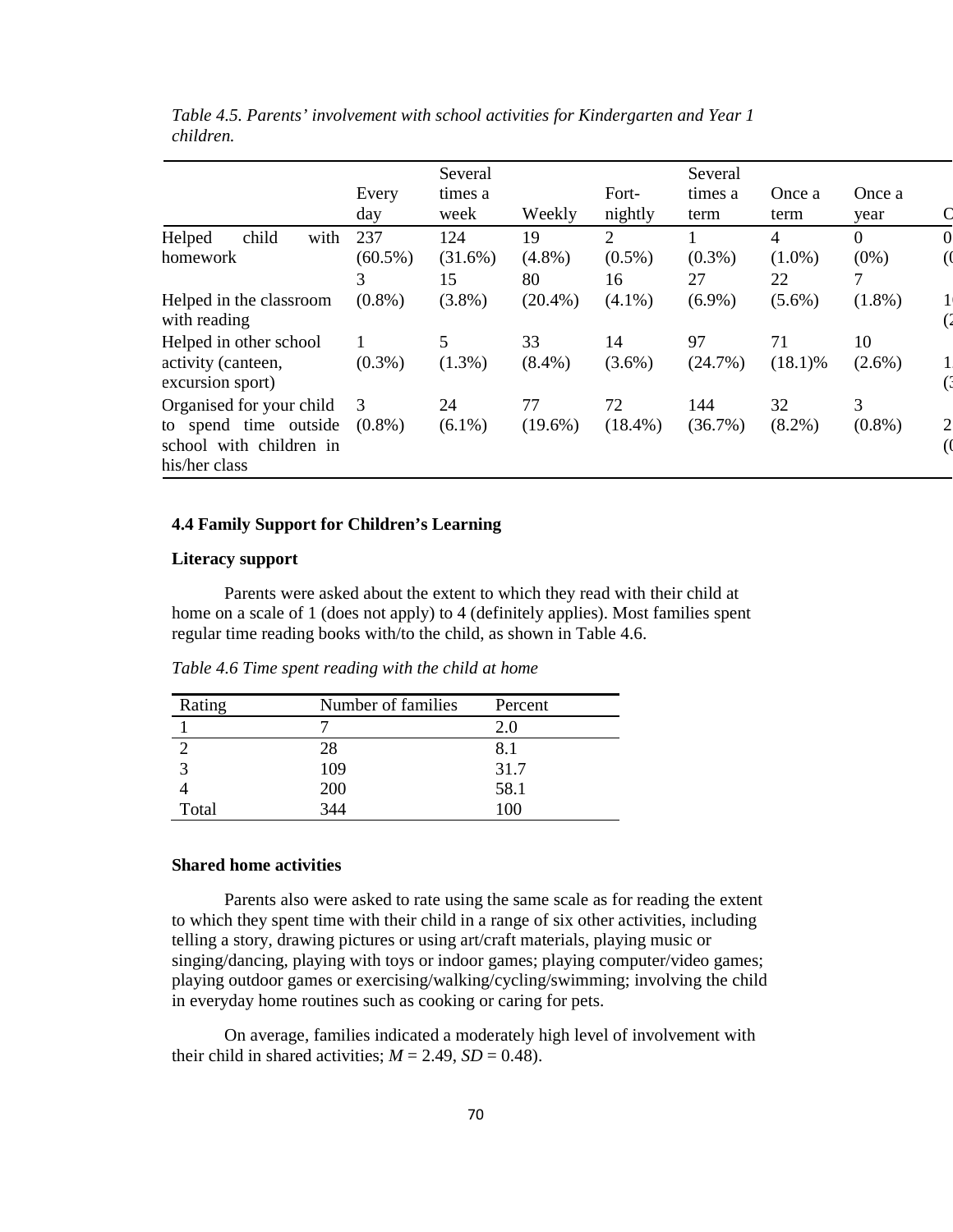#### **4.5 Child Care During the First Year of School**

Parents were asked about care arrangements made for their child when they had started school. Across waves, 115 Kindergarten children went to before or after school care at a nearby school (29.3%), the majority of those going to only one care setting (111 children). In addition, 21 children went to a non-school-based before or after school centre, two children attended a Long Day Care Centre, and 11 attended Family Day Care. Informal care arrangements were used by a significant number of children: 55 were cared for by an individual other than a relative such a nanny or neighbour, 84 were cared for by a grandparent, and 29 were cared for by another relative.

Amount of care was calculated in hours per week for formal care settings (*M* = 2.09, *SD* = 4.94) and informal care settings ( $M = 2.63$ , *SD* = 5.95).

Half of Kindergarten children in the study (193 children, 49.2%) attended vacation care during the school holidays. The most common type of care for Kindergarten children was care by the respondent's partner, followed by care provided by a grandparent or a care program at school. Parents of Kindergarten children were generally satisfied with vacation care, with 48.7% of parents stating they were very satisfied with the care their children received as rated on a scale from 1 to 5.

#### **4.6 Classroom Quality in the First Year of School**

The study child's Kindergarten classroom was rated on three dimensions of the learning environment using the Classroom Observation Instrument-Kindergarten (COI-K). The three dimensions are: Classroom Management, Social Climate and Instruction. Results are presented in Table 4.7.

|                | Minimum | Maximum | Mean  | <b>SD</b> |  |
|----------------|---------|---------|-------|-----------|--|
| Management     | 5.00    | 15.00   | 10.05 | 1.79      |  |
| Social climate | 11.00   | 25.00   | 19.82 | 3.06      |  |
| Instruction    | 2.00    | 10.00   | 6.66  | 1.53      |  |

*Table 4.7. Descriptive statistics for Kindergarten classroom quality* 

Scores for each of the three dimensions were distributed across the full range of possible scores (5 to 15 for the 3-item Management scale; 5 to 25 for the 5-item Social Climate scale and 2 to 10 for the 2-item Instruction subscale). Mean scores were at or above the mid-point suggesting that on average the indicators of quality were observed "sometimes".

## **4.7 Summary**

The majority of children attended multiple programs or events related to transition to school. Parents reported that the most helpful were orientation programs at the school and visiting the school's open day. In addition, parents tended to rate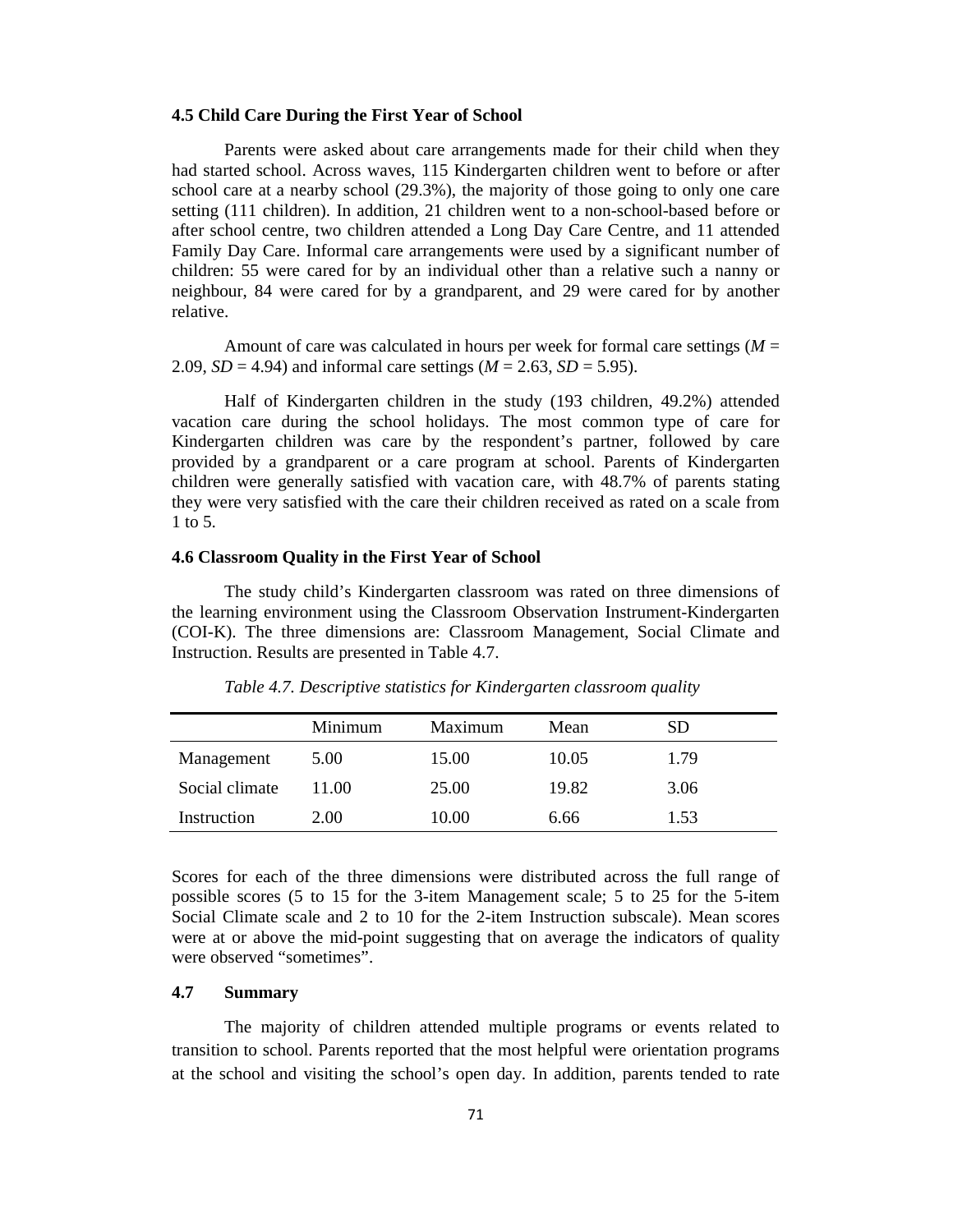highly activities that helped them to prepare their child for school. The strongest reason for starting children in school was that the child was ready to learn. Around 20% of children were reported to have been delayed in starting school. The most common reason for delaying the child's start of school was the age of the child.

The majority of children in the Kindergarten sample attended Government schools, with around a third of children attending either systemic Catholic schools or Independent schools. The strongest reasons for choosing the school were the environment in the school and the location of the school. Overall, school arrangements were more stable than childcare arrangements, with only five Kindergarten children changing school in the preceding 12 months. Most parents reported being satisfied with the school. Half of children attended before- and afterschool and vacation care.

Most parents were comfortable with and enjoyed talking to their child's teacher and over half of the parents agreed strongly that they had a good relationship with their child's teacher. While around half of parents of Kindergarten children reported having been to a parent committee meeting at their child's school, the majority of parents reported their school involvement as formal meetings and informal chats with teachers and other parents. Most families spent regular time reading books with their child, with families indicating a moderately high level of involvement with their child in shared activities other than reading.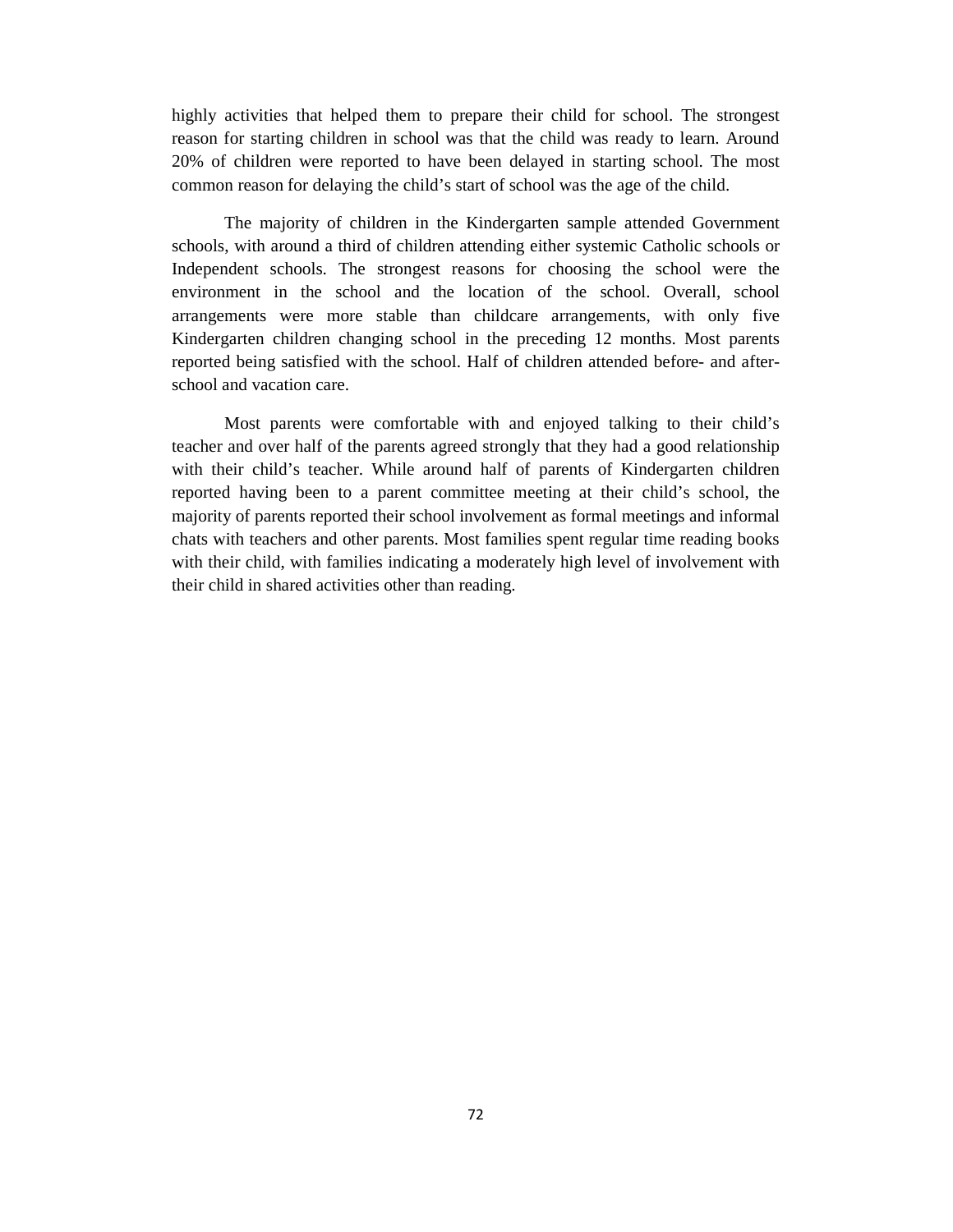#### **CHAPTER 5 CHILD DEVELOPMENT OUTCOMES**

The results presented in Chapter 5 describe the children's development during the year before entering formal school and their first year at school (Kindergarten). Developmental outcomes were selected to describe (1) achievement in early literacy and numeracy and (2) adjustment, including academic, social, behavioural, and attitudinal aspects of adjustment in preschool/child care and school. Achievement was assessed using standardized tests administered to the child by a trained research assistant. Adjustment was assessed using questionnaire measures completed by the study child's classroom teacher or parent, or during an interview with the child. Adjustment measures were drawn from the child development literature and on the basis of having a record of successful use in Australian samples.

# **5.1 Achievement: Year before School and Kindergarten**

Achievement outcomes were primarily measured using the Woodcock Johnson Psycho-educational Battery. Three subscales of the Woodcock Johnson were measured: Applied Problems, Spelling and Letter Word Identification. The Woodcock Johnson subtests yield total scores and age equivalents (in months). Table 5.1 gives the total scores and age equivalents of children in the year before school and Kindergarten on each subscale of the Woodcock Johnson.

|                       |                   | Applied<br>Problems | Spelling           | Letter Word<br>Identification |
|-----------------------|-------------------|---------------------|--------------------|-------------------------------|
| Year before<br>school | Total score       | 16.2 $(4.0)$        | $10.5 \quad (4.0)$ | 10.6<br>(7.0)                 |
|                       | Age<br>equivalent | 65.6 (8.6)          | 66.2 $(10.4)$      | 63.6<br>(12.3)                |
| Kindergarten          | Total score       | 20.7(3.9)           | $18.3 \quad (4.1)$ | 24.7<br>(8.0)                 |
|                       | Age<br>equivalent | 76.0<br>(10.2)      | 83.7<br>(8.2)      | 82.1<br>(9.1)                 |

*Table 5.1. Mean (and* standard deviation*) total scores and age equivalents on the three subscales of the Woodcock Johnson for children in the year before school and Kindergarten.* 

#### **5.2 Adjustment: Year before School and Kindergarten**

Adjustment was measured by multiple respondents: teachers, parents, and the children themselves. Children were asked to provide a simple rating to describe their experiences and feelings about school, their teachers and peers. Parents were asked to rate their child's social and emotional strengths and difficulties. The children's teachers provided information about three aspects of children's adjustment: approaches to learning, social and emotional strengths and difficulties and the nature of the relationship they had formed with the child in question.

#### **Social and emotional strengths and difficulties**

Parent and teacher ratings for the Strengths and Difficulties Questionnaire are presented in Table 5.2. Results are presented for the prosocial scale and the total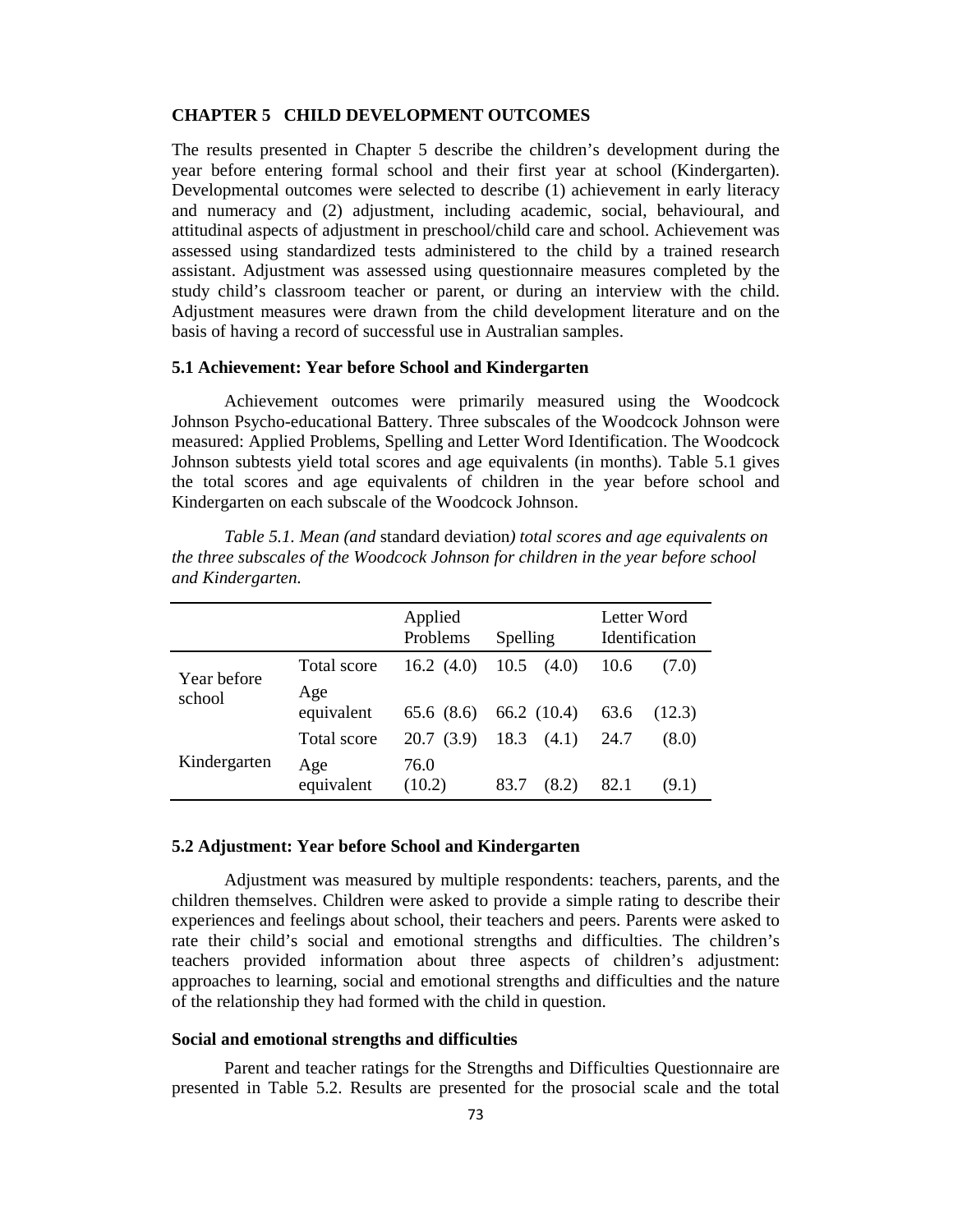difficulties score, for transition and Kindergarten. Each statement was rated as being "not true", "somewhat true" or "certainly true" for the child. Children were generally reported to be well adjusted with few difficulties. The most common difficulties reported were restlessness and being overactive, temper tantrums and being easily distracted.

|                       |                       | Parent-rated |        | Teacher-rated |        |
|-----------------------|-----------------------|--------------|--------|---------------|--------|
| Year before<br>school | Prosocial             | 8.15         | (1.60) | 7.86          | (2.19) |
|                       | Total<br>difficulties | 7.19         | (4.98) | 4.75          | (5.53) |
| Kindergarten          | Prosocial             | 8.15         | (1.64) | 7.23          | (2.29) |
|                       | Total<br>difficulties | 7.32         | (5.05) | 5.14          | (6.13) |

*Table 5.2. Mean (and* standard deviation*) ratings for prosocial and total difficulties in the Year before school and Kindergarten as reported by parents and teachers.* 

#### **Student-teacher relationship**

Teachers in the Year before school and Kindergarten Years were asked to rate a series of statements regarding their relationship with the child. Overall teachers reported a positive relationship with children, with few teachers reporting negative interactions or experiences with the children. Results are presented for two subscales: conflict and closeness.

*Table 5.3. Mean (and* standard deviation*) ratings for conflict and closeness in the student-teacher relationship in the Year before school and Kindergarten as reported by teachers.* 

|                    | <b>Closeness</b> |        | Conflict |        |
|--------------------|------------------|--------|----------|--------|
| Year before school | 43.35            | (5.40) | 20.02    | (6.79) |
| Kindergarten       | 43.04            | (5.28) | 20.01    | (6.02) |

# **Approach to learning**

Children's adjustment to the learning demands of school was assessed by asking teachers to complete the Classroom Behaviour Inventory. This 42-item questionnaire generates an 'Approach to Learning' scale by combining five subscale scores: task orientation, dependence (reversed), distractibility (reversed), creative and curious, and shows intelligent behaviour in class. Subscale ratings were averaged to produce an overall score ( $M = 3.75$ ; SD = 0.77).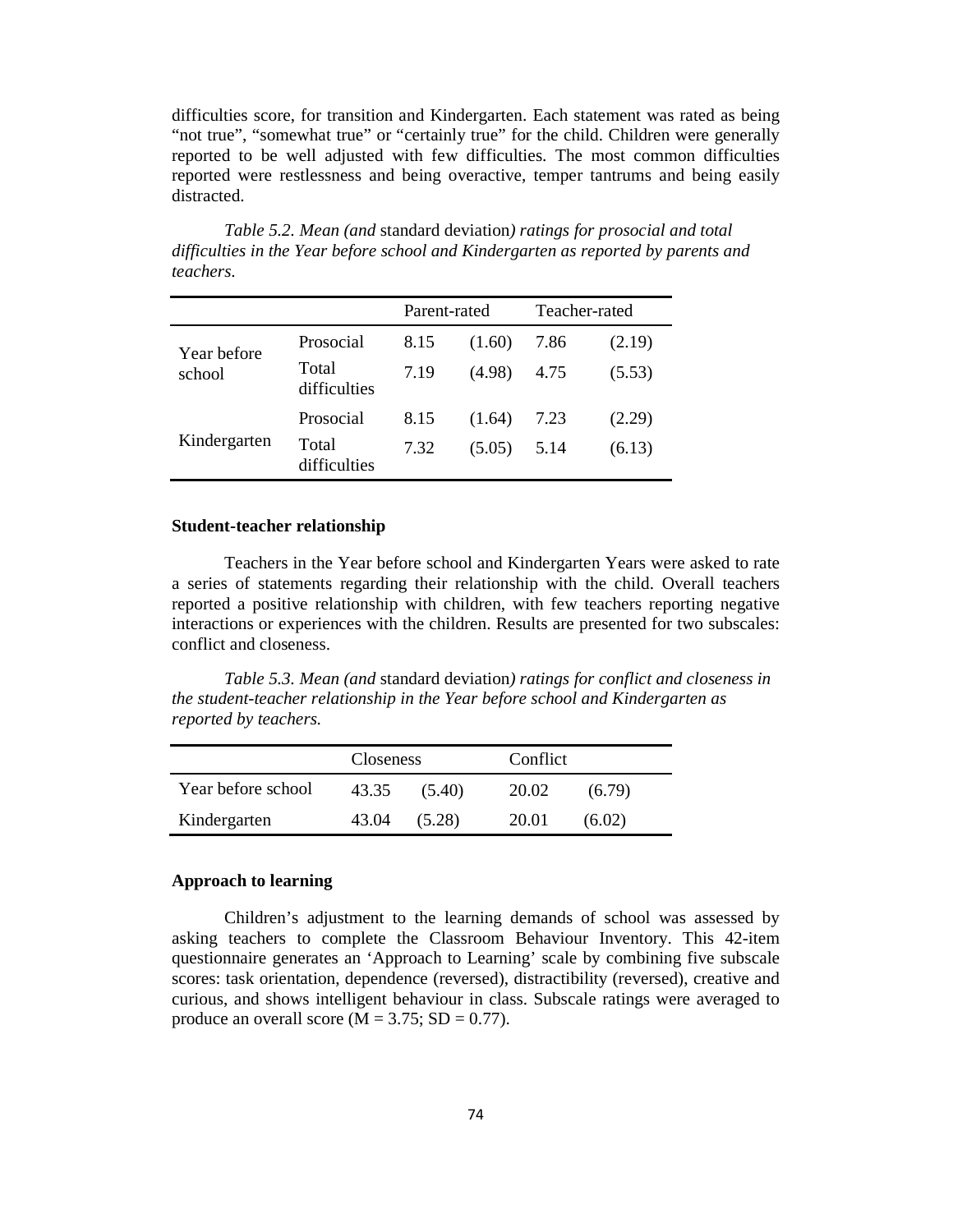#### **Feelings about school, the teacher, and peers**

In Kindergarten, children were asked a series of questions relating to their feelings about school. Children were asked to answer each question with "No" (rating of 1), "Sometimes" (rating of 2), or "Yes" (rating of 3). Responses were spread across these three options for each of the 23 questions. In the main, however, the responses indicated that children were positive about their experiences in school, for peer and teacher relationships (see Figure 5.1).

Three subscales were computed from the data: school liking, teacher liking, and peer liking. Descriptive data for these scales are presented in Table 5.5

*Table 5.4. Mean (*and standard deviation) ratings *for Kindergarten children's feelings about school, their teachers, and their peers at school* 

|              | School liking |        | Teacher liking |        | Peer liking |        |
|--------------|---------------|--------|----------------|--------|-------------|--------|
| Kindergarten | 2.57          | (0.53) | 2.68           | (0.39) | 2.50        | (0.45) |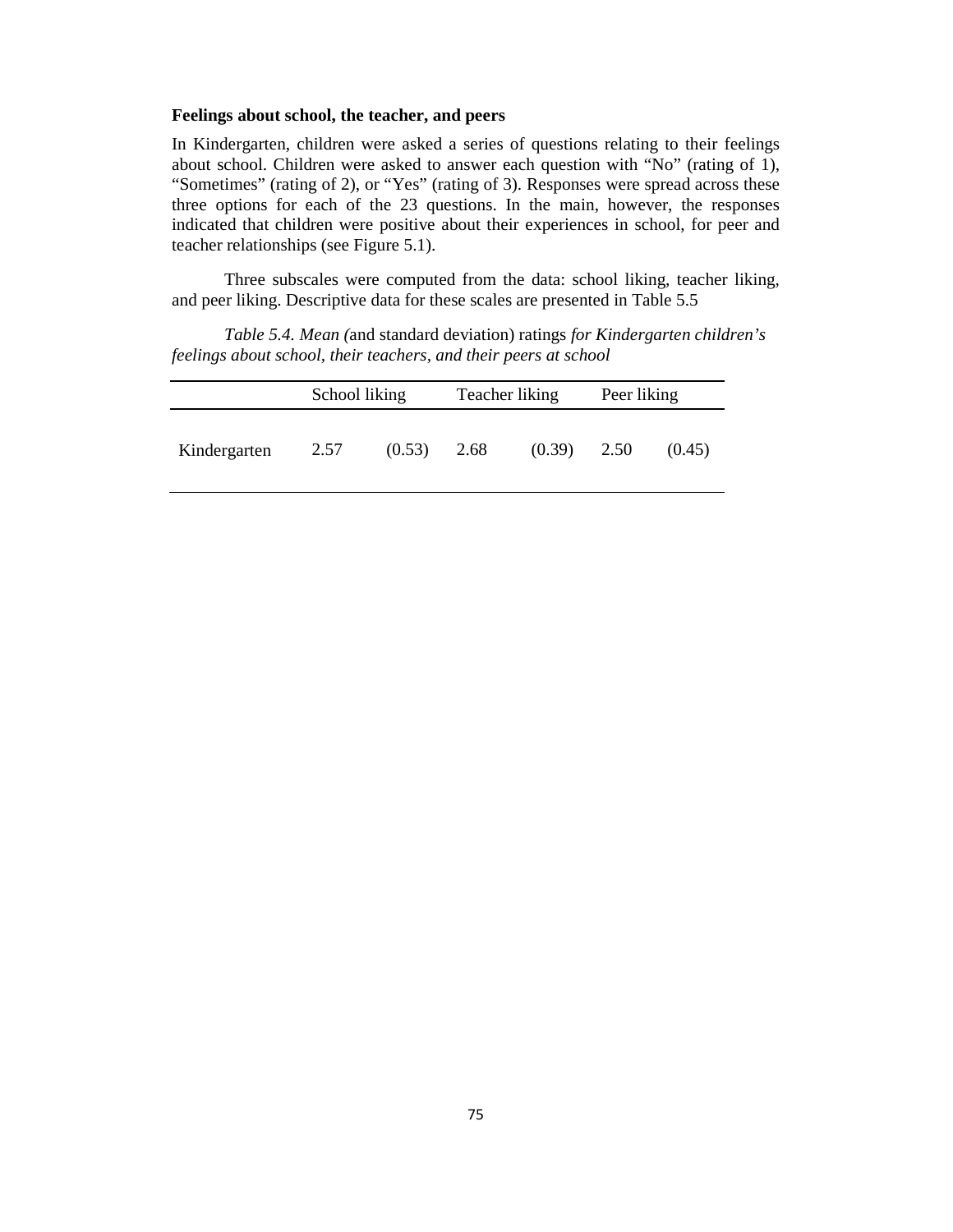*Figure 5.1. Percentage of children who answered "No", "Sometimes" and "Yes" to each Feelings about School question.* 

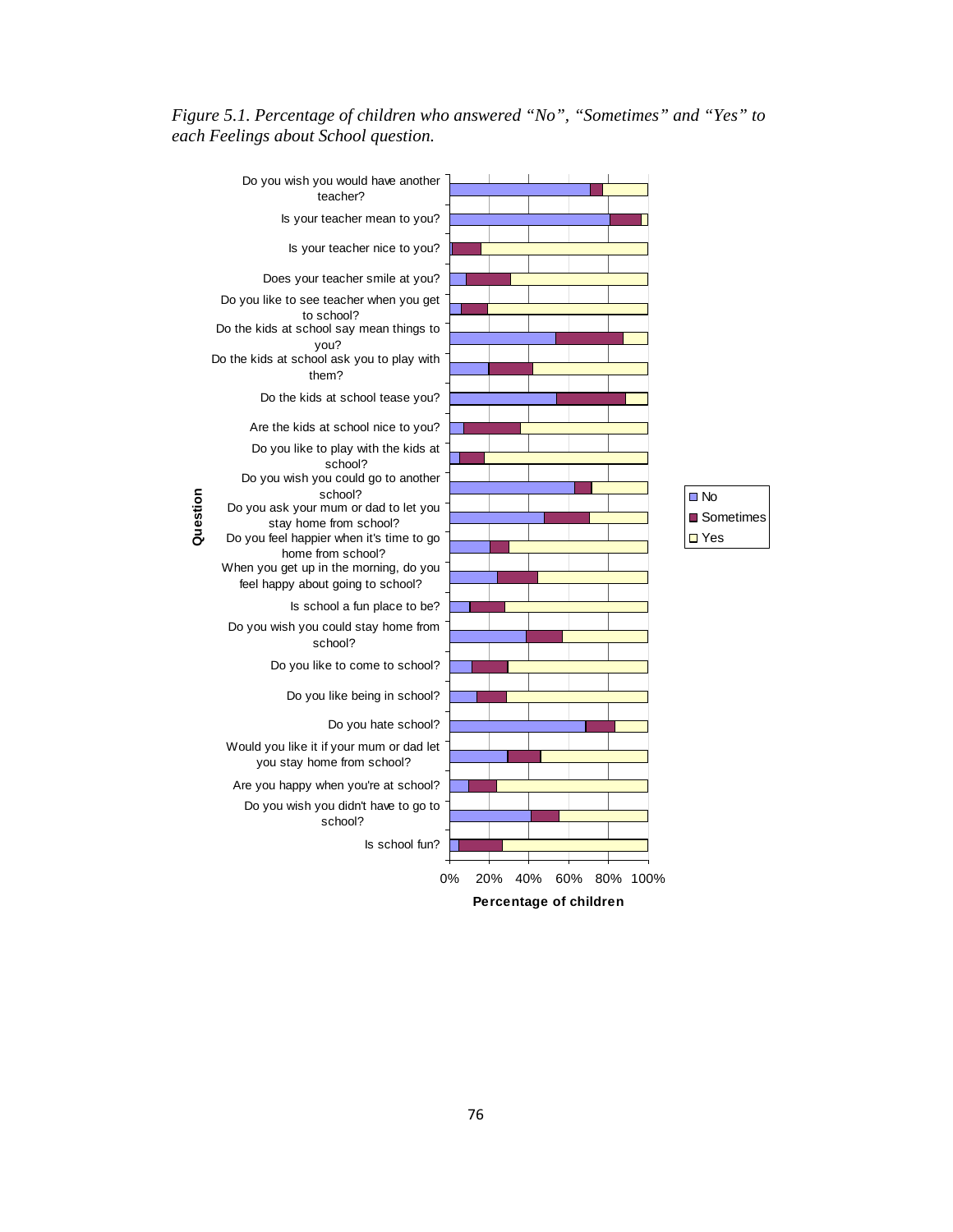#### **CHAPTER 6 PREDICTORS OF CHILD DEVELOPMENT OUTCOMES**

### **6.1 Predictor Variables**

In keeping with the ecological model that informed the design of the Child Care Choices study, children's development was seen as being influenced by a number of inter-related factors and contexts. The richness of the Child Care Choices data set, which used multiple waves of data collection and multiple informants, enabled the selection of a comprehensive set of predictor variables. These were grouped, as follows, for entry into regression equations to predict outcomes in the year before school entry, and in the child's first year of school. The first five groups of variables were used as predictors for all outcomes; the last three groups of variables were added as predictors of outcomes in Kindergarten.

Child characteristics were described by three variables: 1) gender, 2) age at the time of the assessment (year before school and Kindergarten), and 3) temperament as reported by parents in Wave 1.

Family characteristics were described by six variables: 1) mothers' level of education, 2) maternal wellbeing as represented by depressive symptoms, 3) mothers' access to supportive social relationships, 4) mother-child relationship quality, 5) family income and 6) the number of children in the household at the time of the assessment (year before school and Kindergarten). Variables 1 and 2 were reported in Wave 1; variables 3 and 4 were averaged across the early waves of data collection, that is, up to the year before the child entered school.

Child care history was based on a comprehensive set of information gathered in the early waves of the Child Care Choices study, including the type, amount, multiplicity, changeability and quality of care received. Seven variables were created to summarise care experiences up to the year before children entered school: 1) age of entry to child care (first care arrangement); 2) average weekly hours of formal care (in regulated child care centres or family day care homes); 3) average weekly hours of informal care (in unregulated home-based care settings such as relative care, nannies, etc); 4) average number of care arrangements per week; 5) average number of changes of carer or centre in a 12-month period; 6) average rating of observed quality on the Infant-Toddler Environment Rating Scale (ITERS), Early Childhood Environment Rating Scale (ECERS), or Family Day Care Rating Scale (FDCRS); 7) average rating of carer-child relationship quality.

Children's early development was also based on the comprehensive range of data gathered in the early waves of the Child Care Choices study; that is, up to the year before children entered school. Multiple informants provided reports or assessments on children's social and emotional skills, behavioural problems, communication and language, and early understandings of numeracy. A total of nine variables was created. Four variables summarized parents' reports on their children's early development: 1) communication ability; 2) average ratings of positive social skills (adaptive behaviour with peers); 3) average ratings of negative social skills (aggressive behaviour with peers); 4) behaviour problems. Three variables were created from reports gathered from the child's carers: 1) average ratings of positive social skills (adaptive behaviour with peers); 2) average ratings of negative social skills (aggressive behaviour with peers); 3) behaviour problems. Two variables were based on child assessments conducted by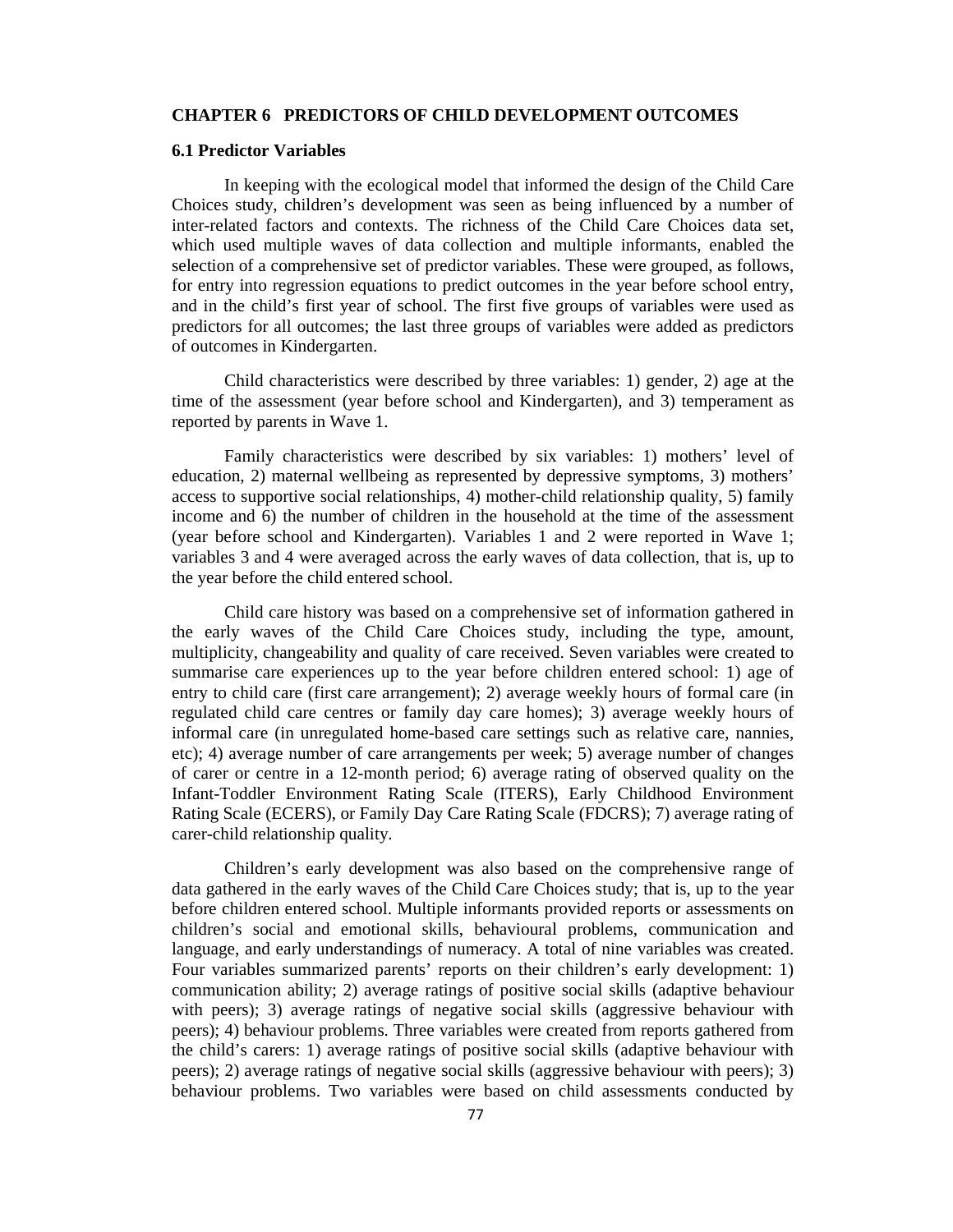research assistants when the child was age three to four: 1) receptive vocabulary as assessed by the Peabody Picture Vocabulary Test; 2) early numeracy as assessed by the Applied Problems scale of the Woodcock-Johnson Psycho-Educational Battery.

Children's experience of child care/preschool in the year before school was described by four variables: 1) weekly hours of formal care (in preschool, child care centres, or family day care homes); 2) weekly hours of informal care (in unregulated home-based care settings such as relative care, nannies, etc); 3) number of care arrangements per week; 4) rating of observed quality on the Early Childhood Environment Rating Scale (ECERS).

Children's experience of outside school hours child care after they had started Kindergarten was described by two variables: 1) weekly hours of formal care (in regulated before/after school care settings); 2) weekly hours of informal care (in unregulated home-based care settings such as relative care, nannies, etc).

Family support for child's learning was described by three variables based on parent report: 1) the number of transition to school activities that the child attended; 2) parents' support for literacy – reading to the child at home; 3) shared family activities.

The child's classroom environment in Kindergarten was assessed by a research assistant during a visit to the child's school. Three subscale measures were used to describe different aspects of the environment: 1) management; 2) social climate; 3) instruction.

In total, 30 predictor variables were included in analyses of developmental outcomes in the year before children entered formal schooling, and 38 predictor variables were included in analyses of developmental outcomes in Kindergarten. Descriptive statistics for each set of predictors are provided in Appendices 2 and 3.

#### **6.2 Method of Analysis**

#### **Distributions and Transformations**

The distributions of dependent variables were inspected, and the variables for which the absolute value of the skewness index was greater than one were transformed. Six of the 10 dependent variables in the year before school analyses were identified to be transformed, along with six of the 13 dependent variables in the Kindergarten analyses. The following methods of transformation were used (in ascending order of rectifying power): square root, logarithmic or reciprocal functions. The scales of variables which were negatively skewed were reversed before transformation, and reversed again following transformation in order to preserve the direction of their relationships with the independent variables. As a consequence of this step in the analysis, the absolute values of the skewness indices for the distributions of all the dependent variables were equal to or less than one.

#### **Data Imputation**

In order to make the best possible use of the data which, as they were collected in six yearly waves, inevitably contained a substantial number of missing values, multiple imputation was used to provide a more effective data set for analyzing predictive effects. Imputation involves the replacement of missing data by values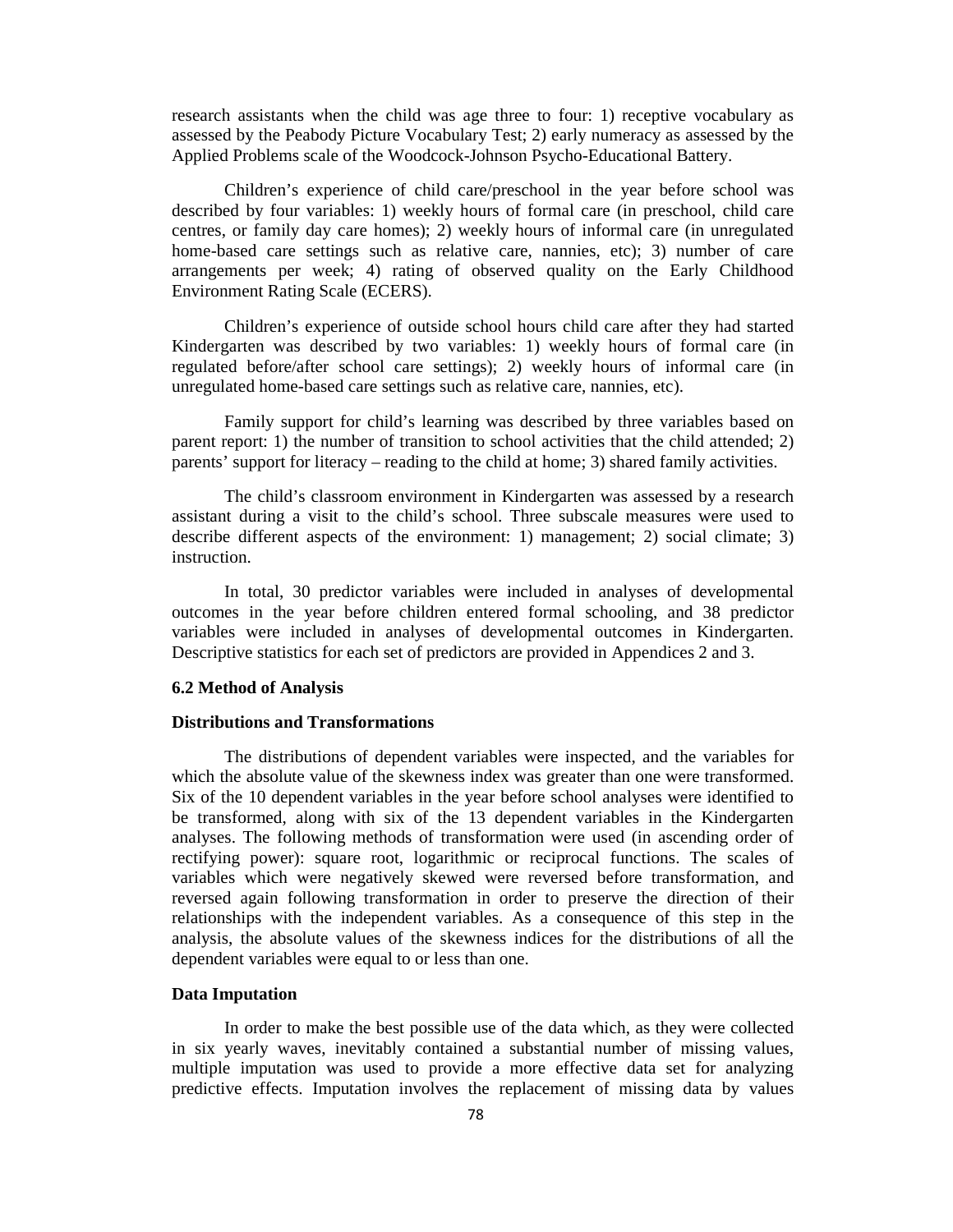derived from the regression of the relevant variables on other variables in the dataset. Multiple imputation overcomes the problem of even the most sophisticated singleimputation procedures, which is that the resulting imputed dataset contains no information about the likely accuracy of the imputed values; in such datasets the imputed values for variables which are not related to the other variables are given as much weight as imputed values for variables which are strongly related to one or more of the other variables.

By producing a number of datasets which contain imputed values that have been drawn randomly from the posterior distribution of predicted values, multiple imputation allows the incorporation of information about the between-dataset variability of the results of the analyses as well as information about the within-dataset variability (conventional standard errors). Following the rules proposed by Rubin (1987), indices of the variability of regression coefficients are derived from a combination of withinand between- information so as to reflect the consistency of the imputed values over a number of imputations (as few as five imputed datasets can provide satisfactory estimates of the variability). Further information about multiple imputation is given in Sinharay, Stern & Russell (2001).

The analyses reported in the following sections of Chapter 6 were based on multiple imputed datasets produced by the multiple imputation procedure in SPSS 17 (SPSS Inc, 2008). Ten such datasets were produced for analyses of dependent variables in the year before school and also for dependent variables in the Kindergarten year. The subsequent analyses were carried out with the multiple regression procedure in SPSS 17, which has the ability to produce pooled estimates based on multiple datasets.

The imputed datasets were derived from a subset of cases drawn from the parent dataset, which comprised 677 cases. A separate subset was drawn for the year before school and Kindergarten analyses. Cases were selected for the year before school subset if they had missing values on no more than nine of the 38 variables (dependent and independent) which were to be involved in the analyses. Cases were included in the Kindergarten dataset if they were missing on no more than 15 of the 51 variables to be used in the analyses<sup>7</sup>.

Application of these criteria resulted in datasets containing 319 and 344 cases respectively and in which fewer than 10% of values were missing and were therefore subject to imputation.

# **Regression analyses**

 $\overline{a}$ 

A series of analyses were carried out for each dependent variable. In the first, all of the selected independent variables were entered together to provide a full model, based on the pooled results for the 10 imputed datasets. In the second, a variable selection procedure was used to arrive at a reduced model. Given the relatively large number of independent variables in each of the full models (30 for prediction of year before school outcomes; 38 for prediction of Kindergarten outcomes), it was determined that reduced models, interpreted in conjunction with the full models, would give useful information about the relative importance of the various independent variables.

<sup>7</sup> Subsequently a new dependent variable was added and two potential independent variables were not used.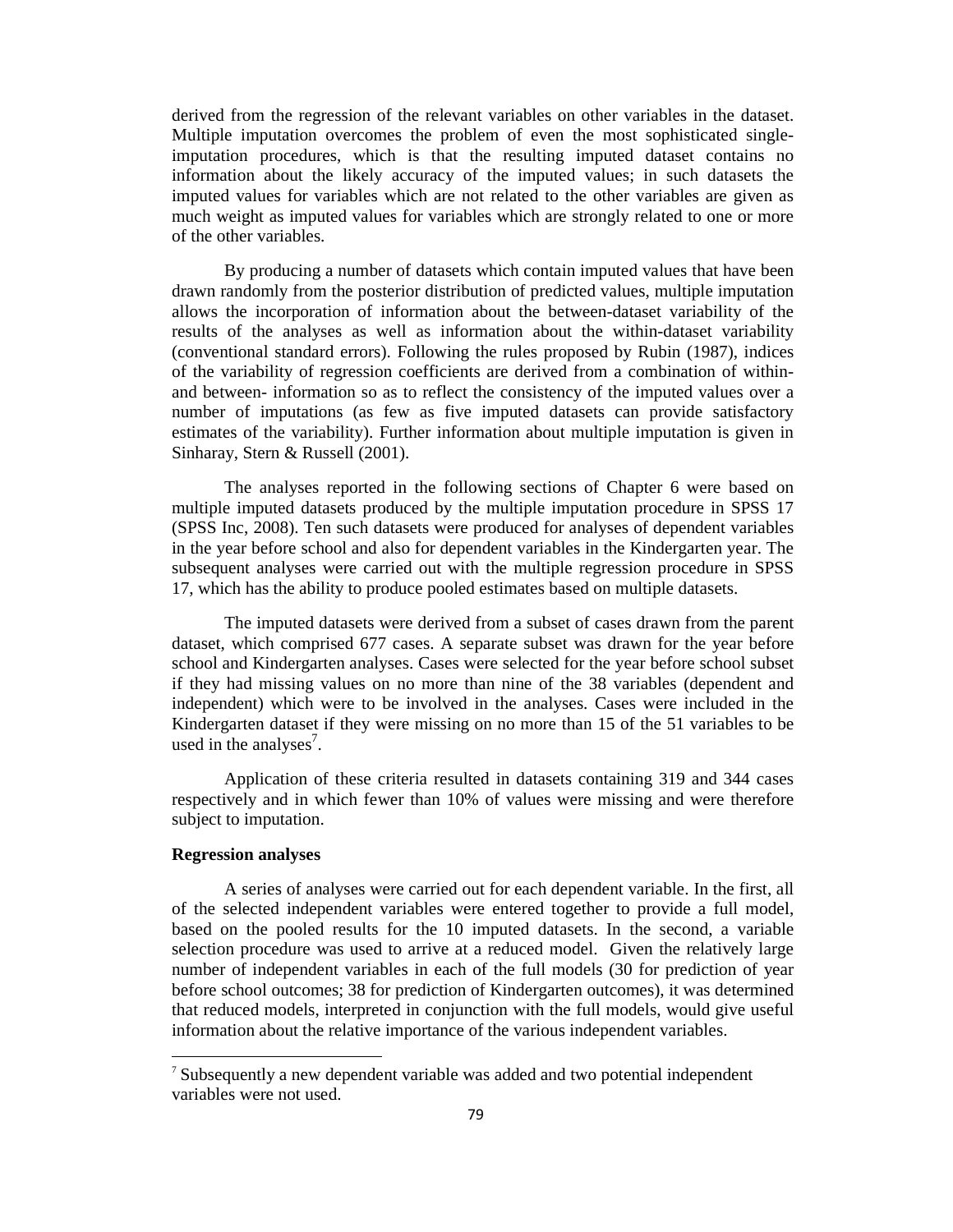In the first step of these analyses, the variable showing whether a child was in the urban or rural sample was entered, to control for the sampling procedures used in recruitment of families and children. This variable was not considered for elimination from the model. In the second step, an automatic variable selection procedure was used in which variables from each of the domains (described above) were entered as a group, then considered for elimination using a criterion of  $p = 0.05$ ; that is, variables which had regression coefficients significantly different from zero at  $p = 0.05$  were retained, while other variables in the domain were dropped. At the next step, all the variables for the next domain were entered into the model, joining the urban-rural variable and the variables which had survived the previous step; and so on.

There are distinct drawbacks to the use of automatic variable selection procedures in terms of the replicability of the results on other samples and the arbitrariness of the decision to retain one variable and drop another which may be equivalent in predictive power. In the present case which used domain-based reductions, we felt that the use of this method (in combination with the full model analysis) was justifiable.

One of the problems of using an automatic variable selection procedure with multiple imputed datasets is that a different reduced model may emerge for each of the imputed datasets, which means that it is not possible to derive pooled estimates for each of the regression coefficients. To sidestep this problem, we adopted a strategy suggested by Mehta, Rustagi, Kohli and Tiwari (2007) in which a preliminary analysis is carried out on a single imputed dataset, followed by a test of the resulting reduced model, based on the multiple datasets, so that pooled estimates are then obtained.

Two points should be made explicit here. One is that the domain-by-domain selection procedure can arrive at a reduced model which contains variables which are not significant at the criterion probability. This occurs because once a variable has been retained as part of one domain it is not reconsidered after variables from later domains have been entered. The adjustment for these later variables may result in variables retained in an earlier step becoming non-significant.<sup>8</sup> The second point is that variables retained, and significant, after the final step of the domain-by-domain procedure, may be non-significant when the reduced model is tested with the multiple imputed datasets. This is to be expected, and shows the value of the multiple imputation procedure: the variables which become non-significant are more likely to be those which have a substantial number of missing values, and which are not very well predicted by other variables. Given these considerations, we extended the procedure outlined by Mehta, Rustagi, Kohli & Tiwari (2007) by carrying out a further variable reduction based on the analyses with the multiple imputed datasets to arrive at a final model in which each variable (except the urban-rural variable, which was retained in all models) was significant at  $p < .05$ .

All independent variables were either numeric (scalar) or two-category categorical (binary), so variables could be entered and dropped without reference to other variables. A possible exception was the variable showing mother's education which was, at best, ordinal categorical. However, preliminary analyses showed that all

<sup>&</sup>lt;sup>8</sup> A corresponding possibility is that a variable dropped at an earlier stage may have been significant if tested in conjunction for a variable entered at a later stage. However, the initial consideration of the full model provides a possible corrective for the disadvantages of this possibility.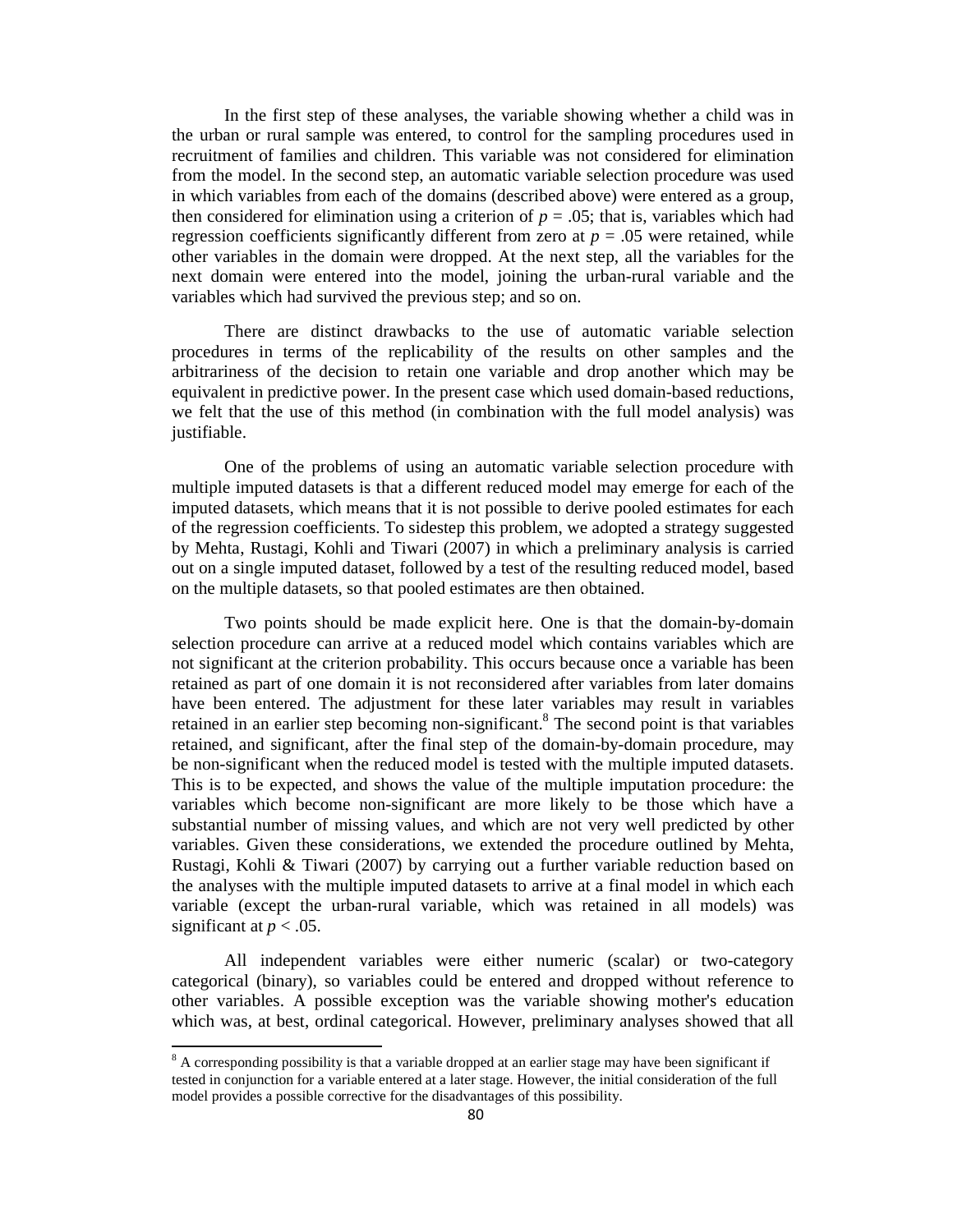dependent variables, had either no relationship, or a purely linear one, with mother's education. This variable was therefore entered as single degree of freedom predictor.

In order to aid interpretation and evaluation of the models, standardised regression coefficients (Beta, β), and multiple, zero-order, part and partial correlation coefficients (*r*), together with their squared counterparts, were calculated for each model by taking the mean of the coefficients over the results for each imputed dataset. Standardised regression coefficients  $(\beta)$  are what would be obtained if all variables, including the dependent variable, were standardised to have a mean of zero and a standard deviation of one. Reporting β values facilitates the comparison of the contribution of each independent variable.

Squared part correlations show the variance of the dependent variable accounted for by an independent variable, adjusted for other variables in the model, as a proportion of the total variance of the dependent variable. Squared partial correlations show the variance of the dependent variable accounted for by an independent variable, adjusted for other variables in the model, as a proportion of the total variance of the dependent variable minus the variance accounted for by other variables. The partial correlation will usually be larger than the part correlation, as the denominator used to calculate it will usually be smaller than the total variance of the dependent variable. Both coefficients are useful when interpreting models. Zero order correlations are also useful, as they show the relationship between an individual independent variable and the dependent variable, unadjusted for other variables in the model.

In this chapter, tables are used to report findings for the full model. For ease of reading, standardised regression coefficients (β values) and the zero order correlations (*r*) for each predictor. Where these figures differ, this is due to the adjustment for other variables in the model. The results for the second stage of analysis, which generated a reduced model for each of the dependent variables, include the standardised regression coefficients (β) and squared partial correlation for each of the retained variables.

#### **6.3 Predictors of Child Achievement and Adjustment in the Year before School**

Results of a series of regression analyses are presented for each of dependent variables. In each case, the full model is presented as a table, with standardised regression coefficients (β values) and the zero order correlations (*r*) for each predictor. Following this, the results for the reduced model are described, with standardised regression coefficients  $(\beta)$  and squared partial correlation for each of the retained variables.

#### **Achievement**

Results for children's assessed abilities in numeracy and literacy are presented in Table 6.1. Literacy scores were computed by averaging scores for the Letter-Word Identification and Spelling scales of the Woodcock-Johnson Psycho-Educational Battery, as these scales were highly correlated  $(r = .82)$ .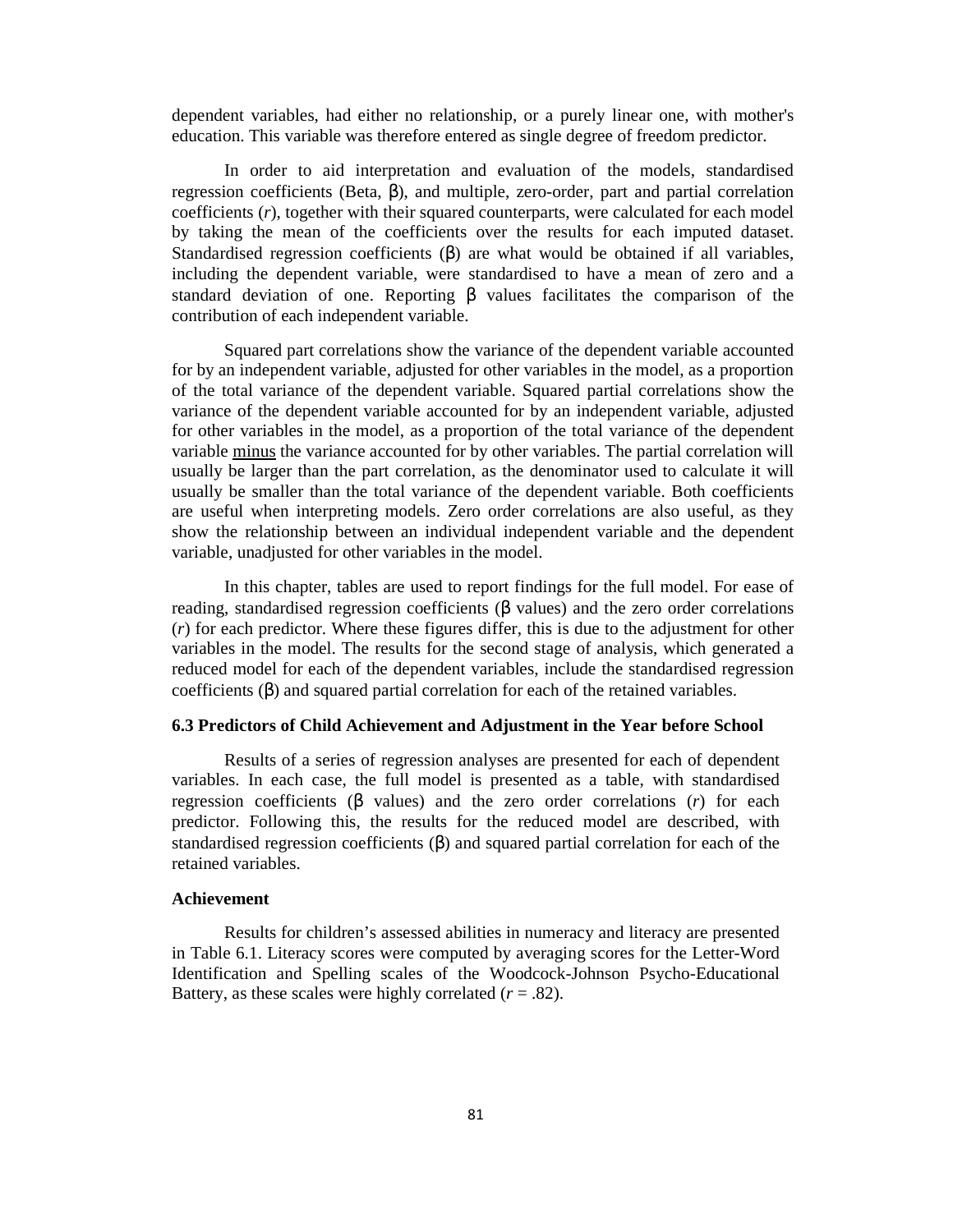| Applied<br>Literacy<br>problems<br>average<br>Beta<br>(r)<br>Beta<br>(r)<br>$-.16**(-.19)$<br>$-.09$<br>Urban-rural location (recruitment)<br>$(-.11)$<br><b>Child Characteristics</b><br>Gender (boys = 1; girls = 2)<br>(.10)<br>(.14)<br>$-.04$<br>.02<br>Temperament<br>$-.08$<br>$(-.08)$<br>$-.07$<br>$(-.08)$<br>Age in year before school entry<br>$.23**$<br>$.13*$<br>(.23)<br>(.25)<br><b>Family Characteristics</b><br>Mother's level of education<br>(.14)<br>(.17)<br>.04<br>.10<br>Family income (current)<br>(.09)<br>.01<br>.08<br>(.05)<br>Number of children in household<br>$-.20**$<br>$(-.20)$<br>.01<br>$(-.01)$ |
|-----------------------------------------------------------------------------------------------------------------------------------------------------------------------------------------------------------------------------------------------------------------------------------------------------------------------------------------------------------------------------------------------------------------------------------------------------------------------------------------------------------------------------------------------------------------------------------------------------------------------------------------|
|                                                                                                                                                                                                                                                                                                                                                                                                                                                                                                                                                                                                                                         |
|                                                                                                                                                                                                                                                                                                                                                                                                                                                                                                                                                                                                                                         |
|                                                                                                                                                                                                                                                                                                                                                                                                                                                                                                                                                                                                                                         |
|                                                                                                                                                                                                                                                                                                                                                                                                                                                                                                                                                                                                                                         |
|                                                                                                                                                                                                                                                                                                                                                                                                                                                                                                                                                                                                                                         |
|                                                                                                                                                                                                                                                                                                                                                                                                                                                                                                                                                                                                                                         |
|                                                                                                                                                                                                                                                                                                                                                                                                                                                                                                                                                                                                                                         |
|                                                                                                                                                                                                                                                                                                                                                                                                                                                                                                                                                                                                                                         |
|                                                                                                                                                                                                                                                                                                                                                                                                                                                                                                                                                                                                                                         |
|                                                                                                                                                                                                                                                                                                                                                                                                                                                                                                                                                                                                                                         |
|                                                                                                                                                                                                                                                                                                                                                                                                                                                                                                                                                                                                                                         |
| Index of social support<br>.04<br>$(-.04)$<br>$-.08$<br>$(-.12)$                                                                                                                                                                                                                                                                                                                                                                                                                                                                                                                                                                        |
| Parent-child relationship quality<br>(.15)<br>$-.06$<br>$-.08$<br>(.08)                                                                                                                                                                                                                                                                                                                                                                                                                                                                                                                                                                 |
| Maternal depression<br>$(-.12)$<br>$-.04$<br>$-.02$<br>$(-.13)$                                                                                                                                                                                                                                                                                                                                                                                                                                                                                                                                                                         |
| <b>Child Care History</b>                                                                                                                                                                                                                                                                                                                                                                                                                                                                                                                                                                                                               |
| Age of entry to child care<br>$-.03$<br>(.04)<br>.03<br>(0.09)                                                                                                                                                                                                                                                                                                                                                                                                                                                                                                                                                                          |
| $-18** (-08)$<br>(.01)<br>Number of care arrangements<br>$-.09$                                                                                                                                                                                                                                                                                                                                                                                                                                                                                                                                                                         |
| Number of changes to carer/centre<br>(.04)<br>.04<br>$-.01$<br>$(-.04)$                                                                                                                                                                                                                                                                                                                                                                                                                                                                                                                                                                 |
| Carer-child relationship quality<br>(.19)<br>$-.01$<br>(.16)<br>$-.00$                                                                                                                                                                                                                                                                                                                                                                                                                                                                                                                                                                  |
| Quality of care (ITERS/ECERS)<br>(.18)<br>.01<br>(.16)<br>.03                                                                                                                                                                                                                                                                                                                                                                                                                                                                                                                                                                           |
| Weekly hours of formal care<br>$-.10$<br>$(-.11)$<br>.05<br>$(-.06)$                                                                                                                                                                                                                                                                                                                                                                                                                                                                                                                                                                    |
| Weekly hours of informal care<br>.03<br>(.03)<br>.07<br>(.04)                                                                                                                                                                                                                                                                                                                                                                                                                                                                                                                                                                           |
| <b>Early Development</b>                                                                                                                                                                                                                                                                                                                                                                                                                                                                                                                                                                                                                |
| Positive social skills (Parent rating)<br>(.05)<br>(.11)<br>.05<br>.07                                                                                                                                                                                                                                                                                                                                                                                                                                                                                                                                                                  |
| $-.13$<br>$-.14*$<br>Negative social skills (Parent rating)<br>$(-.26)$<br>$(-.31)$                                                                                                                                                                                                                                                                                                                                                                                                                                                                                                                                                     |
| Positive social skills (Carer rating)<br>$-.02$<br>(.11)<br>$-.05$<br>.09)                                                                                                                                                                                                                                                                                                                                                                                                                                                                                                                                                              |
| Negative social skills (Carer rating)<br>$-.21*$<br>$(-.25)$<br>$-.17$<br>$(-.23)$                                                                                                                                                                                                                                                                                                                                                                                                                                                                                                                                                      |
| Behaviour problems (Parent rating)<br>$.12*$<br>.11<br>$(-.13)$<br>$(-.13)$                                                                                                                                                                                                                                                                                                                                                                                                                                                                                                                                                             |
| Behaviour problems (Carer rating)<br>$(-.04)$<br>.12<br>$(-.01)$<br>.09                                                                                                                                                                                                                                                                                                                                                                                                                                                                                                                                                                 |
| Communication ability (Vineland)<br>(.25)<br>.05<br>$.16*$<br>(.29)                                                                                                                                                                                                                                                                                                                                                                                                                                                                                                                                                                     |
| Receptive vocabulary (PPVT)<br>(.38)<br>.12<br>(.32)<br>.06                                                                                                                                                                                                                                                                                                                                                                                                                                                                                                                                                                             |
| $.45**$<br>$\sqrt{2}1**$ (.39)<br>Early numeracy (WJ Applied Problems)<br>(.54)                                                                                                                                                                                                                                                                                                                                                                                                                                                                                                                                                         |
| Preschool/Child Care in Year before School                                                                                                                                                                                                                                                                                                                                                                                                                                                                                                                                                                                              |
| Quality of care (ECERS)<br>(.03)<br>$-.06$<br>.02<br>$(-.02)$                                                                                                                                                                                                                                                                                                                                                                                                                                                                                                                                                                           |
| $-.23**(-.23)$<br>Weekly hours of formal care<br>.07<br>$(-.08)$                                                                                                                                                                                                                                                                                                                                                                                                                                                                                                                                                                        |
| Weekly hours of informal care<br>$(-.02)$<br>.04<br>$-.01$<br>.03)                                                                                                                                                                                                                                                                                                                                                                                                                                                                                                                                                                      |
| Number of care arrangements<br>$(-.08)$<br>.00<br>$(-.20)$<br>.03                                                                                                                                                                                                                                                                                                                                                                                                                                                                                                                                                                       |
|                                                                                                                                                                                                                                                                                                                                                                                                                                                                                                                                                                                                                                         |
| $R^2$<br>.419<br>.473<br><b>Total Variance explained</b>                                                                                                                                                                                                                                                                                                                                                                                                                                                                                                                                                                                |

*Table 6.1 Regression analyses to predict children's achievement in early literacy and numeracy in the year before school (full set of predictor variables)*

Note: \* *p* ≤ .05, \*\* *p* ≤.01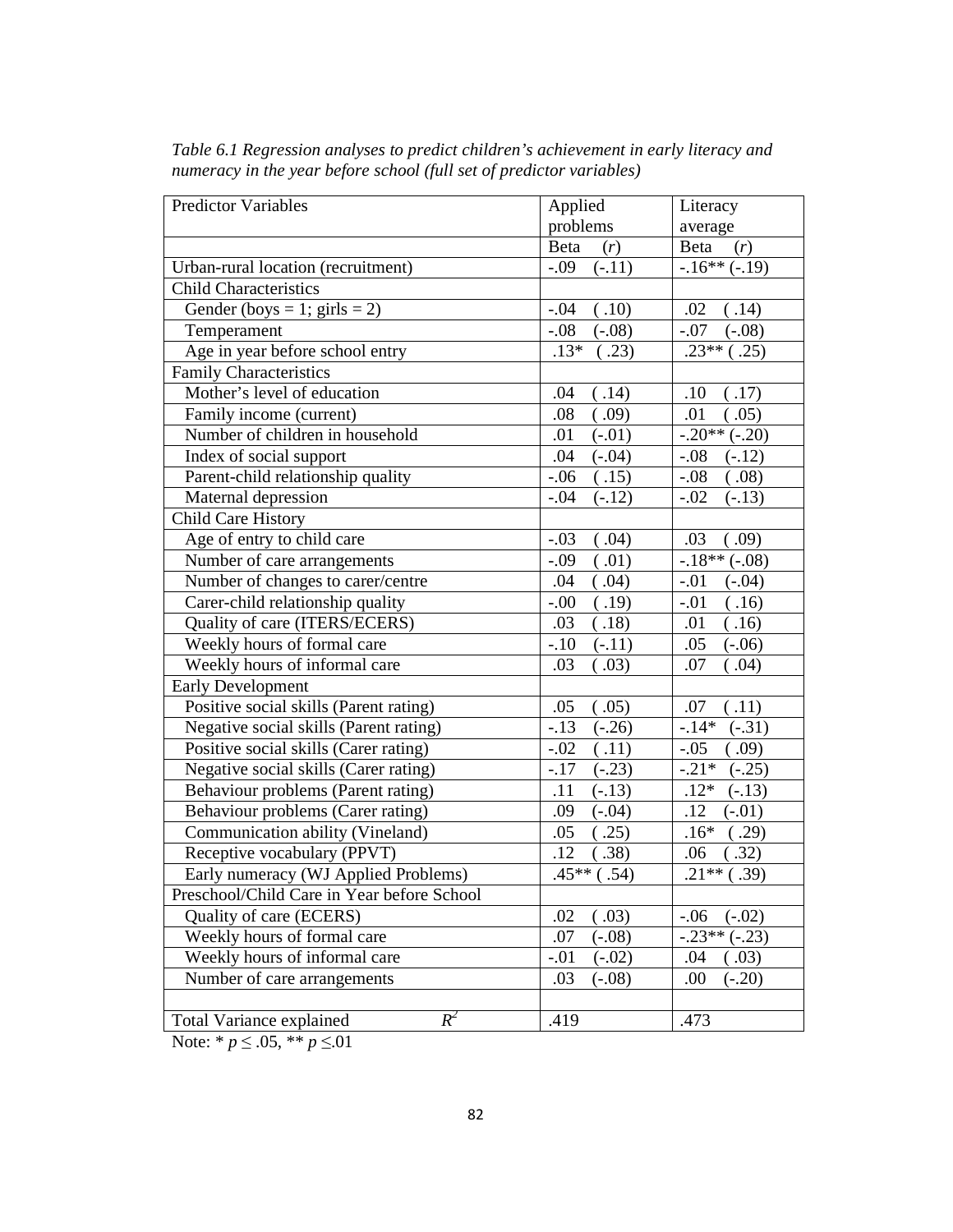The full set of predictor variables explained 41.9% of the variance in children's Applied Problems scores and 47.3% of the variance in their Literacy scores.

The full set of predictors was then reduced in a series of stepwise analyses (following the procedures described in Section 6.2) to identify the best set of predictors for each of the achievement outcomes.

Retained variables for numeracy were:

- Current age (β = .14, *p* = .01; partial  $r^2$  = .022)
- Parent-rated negative social skills  $(\beta = -17, p < .01$ . partial  $r^2 = .039$ )
- Early numeracy ability as assessed by the Woodcock-Johnson Applied Problems subscale at age 3 to 4 years ( $\beta$  = .47, *p* < .001, partial  $r^2$  = .233)

Of these, early numeracy ability made the larger contribution to the explained variance.

**Numeracy in the year before school.** Children who were older, showed fewer social problems and had a better aptitude for numeracy in their early development were more likely to achieve higher numeracy scores in the year before school entry. Early aptitude in numeracy was the primary predictor.

Retained variables for Literacy were:

- Current age (β = .23, *p* < .001, partial  $r^2$  = .065)
- Number of children in the household ( $\beta$  = -.21, *p* < .001, partial  $r^2$  = .062)
- Multiple child care in the early years as assessed by the average number of weekly care arrangements ( $\beta$  = -.13, *p* < .01, partial  $r^2$  = .025)
- Current hours of centre-based child care, preschool, or family day care  $(\beta = -.21, p < .001,$  partial  $r^2 = .059)$
- Parent- and carer-rated negative social skills ( $\beta$ s = -.15 and -.13, *ps* = .01, partial  $r^2$  = .033 and .026, respectively)
- Communicative ability ( $\beta = .16$ ,  $p < .01$ , partial  $r^2 = .037$ )
- Early numeracy ability as assessed by the Woodcock-Johnson Applied Problems subscale at age 3 to 4 years ( $\beta$  = .20, *p* < .001, partial  $r^2$  = .053).

Please note that numeracy and literacy scores were highly correlated. The emergence of early numeracy rather than early literacy scores as a significant predictor in the reduced set of predictors can be seen as an artifact of the analysis.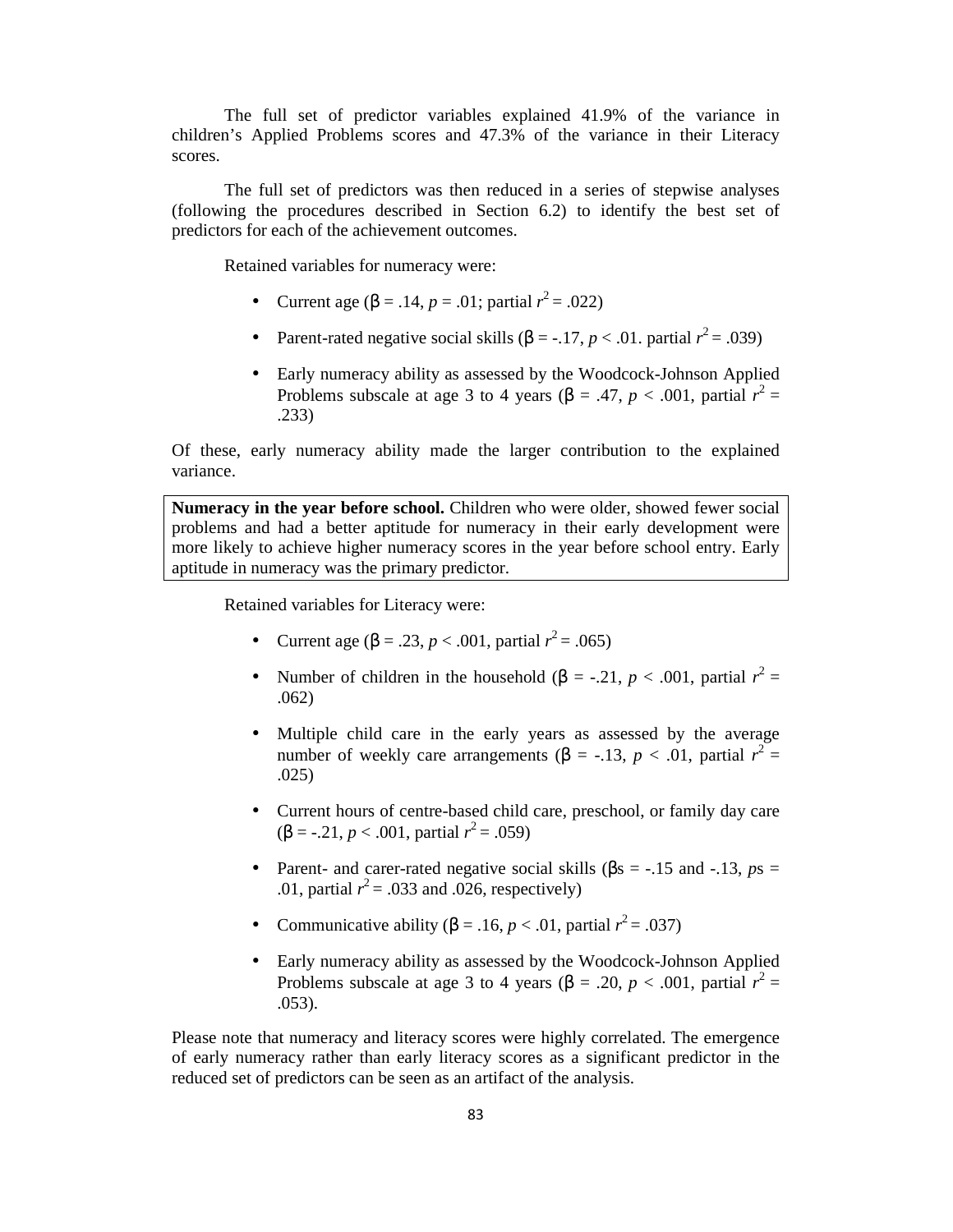**Literacy in the year before school.** Children who were older, had fewer siblings, and showed fewer social problems, more communication skills and a better aptitude for numeracy in their early development were more likely to achieve higher literacy scores in the year before school entry. Children who were attending longer hours of child care, preschool, or family day care and had attended a larger number of different care arrangements in their early years were less likely to score highly in literacy.

### **Adjustment**

Two aspects of children's social and emotional adjustment in the year before school are reported. Tables 6.2 and 6.3 present results for prosocial behaviour and socio-emotional difficulties as reported by parents and teachers. Table 6.4 presents results for teacher-child relationship conflict and closeness.

Results for parent-rated and teacher-rated outcomes (Table 6.2) showed different patterns of predictive strength. This is likely because parents and teachers draw on different contexts for appraising the child's behaviour but also because their ratings of social and emotional strengths and difficulties are based on differing expectations and judgments. For this reason, parent and teacher ratings will be discussed separately.

### **Parent ratings of children's socio-emotional strengths and difficulties**

For parent-rated prosocial behaviour, the full set of predictor variables accounted for 30.7% of the variance. Seven of the 30 predictors achieved significance at  $p < .05$ . For parent-rated socio-emotional difficulties, the full set of predictors explained a larger proportion of the variance (40.0%)

| Predictor variables                |                    | Parent Rated SDO    |
|------------------------------------|--------------------|---------------------|
|                                    | prosocial          | <b>Difficulties</b> |
|                                    | Beta<br>(r)        | Beta<br>(r)         |
| Urban-rural location (recruitment) | $-13*$<br>$(-.09)$ | .03<br>(.09)        |
| Child characteristics              |                    |                     |
| Gender (boys = 1; girls = 2)       | $.13*$<br>(.22)    | $-.09$<br>$(-.15)$  |
| Temperament                        | $-18*$<br>$(-.27)$ | .04<br>$(-.27)$     |
| Age in year before school entry    | (.05)<br>.10       | $-.10$<br>$(-.11)$  |
| Family characteristics             |                    |                     |
| Mother's level of education        | $-.09$<br>$(-.03)$ | $-14*$<br>$(-.18)$  |
| Family income (current)            | (.02)<br>.04       | $-.02$<br>$(-.07)$  |
| Number of children in household    | .08<br>$(-.02)$    | $-.06$<br>$(-.04)$  |
| Index of social support            | $-.05$<br>$(-.06)$ | $.13**$<br>(.30)    |
| Parent-child relationship quality  | (15)<br>.02        | $-.04$<br>$(-.20)$  |
| Maternal depression                | .03)<br>.16        | $(-.22)$<br>.04     |
| <b>Child Care History</b>          |                    |                     |
| Age of entry to child care         | $-.06$<br>(-.04)   | .06<br>.02)         |

*Table 6.2 Regression analyses to predict children's socio-emotional strengths and difficulties in the year before school as rated by parents*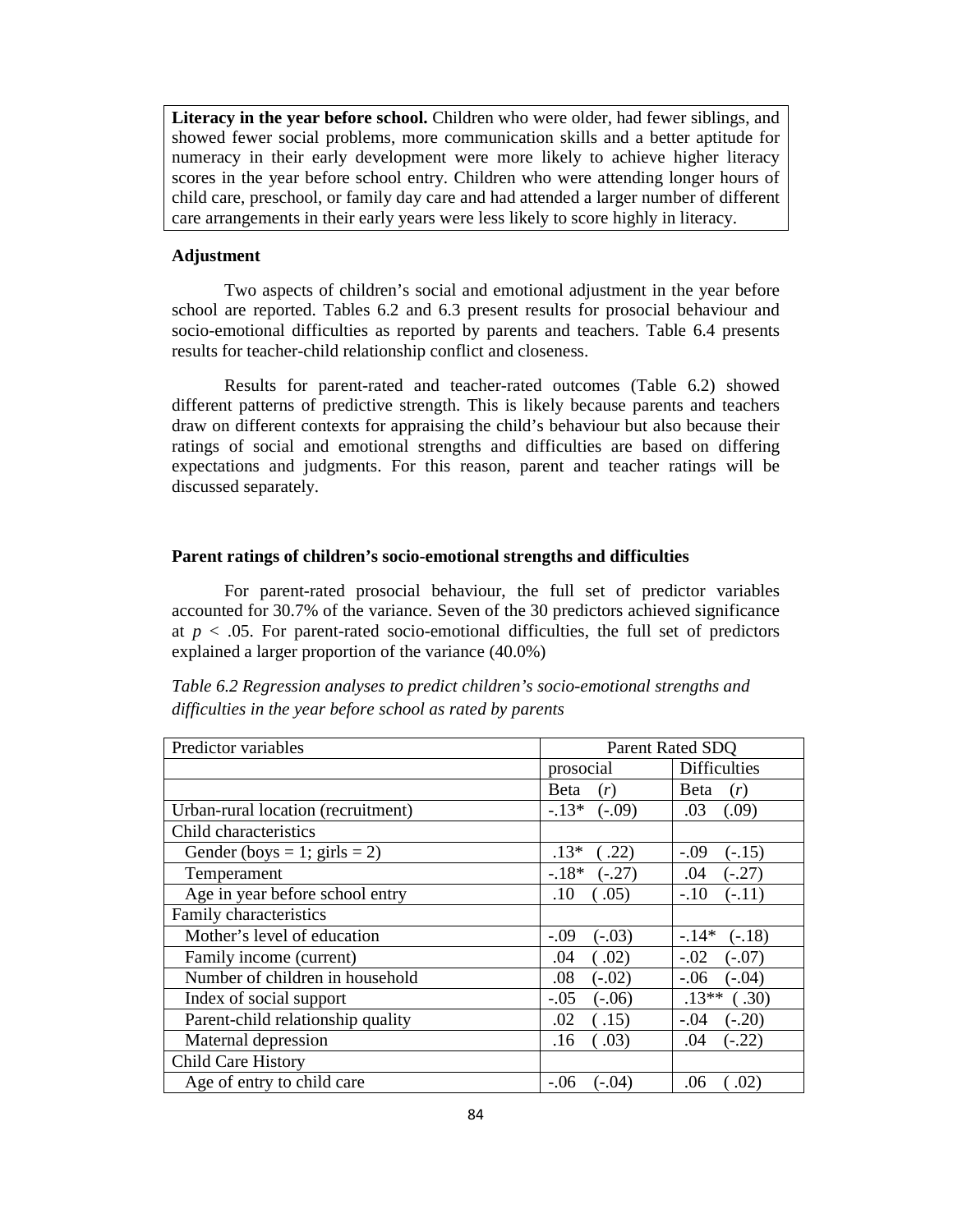| Number of care arrangements              | $-.18**$<br>$(-.13)$ | .03<br>.03)        |
|------------------------------------------|----------------------|--------------------|
| Number of changes to carer/centre        | $-.01$<br>$(-.03)$   | $.13**$<br>.14)    |
| Carer-child relationship quality         | $-.17*$<br>(.01)     | $-.02$<br>$(-.25)$ |
| Quality of care (ITERS/ECERS)            | $-.00$<br>(.01)      | .03<br>$(-.06)$    |
| Weekly hours of formal care              | .11)<br>.06          | .03)<br>.04        |
| Weekly hours of informal care            | .12<br>.04)          | .04)<br>.04        |
| Children's Early Development             |                      |                    |
| Positive social skills (Parent rating)   | $.24**$<br>.30)      | $-.08$<br>$(-.22)$ |
| Negative social skills (Parent rating)   | $-.10$<br>$(-.26)$   | .11<br>.36)        |
| Positive social skills (Carer rating)    | .13)<br>.04          | $-.01$<br>$(-.19)$ |
| Negative social skills (Carer rating)    | $-.22**$<br>$(-.06)$ | .15<br>.26)        |
| Behaviour problems (Parent rating)       | $-.00$<br>$(-.20)$   | $.28**$<br>(0.46)  |
| Behaviour problems (Carer rating)        | $.13*$<br>.06)       | $-.05$<br>.16)     |
| Communication ability (Vineland)         | $-.02$<br>(.12)      | .03<br>$(-.16)$    |
| Receptive vocabulary (PPVT)              | .05<br>.09)          | .03<br>$(-.14)$    |
| Early numeracy (WJ Applied Problems)     | .21)<br>.14          | $(-.24)$<br>$-.08$ |
| Preschool/Child Care before School       |                      |                    |
| Quality of care (ECERS)                  | .05<br>.00)          | .09<br>.07)        |
| Weekly hours of formal care              | (.07)<br>.07         | $-.07$<br>.00)     |
| Weekly hours of informal care            | $-.06$<br>$(-.05)$   | .05<br>.11)        |
| Number of care arrangements              | .03<br>$(-.10)$      | .05<br>.12)        |
|                                          |                      |                    |
| $R^2$<br><b>Total Variance explained</b> | .307                 | .400               |

Note: \* *p* ≤ .05, \*\* *p* ≤.01

The full set of predictors was then reduced to identify the best set of predictors for each of the parent-rated adjustment outcomes. Retained variables for prosocial behaviour were:

- Child gender (β = .14, *p* < .01, partial  $r^2$  = .022)
- Temperament (β = -.19, *p* < .001, partial  $r^2$  = .040)
- Parent-rated positive social skills  $(\beta = .25, p < .001,$  partial  $r^2 = .065)$
- Carer-rated negative social skills  $(\beta = -13, p < .05,$  partial  $r^2 = .013$ )
- Carer-rated behaviour problems ( $β = .16, p < .05$ , partial  $r^2 = .020$ ).
- Children's early numeracy ability as assessed by the Woodcock-Johnson Applied Problems subscale at age 3 to 4 ( $\beta$  = .14, *p* < .05, partial  $r^2 = .026$ ).
- Fewer weekly care arrangements in the early years ( $\beta$  = -.12, *p* < .01, partial  $r^2 = .021$ )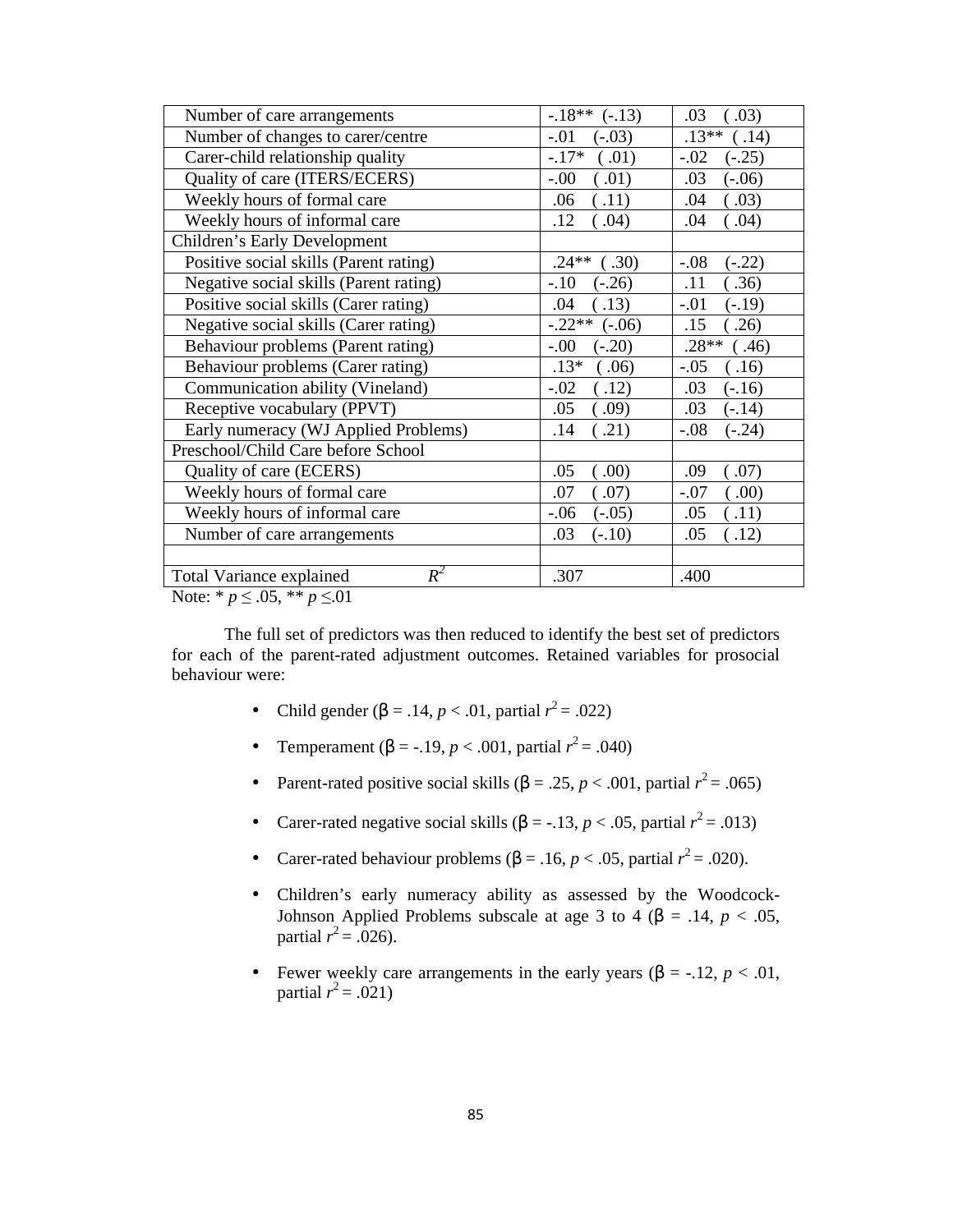**Prosocial behaviour in the year before school (parent ratings).** Parent-reported prosocial behaviour was higher for girls, and higher for children with an easier temperament and who showed more positive and fewer negative social skills, and greater aptitude for numeracy in their early development. Children who had a history of receiving multiple care were rated as less prosocial.

Retained variables for socio-emotional difficulties were:

- Maternal education (β = -.14, *p* < .01, partial  $r^2$  = .024)
- Maternal social support ( $\beta = .14$ ,  $p < .01$ , partial  $r^2 = .026$ ), Note: high scores on scale indicate less social support
- Parent-child positive relationship ( $\beta$  = -.11, *p* < .05, partial  $r^2$  = .015)
- Parent-rated negative social skills  $(\beta = 13, p < .05,$  partial  $r^2 = .018$ )
- Parent-rated behaviour problems ( $\beta = 0.30$ ,  $p < 0.001$ , partial  $r^2 = 0.098$ )
- Carer-rated negative social skills  $(β = .15, p < .01,$  partial  $r^2 = .031$ ).
- More changeable care in the early years  $(\beta = .13, p < .01,$  partial  $r^2 =$ .024).

**Socio-emotional difficulties in the year before school (parent ratings)**. Children were more likely to be rated by their parents as having more socio-emotional difficulties in families where mothers had a lower level of education and a less positive relationship with their child and reported less social support from friends and family. Difficulties were also higher in children who had been rated as showing behaviour problems and negative social interaction towards peers during earlier periods of their development and who had a history of having more changes in their child care arrangements.

### **Teacher ratings of children's socio-emotional strengths and difficulties**

Results for teacher-reported socio-emotional strengths and difficulties are presented in Table 6.3. The full set of predictors accounted for a similar amount of the variance for children's prosocial behaviour ( $R^2 = .302$ ) as noted for parent-reported prosocial behaviour ( $R^2 = .307$ ), but were less effective predictors of teacher-reported difficulties ( $R^2 = .252$  vs.  $R^2 = .400$  for parent report).

*Table 6.3 Regression analyses to predict children's socio-emotional strengths and difficulties in the year before school as rated by teachers* 

| Predictor variables                | <b>Teacher Rated SDQ</b> |                    |  |
|------------------------------------|--------------------------|--------------------|--|
|                                    | prosocial                | difficulties       |  |
|                                    | Beta                     | Beta<br>(r)        |  |
| Urban-rural location (recruitment) | $(-.05)$<br>.05          | (.15)<br>.17       |  |
| Child characteristics              |                          |                    |  |
| Gender (boys = 1; girls = 2)       | (.18)<br>.07             | $(-.06)$<br>$-.01$ |  |
| Temperament                        | $(-.05)$                 | $-.09$<br>$, -.01$ |  |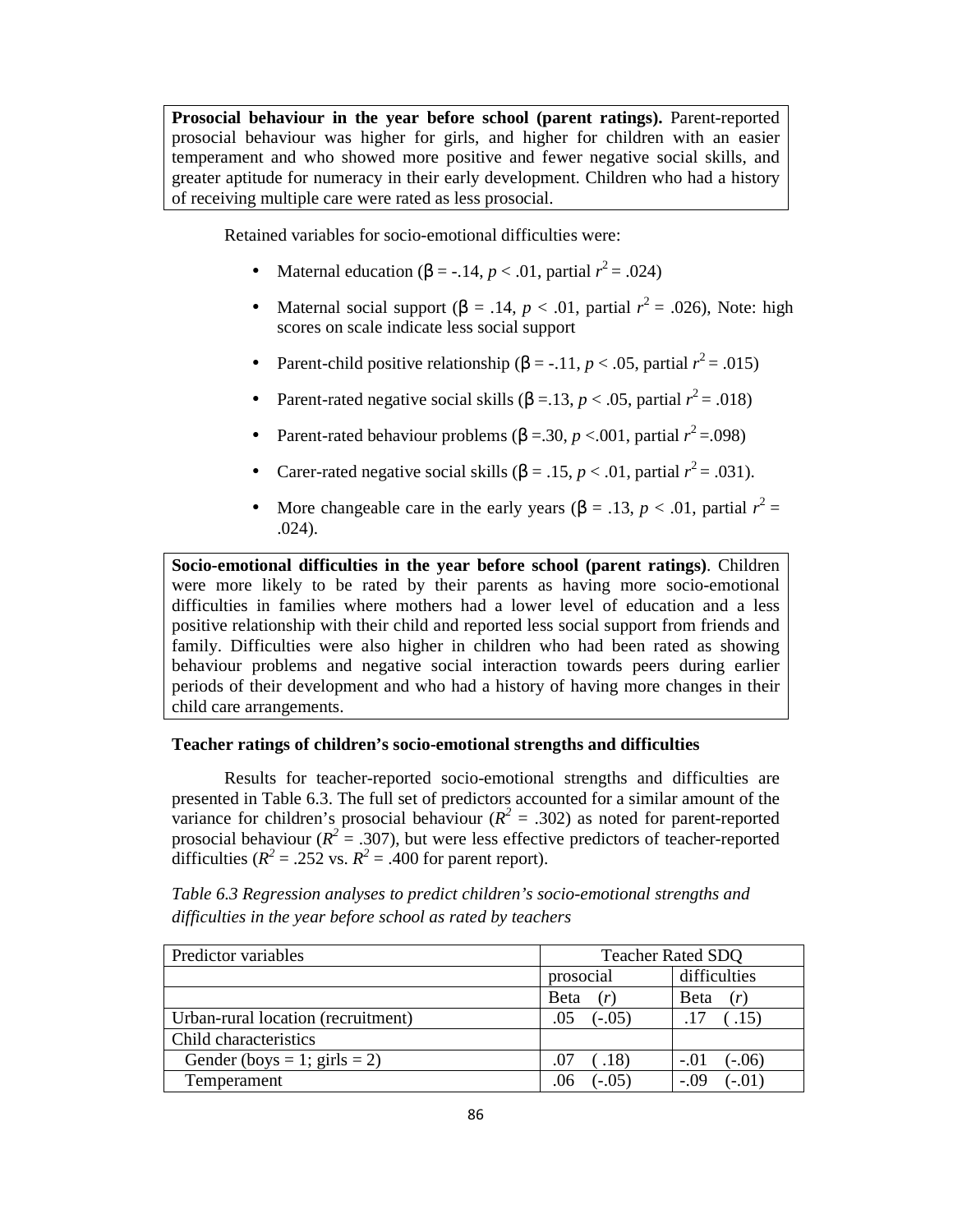| Age in year before school entry                                                                                                        | $-.08$<br>$(-.06)$   | $-.11$<br>$(-.07)$ |
|----------------------------------------------------------------------------------------------------------------------------------------|----------------------|--------------------|
| Family characteristics                                                                                                                 |                      |                    |
| Mother's level of education                                                                                                            | (.03)<br>.00.        | $(-.12)$<br>$-.02$ |
| Family income (current)                                                                                                                | .12<br>(.08)         | $-.13$<br>$(-.18)$ |
| Number of children in household                                                                                                        | $(-.07)$<br>$-.05$   | $-.00$<br>(.01)    |
| Index of social support                                                                                                                | $-.03$<br>$(-.03)$   | $-.05$<br>(.06)    |
| Parent-child relationship quality                                                                                                      | $.14*$<br>(.15)      | .03<br>(.06)       |
| Maternal depression                                                                                                                    | .11<br>(.01)         | $-.01$<br>(.03)    |
| <b>Child Care History</b>                                                                                                              |                      |                    |
| Age of entry to child care                                                                                                             | $(-.02)$<br>$-.01$   | .05<br>(.05)       |
| Number of care arrangements                                                                                                            | $-.11$<br>$(-.01)$   | .00<br>$(-.03)$    |
| Number of changes to carer/centre                                                                                                      | $-.02$<br>(.01)      | $.12*$<br>(.10)    |
| Carer-child relationship quality                                                                                                       | .10<br>(.31)         | $(-.26)$<br>$-16$  |
| Quality of care (ITERS/ECERS)                                                                                                          | $-.16*$<br>$(-.14)$  | .03<br>$(-.02)$    |
| Weekly hours of formal care                                                                                                            | $-.09$<br>$(-.01)$   | .08<br>(.12)       |
| Weekly hours of informal care                                                                                                          | $.17*$<br>(.11)      | .06<br>$(-.02)$    |
| Children's Early Development                                                                                                           |                      |                    |
| Positive social skills (Parent rating)                                                                                                 | (.17)<br>.06         | $(-.09)$<br>$-.12$ |
| Negative social skills (Parent rating)                                                                                                 | $(-.13)$<br>.05      | $-.03$<br>(.10)    |
| Positive social skills (Carer rating)                                                                                                  | (.28)<br>.08         | .10<br>$(-.08)$    |
| Negative social skills (Carer rating)                                                                                                  | $-0.21*$<br>$(-.30)$ | .23<br>(.30)       |
| Behaviour problems (Parent rating)                                                                                                     | $(-.23)$<br>$-.12$   | .13<br>(.14)       |
| Behaviour problems (Carer rating)                                                                                                      | .01<br>$(-.20)$      | $-.06$<br>(.18)    |
| Communication ability (Vineland)                                                                                                       | (.19)<br>.09         | $(-.10)$<br>$-.03$ |
| Receptive vocabulary (PPVT)                                                                                                            | (.07)<br>$-.05$      | $-.07$<br>$(-.09)$ |
| Early numeracy (WJ Applied Problems)                                                                                                   | .10<br>(.18)         | .10<br>$(-.03)$    |
| Preschool/Child Care before School                                                                                                     |                      |                    |
| Quality of care (ECERS)                                                                                                                | $(-.02)$<br>.01      | $-.15$<br>$(-.09)$ |
| Weekly hours of formal care                                                                                                            | .11<br>(.08)         | $-.02$<br>(.08)    |
| Weekly hours of informal care                                                                                                          | $(-.00)$<br>$-.07$   | $-.05$<br>$(-.04)$ |
| Number of care arrangements                                                                                                            | $-.07$<br>$(-.07)$   | (.03)<br>.04       |
|                                                                                                                                        |                      |                    |
| $R^2$<br><b>Total Variance explained</b><br>$\mathbf{a}$ $\mathbf{b}$ $\mathbf{c}$ $\mathbf{c}$ $\mathbf{c}$ $\mathbf{d}$ $\mathbf{c}$ | .302                 | .252               |

Note: \* *p* ≤ .05, \*\* *p* ≤.01

As with the previous developmental outcomes, the full set of predictors was then reduced to identify the best set of predictors. Three variables were retained for teacher-rated prosocial behaviour. These were:

- Quality of the mother child relationship (β = .16, *p* < .05, partial  $r^2$  = .029)
- Early positive social skills in child care teacher-rated (β = .20, *p* < .001, partial  $r^2 = .041$ )
- Early negative social skills in child care teacher-rated ( $\beta$  = -.25, *p* < .001, partial  $r^2 = .062$ )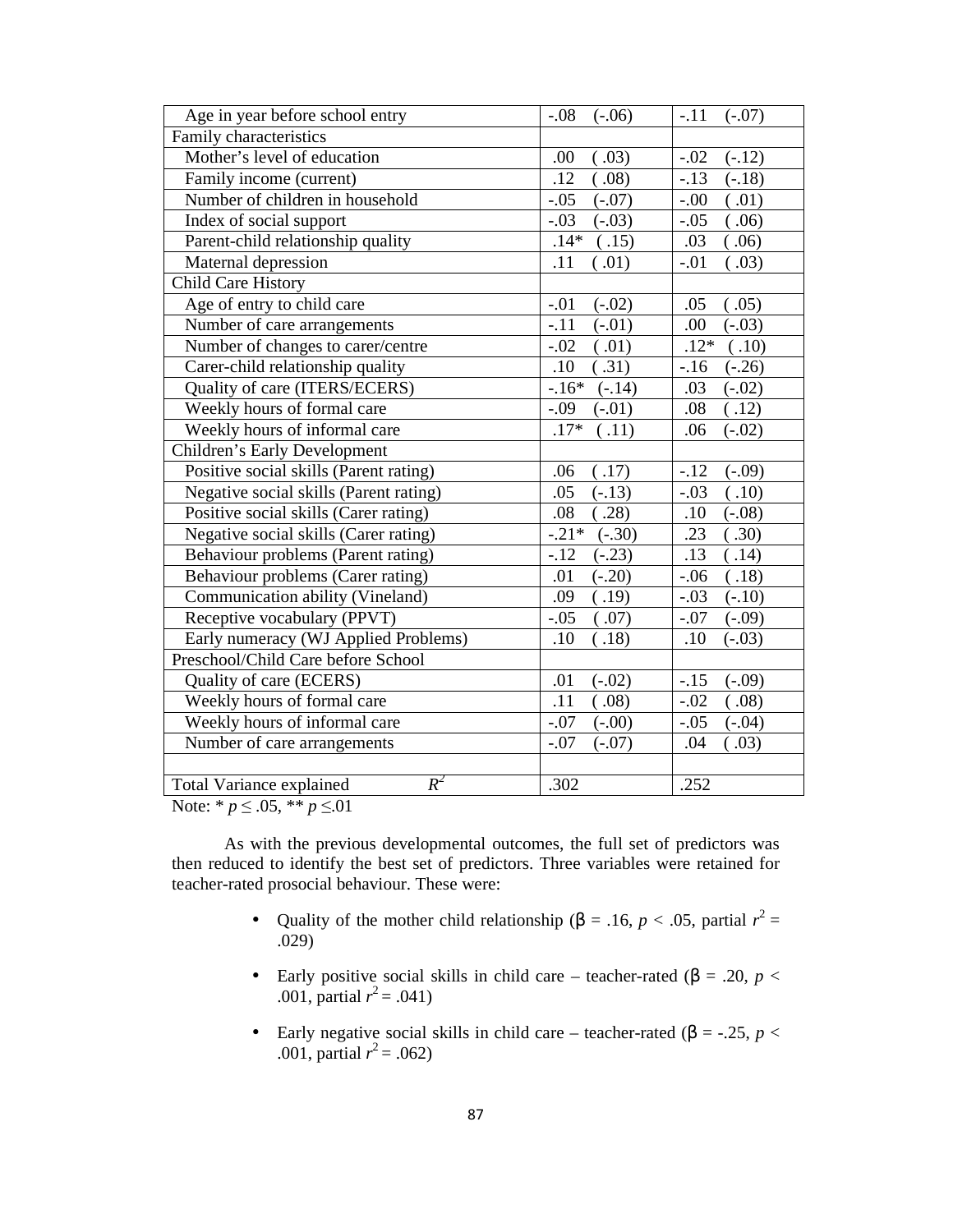**Prosocial behaviour in the year before school (teacher ratings).** Children whom teachers rated highly for prosocial behaviour in the year before school were likely to have a close relationship with their mother and have shown more positive social skills and fewer negative social behaviours in their previous child care experience.

Only two variables were retained for teacher-rated socio-emotional difficulties:

- Early negative social skills in child care teacher-rated ( $\beta$  = .30, *p* < .001, partial  $r^2 = .092$ )
- Number of changes of child care centre or carer in the early years ( $\beta$  = .11,  $p < .05$ , partial  $r^2 = .013$ )

**Socio-emotional difficulties in the year before school (teacher ratings)**. In the year before school entry, teachers' ratings of children's socio-emotional difficulties were influenced primarily by the social skills children brought with them. However, poorer outcomes were noted for children who had experienced a pattern of more changeable child care in the early years.

Adjustment in the year before school was also measured by teachers' ratings of their relationship with the children. Results for regression analyses to predict relationship conflict and closeness are presented in Table 6.4. The full set of predictors accounted for 34.6% of the variance in ratings of student-teacher conflict and 21.6% of the variance in student-teacher closeness.

| Table 6.4 Regression analyses to predict student-teacher relationship conflict and |  |  |  |
|------------------------------------------------------------------------------------|--|--|--|
| closeness in the year before school as rated by teachers                           |  |  |  |

| <b>Predictor Variables</b>         | Child Adjustment    |                    |
|------------------------------------|---------------------|--------------------|
|                                    | Conflict            | Closeness          |
|                                    | <b>B</b> eta<br>(r) | Beta<br>(r)        |
| Urban-rural location (recruitment) | $-14$<br>$(-.03)$   | $-.01$<br>$(-.08)$ |
| <b>Child Characteristics</b>       |                     |                    |
| Gender (boys = 1; girls = 2)       | $(-.08)$<br>.01     | (.04)<br>.00       |
| Temperament                        | $-.12$<br>(.00)     | $-.14$<br>$(-.17)$ |
| Age in year before school entry    | (.02)<br>.11        | $-.02$<br>$(-.02)$ |
| <b>Family Characteristics</b>      |                     |                    |
| Mother's level of education        | $-.07$<br>$(-.10)$  | $-.05$<br>(.01)    |
| Family income (current)            | $-.12$<br>$(-.11)$  | .09<br>(.05)       |
| Number of children in household    | $-.03$<br>$(-.05)$  | $-.11$<br>$(-.17)$ |
| Index of social support            | $-.06$<br>(.05)     | $-.03$<br>$(-.04)$ |
| Parent-child relationship quality  | .05<br>(.01)        | $(-.01)$<br>$-.07$ |
| Maternal depression                | .04<br>(.07)        | .12<br>.06)        |
| <b>Child Care History</b>          |                     |                    |
| Age of entry to child care         | $-.03$<br>.01)      | .08<br>.06)        |
| Number of care arrangements        | $-.10$<br>$(-.13)$  | $-.01$<br>$(-.01)$ |
| Number of changes to carer/centre  | (.01)<br>.03        | $-.08$<br>$(-.07)$ |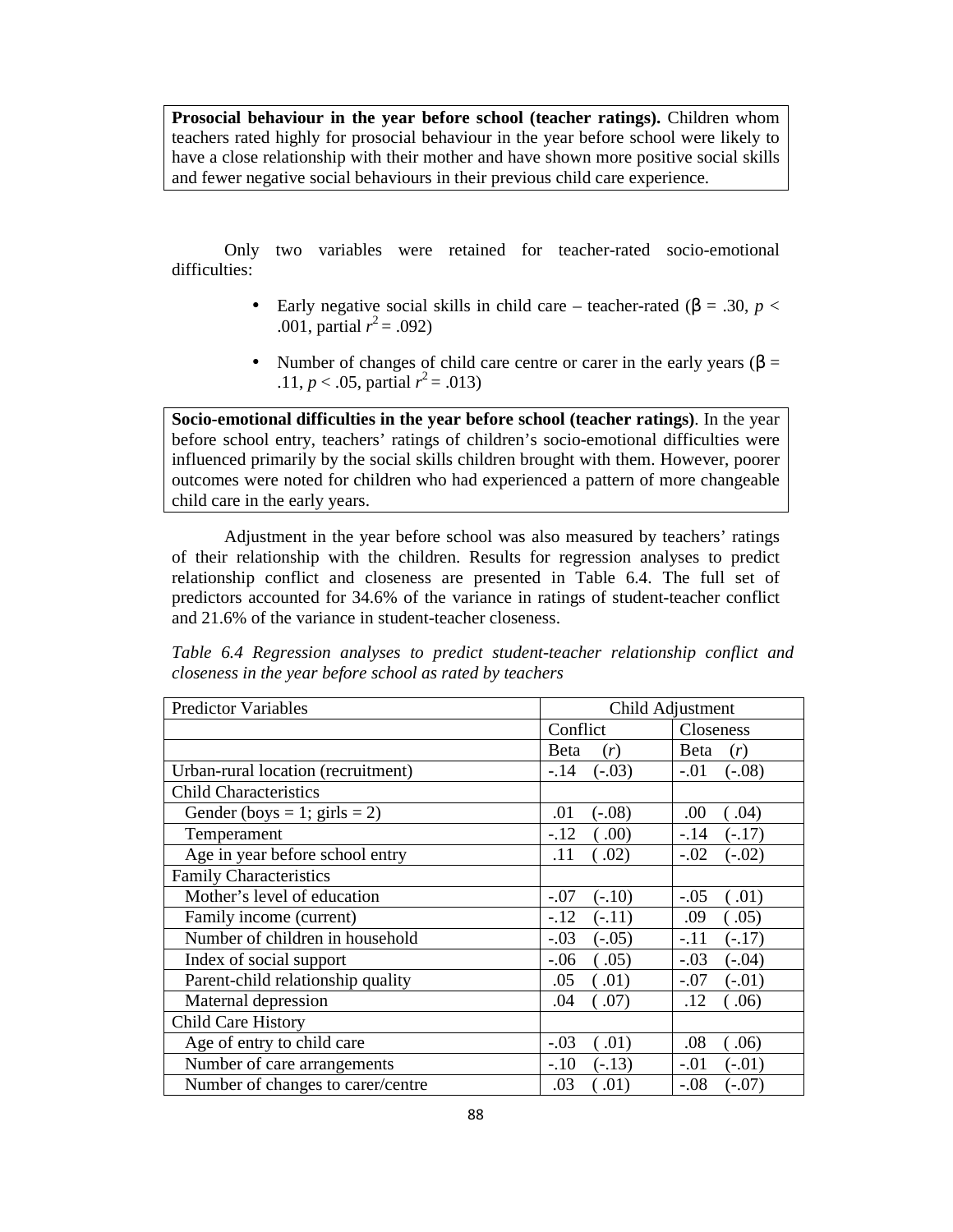| $-.32**(-.43)$      | $.19*$<br>.17) |
|---------------------|----------------|
| .07                 | $-0.08$        |
| $(-.03)$            | $(-.11)$       |
| .09                 | .10            |
| (.12)               | .15)           |
| .05                 | .08)           |
| $(-.11)$            | .10            |
|                     |                |
| $-.09$              | .12            |
| $(-.07)$            | .18)           |
| $\left( .18\right)$ | $-.00$         |
| .10                 | $(-.09)$       |
| .09                 | .02            |
| $(-.14)$            | .17)           |
| $.28**$             | $-.05$         |
| $(-.44)$            | $(-.06)$       |
| .13                 | .00            |
| .18)                | $(-.11)$       |
| $-.15$              | .12            |
| .21)                | .02)           |
| .09                 | $-.09$         |
| $(-.04)$            | $(-.00)$       |
| .04                 | .05)           |
| $(-.07)$            | .07            |
| $-.09$              | .04)           |
| $(-.12)$            | .03            |
|                     |                |
| $(-.03)$            | $(-.00)$       |
| $-.08$              | .01            |
| $-.10$              | .13)           |
| (.03)               | .08            |
| $-.08$              | $-.05$         |
| $(-.09)$            | $(-.04)$       |
| .09                 | $-.10$         |
| $(-.04)$            | $(-.09)$       |
| .346                | .216           |
|                     |                |

Note: \* *p* ≤ .05, \*\* *p* ≤.01

The next stage of the analyses reduced the number of variables to generate the best set of predictors for each scale.

Retained variables for conflict with teachers in the year before school were:

- Lower family income ( $\beta = -13$ , *p* < .05, partial *r*<sup>2</sup> = .020)
- Early development of negative social skills teacher-rated ( $\beta$  = .28, *p* < .01, partial  $r^2 = .057$ )
- Poorer relationship quality with carers in child care prior to the year before school (β = -.25, *p* < .001, partial  $r^2$  = .047)

**Teacher-child relationships in the year before school (conflict).** More conflicted student-teacher relationships were reported by teachers when children were from lower income families and had shown early indications of poorer social skills and poorer relationships with carers in previous years of child care.

Retained variables for closeness with teachers in the year before school were:

- Child temperament (β = .28, *p* < .05, partial  $r^2$  = .026)
- Number of children in the household  $(\beta = -18, p < .01,$  partial  $r^2 = .033)$
- Relationship quality with carers in child care in earlier years ( $\beta = .17$ ,  $p <$ .05, partial  $r^2 = .031$ )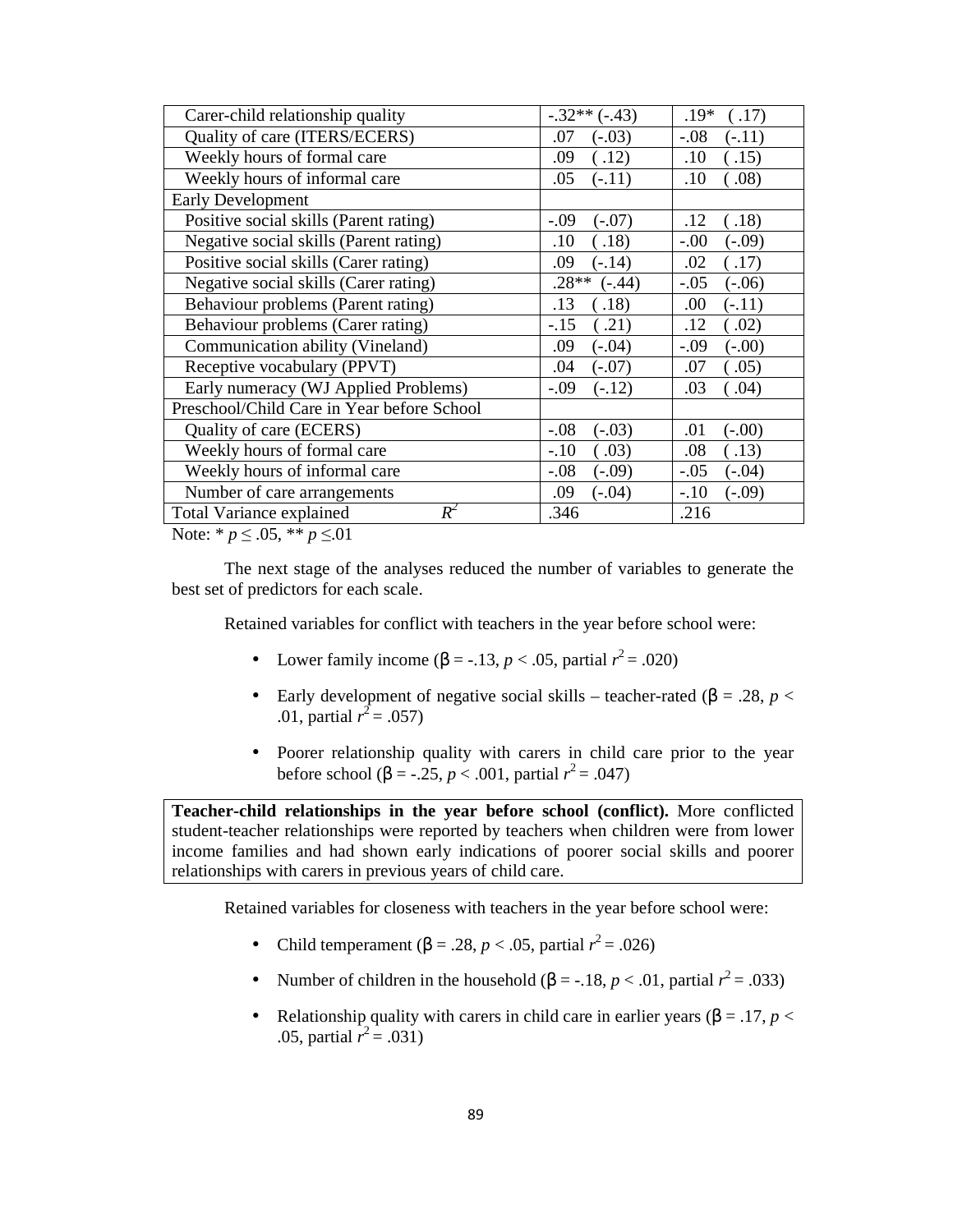**Teacher-child relationships in the year before school (closeness).** Teachers reported closer relationships with children who had an easy rather than a difficult temperament and children who had fewer siblings. Close relationships were also more likely when children had a history of more positive relationships with their carers in previous years of child care.

### **6.4 Predictors of Child Adjustment and Development in Kindergarten**

#### **Achievement**

Results for children's assessed abilities in numeracy and literacy are presented in Table 6.5, using an average score for literacy from scores for the Letter-Word Identification and Spelling scales of the Woodcock-Johnson Psycho-Educational Battery. Predictor variables included the 30 variables used to predict outcomes in the Year before school plus an additional eight variables related to children's current use of child care, family support for learning, and the classroom environment.

For Applied Problems scores, the full set of predictors explained 33.4% of the variance. For Literacy scores, a similar amount of the variance was explained (32.5%) in the first step of the analysis.

*Table 6.5 Regression analyses to predict children's achievement in early literacy and numeracy and approach to learning in Kindergarten* 

|                                    | <b>Child Assessment</b> |          | Teacher-    |
|------------------------------------|-------------------------|----------|-------------|
|                                    |                         |          | rating      |
| <b>Predictor Variables</b>         | Applied                 | Literacy | Approach to |
|                                    | problems                |          | Learning    |
|                                    | <b>B</b> eta            | Beta     | Beta        |
|                                    | (r)                     | (r)      | (r)         |
| Urban-rural location (recruitment) | $(-.08)$                | $-.09$   | $-.05$      |
|                                    | .06                     | $(-.18)$ | $(-.07)$    |
| Child characteristics              |                         |          |             |
| Gender (boys = 1; girls = 2)       | (0.00)                  | $-.01$   | (.04)       |
|                                    | $-.10$                  | (0.09)   | $-.04$      |
| Temperament                        | $-.06$                  | $-.05$   | $-.03$      |
|                                    | $(-.03)$                | $(-.03)$ | $(-.03)$    |
| Age in Kindergarten                | $-.04$                  | .01      | $-.09$      |
|                                    | (.11)                   | (.09)    | (.03)       |
| Family characteristics             |                         |          |             |
| Mother's level of education        | .11                     | .09      | .00         |
|                                    | .17)                    | (.15)    | .14)        |
| Family income                      | .09                     | .16      | .17         |
|                                    | .03)                    | .14)     | .16)        |
| Number of children in household    | $-.07$                  | $-.16*$  | $-.11*$     |
|                                    | $(-.06)$                | $(-.15)$ | $(-.03)$    |
| Index of social support            | $-.10$                  | $-.15$   | $-.24**$    |
|                                    | $(-.08)$                | $(-.14)$ | $(-.17)$    |
| Parent-child relationship quality  | $-.02$                  | .03      | $-.11$      |
|                                    | $\left( .08\right)$     | .10)     | $(-.01)$    |
| Maternal depression                | .08                     | .00      | .13         |
|                                    | $(-.09)$                | $(-.18)$ | $(-.09)$    |
| Child Care History                 |                         |          |             |
| Age of entry to child care         | .06)                    | .08)     | .01         |
|                                    | .04                     | .06      | .06)        |
| Number of care arrangements        | $-.11$                  | .00)     | $.14**$     |
|                                    | .02)                    | $-.09$   | .15)        |
| Number of changes to carer/centre  | (.04)                   | (.01)    | $.13*$      |
|                                    | .01                     | .01      | (0.07)      |
| Carer-child relationship quality   | .21)                    | $-.02$   | .27)        |
|                                    | $-.02$                  | .15)     | $.21*$      |
| Quality of care (ITERS/ECERS)      | .01                     | $-.08$   | .05         |
|                                    | .07)                    | .07)     | .15)        |
| Weekly hours of formal care        | .06                     | .01)     | $-.09$      |
|                                    | $(-.02)$                | .06      | $(-.18)$    |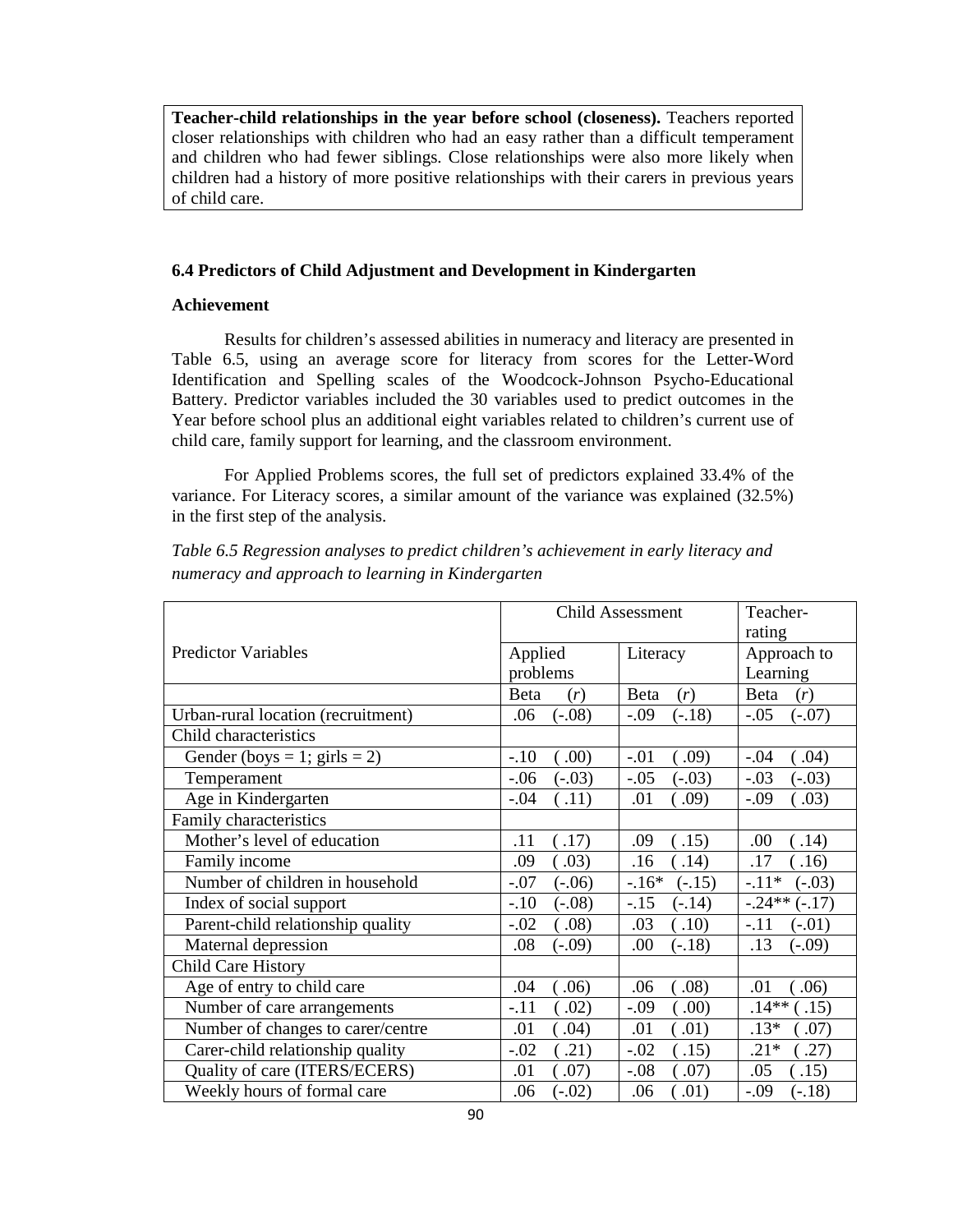| Weekly hours of informal care            | .11               | .09                       | $-.10$              |
|------------------------------------------|-------------------|---------------------------|---------------------|
|                                          | (.09)             | (.09)                     | (.09)               |
| Early Development                        |                   |                           |                     |
| Positive social skills (Parent rating)   | $(-.04)$          | $-.08$                    | $(-.03)$            |
|                                          | $-.11$            | $(-.01)$                  | $-.13$              |
| Negative social skills (Parent rating)   | $-.07$            | $(-.12)$                  | $(-.16)$            |
|                                          | $(-.15)$          | .03                       | $-.08$              |
| Positive social skills (Carer rating)    | .15               | (.11)                     | $-.02$              |
|                                          | (.16)             | .04                       | (.08)               |
| Negative social skills (Carer rating)    | $(-.23)$<br>$-16$ | $-.23**(-.20)$            | $-.03$<br>$(-.24)$  |
| Behaviour problems (Parent rating)       | .20               | .13                       | $-.01$              |
|                                          | $(-.03)$          | $(-.04)$                  | $(-.14)$            |
| Behaviour problems (Carer rating)        | $(-.10)$          | .14                       | $-.01$              |
|                                          | .04               | $(-.00)$                  | $(-.16)$            |
| Communication ability (Vineland)         | .09               | .12                       | .14)                |
|                                          | .16)              | .21)                      | .06                 |
| Receptive vocabulary (PPVT)              | .27)              | .23)                      | $-.05$              |
|                                          | .04               | .01                       | .23)                |
| Early numeracy (WJ Applied Problems)     | $.42**$<br>.38)   | $\overline{.33}$ ** (.34) | $.36**$<br>.28)     |
| Preschool/Child Care before School Entry |                   |                           |                     |
| Quality of care (ECERS)                  | .01)              | $-.00$                    | $-.03$              |
|                                          | $-.04$            | $(-.02)$                  | (.01)               |
| Weekly hours of formal care              | $-0.09$           | $-.03$                    | $-.03$              |
|                                          | $(-.05)$          | $(-.03)$                  | $(-.12)$            |
| Weekly hours of informal care            | $-.14*$           | (.03)                     | .05                 |
|                                          | $(-.06)$          | $-.01$                    | .08)                |
| Number of care arrangements              | $.18*$            | .08                       | .06                 |
|                                          | $(-.03)$          | $(-.06)$                  | (.05)               |
| Kindergarten Year - OOSH Care            |                   |                           |                     |
| Weekly hours of formal care              | $-.02$            | $-.13*$                   | $-.11$              |
|                                          | (.05)             | (.03)                     | $(-.08)$            |
| Weekly hours of informal care            | $-.07$            | $-.13*$                   | $-.06$              |
|                                          | $(-.06)$          | $(-.10)$                  | $(-.00)$            |
| <b>Family Support for Learning</b>       |                   |                           |                     |
| Transition to school activities          | .12               | $-.05$                    | $-.02$              |
|                                          | (.02)             | $(-.10)$                  | $(-.05)$            |
| Reading to child                         | $-.01$            | $-.01$                    | .03                 |
|                                          | (0.00)            | (.04)                     | .06)                |
| Shared activities                        | $-.18**(-.11)$    | $-.09$<br>$(-.08)$        | $-.12*$<br>$(-.09)$ |
| <b>Classroom Environment</b>             |                   |                           |                     |
| Management                               | $-.15$            | $-.05$                    | .13                 |
|                                          | $(-.05)$          | $(-.02)$                  | .09)                |
| Social climate                           | $-.03$            | .01                       | .07)                |
|                                          | .03)              | .06)                      | $-.09$              |
| Instruction                              | $.14*$            | .07)                      | .05                 |
|                                          | (.04)             | .07                       | .06)                |
|                                          |                   |                           |                     |
| $R^2$<br>Total Variance explained        | .334              | .325                      | 351                 |

Note: \*  $p \le 0.05$ , \*\*  $p \le 0.01$ 

The full set of predictors was then reduced in a series of stepwise analyses (following the procedures described in Section 6.2) to identify the best set of predictors for each of the achievement outcomes.

The process of variable reduction retained only two variables for prediction of Applied Problems scores in Kindergarten:

- Early numeracy skills ( $\beta = .36$ ,  $p < .001$ , partial  $r^2 = .133$ )
- Negative social skills in the early years teacher-rated  $(\beta = -18, p < .01,$ partial  $r^2 = .038$ ).

Results were similar to those noted for Applied Problem scores in the year before school although child age was no longer a significant predictor of scores for Applied Problems in Kindergarten.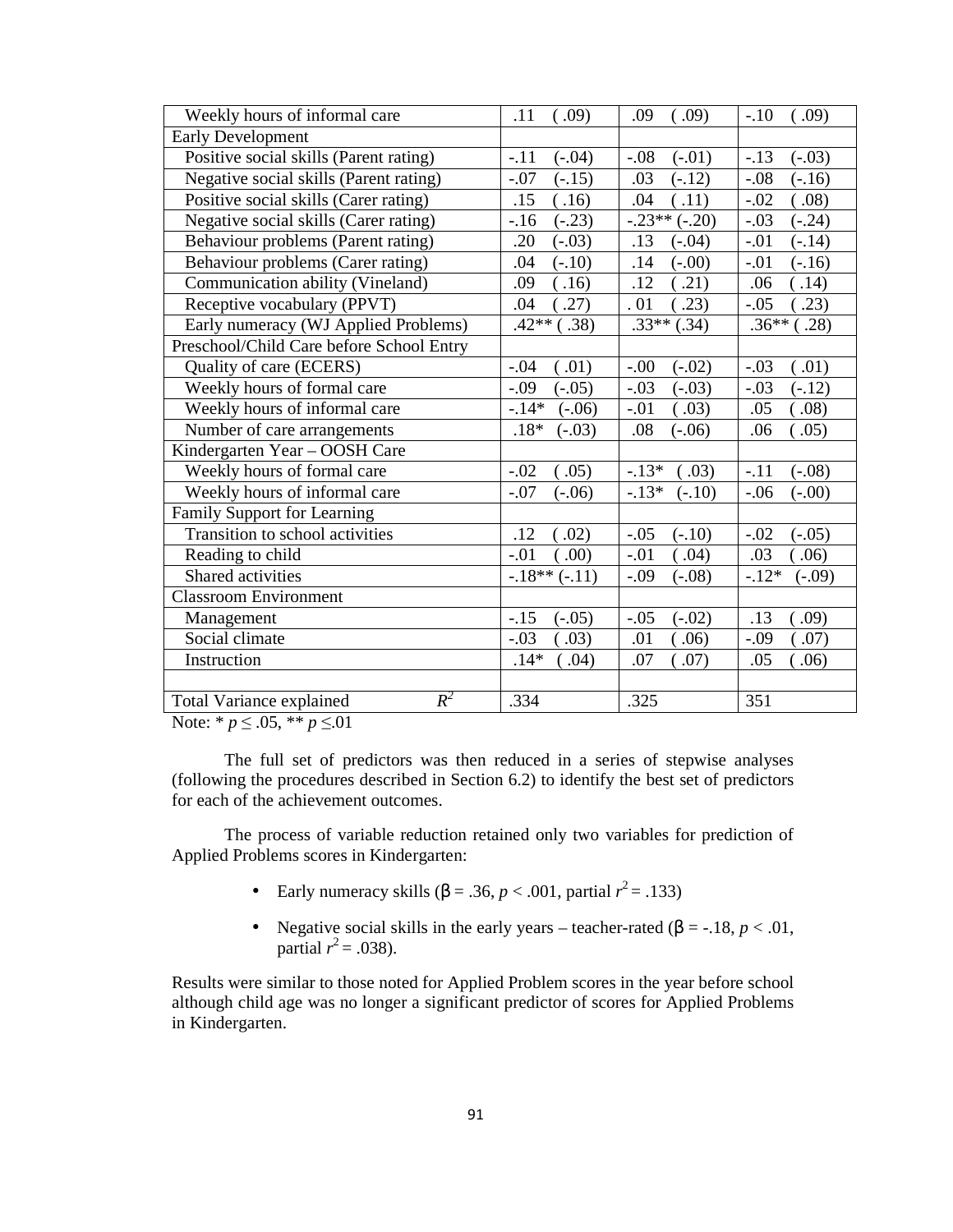**Numeracy in Kindergarten**. Children who showed fewer social problems and a better aptitude for numeracy in their early development prior to the year before school were more likely to achieve higher numeracy scores in Kindergarten.

Four variables were retained for prediction of Literacy scores:

- Number of children in the household  $(\beta = -0.14, p < 0.05,$  partial  $r^2 = 0.022$ )
- Level of social support ( $\beta$  = -.13, *p* < .05, partial  $r^2$  = .021) Note: high scores on this scale indicate less social support
- Negative social skills teacher-rated  $(\beta = -.16, p < .01,$  partial  $r^2 = .031$ )
- Early numeracy ( $\beta = .31, p < .001$ , partial  $r^2 = .107$ )

Three of these variables had also been identified in the best set of predictors in the year before school but the child care variables identified as predictors of literacy outcomes in the year before school were no longer significant.

**Literacy in Kindergarten.** Children who had fewer siblings and showed fewer negative social behaviours and a better aptitude for numeracy in their early development were more likely to achieve higher literacy scores in Kindergarten**.**  Family social support was also identified as a predictor of literacy outcomes in Kindergarten.

# **Adjustment**

### **Teachers' ratings of children's academic adjustment in Kindergarten**

Academic adjustment in Kindergarten was described by a measure of children's approach to learning. Results are reported the third column of Table 6.5 (above). The full set of predictors explained 35.1% of the variance.

After reduction to identify the best set of predictors, four variables were retained:

- Current family income ( $\beta = .18$ , *p* < .05 partial *r*<sup>2</sup> = .033)
- Social support from family and friends  $(\beta = -13, p < .05,$  partial  $r^2 =$ .019) Note: high scores on scale indicate lower levels of support
- Weekly hours of early child care in formal care settings such as long day care or family day care (β = -.18, *p* < .001, partial  $r^2$  = .035)
- Early numeracy abilities ( $\beta = .28$ ,  $p < .001$ , partial  $r^2 = .086$ )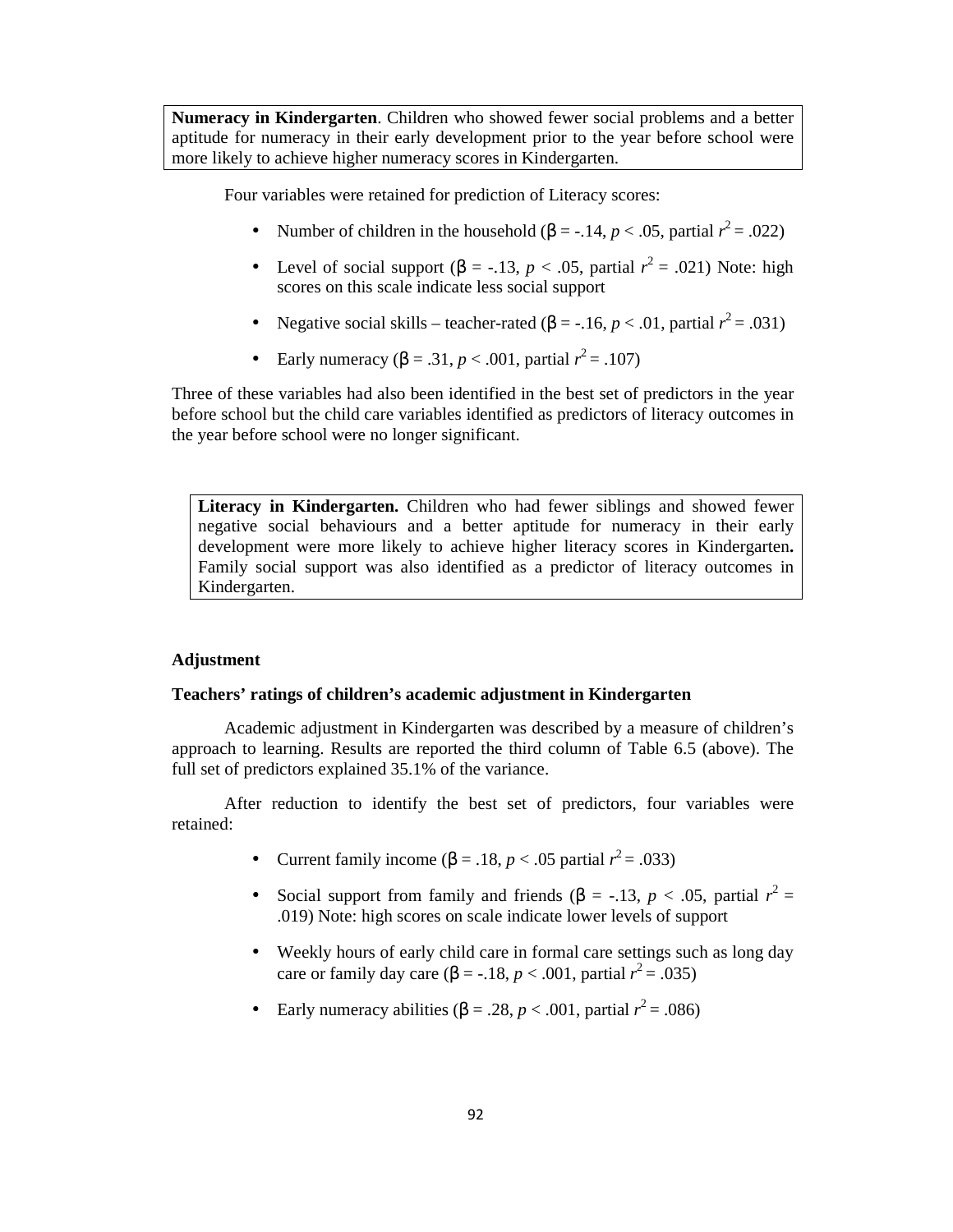**Teachers' ratings of children's academic adjustment in Kindergarten.** Children who were rated by their teachers as more successful in their adjustment to the learning demands of the classroom, that is, were more task- oriented, less dependent and distractible and more involved and active participants in learning activities, were likely to have shown an early aptitude for solving problems in numeracy. Family economic advantage and social support from friends and family were important predictors of academic adjustment. However, children who had received longer hours of formal child care in the early years were found to be less well able to meet the academic demands of their first year of school.

### **Social and emotional adjustment in Kindergarten**

Results for nine measures of children's social and emotional adjustment are presented in the following sections. Parents and teachers provided ratings on children's socio-emotional strengths and difficulties (Table 6.6 and 6.7). Teachers provided ratings of student-teacher relationship closeness and conflict (Table 6.8). Children's self-reports also provided ratings of their feelings about school, their teachers and their classmates (Table 6.9).

#### **Parent-reported socio-emotional strengths and difficulties**

Results presented in the Table 6.6 showed that the full set of 38 predictors accounted for 23.7% of the variance in parents' ratings of prosocial behaviour and 42.5% of the variance in socio-emotional difficulties.

*Table 6.6 Regression analyses to predict children's socio-emotional strengths and difficulties in Kindergarten as rated by parents* 

| Predictor variables                |                               | Parent Rated SDQ    |  |  |
|------------------------------------|-------------------------------|---------------------|--|--|
|                                    | Prosocial                     | <b>Difficulties</b> |  |  |
|                                    | Beta<br>(r)                   | <b>B</b> eta<br>(r) |  |  |
| Urban-rural location (recruitment) | $-.12$<br>$(-.09)$            | .00.<br>(.08)       |  |  |
| Child characteristics              |                               |                     |  |  |
| Gender (boys = 1; girls = 2)       | .10<br>(.19)                  | $-.09$<br>$(-.16)$  |  |  |
| Temperament                        | .02<br>$(-.09)$               | .03<br>(.25)        |  |  |
| Age in Kindergarten                | .04<br>$(-.01)$               | .00<br>$(-.03)$     |  |  |
| Family characteristics             |                               |                     |  |  |
| Mother's level of education        | $-.04$<br>$(-.01)$            | $-.09$<br>$(-.16)$  |  |  |
| Family income                      | .00<br>(.05)                  | $-.03$<br>$(-.03)$  |  |  |
| Number of children in household    | $(-.02)$<br>.06               | $-.05$<br>$(-.05)$  |  |  |
| Index of social support            | $-.03$<br>$(-.05)$            | .10<br>(.27)        |  |  |
| Parent-child relationship quality  | .05<br>(.11)                  | $-.07$<br>$(-.22)$  |  |  |
| Maternal depression                | .06<br>(.01)                  | .22)<br>.04         |  |  |
| <b>Child Care History</b>          |                               |                     |  |  |
| Age of entry to child care         | $-.10$<br>(.01)               | (.03)<br>.07        |  |  |
| Number of care arrangements        | $-.25**(-.14)$                | .02<br>$(-.04)$     |  |  |
| Number of changes to carer/centre  | .02<br>$(-.00)$               | (0.04)<br>.04       |  |  |
| Carer-child relationship quality   | $-.08$<br>$\left( .07\right)$ | $-.02$<br>$(-.22)$  |  |  |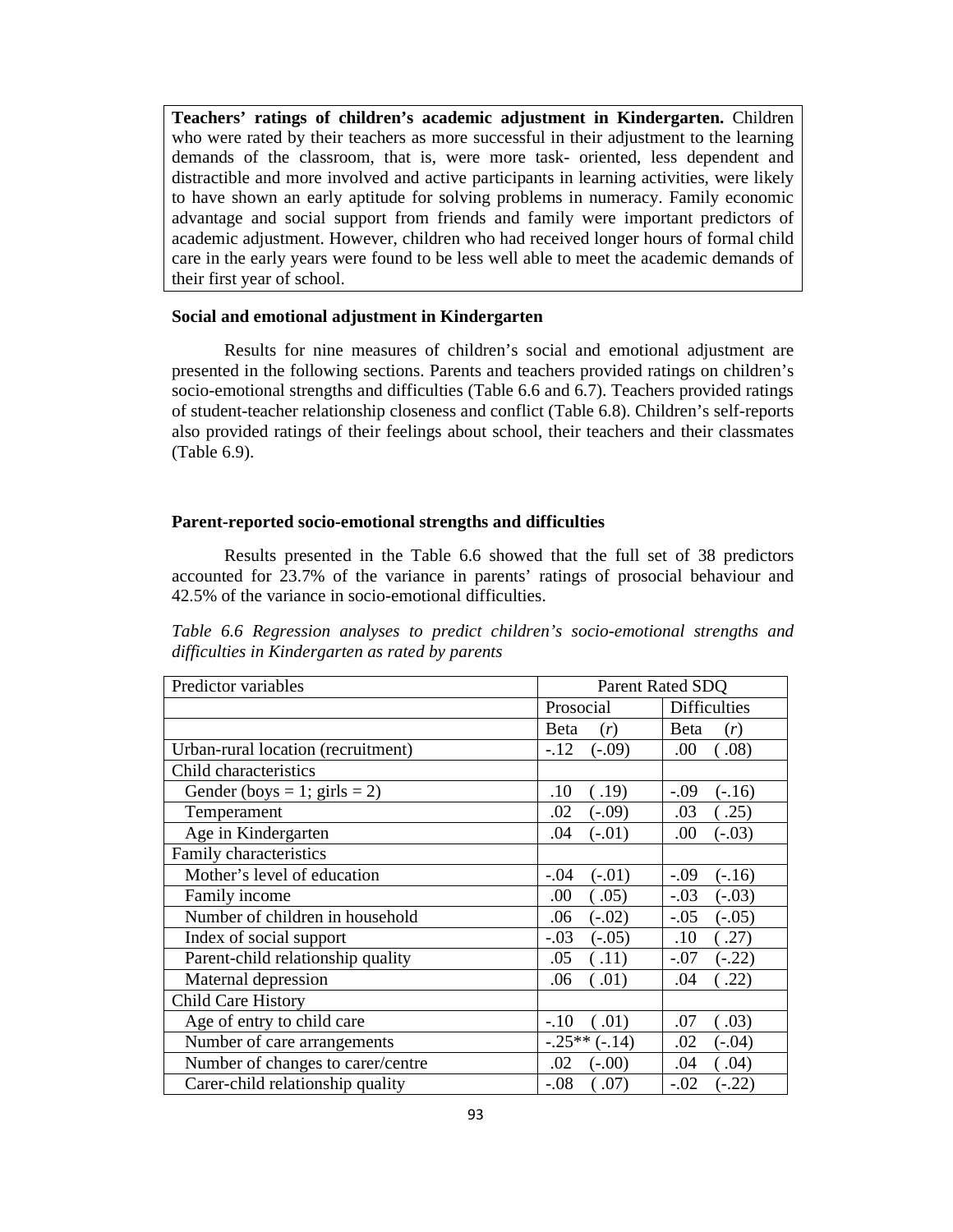| Quality of care (ITERS/ECERS)          | $-.06$<br>$(-.02)$ | $.13*$<br>(.03)    |
|----------------------------------------|--------------------|--------------------|
| Weekly hours of formal care            | .03<br>(.07)       | $-.07$<br>$(-.03)$ |
| Weekly hours of informal care          | .13<br>.02)        | $-.08$<br>$(-.02)$ |
| <b>Early Development</b>               |                    |                    |
| Positive social skills (Parent rating) | $.16**$<br>(.19)   | $-.00$<br>$(-.19)$ |
| Negative social skills (Parent rating) | $-.09$<br>$(-.19)$ | $.18**$<br>(.37)   |
| Positive social skills (Carer rating)  | $-.09$<br>.08)     | .03<br>$(-.18)$    |
| Negative social skills (Carer rating)  | $-16$<br>$(-.11)$  | .05<br>.21)        |
| Behaviour problems (Parent rating)     | $(-.22)$<br>$-16$  | $.34**$<br>(.47)   |
| Behaviour problems (Carer rating)      | .03<br>$(-.05)$    | .07<br>(.19)       |
| Communication ability (Vineland)       | $-.03$<br>.09)     | .00<br>$(-.17)$    |
| Receptive vocabulary (PPVT)            | .12<br>(.13)       | .03<br>$(-.13)$    |
| Early numeracy (WJ Applied Problems)   | .06<br>(.15)       | $-.12$<br>$(-.22)$ |
| Preschool/Child Care before School     |                    |                    |
| Quality of care (ECERS)                | $-.13$<br>$(-.11)$ | (.05)<br>.07       |
| Weekly hours of formal care            | .08)<br>.12        | .02)<br>.09        |
| Weekly hours of informal care          | .07<br>(.05)       | $.12*$<br>(.10)    |
| Number of care arrangements            | .05<br>$(-.02)$    | $-.11$<br>(.01)    |
| Kindergarten Year - OOSH Care          |                    |                    |
| Weekly hours of formal care            | (.03)<br>$-.04$    | .03<br>$(-.04)$    |
| Weekly hours of informal care          | .03<br>(.04)       | $.17**$<br>(.14)   |
| Family Support for Learning            |                    |                    |
| Transition to school activities        | .05<br>(.08)       | $-.09$<br>$(-.09)$ |
| Reading to child                       | $-.05$<br>$(-.00)$ | $(-.08)$<br>$-.07$ |
| Shared activities                      | .10<br>(.07)       | .00<br>$(-.03)$    |
| <b>Classroom Environment</b>           |                    |                    |
| Management                             | .14<br>(0.09)      | (.05)<br>.03       |
| Social climate                         | $-.01$<br>.07)     | .01<br>(.01)       |
| Instruction                            | .05)<br>$-.01$     | (.00)<br>$-.02$    |
|                                        |                    |                    |
| $R^2$<br>Total Variance explained      | .237               | .425               |

Note: \* *p* ≤ .05, \*\* *p* ≤.01

The full set of variables was subjected to the process of reduction, described in section 6.2 to identify the best set of predictors for the outcome variables.

Six variables were retained for prediction of prosocial behaviour:

- Child gender (β = .15, *p* < .01, partial  $r^2$  = .025)
- Informal hours of care ( $\beta$  = .16, *p* < .05, partial *r*<sup>2</sup> = .019)
- Number of weekly care arrangements ( $\beta$  = -.24, *p* < .001, partial  $r^2$  = .040) in children's experience of early care
- Quality of preschool/child care in the year before starting school ( $\beta$  = -.13,  $p < .05$ , partial  $r^2 = .018$ )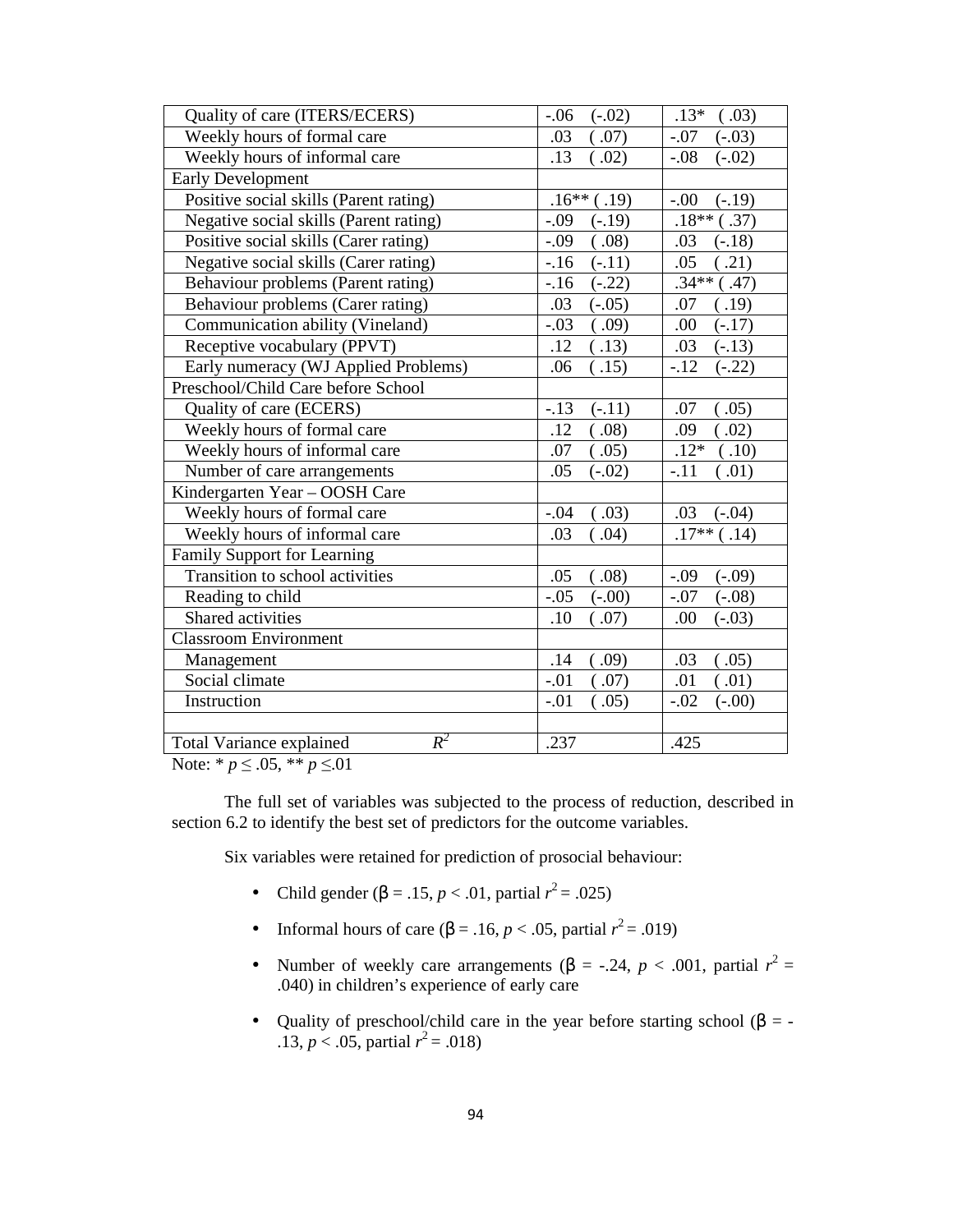- Early parent-reported behaviour problems (β = -.18, *p* < .01, partial  $r^2$  = .032)
- Carer-reported positive social skills  $(β = .13, p < .01,$  partial  $r^2 = .019$ ).

**Parent-reported prosocial behaviour in Kindergarten.** Children who were seen by their parents as more empathic and prosocial in their interactions with other children were more likely to be girls and to have shown fewer early behaviour problems with their parents and more positive social interaction with other children in child care. In relation to child care experience, children who spent more time in informal care settings and had fewer care arrangements per week in their early years were more likely to be seen by parents as prosocial with their peers.

Retained variables for parent-reported difficulties were:

- Family social support ( $\beta$  = .12, *p* < .05, partial  $r^2$  = .020) Note: high scores on scale indicate less social support
- Carer-child relationship quality in early child care  $(β = -.13, p < .01, )$ partial  $r^2 = .022$ )
- Early behaviour problems ( $β = .34$ ,  $p < .001$ , partial  $r^2 = .124$ )
- Early negative social skills as rated by teachers ( $\beta$ s = .22, *p* < .001, partial  $r^2 = .060$ )
- Hours of outside school hours care in informal care settings (β = .15, *p* < .01, partial  $r^2 = .030$ )

Parent-reported socio-emotional difficulties in Kindergarten. Children who were rated by their parents as having more socio-emotional difficulties in Kindergarten were less likely to have had a close relationship with their carers and displayed negative social behaviour in their early child care settings and more likely to have shown behavioural problems and negative social behaviour at home earlier in their development. Difficulties were also higher for the children who spent longer hours in outside school hours child care that was informal.

# **Teacher-reported socio-emotional strengths and difficulties**

Results presented in Table 6.7 showed that the full set of 38 predictors accounted for 30.0% of the variance in parents' ratings of prosocial behaviour and 41.4% of the variance in socio-emotional difficulties.

*Table 6.7 Regression analyses to predict children's socio-emotional strengths and difficulties in Kindergarten as rated by teachers* 

| Predictor variables                | <b>Teacher Rated SDQ</b> |                     |  |
|------------------------------------|--------------------------|---------------------|--|
|                                    | Prosocial                | <b>Difficulties</b> |  |
|                                    | Beta                     | <b>B</b> eta        |  |
| Urban-rural location (recruitment) |                          |                     |  |
| <b>Child characteristics</b>       |                          |                     |  |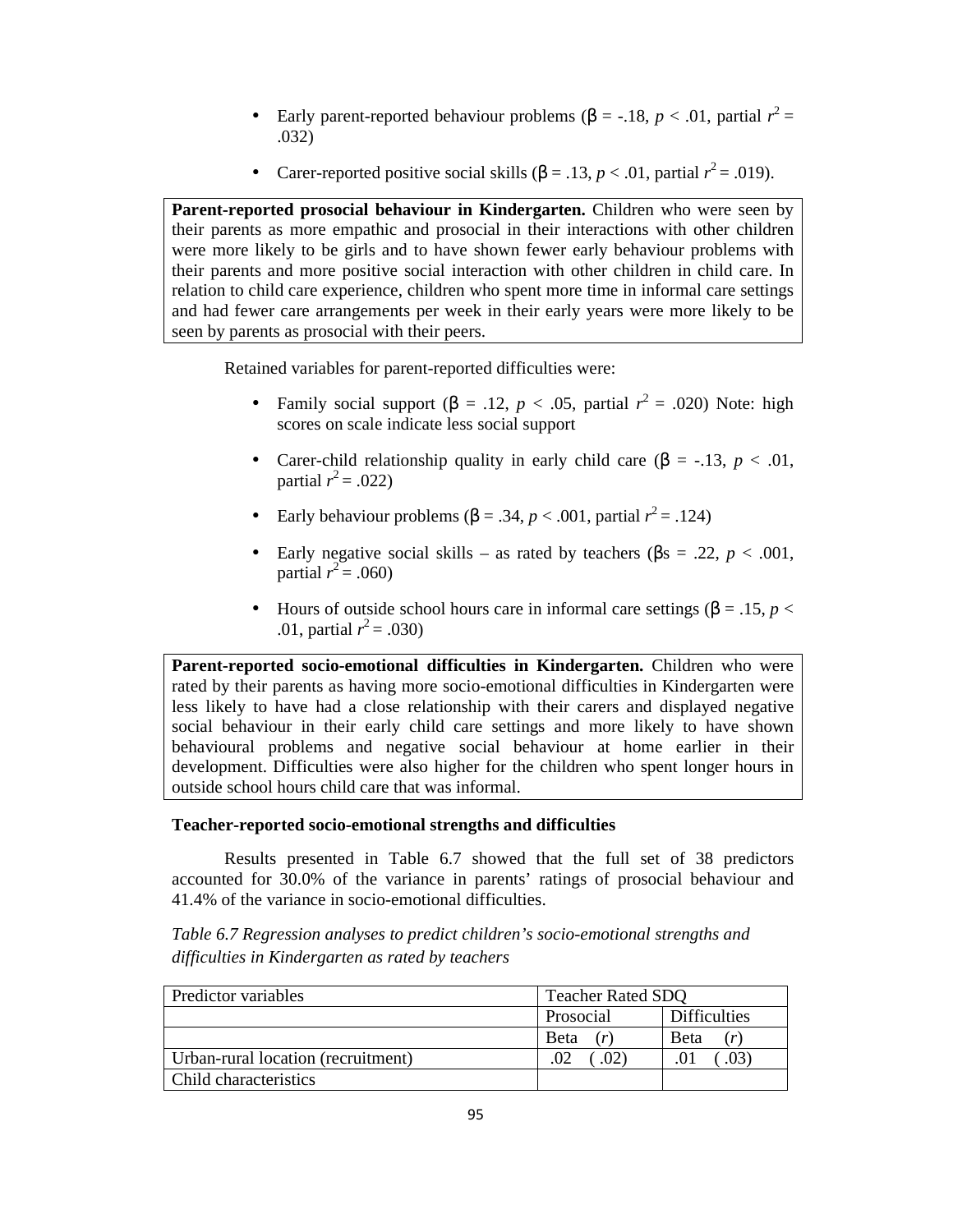| Gender (boys = 1; girls = 2)           | (.18)<br>.07        | $(-.04)$<br>.04     |
|----------------------------------------|---------------------|---------------------|
| Temperament                            | $-.09$<br>$(-.09)$  | (.10)<br>.08        |
| Age in Kindergarten                    | $-.08$<br>$(-.02)$  | .09<br>$(-.03)$     |
| Family characteristics                 |                     |                     |
| Mother's level of education            | (.05)<br>$-.02$     | $(-.16)$<br>$-.03$  |
| Family income                          | .12<br>(.13)        | $-.21*$<br>$(-.19)$ |
| Number of children in household        | $-.03$<br>(.03)     | .11<br>(.01)        |
| Index of social support                | $-.19*$<br>$(-.14)$ | $.19*$<br>(.15)     |
| Parent-child relationship quality      | $-.01$<br>$(-.02)$  | .00.<br>$(-.02)$    |
| Maternal depression                    | $.16*$<br>$(-.01)$  | $-.16*$<br>.06)     |
| <b>Child Care History</b>              |                     |                     |
| Age of entry to child care             | .05<br>.08)         | .03<br>$(-.03)$     |
| Number of care arrangements            | $-.07$<br>(.03)     | $-.16*$<br>$(-.18)$ |
| Number of changes to carer/centre      | $(-.10)$<br>.06     | $-.04$<br>.01)      |
| Carer-child relationship quality       | .17<br>(.36)        | $-.21*$<br>$(-.40)$ |
| Quality of care (ITERS/ECERS)          | $-.02$<br>(.03)     | $-.05$<br>$(-.11)$  |
| Weekly hours of formal care            | $-.17*$<br>$(-.19)$ | $.15*$<br>(.18)     |
| Weekly hours of informal care          | .11)<br>.09         | .02<br>$(-.16)$     |
| <b>Early Development</b>               |                     |                     |
| Positive social skills (Parent rating) | (.03)<br>$-.07$     | $(-.04)$<br>.10     |
| Negative social skills (Parent rating) | .05<br>$(-.14)$     | .05<br>(.19)        |
| Positive social skills (Carer rating)  | $-.03$<br>.18)      | $-.14*$<br>$(-.26)$ |
| Negative social skills (Carer rating)  | $-.27**(-.38)$      | .12<br>(.37)        |
| Behaviour problems (Parent rating)     | $-.10$<br>$(-.19)$  | (.17)<br>.10        |
| Behaviour problems (Carer rating)      | .00<br>$(-.22)$     | (.25)<br>.05        |
| Communication ability (Vineland)       | .12<br>(.14)        | $-0.00$<br>$(-.07)$ |
| Receptive vocabulary (PPVT)            | $-.07$<br>(.10)     | .16<br>$(-.10)$     |
| Early numeracy (WJ Applied Problems)   | .05<br>(.07)        | $-.23*$<br>$(-.17)$ |
| Preschool/Child Care before School     |                     |                     |
| Quality of care (ECERS)                | $(-.06)$<br>$-.11$  | (.02)<br>.07        |
| Weekly hours of formal care            | (.03)<br>.15        | (.05)<br>$-.09$     |
| Weekly hours of informal care          | .03<br>.07)         | $-.03$<br>$(-.05)$  |
| Number of care arrangements            | $-.01$<br>(.05)     | .02<br>$(-.02)$     |
| Kindergarten Year - OOSH Care          |                     |                     |
| Weekly hours of formal care            | $-.06$<br>$(-.07)$  | $.17**$<br>.13)     |
| Weekly hours of informal care          | $-.02$<br>(.05)     | .10<br>(.01)        |
| Family Support for Learning            |                     |                     |
| Transition to school activities        | (.11)<br>.06        | (0.00)<br>.02       |
| Reading to child                       | $-.00$<br>.03)      | $(-.04)$<br>$-.03$  |
| Shared activities                      | $-.00$<br>$(-.00)$  | .08<br>(.05)        |
| <b>Classroom Environment</b>           |                     |                     |
| Management                             | $.19*$<br>(.17)     | $-.17$<br>$(-.17)$  |
| Social climate                         | $-.03$<br>.14)      | .02<br>$(-.14)$     |
| Instruction                            | $-.00$<br>.05)      | $-.01$<br>$(-.06)$  |
|                                        |                     |                     |
| $R^2$<br>Total Variance explained      | .360                | .414                |

Note:  $* p \le 0.05$ ,  $* p \le 0.01$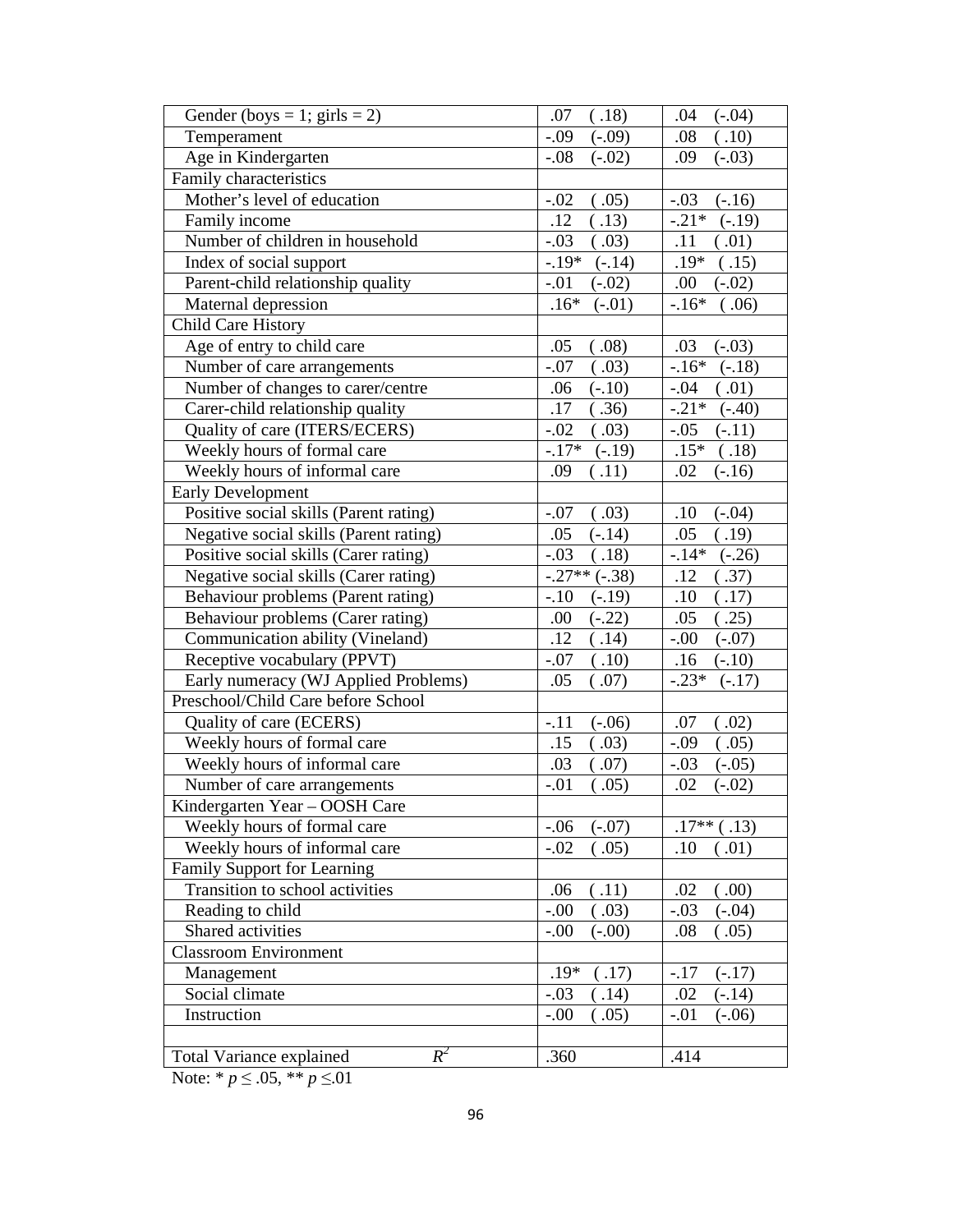After a process of reduction to determine the best sets of predictors for the teacher-rated outcome variables, the sets of retained variables were similar to those found in parent ratings of the same behaviour.

Six variables were retained as significant predictors of prosocial behaviour:

- Child gender (β = .12, *p* < .05, partial  $r^2$  = .017)
- Fewer negative social skills in their early child care  $(\beta = -0.22, p < 0.01)$ , partial  $r^2 = .034$ )
- Fewer hours of formal child care in their child care history before age 4 (β = -.22, *p* < .01, partial  $r^2$  = .046)
- More positive relationships with carers in early care  $(\beta = .19, p < .01,$ partial  $r^2$  = .028)
- Longer hours of formal care in the year before school ( $\beta = .16$ ,  $p < .05$ , partial  $r^2 = .026$ )
- Kindergarten classrooms that were more effectively managed ( $\beta = 0.18$ , *p*  $< .01$ , partial  $r^2 = .040$ )

**Teacher-reported prosocial behaviour.** Children who were rated by their teachers as more prosocial in Kindergarten were more likely to be girls, to have shown fewer negative social skills and a close relationship with their carers in their early child care settings. They were also more likely to have attended fewer hours of formal child care in their early years and longer hours of formal care/education in the year before school, and to currently attend more effectively managed classrooms in their first year at school.

Four of these variables were also in the retained set of significant predictors for socio-emotional difficulties following reduction. The significant predictors in the final set were:

- Fewer positive social skills in early child care teacher-rated ( $\beta$  = -.12 *p* < .05, partial  $r^2 = .014$ )
- More hours of formal child care in their early childcare history ( $\beta = .14$ , *p* < .01, partial  $r^2 = .022$ )
- Less positive relationships with carers in early care  $(\beta = -0.31, p < 0.001,$ partial  $r^2$  = .096)
- Kindergarten classrooms that were less effectively managed ( $\beta$  = -.14, *p*  $< .05$ , partial  $r^2 = .024$ )
- Families with lower income ( $\beta$  = -.20, *p* < .01, partial  $r^2$  = .048)
- Lower numeracy scores at age 3 to 4 years ( $\beta$  = -.12, *p* < .05, partial  $r^2$  = .018)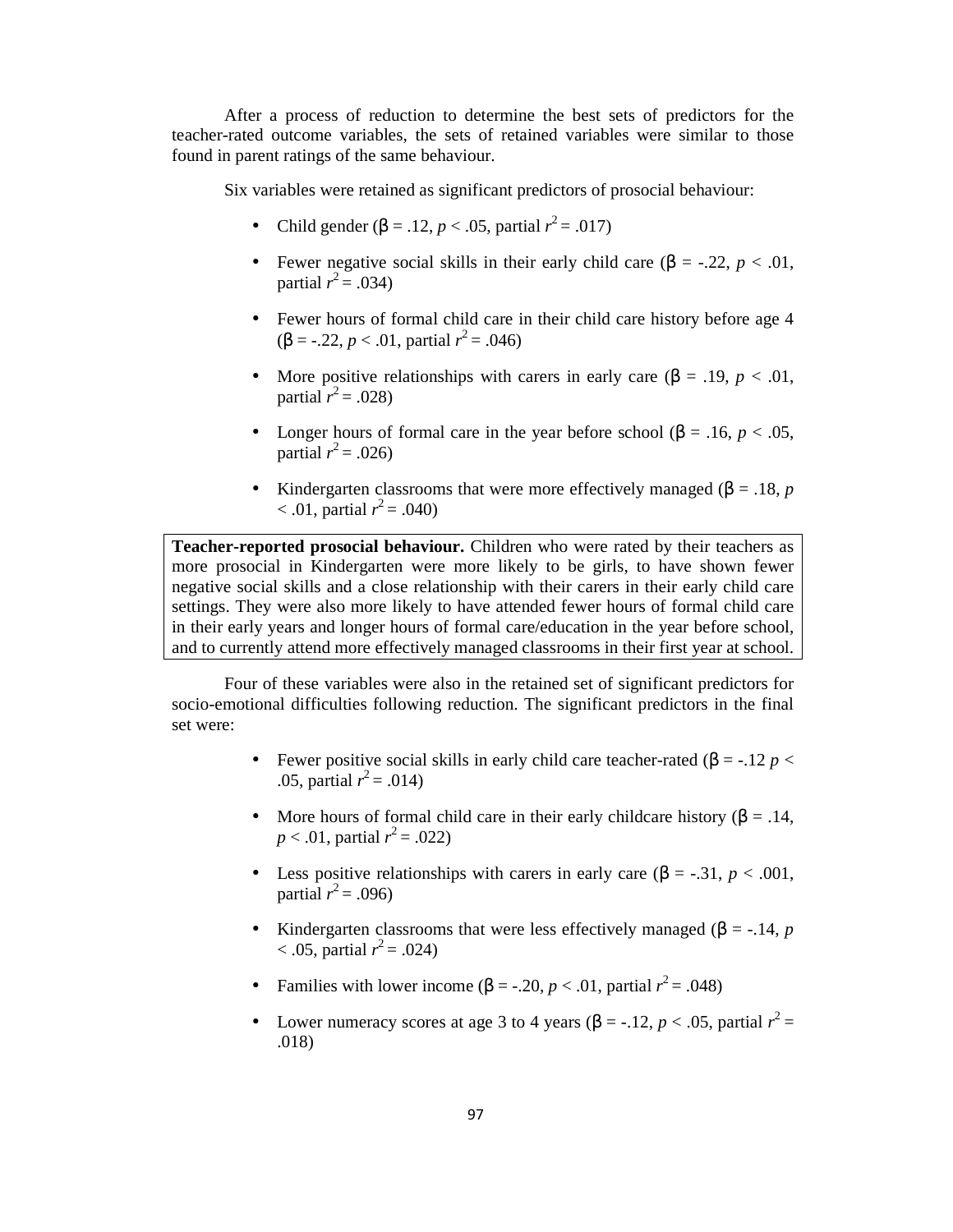• Longer hours of outside school hours child care in formal settings ( $\beta$  = .14,  $p < .05$ , partial  $r^2 = .021$ ).

**Teacher-reported socio-emotional difficulties**. Children who were rated by their teachers as having more socio-emotional difficulties were likely to have had an early child care history characterised by less positive social skills, less positive relationships with carers and longer hours of formal care in their early years, in addition to longer current hours of formal outside school hours care. They were also more likely to come from families with lower incomes, to have achieved lower numeracy scores when aged 3 to 4 years and to be in Kindergarten classrooms that were less effectively managed.

### **Teacher-reported student-teacher relationship**

Results for student-teacher relationship quality are presented in Table 6.8. The variance explained by the full set of predictor variables was 42.7% for conflict and 23.4% for closeness in the student-teacher relationship.

| <b>Predictor Variables</b>             | Conflict                      | Closeness          |
|----------------------------------------|-------------------------------|--------------------|
|                                        | Beta<br>(r)                   | Beta<br>(r)        |
| Urban-rural location (recruitment)     | .07<br>(.14)                  | (.07)<br>.03       |
| Child characteristics                  |                               |                    |
| Gender (boys = 1; girls = 2)           | .02<br>$(-.07)$               | (.12)<br>.09       |
| Temperament                            | $-.06$<br>$(-.03)$            | $(-.06)$<br>$-.09$ |
| Age in Kindergarten                    | $.15*$<br>(.07)               | $(-.07)$<br>$-.09$ |
| Family characteristics                 |                               |                    |
| Mother's level of education            | $-.03$<br>$(-.14)$            | $(-.01)$<br>$-.05$ |
| Family income                          | $-.20**(-.15)$                | $.17*$<br>.18)     |
| Number of children in household        | $.12*$<br>(.04)               | (0.00)<br>$-.05$   |
| Index of social support                | $(-.02)$<br>.12               | $-.12$<br>$(-.14)$ |
| Parent-child relationship quality      | $-.15$<br>$(-.07)$            | $-.15$<br>$(-.15)$ |
| Maternal depression                    | $-0.25**(-0.05)$              | .07<br>(.02)       |
| Child Care History                     |                               |                    |
| Age of entry to child care             | .02<br>(.03)                  | .02<br>(.07)       |
| Number of care arrangements            | $-.11$<br>$(-.11)$            | $-.02$<br>(.01)    |
| Number of changes to carer/centre      | $-.02$<br>$(-.01)$            | .03<br>$(-.03)$    |
| Carer-child relationship quality       | $-.17*$<br>$(-.38)$           | .05<br>$(-.05)$    |
| Quality of care (ITERS/ECERS)          | .12<br>.01)                   | $-.00$<br>(.06)    |
| Weekly hours of formal care            | $.16*$<br>$\left( .18\right)$ | $(-.18)$<br>$-.14$ |
| Weekly hours of informal care          | $-.02$<br>$(-.15)$            | .02<br>$(-.04)$    |
| <b>Early Development</b>               |                               |                    |
| Positive social skills (Parent rating) | $.16*$<br>$\left( .09\right)$ | (.08)<br>.02       |
| Negative social skills (Parent rating) | $-.04$<br>(.13)               | .11<br>(.01)       |
| Positive social skills (Carer rating)  | $-.01$<br>$(-.13)$            | (.07)<br>$-.02$    |
| Negative social skills (Carer rating)  | $.36**$<br>(.44)              | $-.02$<br>$(-.07)$ |
| Behaviour problems (Parent rating)     | (.10)<br>.07                  | $(-.15)$<br>$-15$  |

*Table 6.8 Regression analyses to predict student-teacher relationship conflict and closeness in Kindergarten as rated by teachers*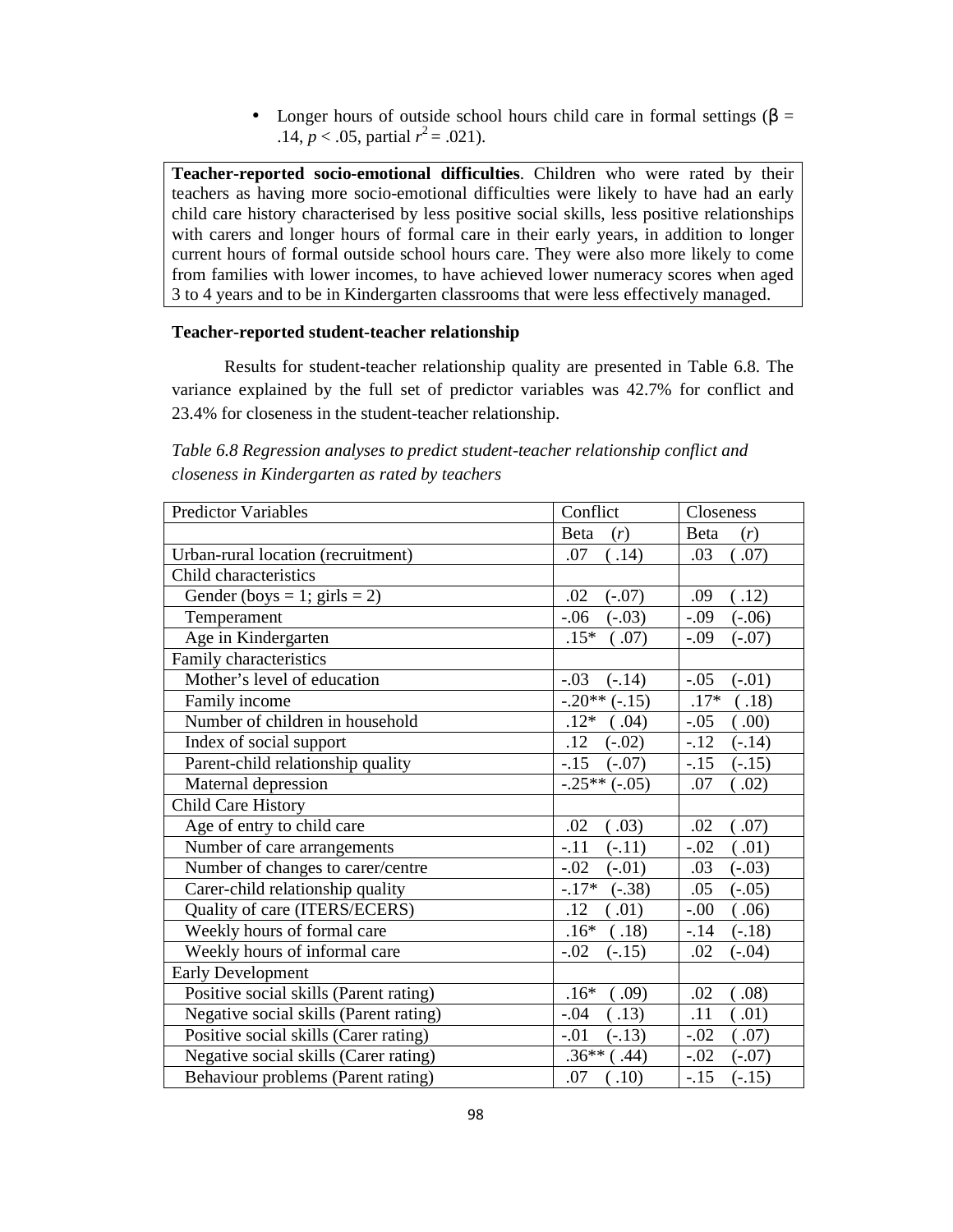| Behaviour problems (Carer rating)              | .21)<br>$-.07$     | $(-.09)$<br>$-.01$         |
|------------------------------------------------|--------------------|----------------------------|
| Communication ability (Vineland)               | $-.10$<br>$(-.09)$ | .01<br>(.07)               |
| Receptive vocabulary (PPVT)                    | .11<br>$(-.07)$    | .11<br>(.11)               |
| Early numeracy (WJ Applied Problems)           | $-.15$<br>$(-.14)$ | $-.08$<br>$(-.06)$         |
| Preschool/Child Care in the Year before School |                    |                            |
| Quality of care (ECERS)                        | .05<br>.06)        | $\left( .12\right)$<br>.07 |
| Weekly hours of formal care                    | $-.04$<br>.08)     | $-.01$<br>$(-.06)$         |
| Weekly hours of informal care                  | .01<br>$(-.04)$    | (.06)<br>$-.01$            |
| Number of care arrangements                    | .10<br>.09)        | $-.04$<br>06)              |
| Kindergarten Year – OOSH Care                  |                    |                            |
| Weekly hours of formal care                    | $.14*$<br>0.04)    | $-.00$<br>$(-.06)$         |
| Weekly hours of informal care                  | .08<br>$(-.02)$    | .05<br>(0.06)              |
| Family Support for Learning                    |                    |                            |
| Transition to school activities                | .01<br>.00)        | .04)<br>.01                |
| Reading to child                               | .08<br>.04)        | .09<br>(.06)               |
| Shared activities                              | .07<br>(.09)       | $-.01$<br>$(-.01)$         |
| <b>Classroom Environment</b>                   |                    |                            |
| Management                                     | $-.10$<br>(.06)    | .14<br>(.12)               |
| Social climate                                 | .08<br>$(-.09)$    | $-.03$<br>$(-.01)$         |
| Instruction                                    | $-.09$<br>$(-.10)$ | $-.13$<br>$(-.06)$         |
|                                                |                    |                            |
| $R^2$<br><b>Total Variance explained</b>       | .427               | .234                       |

Note: \* *p* ≤ .05, \*\* *p* ≤.01,

Following the process of variable reduction to determine the best set of predictors, relationship conflict was found to be predicted by the following set of variables:

- Family income (β = -.13, *p* < .05, partial  $r^2$  = .023)
- Maternal depression ( $\beta$  = -.13, *p* < .05, partial  $r^2$  = .023)
- Hours of early child care in formal settings ( $\beta = .15$ ,  $p < .05$ , partial  $r^2 =$ .028)
- Hours of early child care in informal settings ( $\beta = -11$ ,  $p < .05$ , partial  $r^2$  $= .016$
- Relationships with carers in early child care  $(\beta = -18, p < .01,$  partial  $r^2 =$ .027)
- Early negative social skills in care  $(β = .29, p < .001,$  partial  $r^2 = .061)$
- Number of weekly care arrangements in the year before school ( $\beta = .11$ ,  $p < .05$ , partial  $r^2 = .014$ )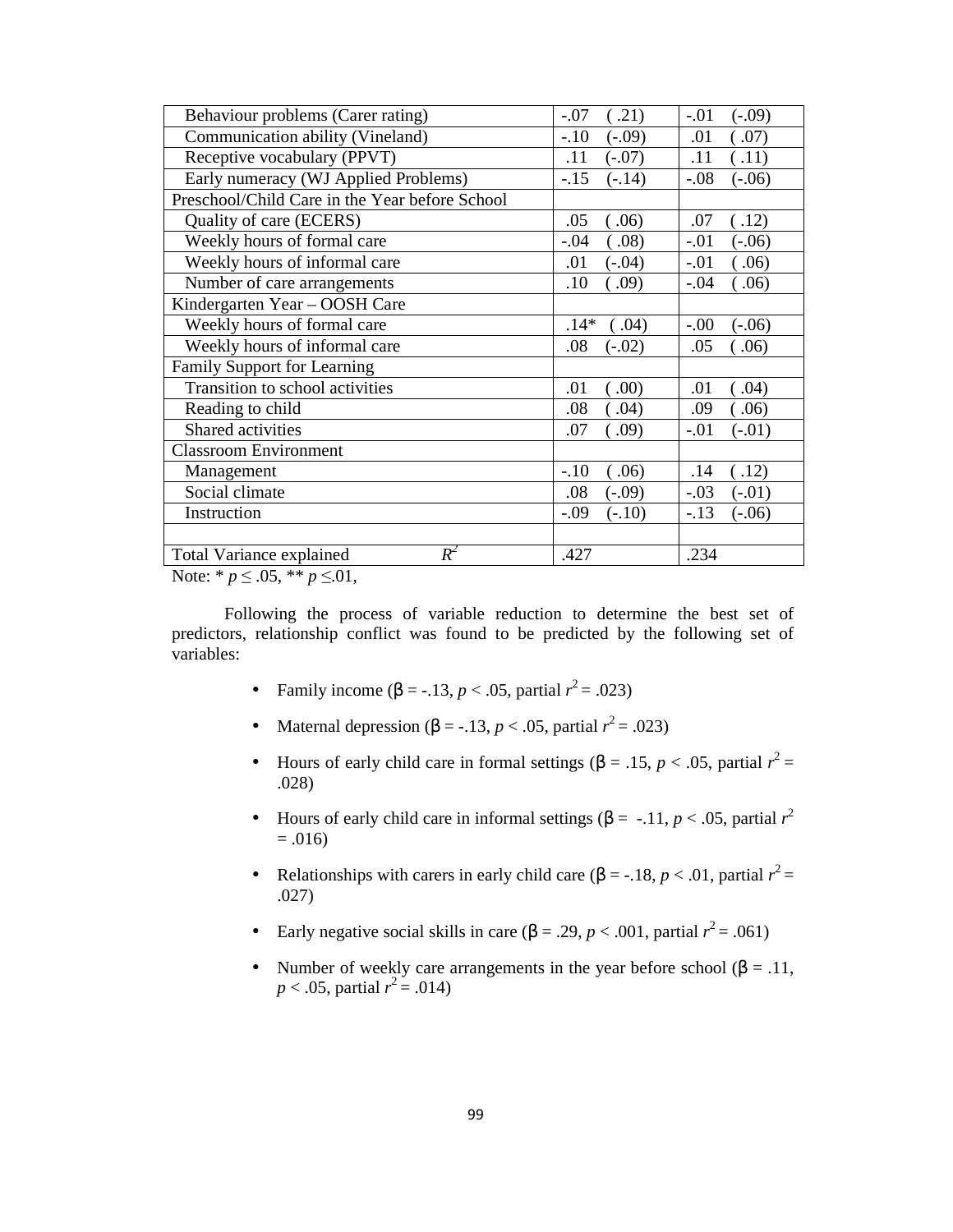**Teacher-reported teacher-child relationship in Kindergarten (conflict)** Teachers reported more conflict in their relationships with children who were from low income families or in which the mother had suffered from depression. A conflicted relationship was also more likely when the child's early child care experience included more hours of formal care and fewer hours of informal care and was characterized by poorer teacher-child relationships and more negative social behaviour. More conflicted teacherchild relationships in Kindergarten were also noted in children who had attended multiple care settings in the year before school.

Student-teacher closeness in the relationship was predicted by the following variables retained following variable reduction to identify the best set of predictors:

- Family income (β = .19, *p* < .001, partial  $r^2$  = .039)
- Mother child relationship quality ( $\beta = -18$ ,  $p < .001$ , partial  $r^2 = .032$ );
- Hours of early child care in formal settings ( $β = -.17, p < .001$ , partial  $r^2$  $= .032$
- Early signs of behaviour problems as rated by parents  $(\beta = -19, p < .001,$ partial  $r^2$  = .036)

**Teacher-reported teacher-child relationship in Kindergarten (closeness)** Children who were reported by Kindergarten teachers to have formed closer relationships with them tended to be from more financially advantaged families. In their early development and in early child care, they were more likely to have had a less positive relationship with their mothers and to have shown fewer behaviour problems at home. Children with closer relationships with their Kindergarten teachers had also spent fewer hours in formal child care during their early years.

### **Child-reported feelings about school, the teacher and peers**

Results are presented in Table 6.9 for the three child-reported outcomes of adjustment. These outcomes were less well explained by the set of 38 predictor variables than were teacher and parent-reported outcomes, with  $R^2$  figures of .185, .219, and .250 for school liking, teacher liking, and peer liking, respectively.

*Table 6.9 Regression analyses to predict children's feelings about school, their teachers and peers* 

| Predictor variables                | School liking              | Teacher<br>liking   | Peer liking         |
|------------------------------------|----------------------------|---------------------|---------------------|
|                                    | <b>B</b> eta<br>(r)        | <b>B</b> eta<br>(r) | <b>B</b> eta<br>(r) |
| Urban-rural location (recruitment) | $-.18*$<br>$(-.11)$        | $-.15*$<br>$(-.06)$ | $-.10$<br>$(-.11)$  |
| Child characteristics              |                            |                     |                     |
| Gender (boys = 1; girls = 2)       | (.11)<br>.11               | $.18**$ (.19)       | .06<br>.07)         |
| Temperament                        | $(-.00)$<br>.06            | $-.04$<br>(0.00)    | (.10)<br>.15        |
| Age in Kindergarten                | $\left( .02\right)$<br>.04 | $(-.02)$<br>$-0.00$ | $(-.08)$<br>$-.05$  |
| Family characteristics             |                            |                     |                     |
| Mother's level of education        | .05<br>.06)                | .03)<br>.02         | .16                 |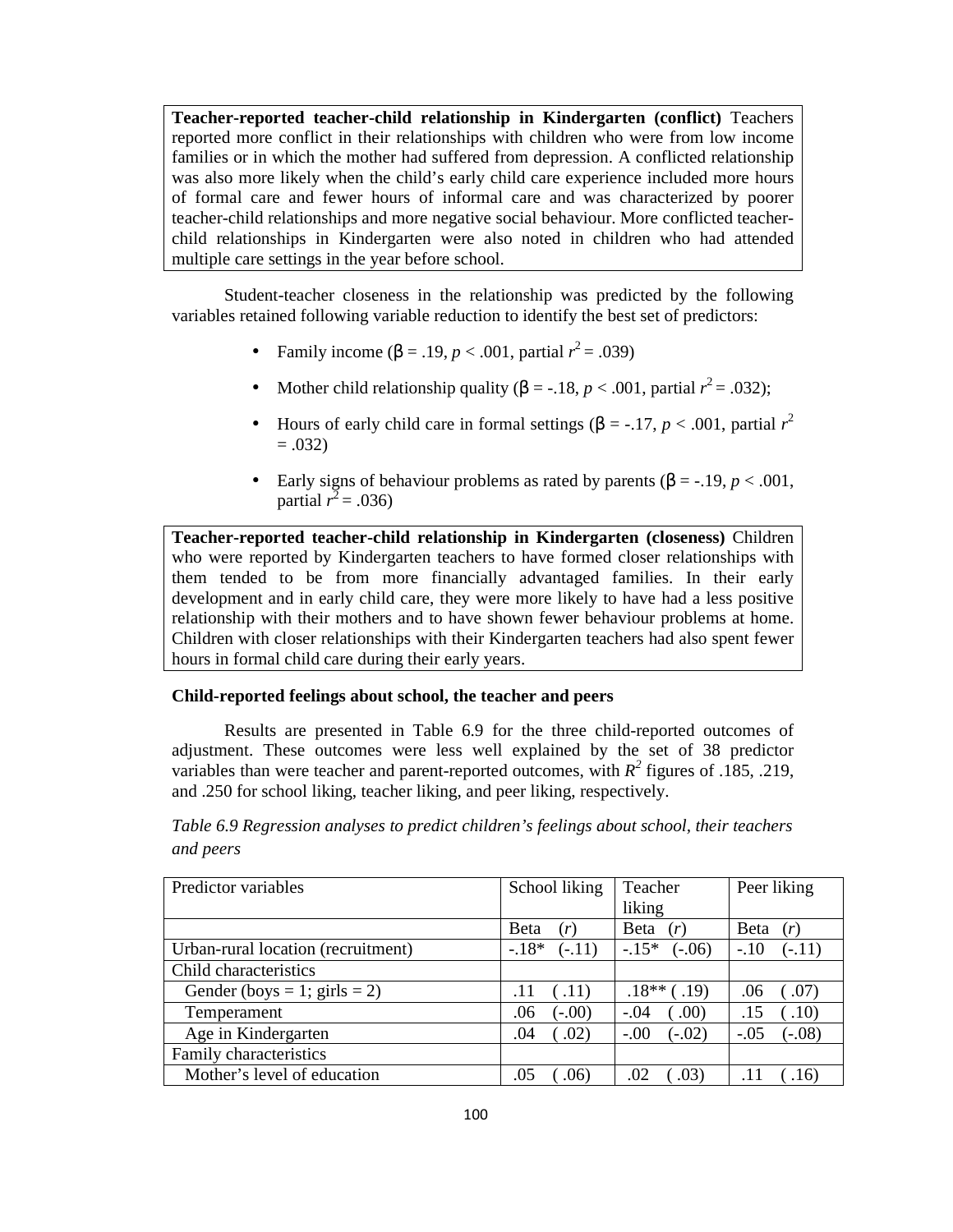| Family income                            | $-.09$   | .01      | $-.06$   |
|------------------------------------------|----------|----------|----------|
|                                          | $(-.00)$ | (.06)    | (.03)    |
| Number of children in household          | $-.02$   | .09)     | (.01)    |
|                                          | $(-.02)$ | .06      | $-.04$   |
| Index of social support                  | $-.03$   | .08      | $(-.06)$ |
|                                          | $(-.05)$ | (.02)    | $-.10$   |
| Parent-child relationship quality        | .00)     | $-.10$   | $-.07$   |
|                                          | $-.04$   | $(-.11)$ | $(-.08)$ |
| Maternal depression                      | (.03)    | .00)     | $-.08$   |
|                                          | .05      | $-.02$   | (.02)    |
| <b>Child Care History</b>                |          |          |          |
| Age of entry to child care               | .02      | $-.10$   | $-.04$   |
|                                          | (.06)    | .03)     | $(-.05)$ |
| Number of care arrangements              | $-.04$   | .00)     | .05      |
|                                          | $(-.05)$ | $-.07$   | $(-.01)$ |
| Number of changes to carer/centre        | $-.10$   | $(-.08)$ | $-.07$   |
|                                          | $(-.11)$ | $-.04$   | $(-.08)$ |
| Carer-child relationship quality         | .19*     | .10      | $.25**$  |
|                                          | (.16)    | (.14)    | (.22)    |
| Quality of care (ITERS/ECERS)            | .10)     | (.13)    | .07      |
|                                          | .07      | .10      | .10)     |
| Weekly hours of formal care              | .00      | .00      | .05      |
|                                          | $(-.04)$ | $(-.09)$ | $(-.01)$ |
| Weekly hours of informal care            | $(-.04)$ | $-.03$   | $-.17*$  |
|                                          | $-.04$   | $(-.02)$ | $(-.08)$ |
| <b>Early Development</b>                 |          |          |          |
| Positive social skills (Parent rating)   | .07      | .02      | $-.02$   |
|                                          | (.07)    | $(-.02)$ | $(-.04)$ |
| Negative social skills (Parent rating)   | .02      | $.12*$   | $-.01$   |
|                                          | $(-.09)$ | (.01)    | $(-.07)$ |
| Positive social skills (Carer rating)    | .00      | .04)     | $-.15$   |
|                                          | (.10)    | $-.04$   | $(-.03)$ |
| Negative social skills (Carer rating)    | $-.07$   | $-.17$   | $(-.24)$ |
|                                          | $(-.15)$ | $(-.19)$ | $-.14$   |
| Behaviour problems (Parent rating)       | $-.12$   | $-.12$   | $-.15$   |
|                                          | $(-.11)$ | $(-.07)$ | $(-.07)$ |
| Behaviour problems (Carer rating)        | .12      | .09      | $(-.10)$ |
|                                          | $(-.05)$ | $(-.06)$ | .08      |
| Communication ability (Vineland)         | $-.05$   | $-.01$   | .07      |
|                                          | (.07)    | .05)     | .06)     |
| Receptive vocabulary (PPVT)              | .03      | .00.     | (.01)    |
|                                          | (.09)    | (.05)    | $-.09$   |
| Early numeracy (WJ Applied Problems)     | $-.05$   | $-.04$   | (.01)    |
|                                          | (.07)    | $(-.02)$ | $-.03$   |
| Preschool/Child Care in the Year before  |          |          |          |
| School                                   |          |          |          |
| Quality of care (ECERS)                  | .01      | .03      | $(-.05)$ |
|                                          | $(-.01)$ | .00)     | $-.02$   |
| Weekly hours of formal care              | $-.13$   | $-.05$   | $-.11$   |
|                                          | $(-.11)$ | $(-.06)$ | $(-.08)$ |
| Weekly hours of informal care            | $-.01$   | $-.10$   | .08      |
|                                          | $(-.04)$ | .04)     | .04)     |
| Number of care arrangements              | .00      | $.15*$   | .02      |
|                                          | $(-.07)$ | (.10)    | $(-.03)$ |
| Kindergarten Year - OOSH Care            |          |          |          |
| Weekly hours of formal care              | .02      | $-.10$   | $-.01$   |
|                                          | $(-.02)$ | $(-.13)$ | $(-.03)$ |
| Weekly hours of informal care            | .09      | $-.01$   | .01      |
|                                          | (.04)    | .10)     | (.01)    |
| Family Support for Learning              |          |          |          |
| Transition to school activities          | $-.04$   | .02      | .00      |
|                                          | $(-.01)$ | .07)     | .07)     |
| Reading to child                         | .07      | .08      | $-.10$   |
|                                          | (.12)    | .09)     | (.06)    |
| Shared activities                        | $.15*$   | .02      | .04)     |
|                                          | .15)     | .01)     | .07      |
| <b>Classroom Environment</b>             |          |          |          |
| Management                               | .11      | .18)     | (.17)    |
|                                          | .09)     | .09      | .13      |
| Social climate                           | $-.07$   | (.18)    | .00.     |
|                                          | (.05)    | .08      | (.16)    |
| Instruction                              | $-.01$   | .11)     | .05      |
|                                          | .07)     | $-.00$   | (.17)    |
|                                          |          |          |          |
| $R^2$<br><b>Total Variance explained</b> | .185     | .219     | .250     |

Note:  $* p \leq .05$ ,  $* p \leq .01$ 

A consistent pattern was apparent in the sets of variables that were retained for the three outcomes after the process of variable reduction. For school liking, retained variables were: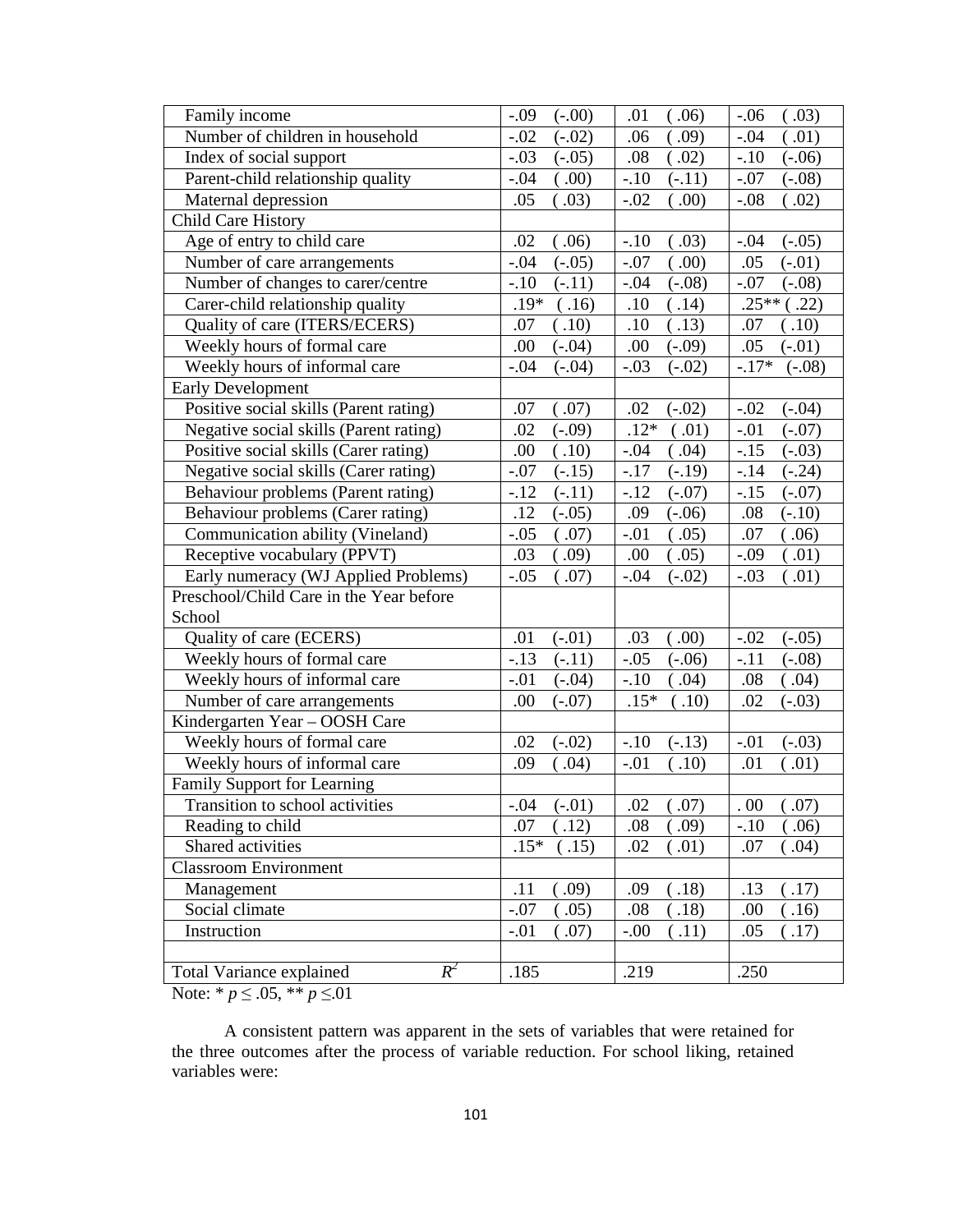- Number of changes of carer or centre in early years (β = -.12, *p* < .05, partial  $r^2 = .016$ )
- Carer-child relationship quality in early child care experiences ( $β = .17, p$  $< .05$ , partial  $r^2 = .031$ )
- Hours of formal care/preschool in year before school  $(\beta = -11, p < 0.05)$ , partial  $r^2 = .014$ ).
- Shared family activities at home  $(β = .17, p < .01,$  partial  $r^2 = .030)$

### **Child-reported liking of school**

Children who said that they liked school were more likely to have had fewer changes in carers or care arrangements, spent fewer hours in formal care and experienced more positive relationships with carers in their early child care experiences. They were also more likely to have more shared family activities at home.

For teacher liking, the retained variables after the process of variable reduction were:

- Child gender (β = .16, *p* < .01, partial  $r^2$  = .028)
- Number of children in the household  $(\beta = .11, p < .05,$  partial  $r^2 = .012$ )
- Negative social skills in early years teacher-rated  $(\beta = -16, p < 0.01)$ , partial  $r^2 = .027$ )
- More care arrangements per week in the year before school ( $\beta = .13$ ,  $p <$ .05, partial  $r^2 = .018$ )
- Quality of the classroom management environment (β = .20, *p* < .001, partial  $r^2 = .044$ )

# **Child-reported feelings about their teacher**

Children who attended Kindergarten classrooms that were well managed were happier in their relationships with their teachers. They were more likely to be girls with more siblings at home. In terms of child care, they were likely to be children who had shown fewer negative behaviours in the early years and who had experienced more care arrangements in the year before starting school

For peer liking, retained variables following variable reduction to find the best set of predictors were:

- Positive relationships with caregivers in early child care ( $\beta = .29$ ,  $p <$ .001, partial  $r^2 = .070$ )
- Early positive social skills in child care as reported by carers ( $\beta$  = -.16,  $p < .05$ , partial  $r^2 = .023$ )
- Classrooms that were well-managed ( $\beta = .20$ ,  $p < .05$ , partial  $r^2 = .041$ )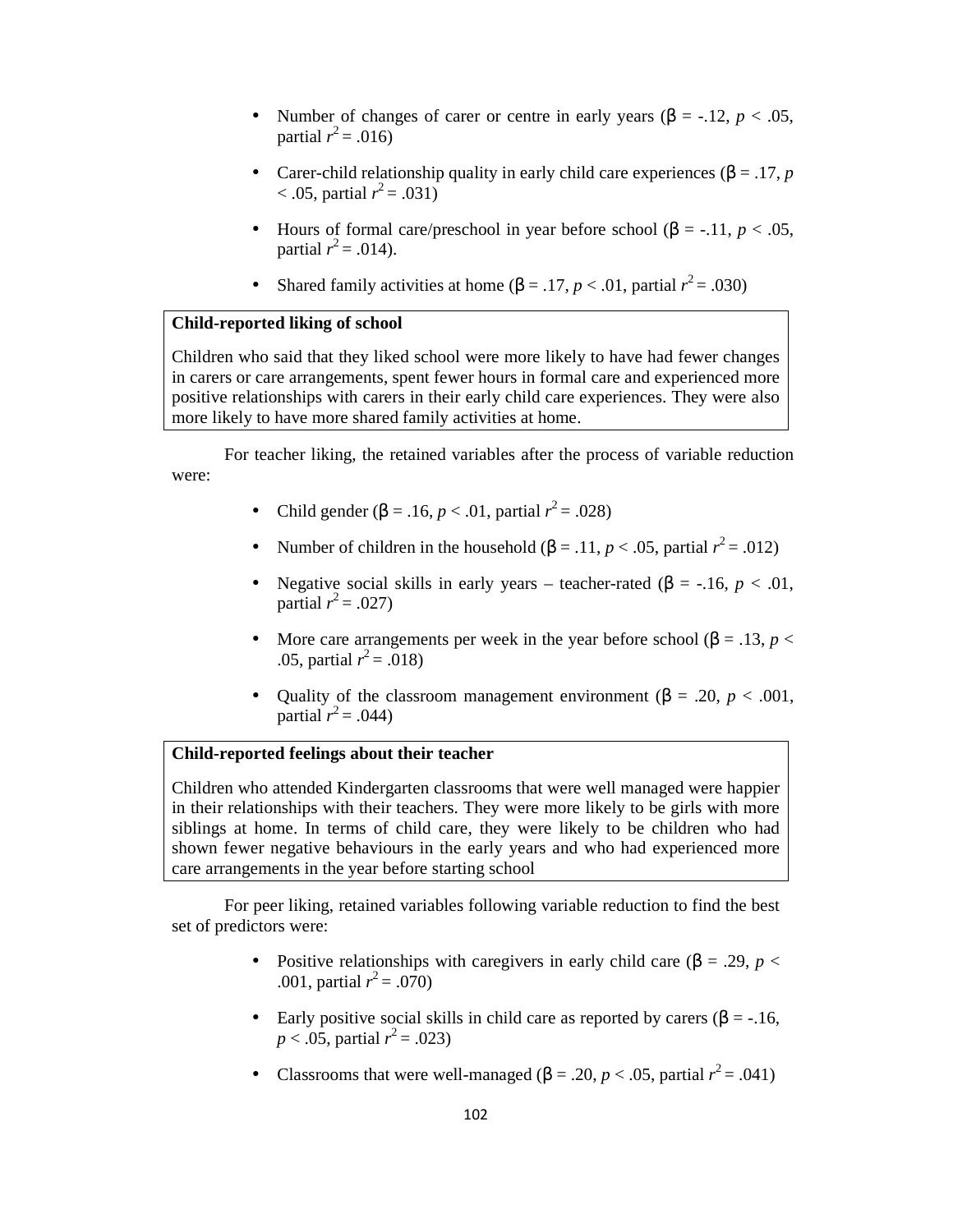# **Child-reported feelings about peers**

Children who attended Kindergarten classrooms that were well managed were happier in their relationships with peers. In their early child care experiences, they were more likely to have had positive relationships with their carers but to have shown fewer positive social skills with peers.

The following chapter will provide a summary and discussion of these findings.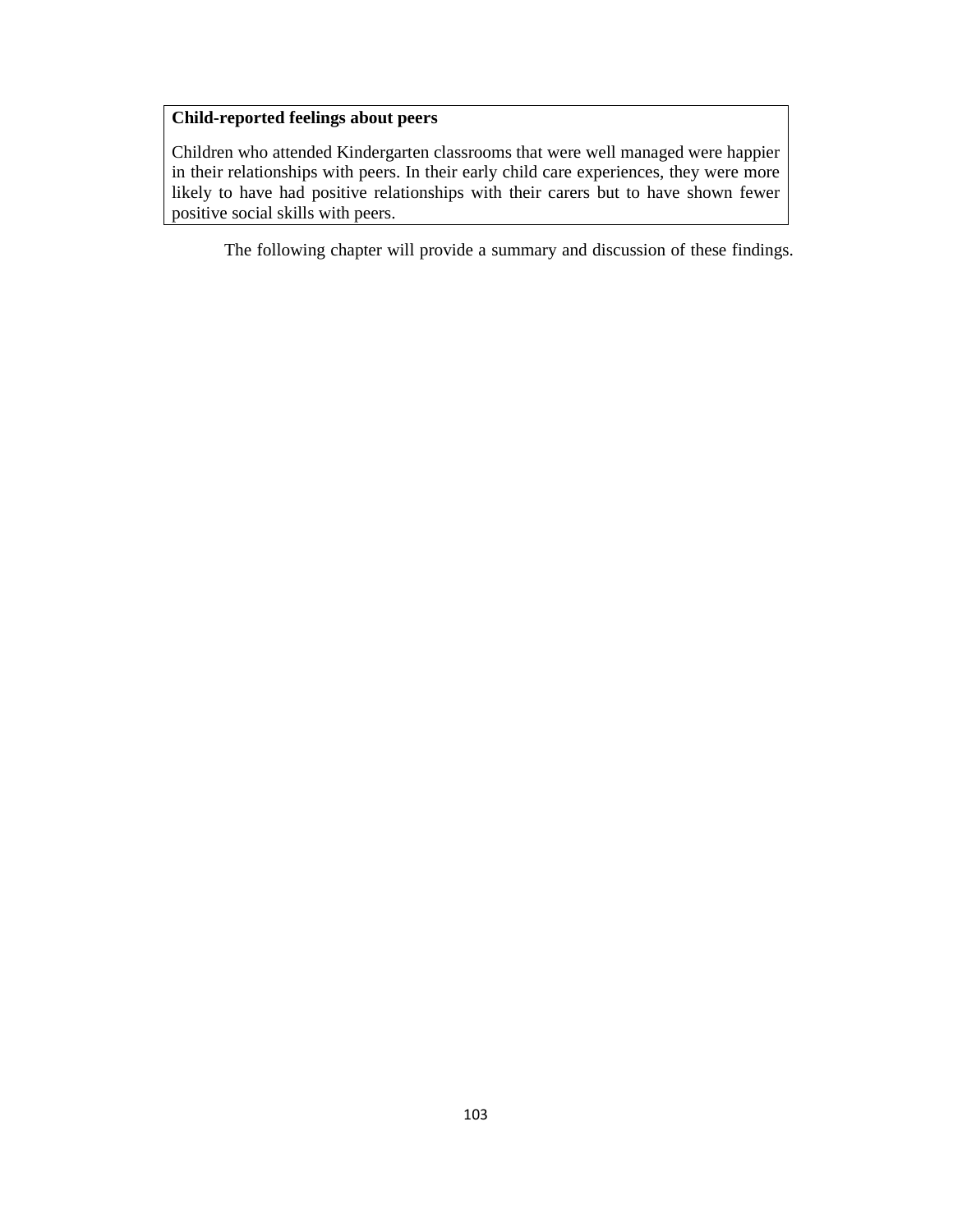#### **CHAPTER 7 DISCUSSION AND CONCLUSIONS**

The final chapter summarises and discusses the main findings of the study in relation to the research questions and presents conclusions about the part played by regulated child care in children's preparation for successful school transition and about the study itself.

### **7.1 Discussion of the Results of the Study**

In the course of the this research project, with its repeated measurement of many factors related to the lives and the care and educational experiences of young children across New South Wales, we have been able to describe many of the features of families with young children who are sending their children to regulated child care, the child care arrangements they have made as well as the activities of children and families around the child's transition to school. This is a valuable contribution to knowledge about Australian children, child care and school transition when all too often we need to rely on such information from other countries.

Details of these findings are presented in Chapters 2 (for features of the families), 3 (child care) and 4 (transition to school and early school experience) but there are particular findings related to the research questions reproduced below that that we would like to highlight and discuss further.

#### **Research Question 1**

# **What is the experience of families and young children in relation to regulated child care?**

This question involved three sub-questions that will be discussed in turn.

### **1.1 What kind of child care arrangements involving regulated care and what combinations of care do families make for their young children?**

We found that use of child care changes with age but that the average child is more likely to attend care on a part-time than a full-time basis with two to three days of care being a common pattern. This was a similar finding to that from the more representative sample of children in the Longitudinal Study of Australian children (Harrison & Ungerer, 2005; Harrison et al., 2009 in press), although LSAC has not yet released results for the full range of child ages found in the present study.

An issue of great interest to us, particularly in the first three years for the study, was the use of multiple care arrangements (more than one child care arrangement a week) and the changeability of care (how many times in 12 months, the child care centre was changed or the carer was changed within a care setting). Our data show that in the early years, children are more likely to be in a single care setting than in multiple arrangements. While multiple arrangements were used by about a third of the sample, these were generally no more than two arrangements a week and likely to involve grandparents supplementing the formal care in the primary care setting (long day care, family day care and later, preschool).

Parents' reasons for making multiple care arrangements suggest a mix of convenience and concern for the child's best interests, suggesting that the decision is a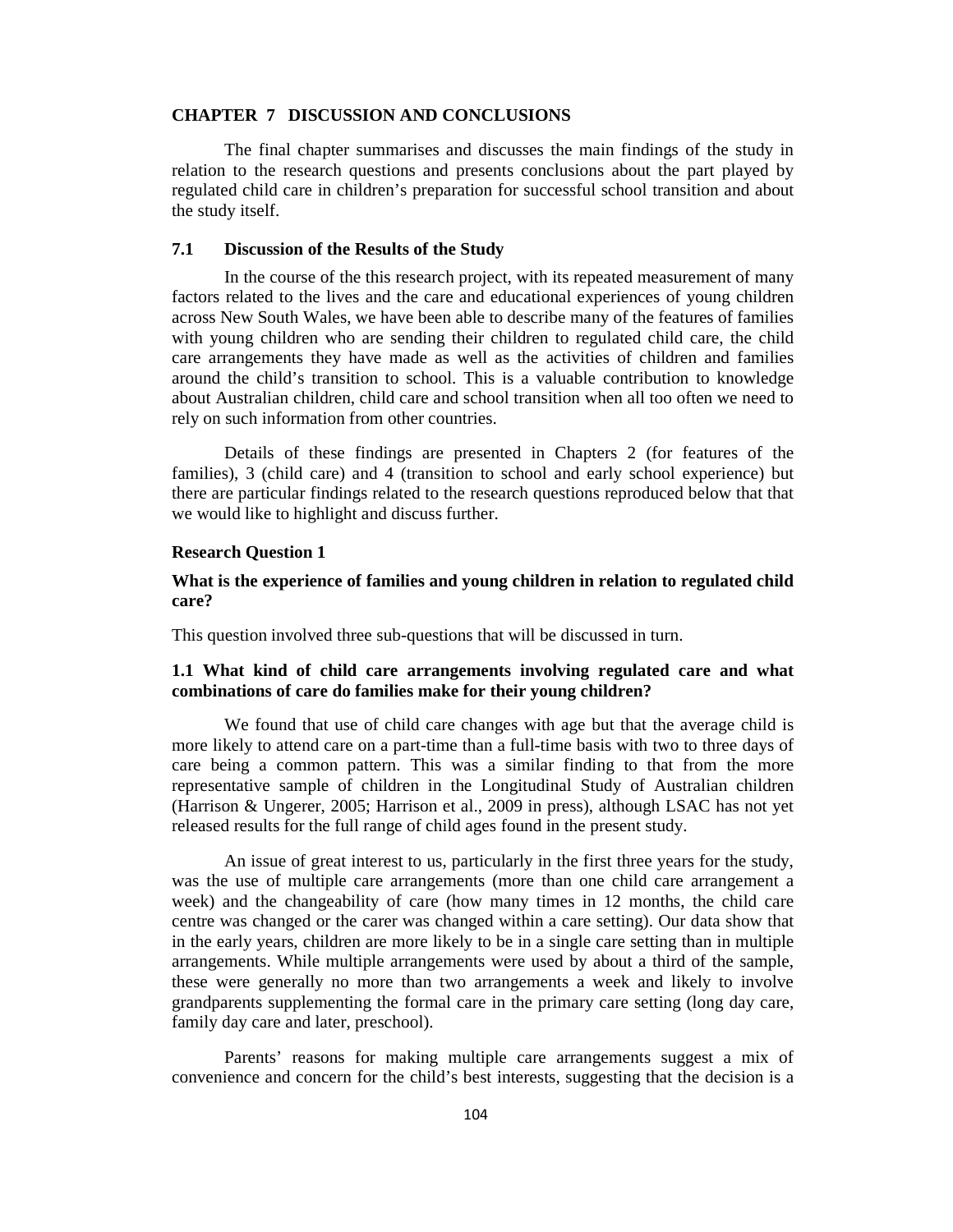deliberate rather than a default one based on access issues. The nature of the sample needs to be kept in mind when generalizing this conclusion. These were families who had gained a child care place and who were able to afford formal care.

### **1.2 How satisfied are families with their children's child care arrangements?**

As has been found in previous research on parent satisfaction with child care (Bowes et al., 2003), parents in the Child Care Choices study expressed a high level of satisfaction with the child care arrangements they had made for their child. This was consistently the case as we asked the parents about their satisfaction with each form of child care their child was attending during each year of data collection. The highest satisfaction was for care by grandparents and the lowest was for multiple care arrangements.

Our analysis of written comments from parents in the first year of the study (Bowes & Harrison, 2007) suggests that parents were not simply expressing satisfaction to justify their choices or to avoid noticing any shortcomings that might add to their guilt about placing their child in care. Their comments suggest that parents were observant and knowledgeable about what was happening in the child care settings and their own and their children's reactions to it and they had negative as well as positive reactions to aspects of care.

### **1.3 How changeable are young children's care arrangements?**

Changing of care arrangements was not as frequent as we had expected based on research from the USA (NICHD, 2001) although some children in the study experienced up to six changes over a 12 month period. As other results of this study and other Australian research (Harrison & Ungerer, 2000, 2002; Love et al., 2003) show, more changes in care were associated with socio-emotional difficulties in the year before school.

#### **Research Question 2**

#### **What is the nature of young children's child care experience?**

This question involved two sub-questions that will be discussed in turn.

### **2.1 What is the level and range of quality provided in their child care centres and family day care homes?**

Quality of centres and family day care homes was measured using an internationally recognised set of observation scales (ITERS,ECERS and FDCERS, see Chapters 2 and 3). In this sample, average quality ranged from good to above average with scores of around 5 on a 7-point scale with some variation reflected in standard deviations of 1 or less. This is similar to the ECERS values found in other Australian research (Harrison, Skouteris, Watson & Ungerer, 2006) and is higher than average quality rated on the same instruments in the USA and Israel and lower than in Sweden (Love et al., 2005). Preschools were rated as significantly higher in quality than long day care centres. In turn, both kinds of centre-based care had higher ratings of quality than family day care homes. This may reflect the different level and mix of early childhood qualifications of staff in these different kinds of child care.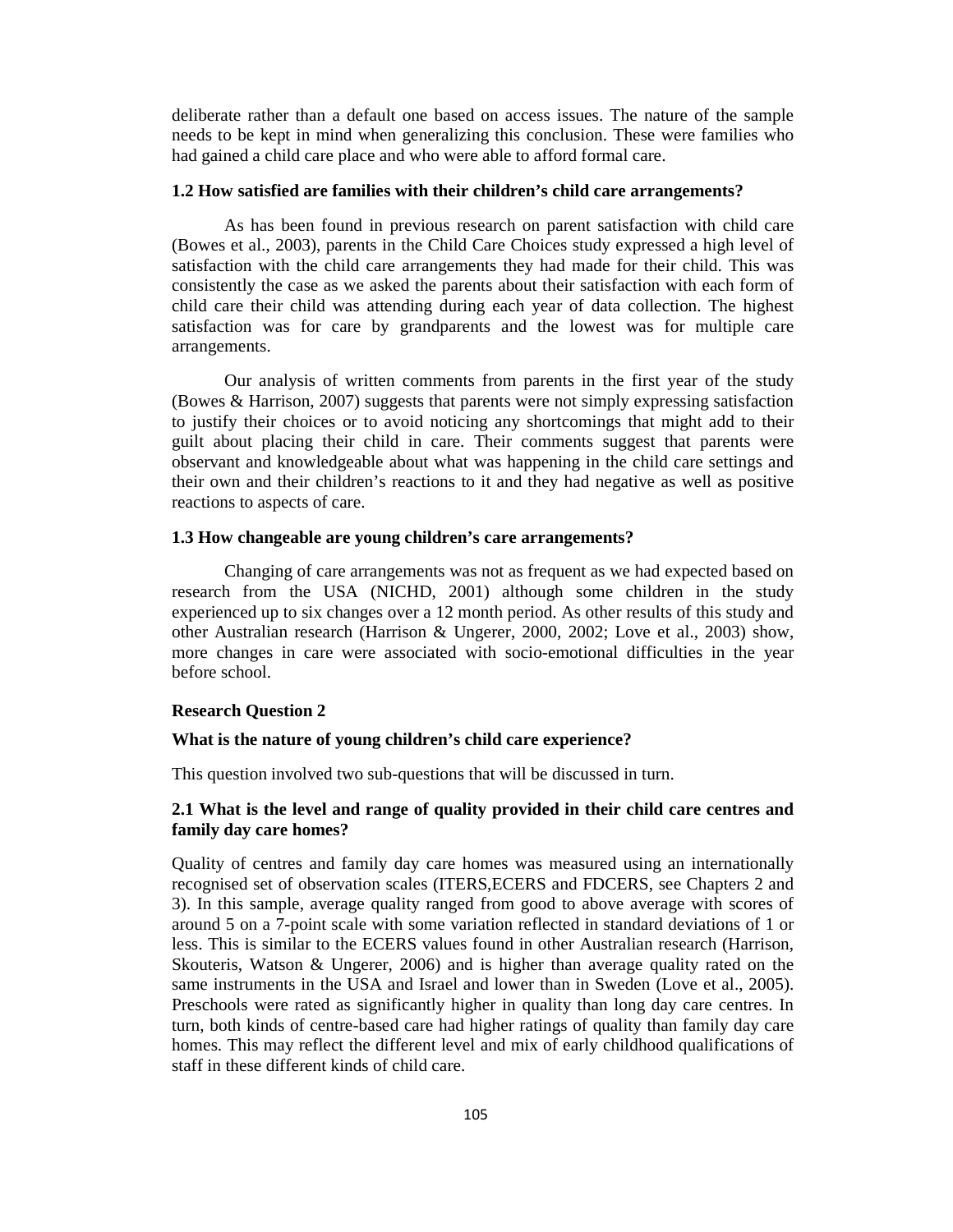# **2.2 What is the quality of the relationships children form with their child care providers?**

The teacher-child relationship was based on a rating scale completed by teachers that gave two subscale measures: degree of conflict and degree of closeness. There was little variation by age of child in the conflict and closeness of the teacher-child relationships.

#### **Research Question 3**

### **What is the experience of families and children as children enter formal schooling?**

This question involved three sub-questions that will be discussed in turn.

### **3.1 What kind of transition experiences do parents report as helpful in preparing their child for school?**

Parents gave a great deal of information in this study on their child's transition to school. They rated most highly orientation programs and open days at the school as well as information packages in terms of their usefulness for school transition. These formal activities originating from the school emerged from parents' ratings of a comprehensive list of formal and informal transition activities that came from schools, prior to school settings or were introduced by the families themselves.

### **3.2 What is the level and range of family involvement in their children's learning at home and at school?**

Once their child had started school parents were asked about their support of their child's learning, their involvement with the school and the care arrangements they had made for their child before and after school hours. In their first year at school about 30 percent of the children attended formal before and after school care and about half attended vacation care. Most families reported that they spent regular time reading to their child at home and, on average, they spent a moderate level of time in other shared activities at home like drawing or music. Two thirds of families reported that they helped their child with homework every day. Most of the parents' involvement with the school was informal (talking to teachers or other parents) with 42 percent reporting that they had attended a parent committee meeting during their child's first year at school and 20 percent helping with reading in the classroom on a weekly basis. These results suggest that the parents who have participated in the Child Care Choices study and shown a lot of thought and involvement in the child care their child has experienced, wish to continue their involvement in the next stage of their child's education.

### **3.3 What kinds of child care arrangements do families make for their school-age children?**

When children were in their first year of school, the most common care arrangement involved care by the other parent (generally the father), followed by care provided by a grandparent or a care program based at the child's school. About half of the children in the study attended vacation care when they were in their Kindergarten year. It seems that the parents were still making considerable use of formal care options once their child had started school although there was some preference suggested for family members for daily care before or after school. Other analysis of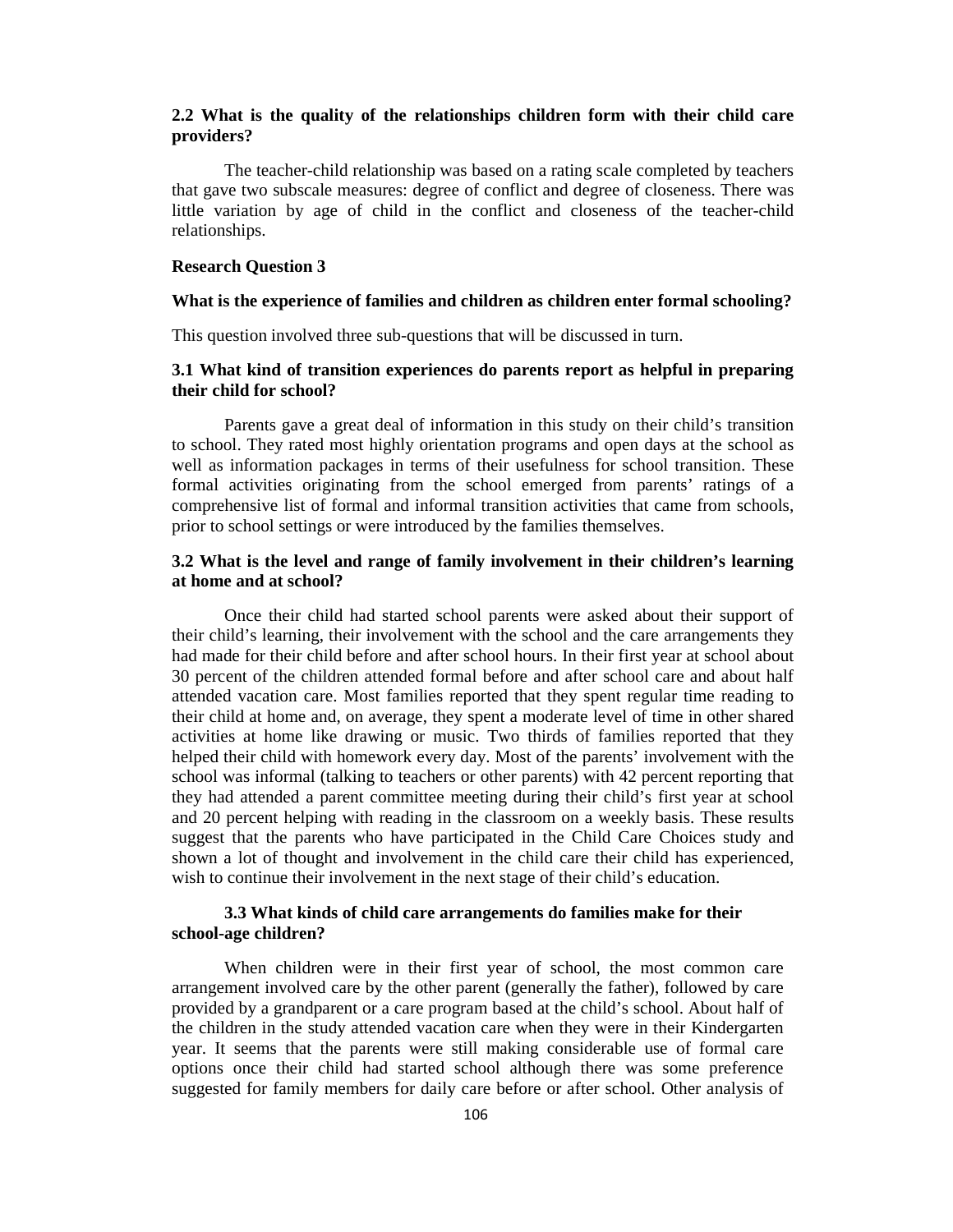Child Care Choices data on use of grandparent care suggests that for families able to make such arrangements, grandparents remain involved in child care to the same extent through the prior to school years and into the early years of school (Bowes, 2008).

#### **Research Question 4**

#### **What is the nature of young children's experience of school?**

This question involved two sub-questions that will be discussed in turn.

#### **4.1 How do children feel about school, their teachers, and their peers?**

 Child interviews during their first year at school revealed that most children liked being at school. However, a sizeable group of Kindergarten children said that they did not like school. These children have been the subject of more detailed analysis that suggests a troubled history in child care in the years prior to school (Stirling  $\&$ Hutchesson, 2008). In terms of liking their teachers and their peers, children seemed to be generally positive with little variation in their responses to these questions.

### **4.2 What is the level and range of quality provided in their classroom learning environments?**

 Based on standardized observations made of Kindergarten classrooms attended by children in the study, classrooms were found to show a wide range of quality in terms of management, social climate and approaches to instruction.

#### **Research Question 5**

# **What factors explain how well are children doing in their development at school and in the year before entering school?**

 To avoid excessive repetition, the three sub-questions will be answered and discussed together. The sub-questions are:

**5.1 What are the unique predictive effects of child and family characteristics, early child care experiences, early development, and current patterns of child care/preschool attendance on achievement and adjustment in the year prior to school entry?** 

**5.2 What are the unique predictive effects of child and family characteristics, early child care experiences, early development, child care/preschool experience in the year before school, transition to school experiences, family support for learning at home and at school, and classroom quality on achievement and adjustment in the first year of school?** 

# **5.3 What are the child, family, early learning, and child care/preschool factors that combine to best predict children's achievement and adjustment in the year prior to school entry and the first year at school?**

The central research questions of the study were around the prediction of children's achievement and adjustment in the year before and after their transition to school. The following section summarises and discusses the results of the regression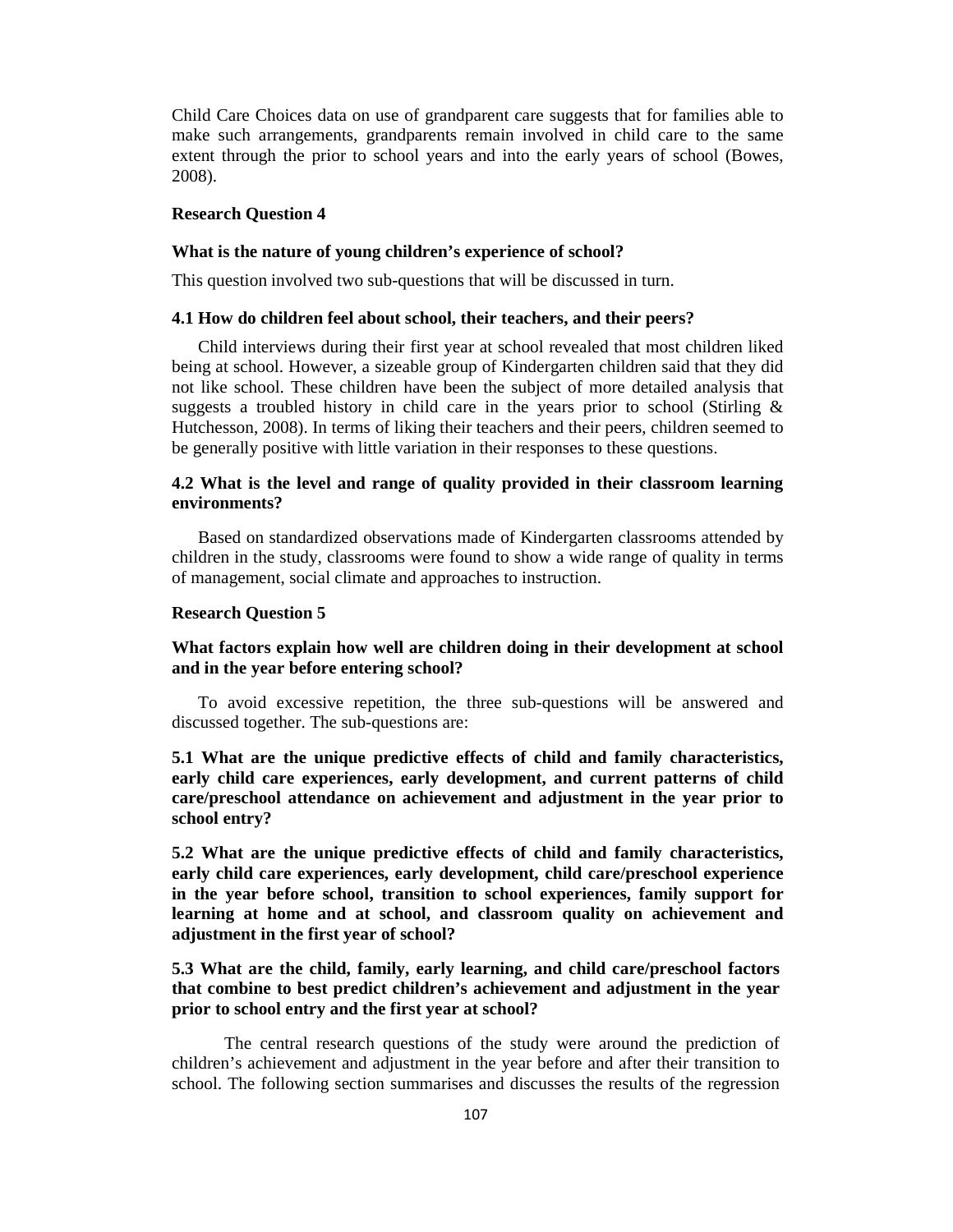analyses presented in Chapter 6. Please note that the tables that summarise the results and the discussion focus on the final reduced predictive models. The full models are presented in Chapter 6 and give details of all variables related significantly to the outcome variables. This was felt to be too complex to reproduce and summarise in the Discussion and Conclusions chapter.

Results are presented first for children in the year before school and then for children in Kindergarten, their first year of school. The tables accompanying the verbal summaries show which of the predictor variables were found to be significant in the reduced regression model generated for each independent variable.

The tables also show significant predictors in terms of sets of variables: child factors, family factors, factors related to the child's child care history, factors related to measures of children's earlier development, factors related to current child care arrangements and for the children in Kindergarten: family support for learning and classroom environment. For each of the tables, child outcomes are listed down the left side and predictors are listed across the top.

### **Achievement in the Year before School**

Numeracy and literacy were the two independent variables used to represent child's achievement in the year prior to school. The summary of the analysis is reproduced below.

### **Numeracy**

• Children who were older, showed fewer social problems and had a better aptitude for numeracy in their early development were more likely to achieve higher numeracy scores in the year before school entry. Early aptitude in numeracy was the primary predictor.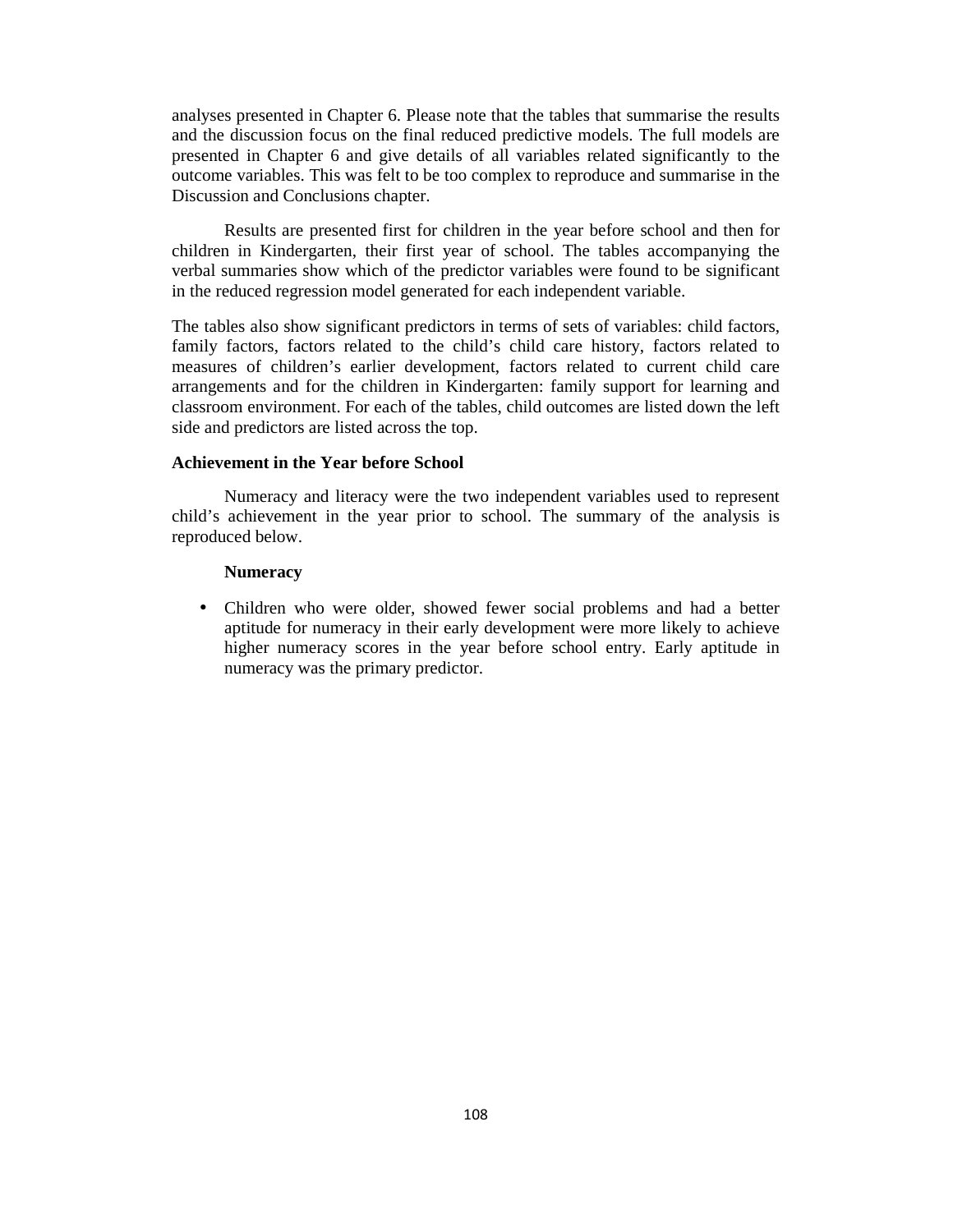|                 | <b>Child</b> | Family            | <b>Child</b><br>care<br>history      | <b>Early</b><br>development                                                                           | <b>Current</b><br>child<br>care<br>(year<br>before<br>school) |
|-----------------|--------------|-------------------|--------------------------------------|-------------------------------------------------------------------------------------------------------|---------------------------------------------------------------|
| <b>Numeracy</b> | Older        |                   |                                      | Higher<br>numeracy<br>Fewer negative<br>social skills <sup>p</sup>                                    |                                                               |
| <b>Literacy</b> | Older        | Fewer<br>siblings | Fewer weekly<br>care<br>arrangements | More<br>communication<br>skills<br>Higher<br>numeracy<br>Fewer negative<br>social skills <sup>t</sup> | Fewer hours<br>of<br>formal<br>care                           |

*Table 7.1. Predictors of achievement in the year before school* 

Note: For variables that were rated by both parents and teachers,  $p =$  reported by parents,  $t =$  reported by teachers/carers

It can be seen from Table 7.1 that the predictors for numeracy in the year before school involved a child factor (age) and factors from children's earlier development (numeracy skills and fewer negative social skills). The full model explained a large percentage of the variance (41.9%) and the score on this numeracy test in previous years was the most significant predictor. After accounting for the effects of child age, and early numeracy and social skills, no family factors or characteristics of current child care arrangements including observed quality of care were found to contribute to the explained variance.

#### **Literacy**

• Children who were older, had fewer siblings, and showed fewer social problems, more communication skills and a better aptitude for numeracy in their early development were more likely to achieve higher literacy scores in the year before school entry. Children who were attending longer hours of child care, preschool, or family day care and had attended a larger number of different care arrangements in their early years were less likely to score highly in literacy.

Table 7.1 shows a wider range of factors working together to predict children's literacy level in the year prior to school than was apparent in the prediction of numeracy scores. Child, family, child care history, prior development and current child care factors combined to account for 47% of the variance.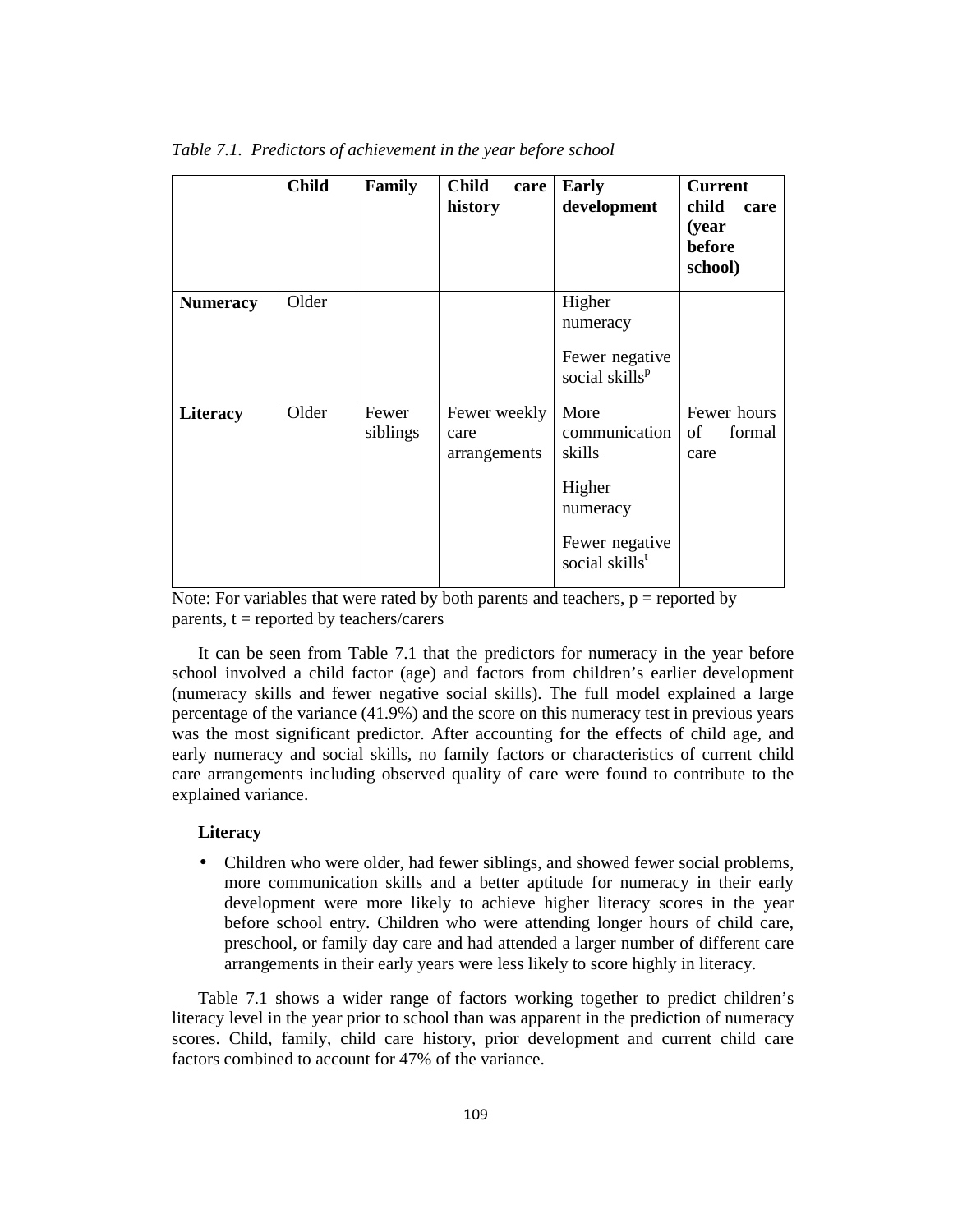Longer hours in care and multiple care arrangements have been found to be detrimental to children's development in previous overseas research (Belsky, 2001; NICHD, 2001; Sylva et al., 2003) as well as recent Australian research (Harrison et al., in press). It is interesting that current hours in formal care were linked significantly to poorer literacy scores in the year before school, rather than hours in informal care or combined hours in formal and informal care. It may be that more hours in formal care mean less time for the one-to-one interaction that provides a rich opportunity for learning language skills that are linked to literacy.

It is interesting to note that observed quality of child care did not emerge as a significant predictor of achievement in the year before school. This may be due to the general high quality of care observed in the centres in this study.

#### **Adjustment in the Year before School**

Children's adjustment in the year before school has been reported in relation to three independent variables: prosocial behaviour, socio-emotional difficulties, the teacher-child relationship in the main care setting in the year before school. In the case of prosocial behaviour and socio-emotional difficulties, both parents and teachers were asked to give ratings on children in the study (denoted as  $P$  and  $t$  in Table 7.2). Conflict and closeness were both reported on for the teacher-child relationship. Summaries of the results from Chapter 6 are reproduced below and discussed in relation to Table 7.2.

#### **Prosocial behaviour**

- Parent-reported prosocial behaviour was higher for girls, and higher for children with an easier temperament and who showed more positive and fewer negative social skills, and greater aptitude for numeracy in their early development. Children who had a history of receiving multiple care were rated as less prosocial.
- Children whom teachers rated highly for prosocial behaviour in the year before school were likely to have a close relationship with their mother and have shown more positive social skills and fewer negative social behaviours in their previous child care experience.

#### **Socio-emotional difficulties**

- Children were more likely to be rated by their parents as having more socioemotional difficulties in families where mothers had a lower level of education and a less positive relationship with their child and reported less social support from friends and family. Difficulties were also higher in children who had been rated as showing behaviour problems and negative social interaction towards peers during earlier periods of their development, and who had a history of having more changes in their child care arrangements.
- In the year before school entry, teachers' ratings of children's socio-emotional difficulties were influenced primarily by the social skills children brought with them. However, poorer outcomes were noted for children who had experienced a pattern of more changeable child care in the early years.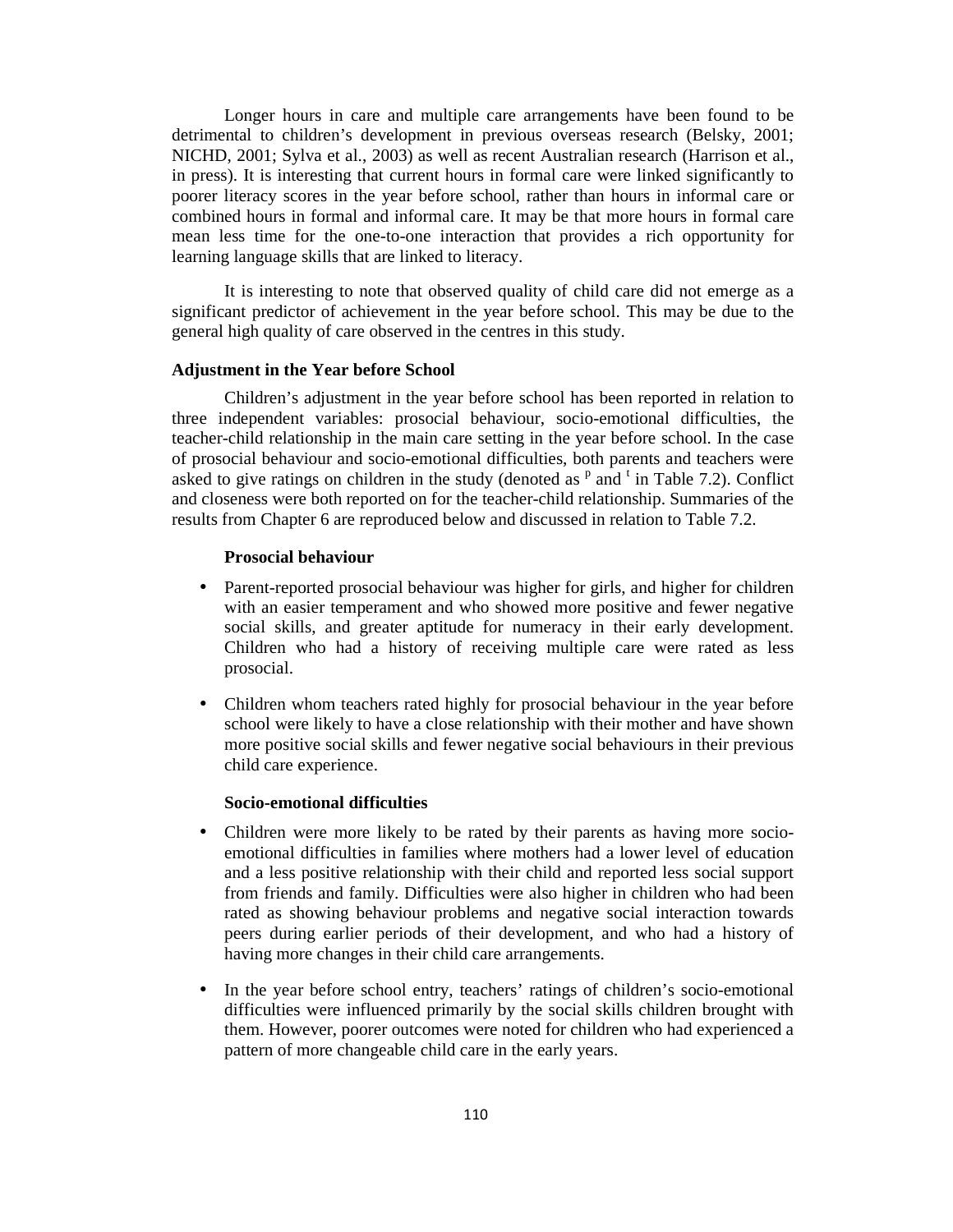#### **Teacher-child relationship**

- More conflicted student-teacher relationships were reported by teachers when children were from lower income families and had shown early indications of poorer social skills and poorer relationships with carers in previous years of child care.
- Teachers reported closer relationships with children who had an easy rather than a difficult temperament, and children who had fewer siblings. Close relationships were also more likely when children had a history of more positive relationships with their carers in previous years of child care.

It can be seen from the summaries and from Table 7.2 that different sets of factors predicted children's prosocial behaviour as rated by parents and teachers. This is not surprising given that they are basing their observations of the same child's behaviour in different settings (home and child care). The results for prediction of children's prosocial behaviour are interesting in that they include three child characteristics: gender, temperament and attachment (mother-child relationship) and one aspect of earlier development (social skills) suggesting that particular children may be more likely to exhibit helping behaviour towards others. It is interesting that multiple care arrangements in their history of child care appears to be linked to prosocial behaviour, perhaps reflecting the secure child care history of these prosocial children who had experienced fewer weekly care arrangements.

Children exhibiting socio-emotional difficulties that might be expressed through aggression (externalizing) or withdrawal (internalizing) are of concern in child care and school. The factors predicting socio-emotional difficulties were child and family factors (poorer mother-child relationship, lower maternal education and lack of social support for the mother), child care factors (more changes in care) and the child's early development (negative social skills and behaviour problems noted in earlier years). Again, features of current child care arrangements did not add to the prediction of socio-emotional difficulties over and above the effects of earlier child care history.

A range of different kinds of factors were found to predict aspects of the teacherchild relationship in the year before school. Closeness was predicted by a combination of child (easy temperament), family (fewer siblings) and child care history factors (positive teacher-child relationships in previous years). Conflict in the relationship with the teacher was predicted by a combination of family (lower income), child care history (poor teacher child relationships in previous years) and features of the child's early development (more negative social skills).

In terms of child care factors related to poor adjustment in the year before school, changeable care arrangements and poor teacher-child relationships in the early years of child care are the main predictive factors. The child care factors linked to good adjustment in the year before school were multiple care arrangements in the early years (linked with prosocial behaviour) and a history of good relationships in previous years of child care. Teacher-child relationships can be seen as an aspect of child care quality central to children's socio-emotional adjustment.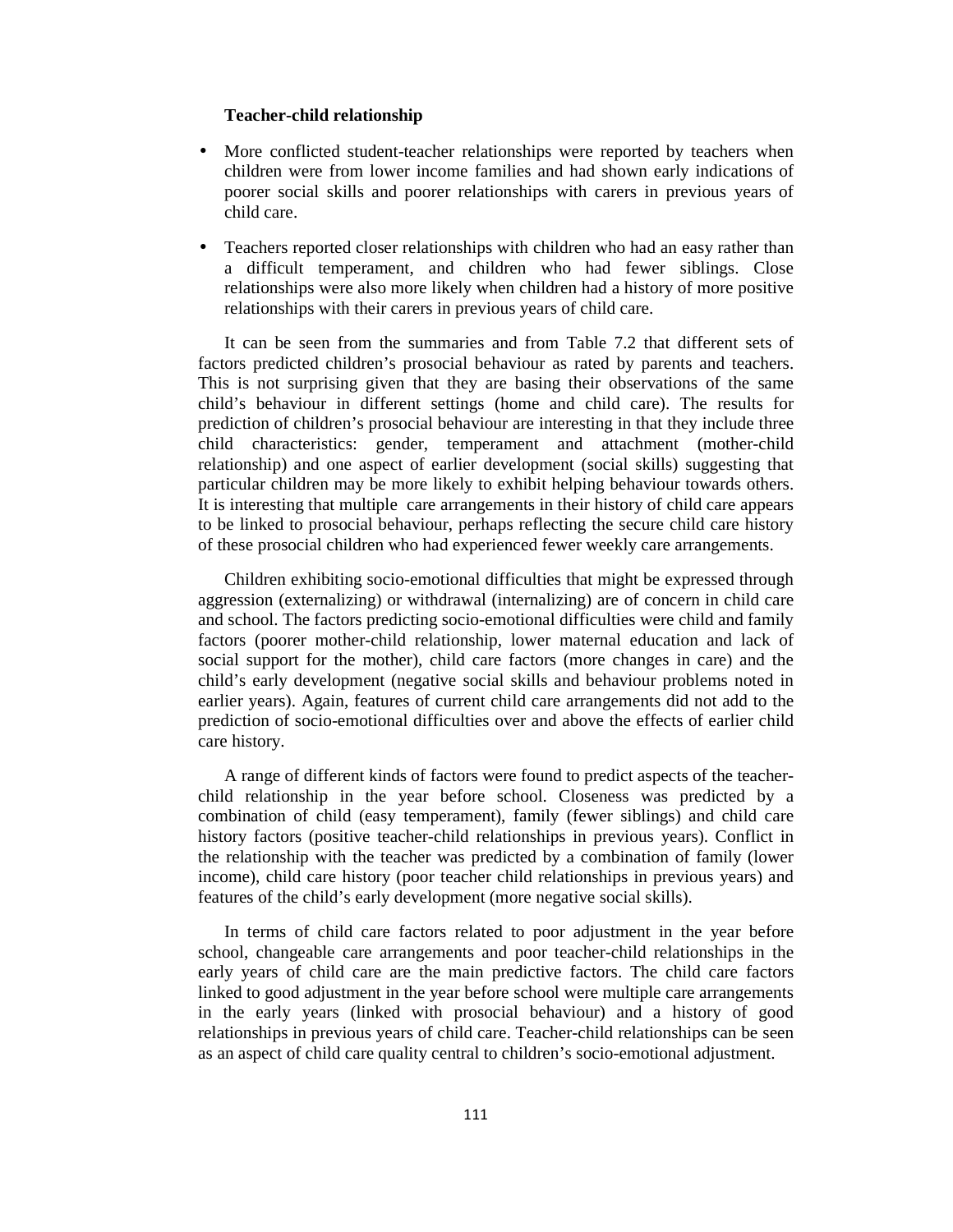|                                                           | <b>Child</b>                 | Family                                                                                                                 | <b>Child</b><br>care<br>history                 | <b>Early</b><br>development                                                                                                                         | Child care<br>in<br>year<br>before<br>school |
|-----------------------------------------------------------|------------------------------|------------------------------------------------------------------------------------------------------------------------|-------------------------------------------------|-----------------------------------------------------------------------------------------------------------------------------------------------------|----------------------------------------------|
| <b>Prosocial</b><br>behaviour<br>-parent-<br>rated        | Easy<br>temperament<br>Girls |                                                                                                                        | Fewer<br>weekly<br>care<br>arrangements         | Fewer<br>negative and<br>more positive<br>social skills <sup>t</sup><br>Higher<br>numeracy<br>scores<br>Fewer<br>behaviour<br>problems <sup>p</sup> |                                              |
| <b>Prosocial</b><br>behaviour<br>-teacher-<br>rated       |                              | Close<br>relationship<br>with mother                                                                                   | Fewer<br>weekly<br>care<br>arrangements         | Fewer<br>negative<br>social skills                                                                                                                  |                                              |
| Socio-<br>emotional<br>difficulties<br>-parent-<br>rated  |                              | Lower<br>maternal<br>education<br>Poorer<br>mother-child<br>relationship<br>social<br>Less<br>for<br>support<br>mother | More<br>changes<br>in<br>care<br>arrangements   | More<br>negative<br>social skills <sup>pt</sup><br>More<br>behaviour<br>problems <sup>p</sup>                                                       |                                              |
| Socio-<br>emotional<br>difficulties<br>-teacher-<br>rated |                              |                                                                                                                        | More<br>changes<br>in<br>care<br>arrangements   | More<br>negative<br>social skills <sup>t</sup>                                                                                                      |                                              |
| Teacher-<br>child<br>closeness                            | Easy<br>temperament          | Fewer<br>siblings                                                                                                      | More positive<br>teacher-child<br>relationships |                                                                                                                                                     |                                              |
| Teacher-<br>child                                         |                              | Lower<br>income                                                                                                        | Less positive<br>teacher-child                  | More<br>negative                                                                                                                                    |                                              |

*Table 7.2. Predictors of adjustment in the year before school*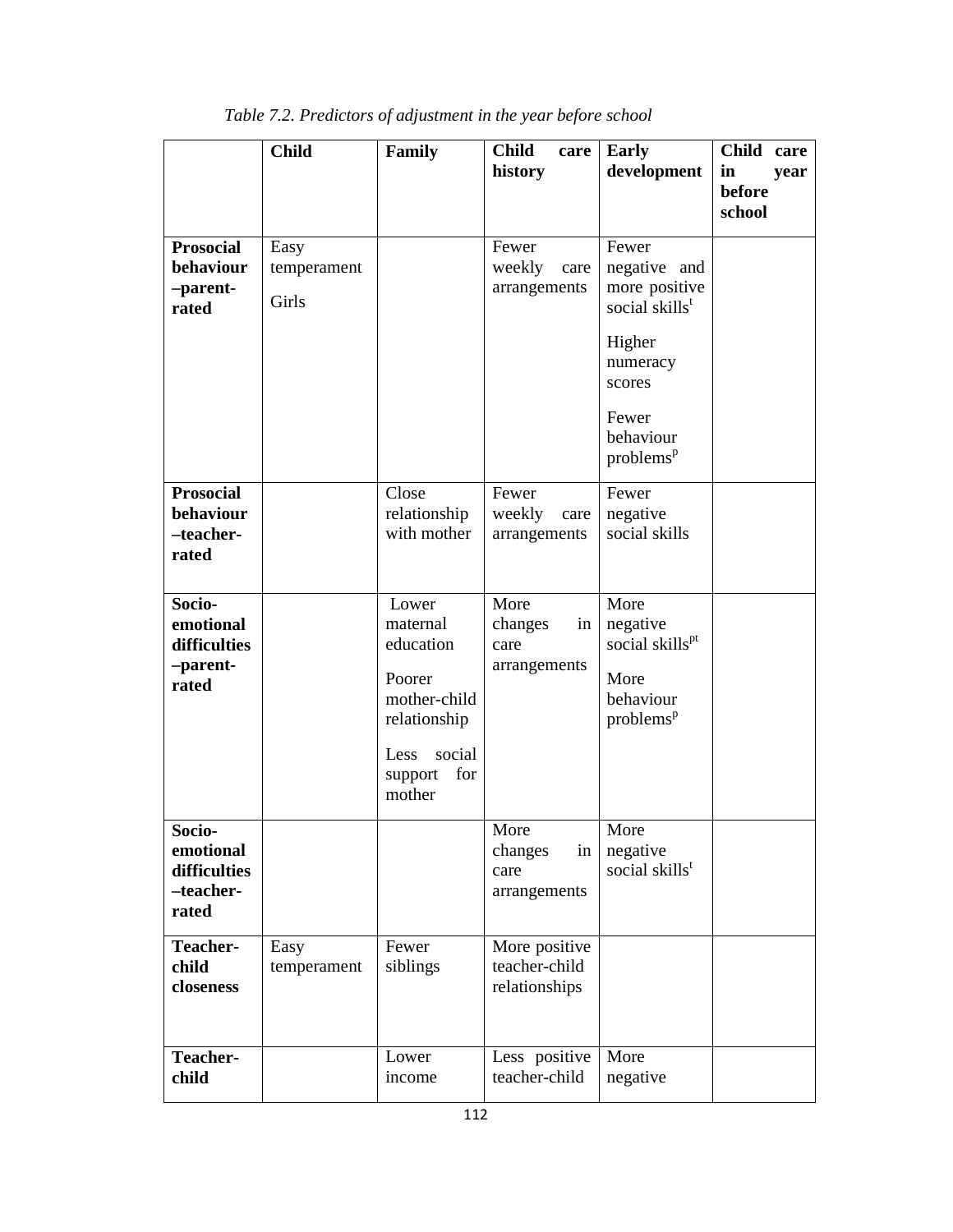| conflict |  | relationships | social skills |  |
|----------|--|---------------|---------------|--|
|          |  |               |               |  |

Note: For variables that were rated by both parents and teachers,  $p =$  reported by parents,  $t =$  reported by teachers/carers

### **Achievement in Kindergarten**

Child outcomes in terms of achievement and adjustment in Kindergarten were also predicted by a mix of factors although children's child care history was found to play a significant part in the prediction of all outcomes except children's reported feelings about school, the teacher and their peers. The significant predictors for each outcome variable for Kindergarten will be discussed in turn.

## **Numeracy**

• Children who showed fewer social problems and a better aptitude for numeracy in their early development prior to the year before school were more likely to achieve higher numeracy scores in Kindergarten.

As for the year before school, numeracy scores were predicted by numeracy achievement measured in previous years of the study in addition to a non-cognitive factor (fewer negative social skills) that would allow children to focus on their learning (see Tables 7.1 and 7.3).

### **Literacy**

• Children who had fewer siblings and showed fewer negative social behaviours and a better aptitude for numeracy in their early development were more likely to achieve higher literacy scores in Kindergarten**.** Family social support was also identified as a predictor of literacy outcomes in Kindergarten.

A similar pattern of variables to those found for numeracy predicted literacy in Kindergarten: previous achievement and an absence of negative social skills that might disrupt learning. The fact that previous results for numeracy rather than for literacy emerged as a predictive factor can be explained by the high correlations found between literacy and numeracy scores on the Woodcock-Johnson Psycho-Educational Battery (see Chapter 6) so that literacy and numeracy scores can be seen as almost equivalent in terms of their predictive power.

An additional factor predicting children's literacy in both the year before school and Kindergarten was fewer siblings. This is consistent with previous research that has shown children's achievement to be higher when they come from smaller families. It is notable that age did not emerge as a significant predictor in the final set of variables for Kindergarten literacy whereas it did for literacy in the year prior to school. This result suggests that the age of the child is no longer important once children are in a similar literacy learning environment in the Kindergarten classroom.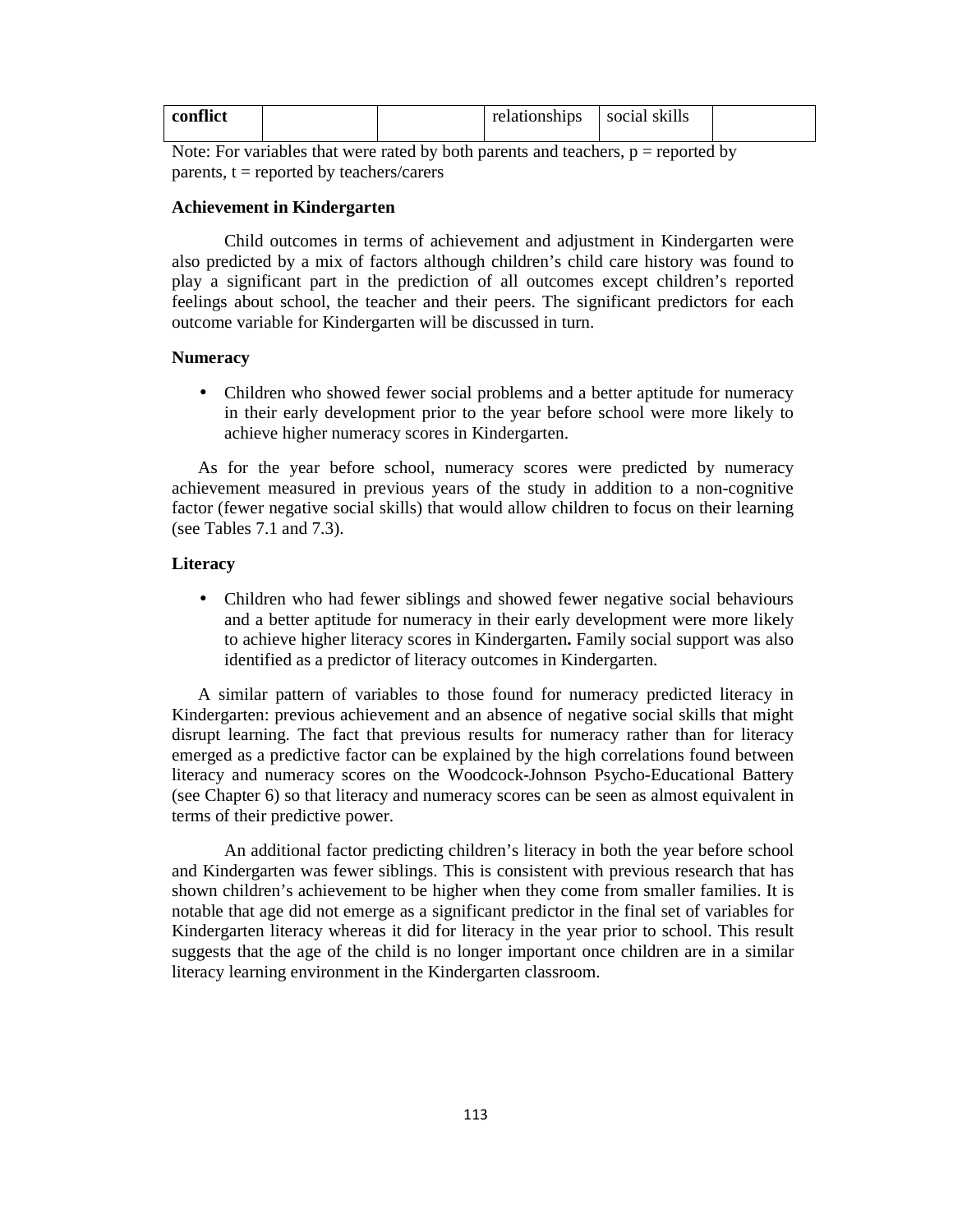|                 | <b>Child</b> | Family                    | <b>Child</b><br>care<br>history | Early<br>development                                   | <b>Child</b><br>care in<br>year<br>before<br>school | Family<br>support<br>for<br>learning | <b>School</b><br>environ<br>ment |
|-----------------|--------------|---------------------------|---------------------------------|--------------------------------------------------------|-----------------------------------------------------|--------------------------------------|----------------------------------|
| <b>Numeracy</b> |              |                           |                                 | Higher<br>numeracy<br>Fewer                            |                                                     |                                      |                                  |
|                 |              |                           |                                 | negative<br>social<br>behaviours <sup>t</sup>          |                                                     |                                      |                                  |
| Literacy        |              | Fewer<br>siblings         |                                 | Higher<br>numeracy                                     |                                                     |                                      |                                  |
|                 |              | More<br>social<br>support |                                 | Fewer<br>negative<br>social<br>behaviours <sup>t</sup> |                                                     |                                      |                                  |

*Table 7.3. Predictors of achievement in Kindergarten* 

Note: For variables that were rated by both parents and teachers,  $p =$  reported by parents,  $t =$  reported by teachers/carers

#### **Adjustment in Kindergarten**

A number of outcome variables related to children's adjustment in their first year of school. Outcome variables included those used for the year before school analyses in addition to children's reported feelings about school, their teacher and their peers as well as a new family variable introduced in the measures for Kindergarten children: shared home activities. A summary of results for each outcome is reproduced below from Chapter 6, followed by a general discussion of what kind of factors combined to predict child adjustment in Kindergarten.

#### **Teachers' ratings of children's academic adjustment**

• Children who were rated by their teachers as more successful in their adjustment to the learning demands of the classroom, that is, were more task oriented, less dependent and distractible, and more involved and active participants in learning activities, were likely to have shown an early aptitude for solving problems in numeracy. Family economic advantage and social support from friends and family were important predictors of academic adjustment; however, children who had received longer hours of formal child care in the early years were found to be less well able to meet the academic demands of their first year of school.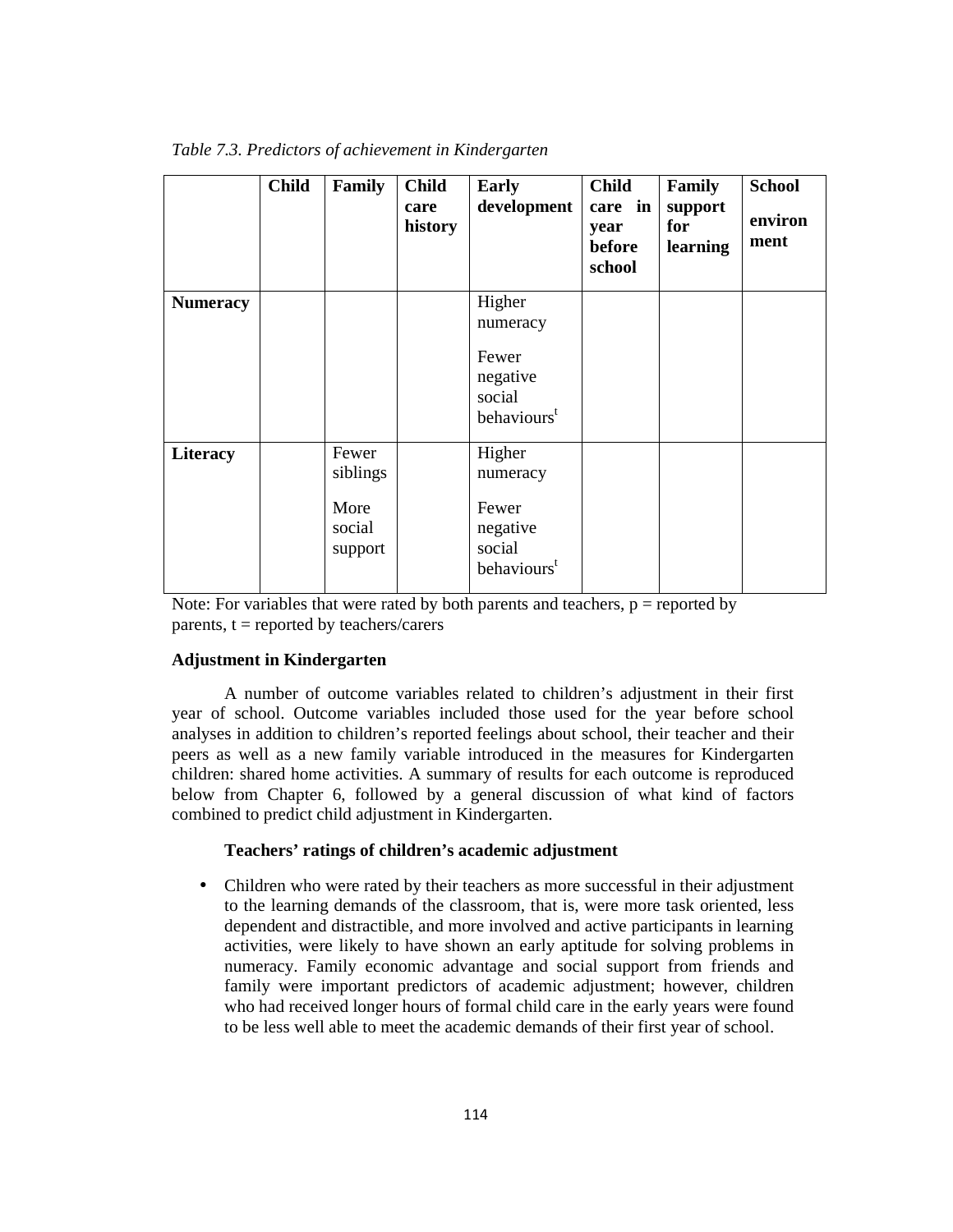## **Parent-reported prosocial behaviour**

• Children who were seen by their parents as more empathic and prosocial in their interactions with other children were more likely to be girls and to have shown fewer early behaviour problems and more positive social interaction with other children in child care. In relation to child care experience, children who spent more time in informal care settings and had fewer care arrangements per week in their early years were more likely to be seen by parents as prosocial with their peers.

## **Teacher-reported prosocial behaviour**

• Children who were rated by their teachers as more prosocial in Kindergarten were more likely be girls and to have shown fewer negative social skills and a close relationship with their carers in their early child care settings. They were also more likely to have attended fewer hours of formal child care in their early years and longer hours of formal care/education in the year before school, and to currently attend more effectively managed classrooms in their first year at school.

## **Parent-reported socio-emotional difficulties**

• Children who were rated by their parents as having more socio-emotional difficulties in Kindergarten were less likely to have had a close relationship with their carers and displayed negative social behaviour in their early child care settings and more likely to have shown behavioural problems and negative social behaviour, at home, earlier in their development. Difficulties were also higher for the children who spent longer hours in outside school hours child care that was informal.

## **Teacher-reported socio-emotional difficulties**

• Children who were rated by their teachers as having more socio-emotional difficulties were likely to have had an early child care history characterised by less positive social skills, less positive relationships with carers and longer hours of formal care in addition to longer hours of formal care/education in the year before school and longer current hours of formal outside school hours care. They were also more likely to come from families with lower incomes, to have achieved lower numeracy scores when aged 3 to 4 years and to be in Kindergarten classrooms that were less effectively managed.

### **Teacher-reported teacher-child relationship**

• Children who were reported by Kindergarten teachers to have formed closer relationships with them tended to be from more financially advantaged families. In their early development and in early child care, they were more likely to have had a less positive relationship with their mothers and to have shown fewer behaviour problems at home. Children with closer relationships with their Kindergarten teachers had also spent fewer hours in formal child care during their early years.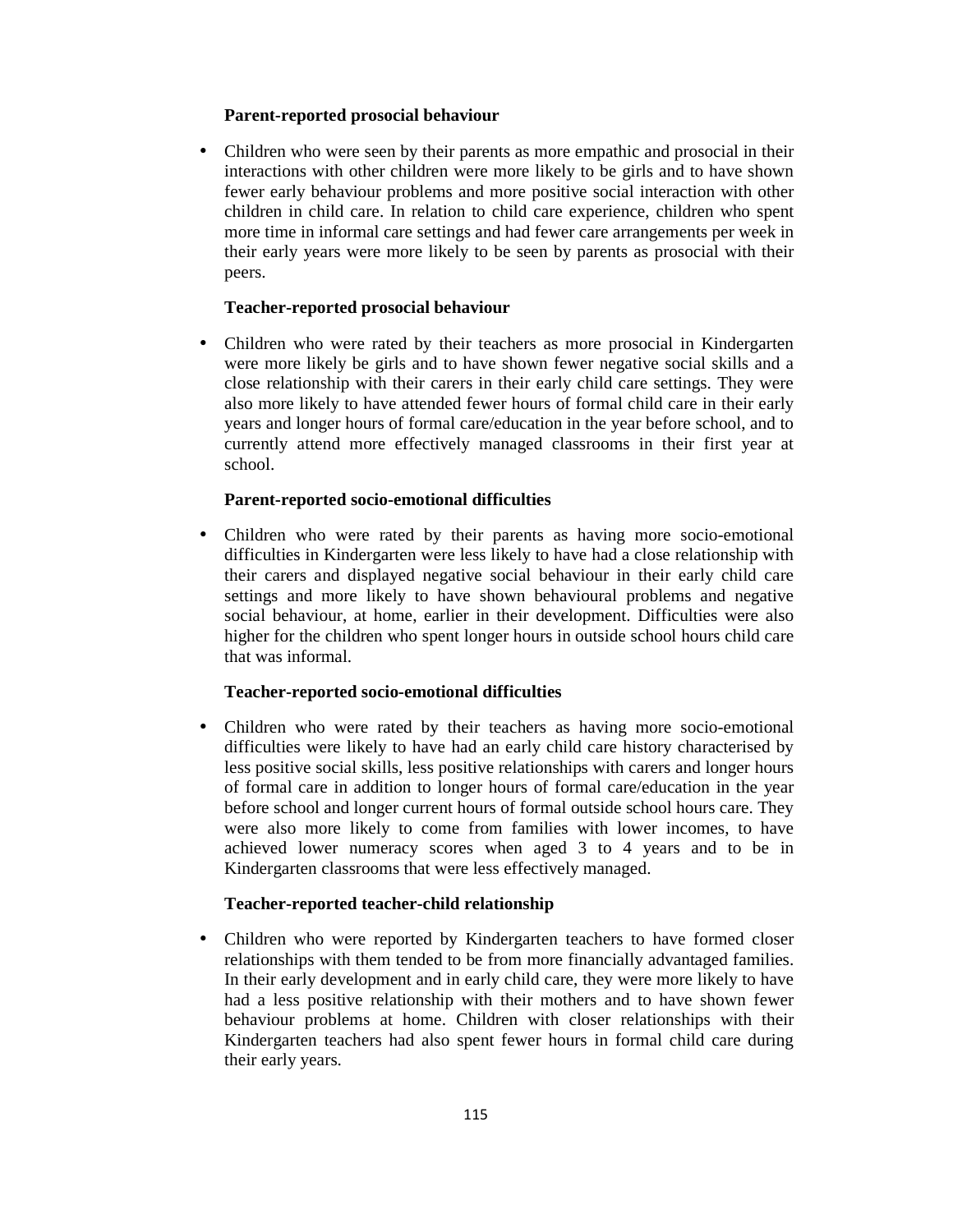• Teachers reported more conflict in their relationships with children who were from low income families or in which the mother had suffered from depression. A conflicted relationship was also more likely when the child's early child care experience included more hours of formal care and fewer hours of informal care, and was characterised by poorer teacher-child relationships in earlier care and more negative social behaviour. More conflicted teacher-child relationships in Kindergarten were also noted in children who had attended multiple care settings in the year before school.

#### **Child-reported feelings about school**

- Children who said that they liked school were more likely to have had fewer changes in carers or care arrangements, spent fewer hours in formal care and experienced more positive relationships with carers in their early child care experiences. They were also more likely to have more shared family activities at home.
- Children who attended Kindergarten classrooms that were well managed were happier in their relationships with their teachers. They were more likely to be girls with more siblings at home. In terms of child care, they were likely to be children who had shown fewer negative behaviours in the early years and who had experienced more care arrangements in the year before starting school.
- Children who attended Kindergarten classrooms that were well managed were happier in their relationships with peers. In their early child care experiences, they were more likely to have had positive relationships with their carers but to have shown fewer positive social skills with peers.

In a similar pattern to that seen in the analyses related to adjustment in the year before school, child care history and the earlier development of the child in terms of literacy, numeracy and social skills were the predominant predictors of adjustment in Kindergarten. However, family factors related to income played a part in predicting academic adjustment, socio-emotional difficulties and the teacher-child relationship.

Some factors related to children's current school experience were also part of the predictive model for school adjustment. Better classroom management was predictive of prosocial behaviour and fewer socio-emotional difficulties as well as children's liking of their teacher and peers. Longer hours in either formal or informal before and after school care were predictive of socio-emotional difficulties. Gender was the only child factor emerging in this set of analyses and was predictive of prosocial behaviour (more likely in girls) and child liking of their teachers.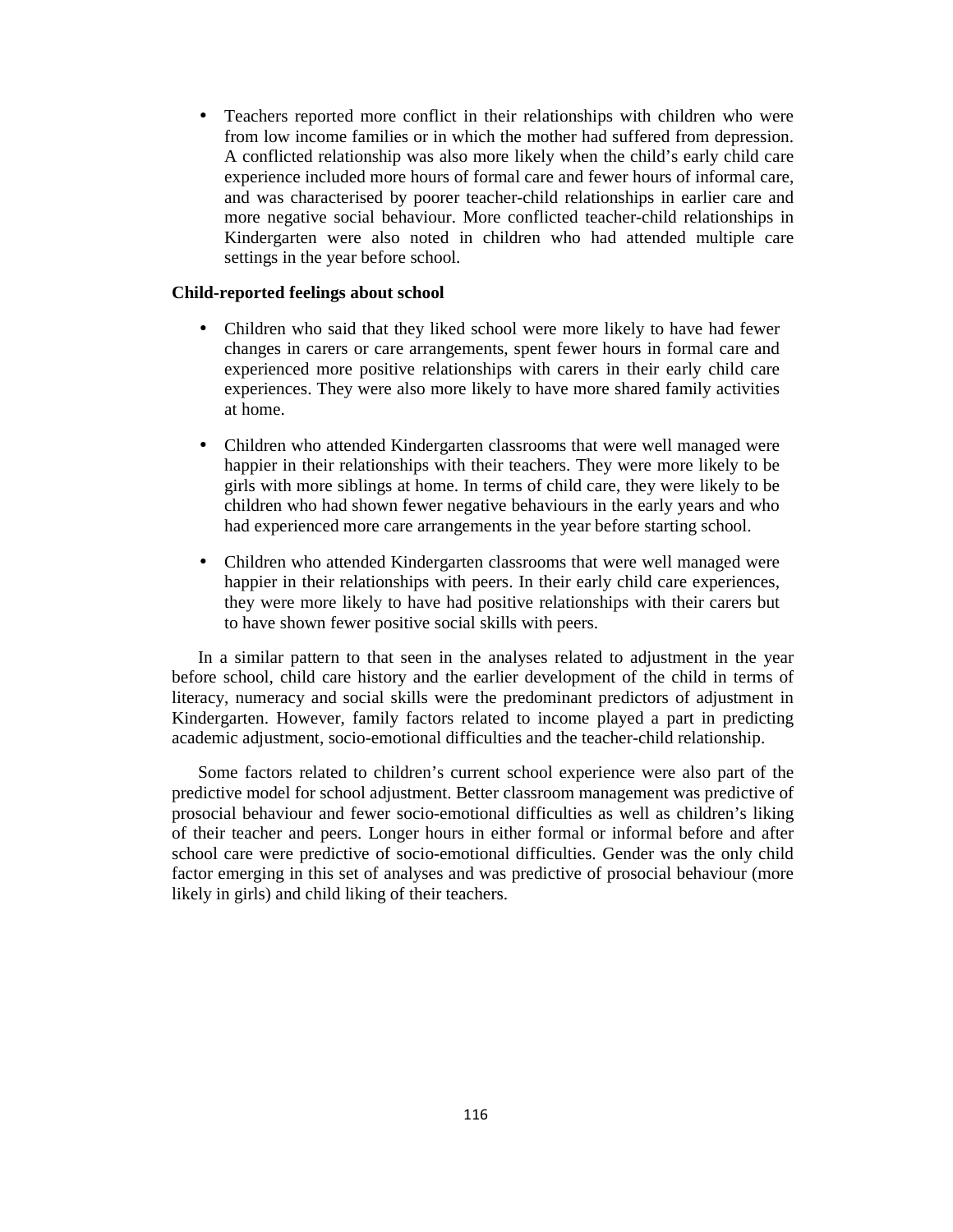|                                                  | <b>Child</b> | Family                                     | <b>Child care history</b>                                                                             | <b>Early</b><br>development                                                                | Child care in year<br>before school               | <b>School</b>                                                               |
|--------------------------------------------------|--------------|--------------------------------------------|-------------------------------------------------------------------------------------------------------|--------------------------------------------------------------------------------------------|---------------------------------------------------|-----------------------------------------------------------------------------|
| <b>Academic</b><br>adjustment                    |              | Higher income<br>More<br>social<br>support | Shorter hours<br>of<br>formal care                                                                    | Higher<br>numeracy                                                                         |                                                   |                                                                             |
| <b>Prosocial</b><br>behaviour<br>parent-rated    | Girls        |                                            | in<br>More<br>hours<br>informal care<br>Fewer weekly care<br>arrangements                             | positive<br>More<br>social skills <sup>p</sup><br>Fewer behaviour<br>problems <sup>p</sup> | Lower quality of<br>care                          |                                                                             |
| <b>Prosocial</b><br>behaviour<br>teacher-rated   | Girls        |                                            | in<br>hours<br>Fewer<br>formal care <sup>t</sup><br>More<br>positive<br>teacher-child<br>relationship | Fewer negative<br>social skills <sup>t</sup>                                               | Longer<br>hours<br>of<br>formal<br>care/education | <b>Better</b><br>managed<br>classroom                                       |
| Socio-emotional<br>difficulties<br>parent-rated  |              | Less<br>social<br>support                  | positive<br>Less<br>teacher-child<br>relationships                                                    | More behaviour<br>problems <sup>p</sup><br>negative<br>More<br>social skills <sup>tp</sup> |                                                   | Longer<br>hours in<br>informal<br>outside<br>school hours care <sup>p</sup> |
| Socio-emotional<br>difficulties<br>teacher-rated |              | Lower income                               | Longer hours<br>of<br>formal care<br>positive<br>Less<br>teacher-child                                | Fewer positive<br>social skills <sup>t</sup><br>Lower<br>numeracy when                     |                                                   | Longer hours in<br>formal OOSH care<br>Less well managed<br>classroom       |

*Table 7.4. Predictors of adjustment in Kindergarten*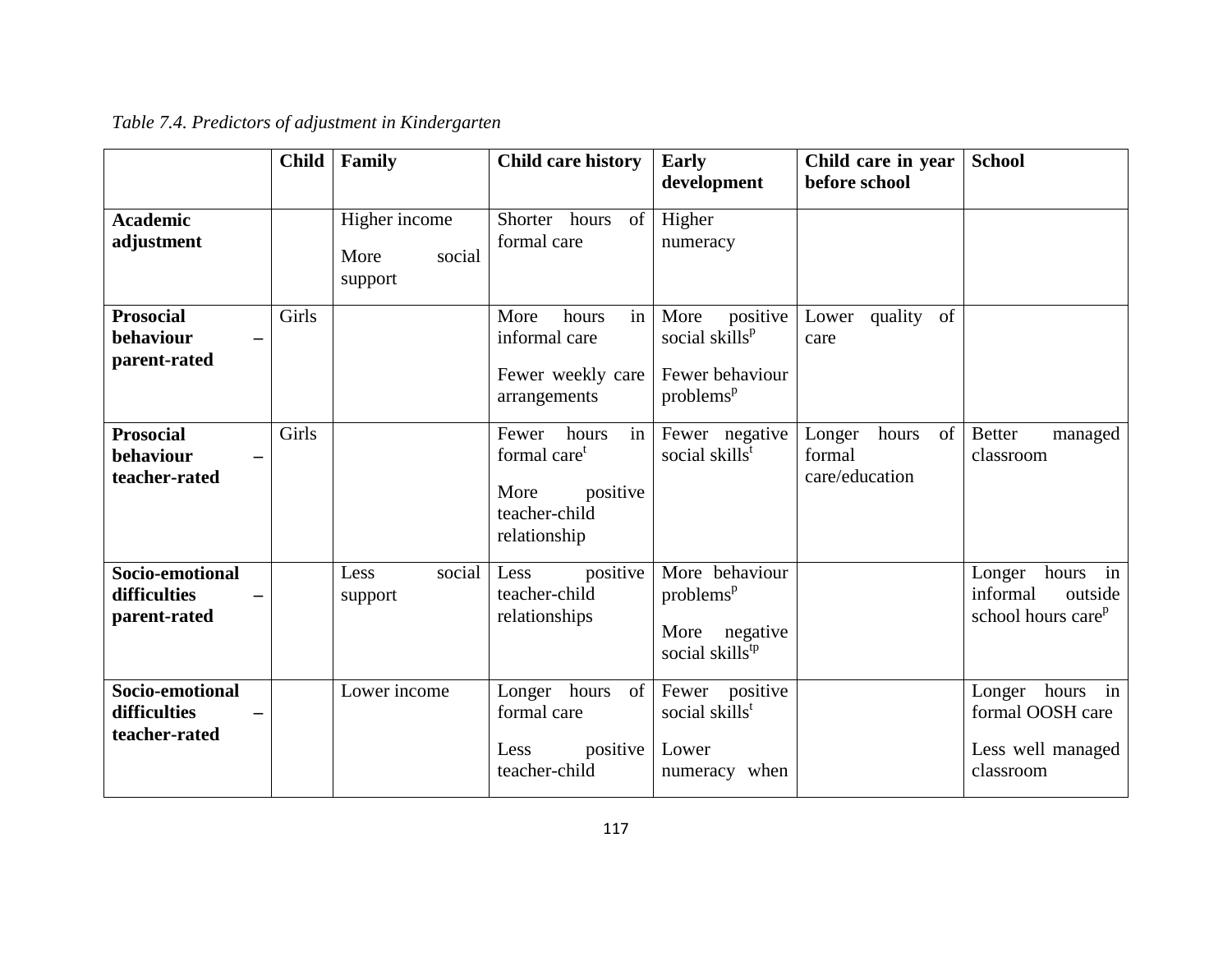|                                                   |       |                                                          | relationships                                                                                                                     | $3-4$                                          |                                                  |                              |
|---------------------------------------------------|-------|----------------------------------------------------------|-----------------------------------------------------------------------------------------------------------------------------------|------------------------------------------------|--------------------------------------------------|------------------------------|
| <b>Teacher-child</b><br>relationship<br>closeness |       | Higher income<br>Poorer<br>mother-<br>child relationship | in<br>Fewer<br>hours<br>formal care                                                                                               | Fewer behaviour<br>problems <sup>p</sup>       |                                                  |                              |
| <b>Teacher-child</b><br>relationship<br>conflict  |       | Lower income<br>Maternal<br>depression                   | hours<br>More<br>of<br>formal care<br>hours<br>of<br>Fewer<br>informal care<br>positive<br>Less<br>teacher-child<br>relationships | More<br>negative<br>social skills <sup>t</sup> | More weekly care<br>settings                     |                              |
| of<br><b>Child</b><br>liking<br>school            |       | Involvement<br>in<br>shared<br>family<br>activities      | Fewer changes of<br>care arrangements<br>More<br>positive<br>teacher-child<br>relationships                                       |                                                | in<br>Fewer<br>hours<br>formal<br>care/education |                              |
| <b>Child</b><br>liking<br>of<br>teacher           | Girls | More siblings                                            |                                                                                                                                   | Fewer negative<br>social skills <sup>t</sup>   | More weekly care<br>arrangements                 | Well<br>managed<br>classroom |
| <b>Child</b><br>of<br>liking<br>peers             |       |                                                          | positive<br>More<br>teacher-child<br>relationships                                                                                | positive<br>More<br>social skills <sup>t</sup> |                                                  | Well<br>managed<br>classroom |

Note: For variables that were rated by both parents and teachers,  $p =$  reported by parents,  $t =$  reported by teachers/carers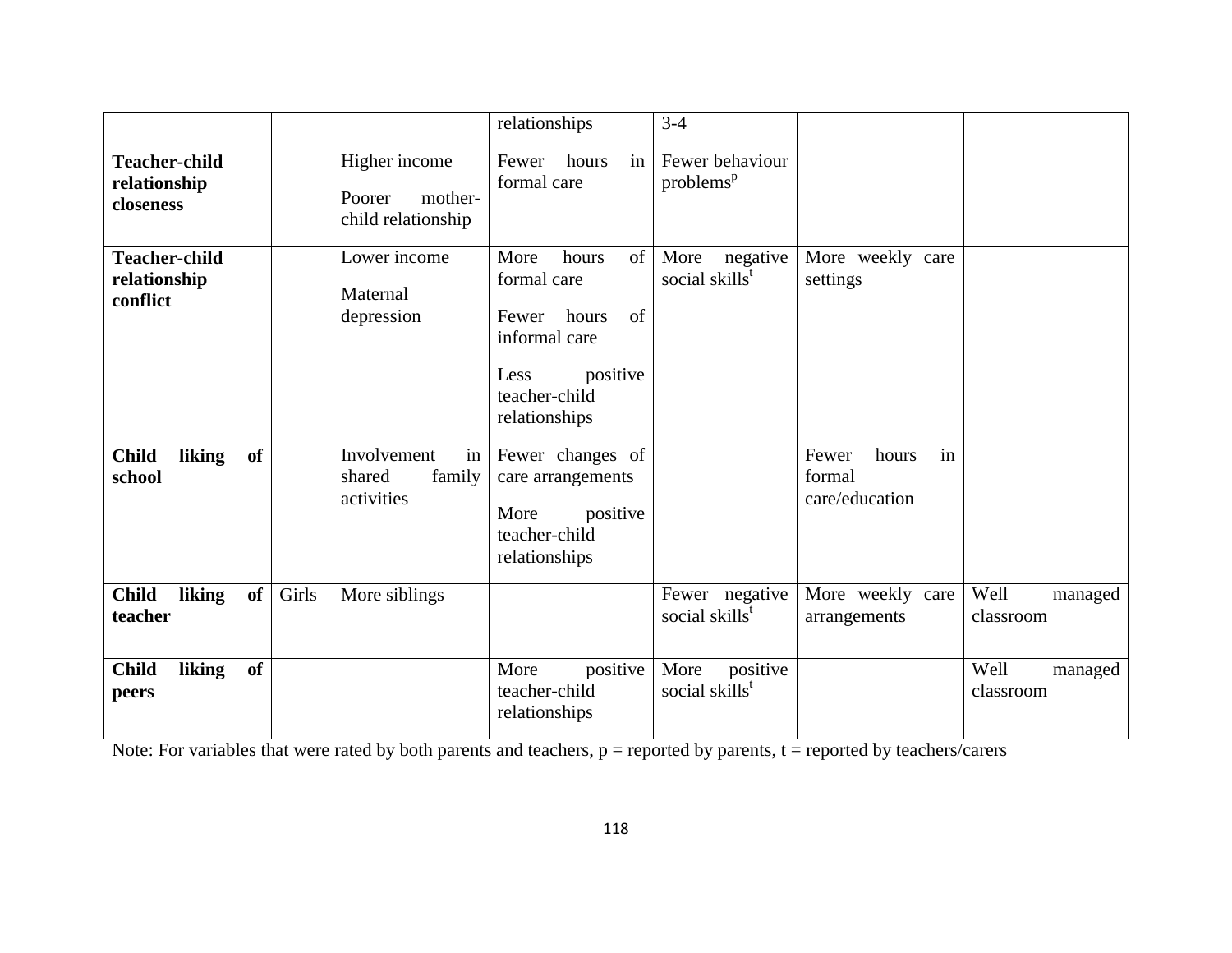#### **7.2 Conclusions about the Role of Child Care in Preparing Children for School Transition**

The results of this study show that child care experiences play an important part in preparing children for the transition to school. Aspects of children's child care history, in combination with child and family factors and, to a lesser extent current child care characteristics, predict children's achievement and adjustment in the year before school and in Kindergarten (first year at school).

The important fixed child factors include age, gender, temperament and number of siblings (involved in the prediction of literacy in the year before school, prosocial behaviour in the year before school and Kindergarten, prosocial behaviour in the year before school, and literacy and child liking of school respectively). Children's numeracy and literacy levels and their social skills were predictive factors for many of the outcomes. Previous numeracy and literacy levels were predictive of current levels in the year before school and in Kindergarten.

Child care was the focus of the study and very detailed measures were taken of multiple aspects of children's child care arrangements. The key child care predictors of literacy levels in the year before school were found in children's prior child care history: attending formal child care/education settings for longer hours per week in the year before starting school and a history of attending more care arrangements a week were predictive of lower literacy scores. After accounting for the effects of children's early development in numeracy, child care factors were not part of the prediction of literacy or numeracy level in Kindergarten.

Characteristics of children's earlier child care were also part of the prediction of their adjustment in the year before school. Multiple care in the early years was associated with lower prosocial behavior. More changes in care arrangements were predictive of children having more socio-emotional difficulties, as rated by parents. Children whom teachers had rated as having more behavioural difficulties had experienced more changes in care arrangements in their early years. More positive relationships with carers in children's early experiences of regulated child care were predictive of better teacher-child relationships in the year before school.

In the prediction of adjustment in Kindergarten, factors from children's child care history also played a part. Longer hours in early formal care arrangements predicted poorer academic adjustment, less prosocial behavior, more socio-emotional difficulties, as well as less closeness and more conflict in the teacher-child relationship. In contrast, longer hours of early informal care had a positive effect on prosocial behavior, as rated by parents, and on the teacher-child relationship at school. Multiple care in the early years predicted lower prosocial behavior at school age as rated by parents. Multiple care in the year before school was linked to more conflict in the teacher-child relationship at school. More changes of care arrangements in the early years predicted children's lower ratings of liking school.

Children's relationships with carers and teachers in their early care experiences were important predictors of school outcomes. Positive teacher-child relationships in child care predicted closeness in the relationship with the teacher, prosocial behaviour, and the children reporting that they liked school. Poorer relationships with teachers in the early years of child care predicted more conflict in the relationship with the Kindergarten teacher and more socioemotional difficulties in the first year of school.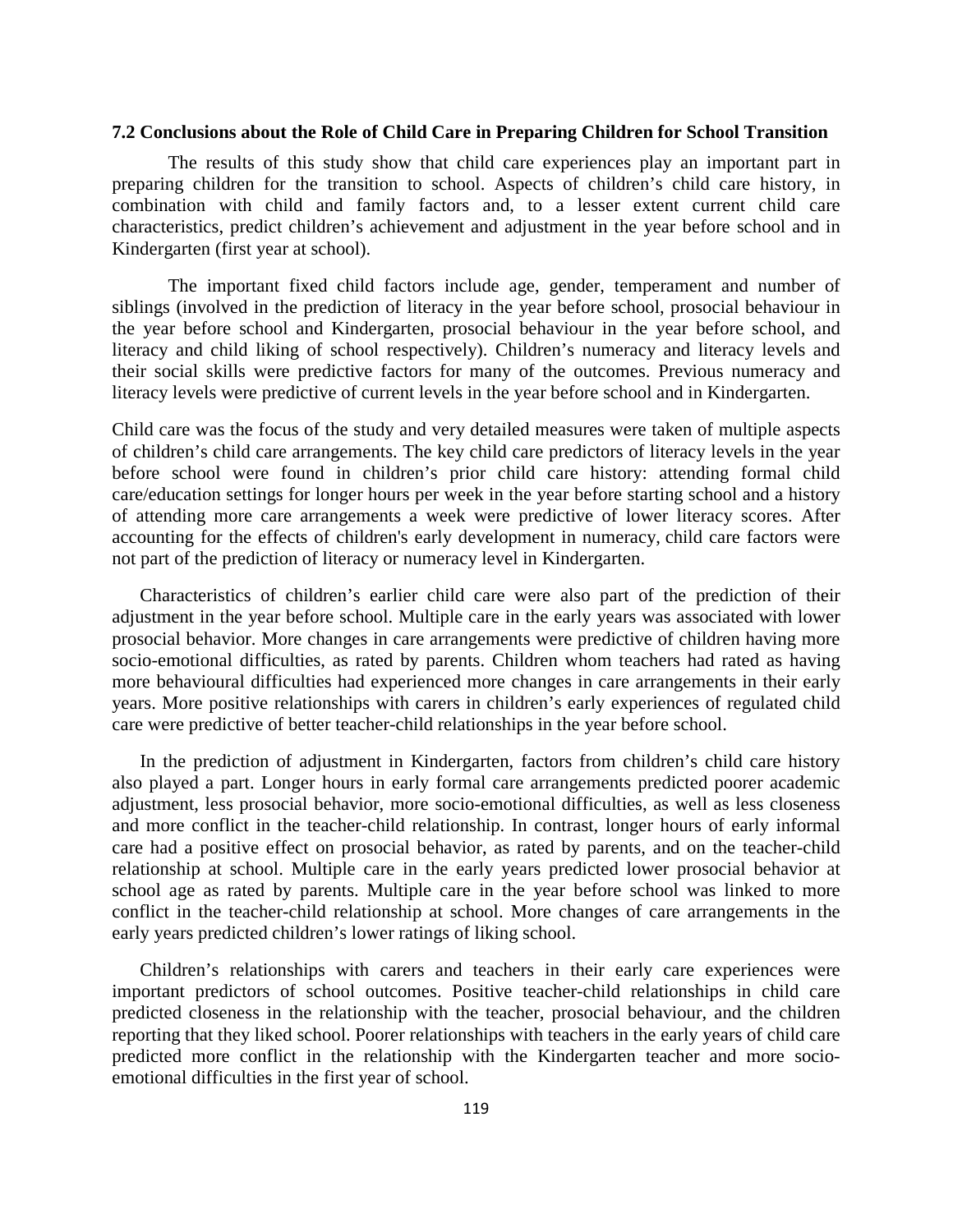In summary, the key child care factors emerging in this study in relation to children's achievement and adjustment around the time of school transition were hours of care, multiple and changeable care arrangements and the quality of the teacher-child relationship.

## **7.3 Conclusions about the Child Care Choices Study**

The Child Care Choices study is unique in Australia in several ways. It is a prospective longitudinal study involving the collection of child care data in addition to child, family and school information on several hundred children over a period of six years. The importance of longitudinal design in a study of this kind is underlined by the findings of this study. Children's earlier development and early child care history were found to be the predominant predictors of their development and adjustment in the year before school and the first year of school, more so than characteristics of children's current or immediately prior educational settings.

Studies of school transition must look earlier than the year immediately prior to school to explain what leads to a successful transition. These findings also have implications for policies that focus on the year immediately prior to school as a way to provide better preparation for school for all children or for particular groups of children.

In terms of comparison with the Longitudinal Study of Australian Children (Harrison et al., in press), LSAC will collect similar data on a larger and more representative sample in two age cohorts, but the Child Care Choices project was able to ask far more detailed questions about child care. In addition, while LSAC is confined to gaining its data primarily from parent report in interviews, supplemented by a teacher mail-back questionnaire, the Child Care Choices study employed a wide range of data collection techniques (telephone interviews, questionnaires, observations, child assessments, interviews) from multiple sources (parent, teacher, child, observer) sources. In some cases this allowed us to report aspects of children's development from two or more perspectives (e.g., children's social skills rated by parents and teachers).

The Child Care Choices study also differs from LSAC in its annual collection of data (compared with biennial) and in its collection of observed ratings of child care quality (rather than relying on teacher report). It is also unique in its focus on regulated care in the years before school reflecting the policy focus of the Department of Community Services.

Information from this study about how features of child care history can affect children's transition to school has implications for the regulation and quality assurance of child care. These are particularly important in the current context of reforms to the Australian quality assurance system. Australian data has long been needed to provide an evidence base for these important policy decisions.

The study is also important for parents. Many of the factors found in the study to predict more negative outcomes for children, particularly in relation to adjustment in the year before school and the first year of school can inform the choices parents make about child care in the early years. This study has implications for parental decisions about, for example, the weekly hours their children spend in formal and informal child care and the number of changes they make to children's early care arrangements.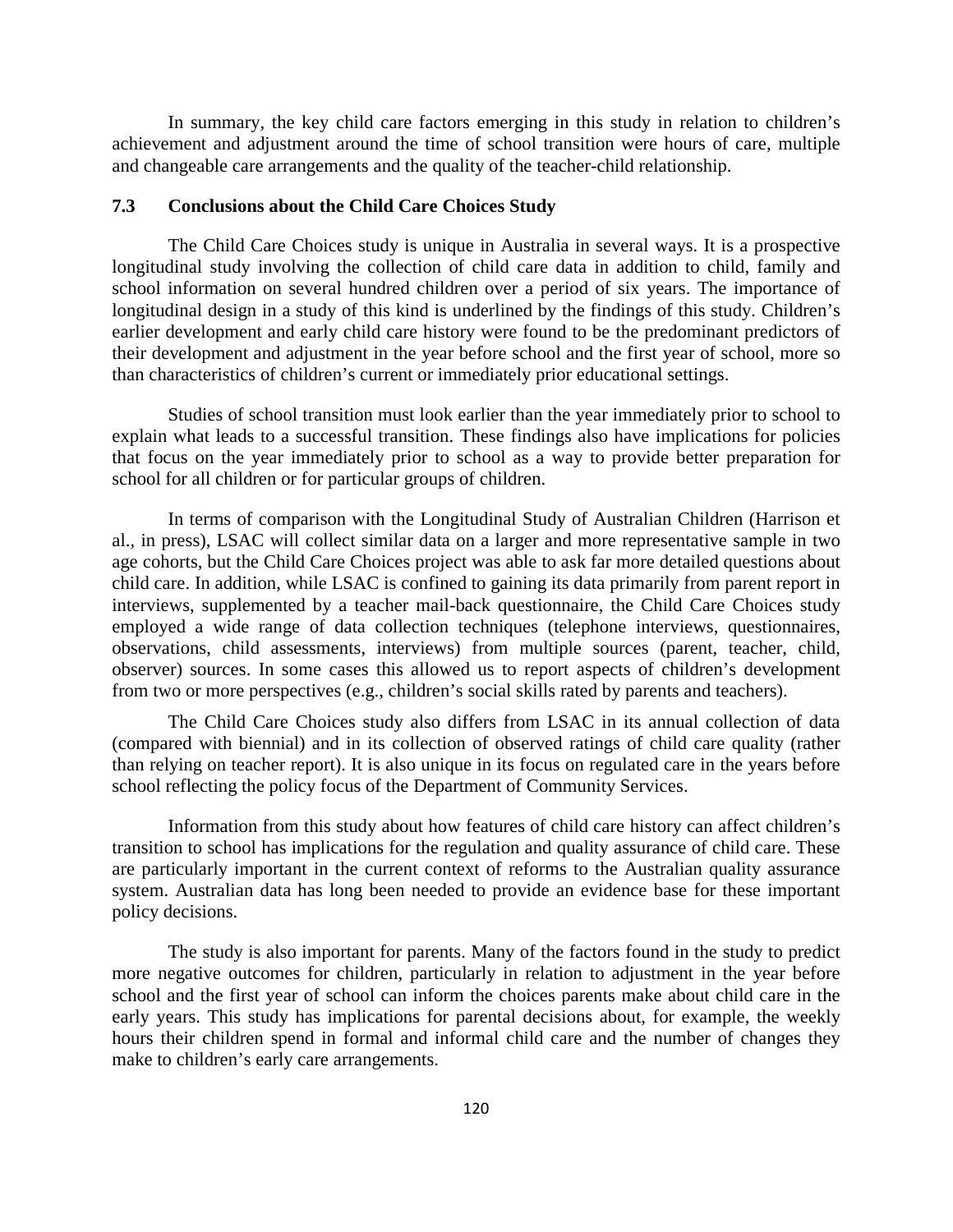In conclusion, the Child Care Choices study contains valuable data for on-going analysis of policy-related child care and social policy questions. The current report, focused on predictors of children's successful adjustment to school has important implications for both policy-makers and parents. It is the first large longitudinal study in Australia to present such a large body of evidence for decisions to be made that will affect the welfare of young children in this country as they experience the care and educational settings we organize for them in their early childhood years.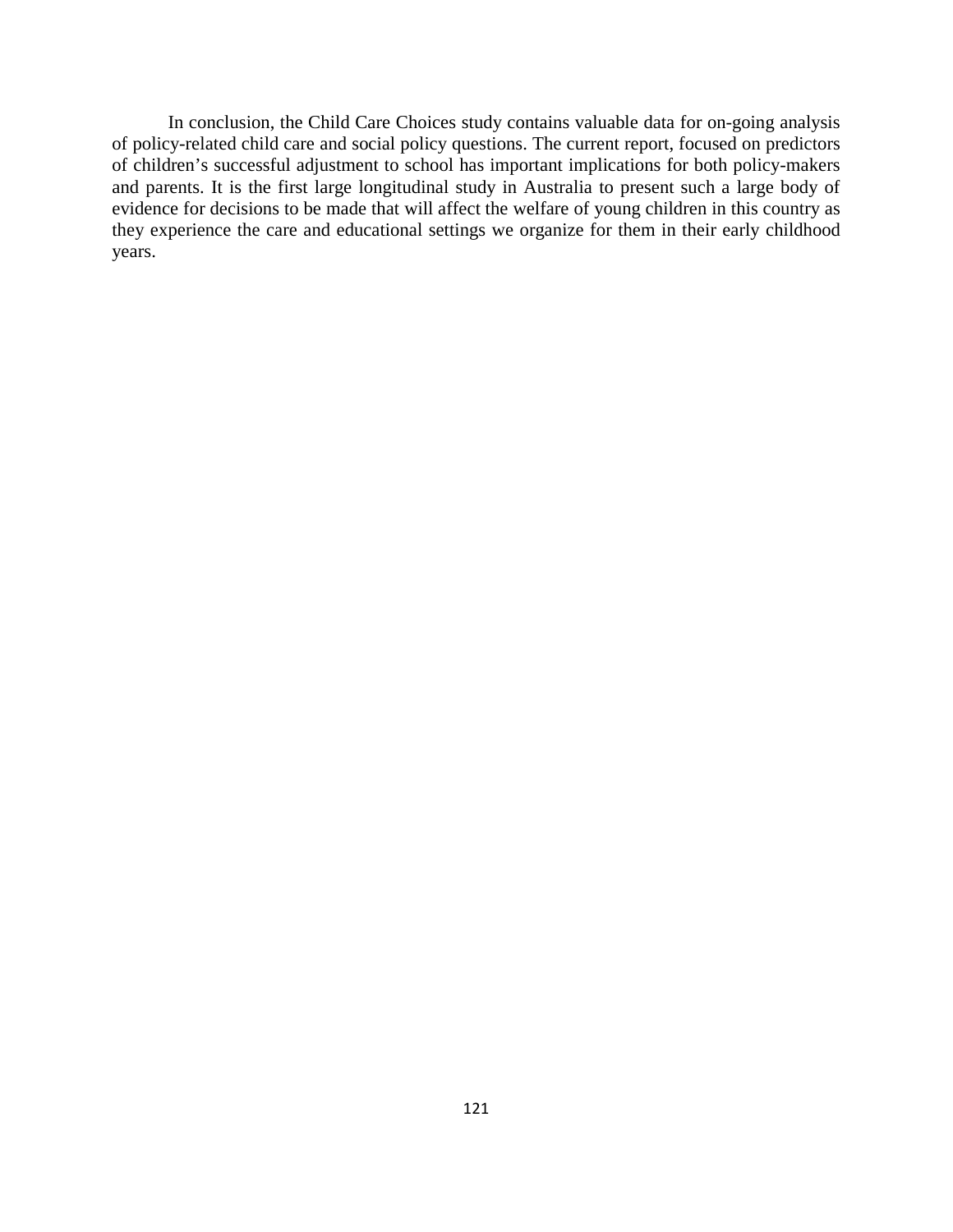## **REFERENCES**

- Anhalt, K., Telzrow, C. F., & Brown, C. L. (2007). Maternal stress and emotional status during the perinatal period and childhood adjustment. *School Psychology Quarterly, 22 (1)*, 74-90.
- Australian Bureau of Statistics. (2003). *Australian social trends, catalogue no. 4102.0*. Canberra: Australian Bureau of Statistics.
- Baker, J. A., Grant, S., & Morlock, L. (2008). The teacher-student relationship as a developmental context for children with internalizing or externalizing behavior problems. *School Psychology Quarterly, 23 (1)*, 3–15.
- Barnett, W. S. (1995). Long-term effects of early childhood programs on cognitive and school outcomes. *The Future of Children, 5*, 25-50.
- Belsky, J. (1984). Two waves of day-care research: developmental effects and conditions of quality. In R. Ainslie (Ed.), *The Child and Day-care Setting* (pp. 1-34). New York: Praeger.
- Belsky, J. (1988). The "effects" of infant day care reconsidered. *Early Childhood Research Quarterly, 3*(3), 235-272.
- Belsky, J. (1990). Parental and nonparental child care and children's socioemotional development: A decade in review. *Journal of Marriage and the Family, 52*, 885-903.
- Belsky, J. (2001). Developmental risks (still) associated with early child care. *Journal of Child Psychology and Psychiatry, 42*, 845-859.
- Belsky, J., Vandell, L. D., Burchinal, M., Clarke-Stewart, K. A., McCartney, K., & Owen, M. T. (2007). Are there long-term effects of early child care? *Child Development, 78*, 681-701.
- Berrueta-Clement, J. R., Schweinhart, L. J., Barnett, W. S., Epstein, A. S., & Weikart, D. P. (1984). Changed lives: The effects of the Perry Preschool Program on youths through age 19. *Monographs of the High/Scope Educational Research Foundation, 8*.
- Betts, L. R., & Rotenberg, K. J. (2007). Trustworthiness, friendships and self-control: factors that contribute to young children's school adjustment. *Infant and Child Development, 16 (5)*, 491-508.
- Birch, S. H., & Ladd, G. W. (1996). Interpersonal relationships in the school environment and children's early school adjustment: The role of teachers and peers. In J. Juvonen & K.R. Wentzel (Eds.), *Social Motivation: Understanding children's school adjustment* (pp. 199- 225). New York: Cambridge University Press.
- Birch, S. H., & Ladd, G. W. (1997). The teacher-child relationship and children's early school adjustment. *Journal of School Psychology, 35 (1)*, 61-79.
- Blatchford, P., Edmonds, S., & Martin, C. (2003). Class size, pupil attentiveness and peer relations. *British Journal of Educational Psychology, 73 (1)*, 15.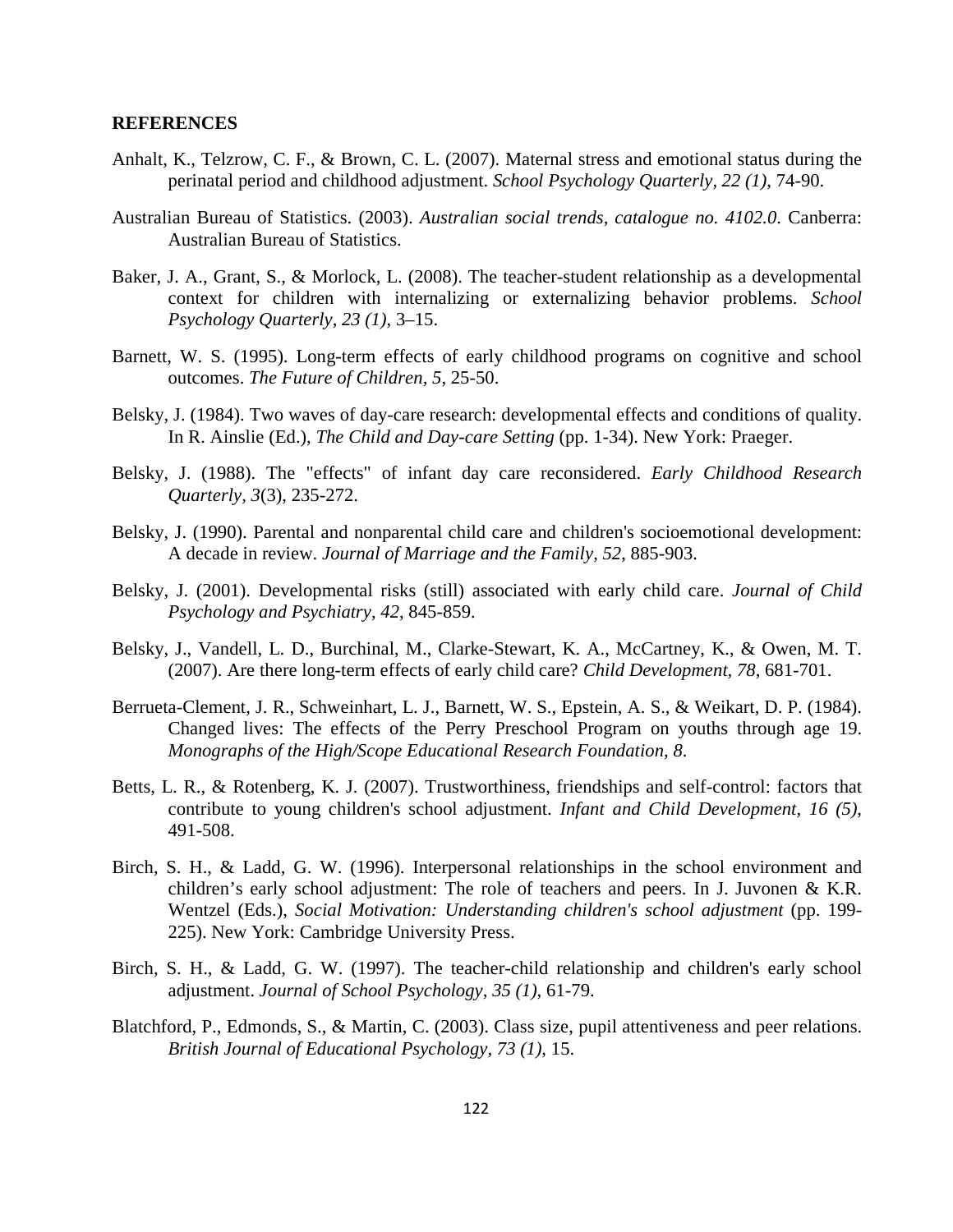- Bowes, J. Grandparents' involvement in regular part-time care of their young grandchildren. Paper presented at the Grandparenting Forum NSW, Sydney, July 2008.
- Bowes, J., & Harrison, L. (2007, July). Patterns of care involving regulated childcare settings: Parent perspectives. 15<sup>th</sup> Biennial Conference of the Australasian Human Development Association, Sydney.
- Broberg, A. G., Wessels, H., Lamb, M. E., & Hwang, C. P. (1997). Effects of child care on the development of cognitive abilities in 8-year-olds: A longitudinal study. *Developmental Psychology, 33*, 62-69.
- Bronfenbrenner, U., & Morris, P. (1998). The ecology of developmental processes. In W. Damon & R. M. Lerner (Eds.), *Handbook of child psychology: theoretical models of human development* (5th ed., Vol. 1, pp. 993-1028). New York: Wiley.
- Burchinal, M. R., Peisner-Feinberg, E., Pianta, R. C., & Howes, C. (2002). Development of academic skills from preschool through second grade: Family and classroom predictors of developmental trajectories. *Journal of School Psychology, 40 (5)*, 415-436.
- Caughy, M. O., DiPietro, J., & Strobino, M. (1994). Day-care participation as a protective factor in the cognitive development of low-income children. *Child Development, 65*, 457-471.
- Commonwealth Department of Education Science and Training. (2002). *National report to parliament on Indigenous education and training, 2001.* Retrieved 2 October, 2003, from http://www.dest.gov.au/schools/publications/subject.htm#Indigenous\_Education
- Dearing, E., Kreider, H., & Weiss, H. B. (2008). Increased family involvement in school predicts improved child-teacher relationships and feelings about school for low-income children. *Marriage & Family Review, 43 (3-4),* 226-254.
- Dockett, S., & Perry, B. (2001). *Beginning school together: sharing strengths*. Canberra: Australian Early Childhood Association.
- Dockett, S., & Perry, B. (2002). Who's ready for what? Young children starting school. *Contemporary Issues in Early Childhood, 3 (1)*, 67-89.
- Fergusson, D. M., Horwood, L. J., & Lynskey, M. T. (1994). A longitudinal study of early childhood education and subsequent academic achievement. *Australian Psychologist, July*.
- Fuller, B., Kagan, S. L., Caspary, G. L., & Gauthier, C. A. (2004). Welfare reform and child care options for low-income families. *Children and Welfare Reform, 12 (1)*, 97-119.
- Gomby, D. S., Larner, M. B., Stevenson, C. S., Lewitt, E. M., & Behrman, R. E. (1995). Long-term outcomes of early childhood programs: analysis and recommendations. *The Future of Children, 5*, 6-24.
- Gray, M., Misson, S., & Hayes, A. (2006). Young children and their grandparents. *Family Matters, 72*, 10-17.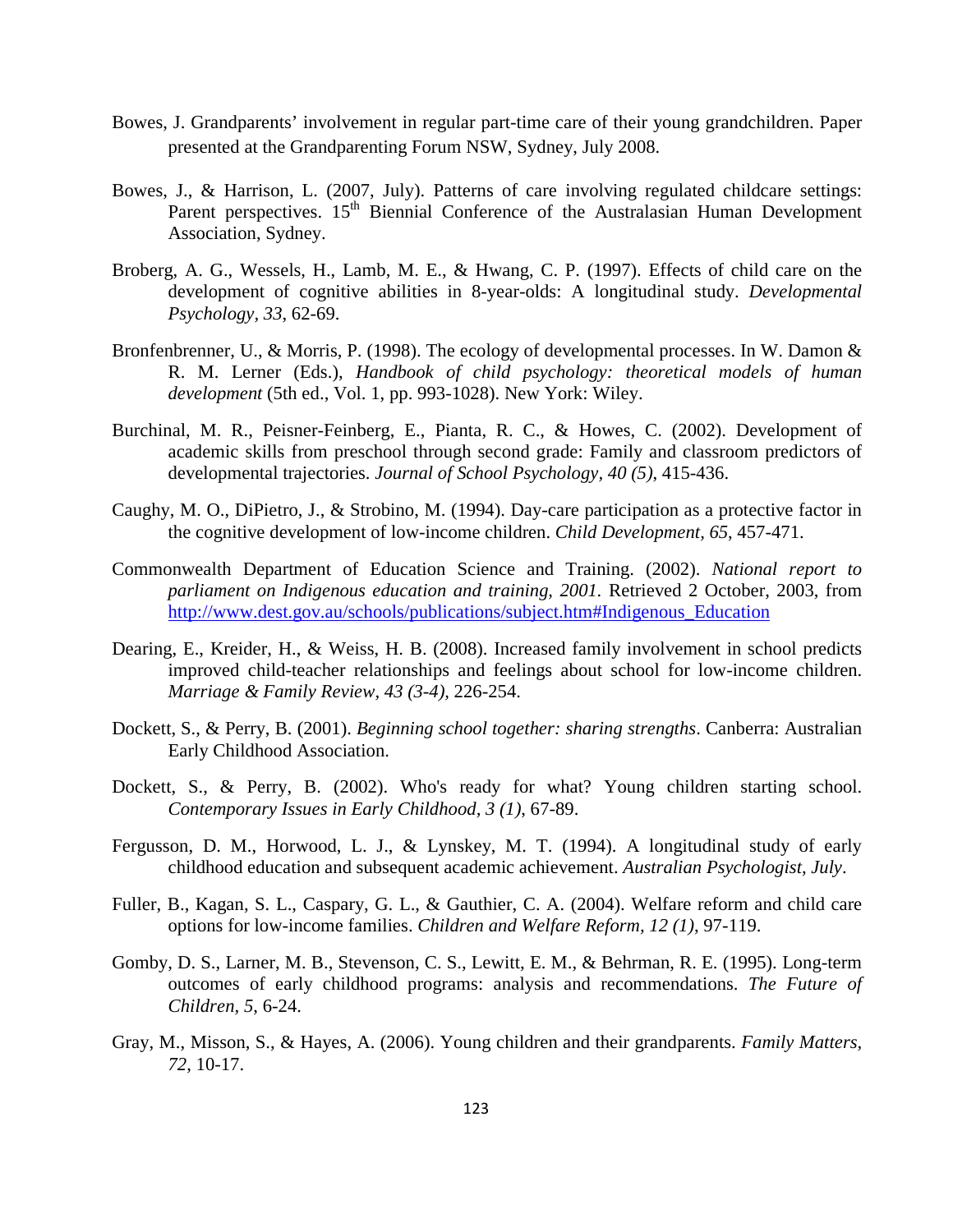- Hamre, B. K., & Pianta, R. C. (2001). Early teacher-child relationships and the trajectory of children's school outcomes through eighth grade. *Child Development, 72*, 625-638.
- Harrison, L. J. (2008). Does child care quality matter? Associations between socio-emotional development and non-parental child care in a representative sample of Australian children. *Family Matters, 79,* 14-25.
- Harrison, L. J., Clarke, L., & Ungerer, J. A. (2007). Children's drawings provide a new perspective on teacher-child relationship quality and school adjustment. *Early Childhood Research Quarterly, 22*, 55-71.
- Harrison, L. J., Skouteris, H., Watson, J., & Ungerer, J, A. (2006, July). *Government policy contributes to quality infant-toddler childcare: Longitudinal trends in Australia.* Paper presented in the symposium, *Quality In Centre-Based Childcare: Links Between External Structures and Internal Processes,* chaired by Harrison, L.J. (Australia) and Vermeer, H.J. (Netherlands), World Association for Infant Mental Health,  $10^{th}$  World Congress, July 2006, Paris.
- Harrison, L., & Ungerer, J. (2005). What can the Longitudinal Study of Australian Children tell us about infants' and 4 to 5-year-olds' experiences of early childhood education and care? *Family Matters, 72*, 26-35.
- Harrison, L. J., & Ungerer, J. A. (2000). *Children and child care: A longitudinal study of the relationships between developmental outcomes and use of non-parental care from birth to six.* Paper presented at the Commonwealth Family and Community Services Panel Data and Policy Conference, Canberra.
- Harrison, L. J., & Ungerer, J. A. (2002, December). *The Sydney Family Development Project: Family and child care predictors at age six.* Paper presented at the symposium, Longitudinal Studies of Early Childhood in Australia, J. Bowes (Chair), Australian Association for Research in Education Conference, Brisbane.
- Harrison, L. J. & Ungerer, J. A. (2002). Maternal employment predictors of infant-mother attachment security at 12 months postpartum. *Developmental Psychology, 38*, 758-773.
- Harrison, L. J., & Ungerer, J. A. (1997) Child care predictors of infant-mother attachment security at age 12 months. *Early Child Development and Care, 137, 31-46.*
- Harrison, L. J., Ungerer, J., Smith, G., Zubrick, S., & Wise, S., with Press, F., Waniganayake, M. and the LSAC Research Consortium (in press). Child care in Australia. An analysis of the Longitudinal Study of Australian Children. *Social Policy Research Paper Series*. Australian Government Department of Families, Housing, Community Services and Indigenous Affairs.
- Hayes, C. D., Palmer, J. L., & Zaslow, M. J. (1990). *Who cares for America's children? Child care policy for the 1990s*. Washington, DC: National Academy Press.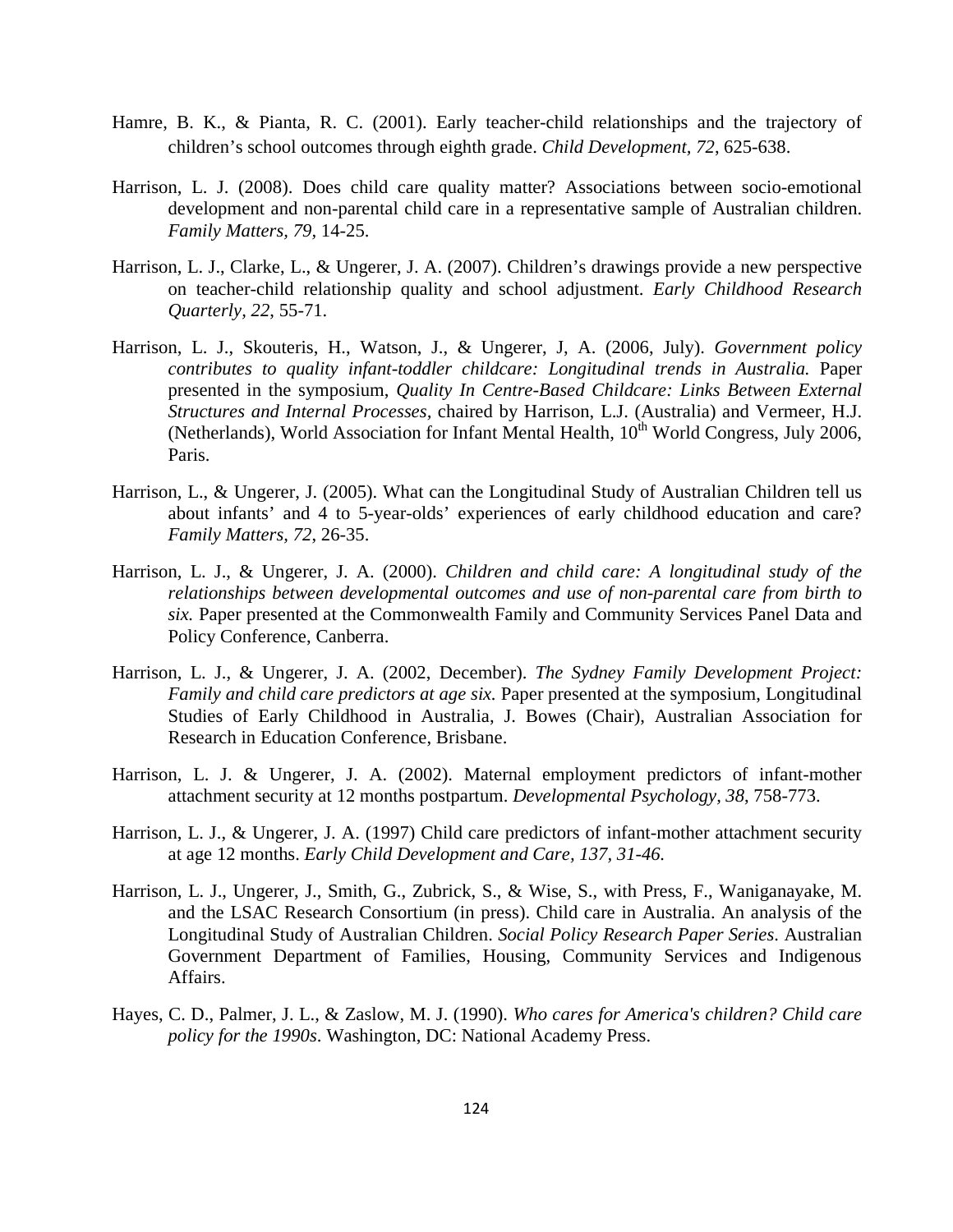- Helburn, S. (Ed.). (1995). *Cost, quality and child outcomes in child care centers*. Denver, CO: University of Colorado.
- Howes, C. (2000). Socio-emotional classroom climate in child-care, child-teacher relationships and children's second grade peer relations. *Social Development, 9*, 191-204.
- Howes, C. (1990). Can the age of entry into child care and the quality of child care predict adjustment in Kindergarten? *Developmental Psychology, 26*, 292-303.
- Howes, C., Phillipson, L. C., & Peisner-Feinberg, E. (2000). The consistency of perceived teacherchild relationships between preschool and Kindergarten. *Journal of School Psychology, 38 (2)*, 113-132.
- Ladd, G. W. (1990). Having friends, keeping friends, making friends, and being liked by peers in the classroom: Predictors of children's early school adjustment? *Child Development, 61(4)*, 1081-1100.
- Ladd, G. W., & Burgess, K. B. (1999). Charting the relationship trajectories of aggressive, withdrawn, and aggressive/ withdrawn children during early grade school. *Child Development, 70*, 910–929.
- Ladd, G. W., & Kochenderfer, B. J. (1996). Friendship quality as a predictor of young children's early school adjustment. *Child Development, 67(3)*, 1103-1118.
- Ladd, G. W., & Price, J. M. (1987). Predicting children's social and school adjustment following the transition from preschool to Kindergarten. *Child Development, 58 (5)*, 1168-1189.
- Ladwig, J. G., & King, M. B. (2003). Quality teaching in NSW public schools: An annotated bibliography. Sydney, NSW, Professional Support and Curriculum Directorate.
- Love, J. M., Harrison, L., Sagi-Schwartz, A., IJzendoorn, M. H. v., Ross, C., Ungerer, J. A. (2003). Child care quality matters: How conclusions may vary with context. *Child Development, 74*, 1021-1033.
- Mantzicopoulos, P., & Neuharth-Pritchett, S. (2003). Development and validation of a measure to assess Head Start children's appraisals of teacher support. *Journal of School Psychology, 41*, 431-451.
- Mehta, K., Rustagi, M., Kohli, S., & Tiwari, S. (2007). Implementing multiple imputation in an automatic variable selection scenario. Proceedings of the Northeast SAS Users Group Inc 20th Annual Conference, Baltimore, Maryland.
- Melhuish, E. C., & Moss, P. (1992). Child care in the United Kingdom in historical perspective. In M. E. Lamb, K. J. Sternberg, C. P. Hwang & A. G. Broberg (Eds.), *Child Care in Context: Cross-Cultural Perspectives* (pp. 157-183). Hillsdale, NJ: Lawrence Erlbaum.
- Miner, J. L., & Clarke-Stewart, K. A. (2008). Trajectories of externalizing behavior from age 2 to age 9: Relations with gender, temperament, ethnicity, parenting, and rater. *Developmental Psychology, 44 (3)*, 771-786.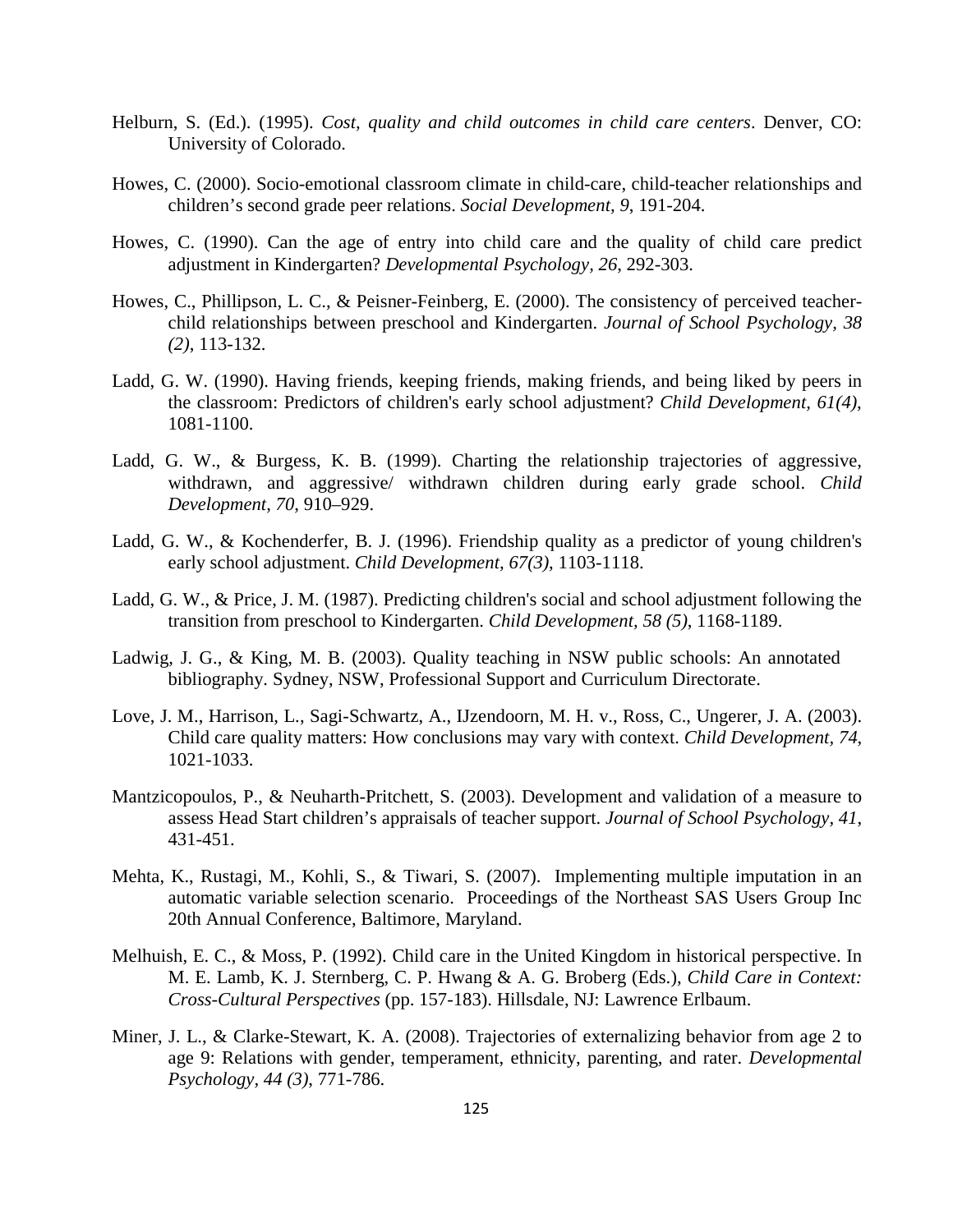- Murray, C., Waas, G. A., & Murray, K. M. (2008). Child race and gender as moderators of the association between teacher-child relationships and school adjustment. *Psychology in the Schools, 45 (6)*, 562-578.
- Murray, E., & Harrison, L. J. (2005) Children's perspectives on their first year of school: Introducing a new pictorial measure of school stress. *European Early Childhood Education Research Journal, 13,* 111-127.
- National Childcare Accreditation Council. (2007). *Quality Improvement and Accreditation System. Quality trends report for the period 1 July 2006 to 31 December 2006.*, from http://www.ncac.gov.au/report\_documents/qias\_qpg\_%20trends\_dec06.pdf
- National Institute of Child Health and Human Development Early Child Care Research Network. (1997). The effects of infant child care on infant-mother attachment security: Results of the NICHD study of early child care. *Child Development, 68*, 860-879.
- National Institute of Child Health and Human Development Early Child Care Research Network. (1998a). Early child care and self-control, compliance, and problem behavior at 24 and 36 months. *Child Development, 69*, 1145-1170.
- National Institute of Child Health and Human Development Early Child Care Research Network. (1998b). Relations between family predictors and child outcomes: are they weaker for children in child care? *Developmental Psychology, 5*, 1119-1128.
- National Institute of Child Health and Human Development Early Child Care Research Network. (1999). Child care and mother-child interaction in the first 3 years of life. *Developmental Psychology, 35*, 1399-1413.
- National Institute of Child Health and Human Development Early Child Care Research Network. (2001). Child care and child development, childcare and family predictors of preschool attachment and stability from infancy. *Developmental Psychology, 37*, 847-862.
- National Institute of Child Health and Human Development Early Child Care Research Network. (2002). Early child care and children's development prior to school entry: Results from the NICHD Study of Early Child Care. *American Educational Research Journal, 39*, 367-387.
- National Institute of Child Health and Human Development Early Child Care Research Network. (2003). Does amount of time spent in child care predict socio-emotional adjustment during the transition to Kindergarten? *Child Development, 74*, 976-1005.
- National Institute of Child Health and Human Development Early Child Care Research Network. (2004a). Fathers' and mothers' parenting behavior and beliefs as predictors of children's social adjustment in the transition to school. *Journal of Family Psychology, 18 (4)*, 628-638.
- National Institute of Child Health and Human Development Early Child Care Research Network. (2004b). Type of child care and children's development at 54 months. *Early Childhood Research Quarterly, 19*, 203-230.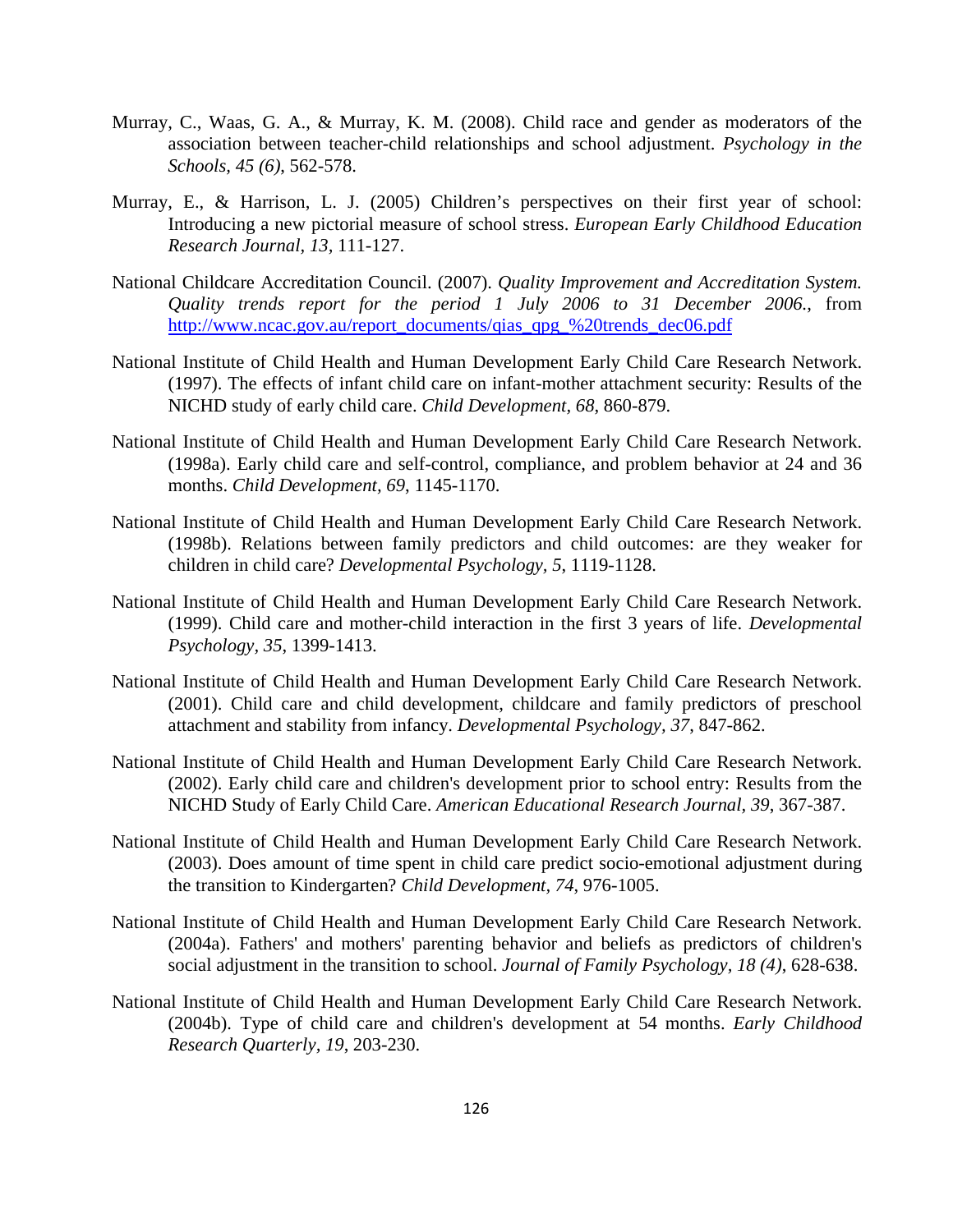- National Institute of Child Health and Human Development Early Child Care Research Network. (2005). Early child care and children's development in the primary grades: Results from the NICHD Study of Early Child Care. *American Educational Research Journal, 43*, 537-570.
- National Institute of Child Health and Human Development Early Child Care Research Network. (2008). Mothers' and fathers' support for child autonomy and early school achievement. *Developmental Psychology, 44 (4)*, 895-907.
- Neilsen-Hewett, C.M. (2001). Children's peer relations and school adjustment: Looking beyond the classroom walls. Unpublished doctoral thesis, Macquarie University.
- Osborn, A. F., Butler, N. R., & Morris, A. C. (1984). *The Social Life of Britain's Five-year-olds*. London: Routledge & Kegan Paul.
- Peisner-Feinberg, E. S., Burchinal, M. R., Clifford, C., M.L., Howes, C., Kagan, S. L., & Yazejian, N. (2001). The relation of preschool child-care quality to children's cognitive and social developmental trajectories through second grade. *Child Development, 72 (5)*, 1534-1553.
- Phillips, D. A., McCartney, K., & Scarr, S. (1987). Child care quality and children's social development. *Developmental Psychology, 23*, 537-543.
- Pianta, R. C., Nimetz, S. L., & Bennett, E. (1997). Mother-child relationships, teacher-child relationships, and school outcomes in preschool and Kindergarten. *Early Childhood Research Quarterly, 12*, 263-280.
- Pianta, R. C., & Rimm-Kaufman, S. (2006). The social ecology of the transition to school: Classrooms, families, and children. In K. McCartney & D. Phillips (Eds.), *Blackwell Handbook of Early Childhood Development.* (pp. 490-507). Malden, MA: Blackwell Publishing.
- Pianta, R. C., Rimm-Kaufman, S. E., & Cox, M. J. (1999). Introduction: An ecological approach to Kindergarten transition. In R. C. Pianta & M. J. Cox (Eds.), *The transition to Kindergarten* (pp. 3-12). Baltimore: P. Brookes Publications.
- Pianta, R. C., & Steinberg, M. (1992). Teacher-child relationships and the process of adjusting to school. In: R. Pianta (Ed.) *Beyond the parent: The role of other adults in children's lives. New Directions for Child Development*, *57*, 61-79.
- Pianta, R. C., Steinberg, M. S., & Rollins, L. B. (1995). The first two years of school: Teacher– child relationships and deflections in children's classroom adjustment. *Development and Psychopathology, 7*, 295–312.
- Press, F. (2006). *What about the kids? Policy directions for improving the experiences of infants and young children in a changing world. .* Sydney: New South Wales Commission for Children and Young People.
- Ramey, S. L., Lanzi, R. G., Phillips, M. M., & Ramey, C. T. (1998). Perspectives of former Head Start children and their parents on school and the transition to school. *The Elementary School Journal, 98 (4)*, 311-327.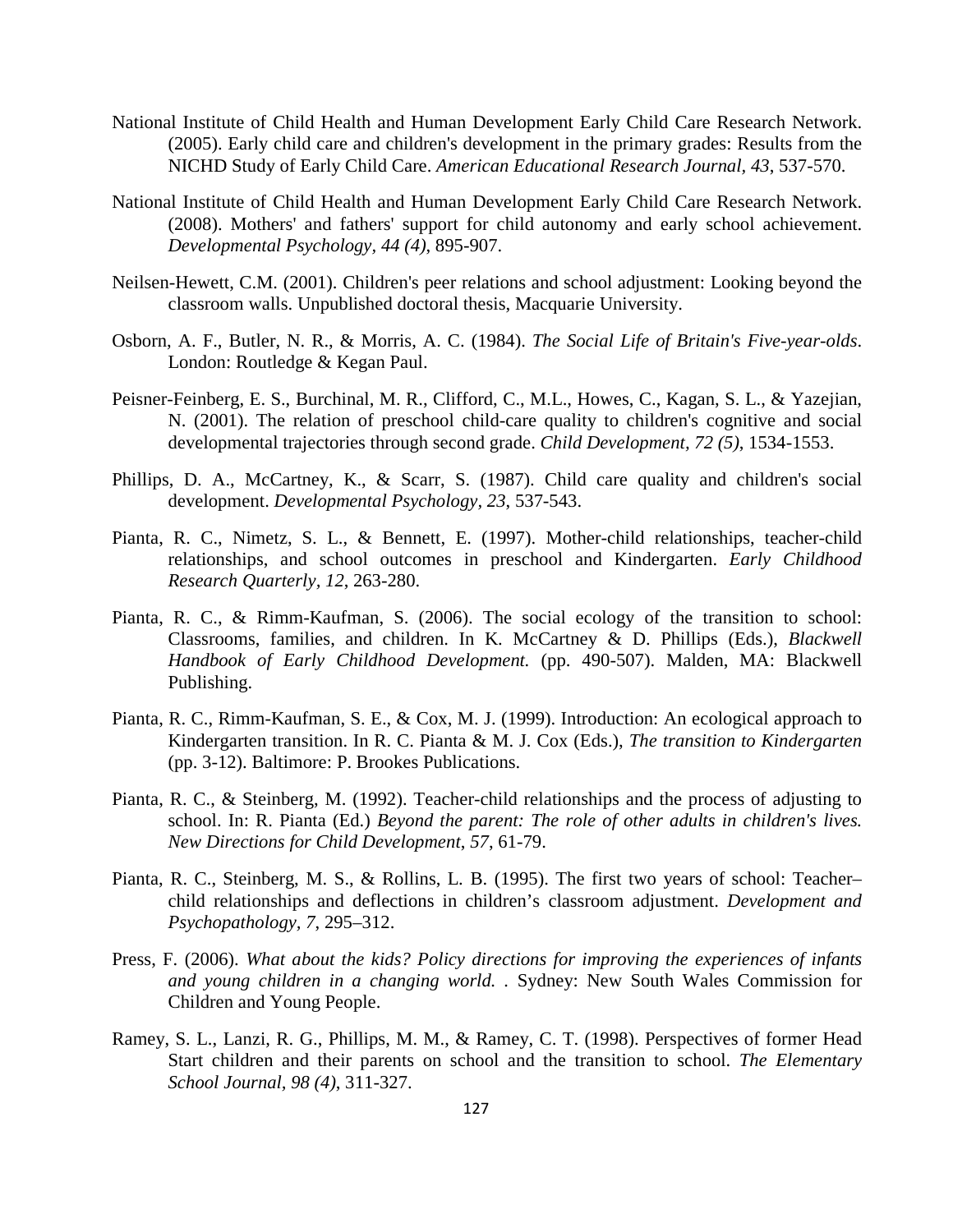- Rauh, H., Ziegenhain, U., Muller, B., & Wijnroks, L. (2000). Stability and change in infant-mother attachment in the second year of life: Relations to parenting quality and varying degrees of day-care experience. In P. M. Crittenden & A. H. Claussen (Eds.), *The organization of attachment relationships: Maturation, culture, and context.* (pp. pp. 251-276). New York, US: Cambridge University Press.
- Rimm-Kaufman, S. E., & Pianta, R. C. (1998, July). *Difference in family involvement between Kindergarten and preschool.* Paper presented at the Head Start's fourth national research conference, Washington, DC.
- Rubin, D. (1987). *Multiple imputation for nonresponse in surveys*. New York: Wiley.
- Sammons, P., Sylva, K., Melhuish, E. C., Siraj-Blatchford, I., Taggart, B., & Grabbe, Y. (2007). *The Effective Provision of Pre-School and Primary Education 3-11 Project (EPPE 3-11): Influences on children's attainment and progress in Key Stage 2: Cognitive outcomes in Year 5. Full Report.*, from http://www.ioe.ac.uk/schools/ecpe/eppe/eppe3-11pubs.htm
- Scarr, S., & Eisenberg, M. (1993). Child care research: Issues, perspectives, and results. *Annual Review of Psychology, 44*, 613-644.
- Sims, M., Guilfoyle, A., & Parry, T. (2005). What cortisol levels tell us about quality in child care centers. *Australian Journal of Early Childhood, 30 (2)*, 29-39.
- Sinharay, S., Stern, H.S., & Russell. D. (2001). The use of multiple imputation for the analysis of missing data. *Psychological Methods, 6* (4), 317-329.
- SPSS, Inc. (2008). *SPSS 17 Missing Values 17.0*. Chicago, Ill.: SPSS Inc.
- Stipek, D., & Byler, P. (2004). The Early Childhood Classroom Observation Measure. Early Childhood Research Quarterly, 19, 375-397.
- Stirling, C., & Hutchesson, R. (2008, December). Exploring the reasons why some children hate their first year at school. Paper presented at the International Education Conference of the Australian Association for Educational Research, Brisbane.
- Sylva, K., Melhuish, E., Sammons, P., Siraj-Blatchford, I., Taggart, B., & Elliot, K. (2003). *The Effective Provision of Pre-School Education (EPPE) Project: Findings from the pre-school period.* London, England: Institute of Education, University of London and SureStart.
- Sylva, K., Melhuish, E. C., Sammons, P., Siraj-Blatchford, I., & Taggart, B. (2004). *The Effective Provision of Pre-School Education (EPPE) Project: Final Report.*
- Sylva, K., & Taylor, H. (2006). Effective settings: Evidence from research. In G. Pugh & B. Duffy (Eds.), *Contemporary Issues in the Early Years*. London: Sage Publications.
- Taggart, B., Sammons, P., Smees, R., Sylva, K., Melhuish, E.,& Siraj-Blatchford, I. (2006). Early identification of special educational needs and the definition of 'at risk': The Early Years Transition and Special Educational Needs (EYTSEN) Project. *British Journal of Special Education, 33 (1)*, 40-45.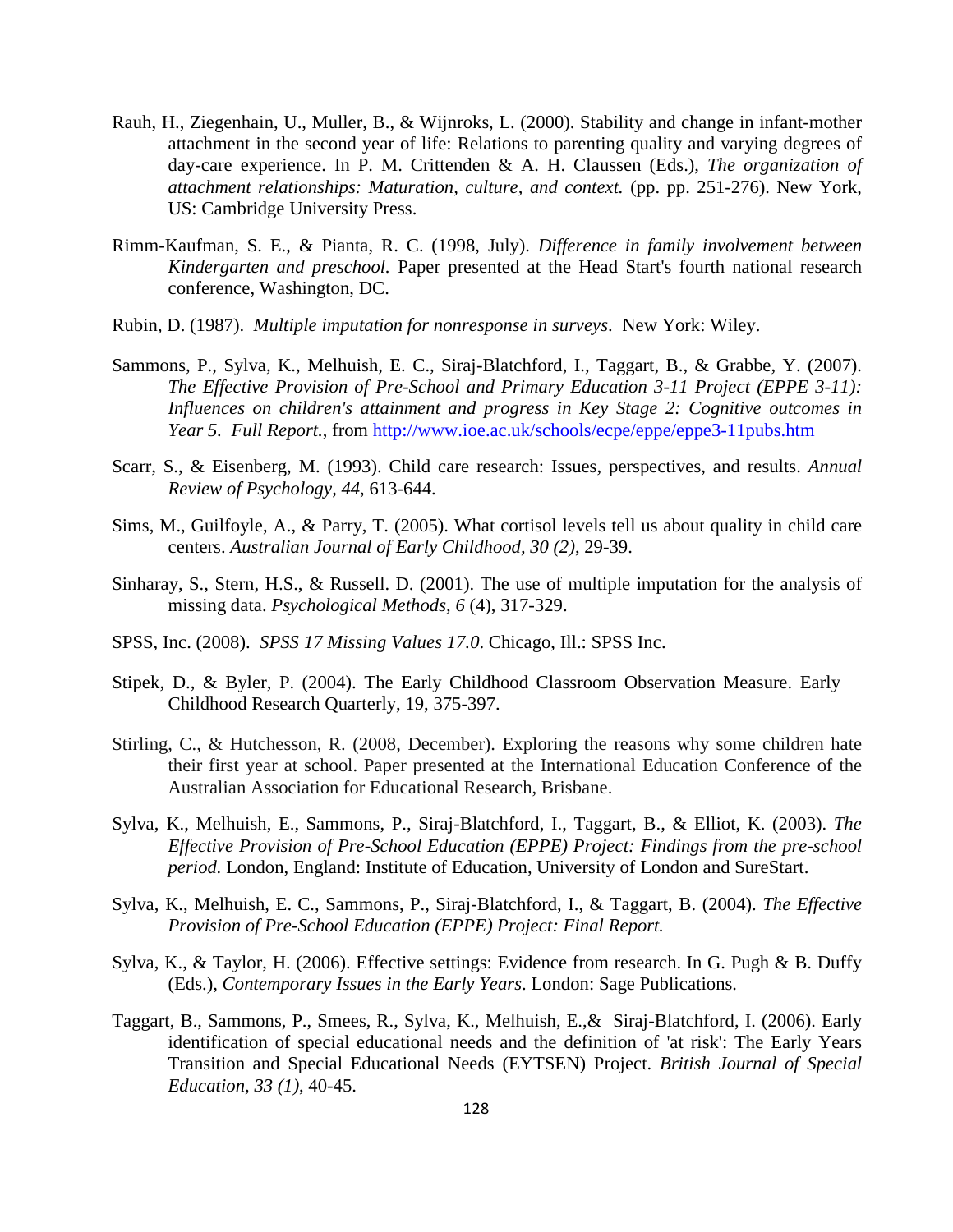- Tran, H., & Weinraub, M. (2006). Child care effects in context: Quality, stability, and multiplicity in non-maternal child care arrangements during the first 15 months of life. *Developmental Psychology, 42 (3)*, 566-582.
- Ungerer, J., Harrison, L. J., Taylor, A., Bowes, J., Wise, S., Edwards, B., et al. (2006, July). *An evaluation of child care factors in young children's social-emotional development.* Paper presented at the 19th Biennial Meeting of the International Society for the Study of Behavioral Development, Melbourne.
- Valeski, T. N., & Stipek, D. J. (2001). Young children's feelings about school, *Child Development*, *72*, 1198-1213.
- Wake, M., Sanson, A., Berthelsen, D., Hardy, P., Misson, S., Smith, K., Ungerer, J. and the LSAC Research Consortium. (2008). How well are Australian infants and children aged 4 to 5 years doing? *Social Policy Research Paper 36.* Australian Government Department of Families, Housing, Community Services and Indigenous Affairs.
- Wylie, C., Thompson, J., & Hendricks, A. K. (1997). *Competent Children at 5: Families and Early Education*. Wellington: NZCER.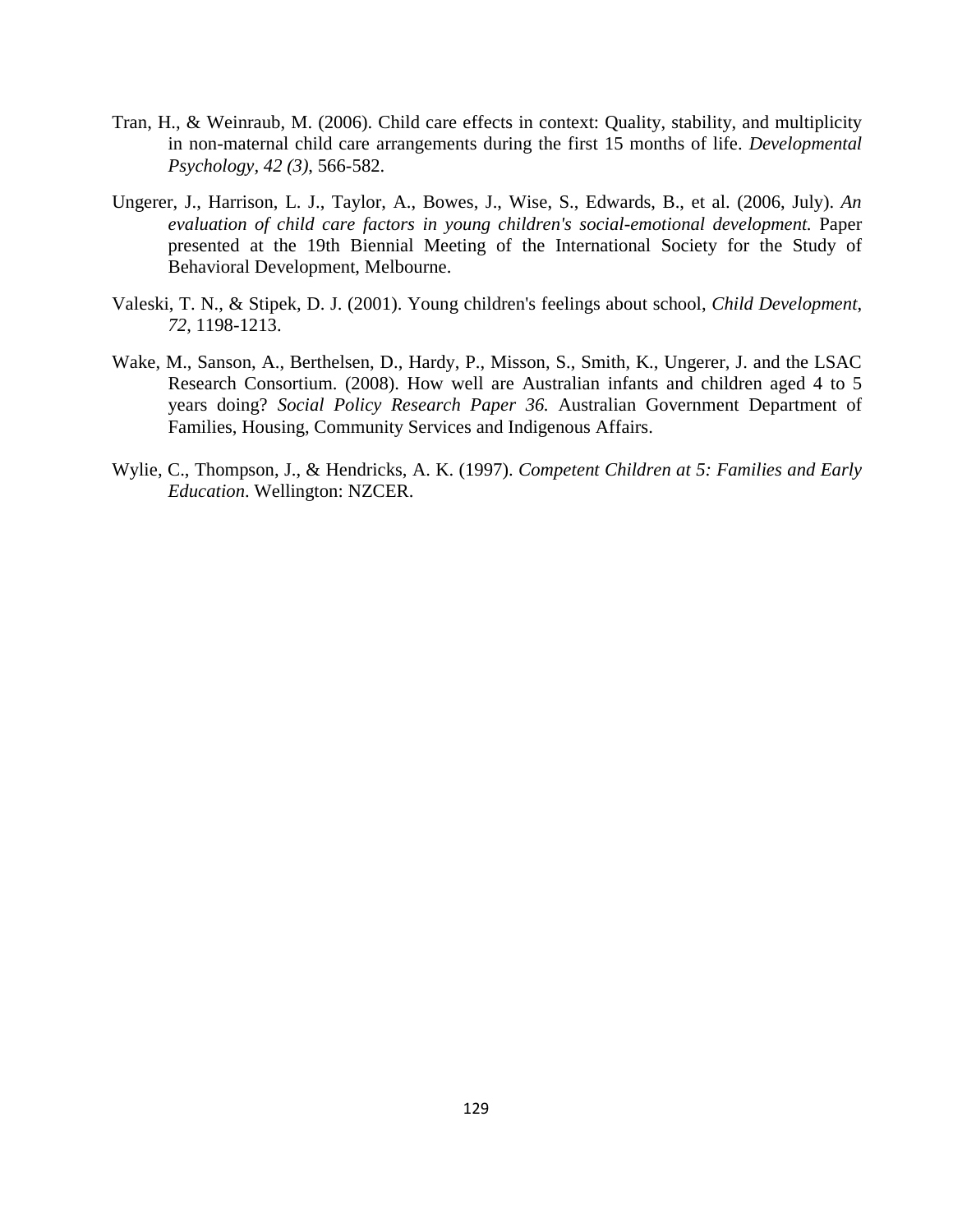# **APPENDICES**

Appendix 1: Descriptive statistics for predictor variables used in analyses of child outcomes in the year before school

|                                                                                  | ${\bf N}$ |       | Minimum Maximum | Mean   | S.D.  |
|----------------------------------------------------------------------------------|-----------|-------|-----------------|--------|-------|
| Child's gender                                                                   | 319       |       |                 | 1.49   | .50   |
| Easy-difficult temperament                                                       | 275       | 1.76  | 5.16            | 3.31   | .58   |
| Estimated age in year before school                                              | 315       | 3.68  | 6.93            | 5.11   | .43   |
| Urban or rural in Wave 1                                                         | 319       | 1.00  | 2.00            | 1.47   | .50   |
| What is your highest level of education?                                         | 302       |       |                 | 6.03   | 1.65  |
| Income in transition - \$1000s                                                   | 299       | 10.00 | 720.00          | 115.78 | 78.05 |
| Total number of children in the house, year before school                        | 301       | 1.00  | 5.00            | 2.33   | .74   |
| Average score on social support across early years                               | 310       | 19.00 | 65.00           | 30.64  | 6.82  |
| Pianta parent/child overall relationship with parent, average across early years | 317       | 53.00 | 142.00          | 87.10  | 15.30 |
| depression CESD                                                                  | 274       | .00   | 49.00           | 9.42   | 8.73  |
| Total number of care arrangements averaged over early years                      | 319       | .75   | 3.33            | 1.51   | .58   |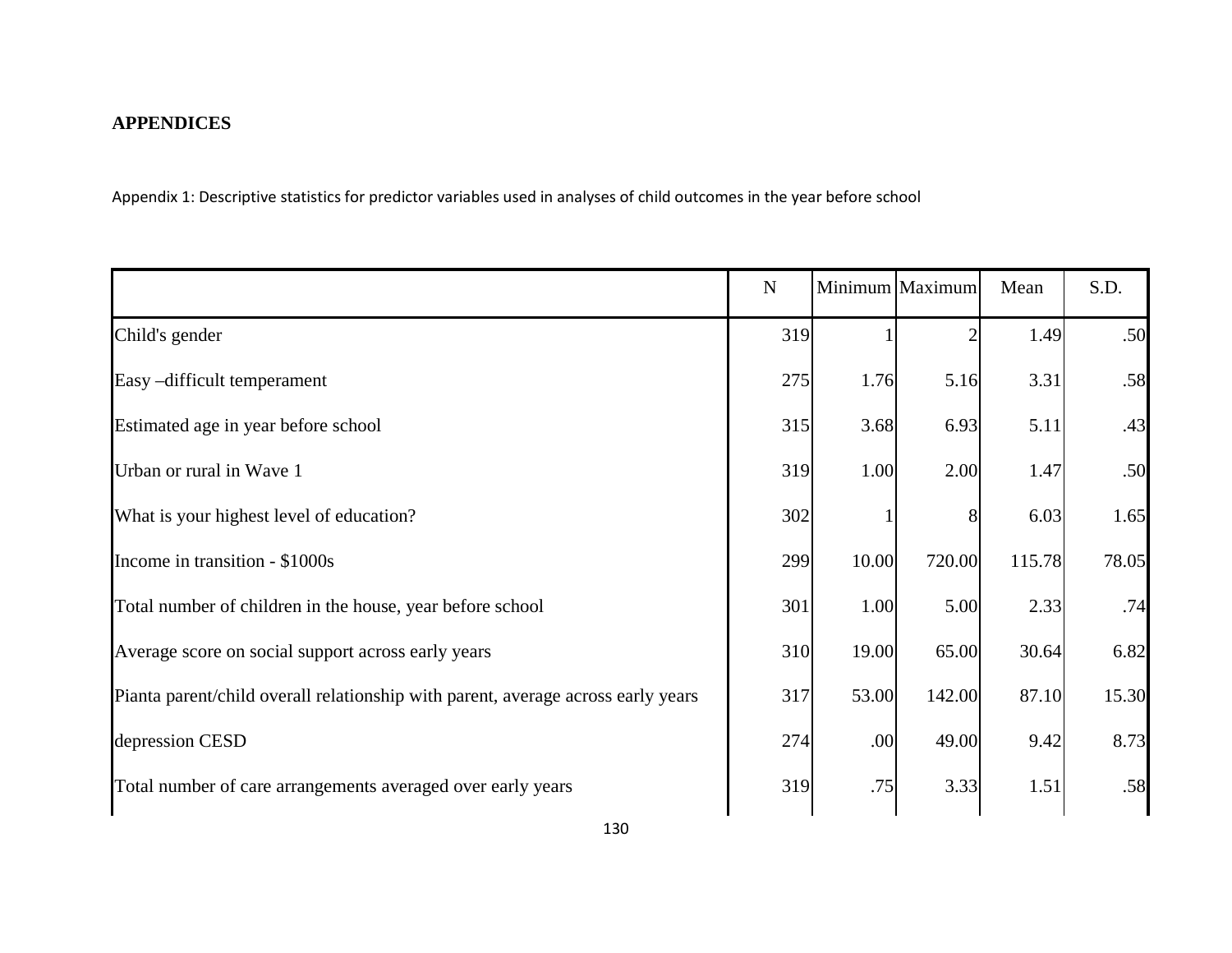| Total number of childcare changes (centre $+$ carer), average across early years | 319 | .00      | 7.75   | 1.10   | 1.08  |
|----------------------------------------------------------------------------------|-----|----------|--------|--------|-------|
| Pianta carer/child overall relationship with carer, average across early years   | 316 | 73.00    | 137.00 | 115.01 | 8.87  |
| (CATI) At what age (in months) did [+child+] start child care?                   | 319 | $\Omega$ | 48     | 10.11  | 7.12  |
| Average quality of care in early years                                           | 305 | 3.59     | 6.39   | 5.16   | .54   |
| Average hours in formal care in early years                                      | 319 | .00      | 52.00  | 24.28  | 10.53 |
| Average hours in informal care in early years                                    | 319 | .00      | 54.00  | 3.30   | 6.84  |
| Vineland communication standardised score, average                               | 303 | 60.00    | 134.50 | 104.68 | 11.78 |
| Gresham Positive social skills, parent rating, average across early years        | 299 | 12.00    | 35.00  | 27.76  | 3.99  |
| Gresham Negative social skills, parent rating, average across early years        | 299 | 4.00     | 19.00  | 9.04   | 2.42  |
| Gresham Positive social skills, carer rating, average across early years         | 313 | 8.00     | 35.00  | 27.13  | 4.11  |
| Gresham Negative social skills, carer rating, average across early years         | 313 | 4.00     | 18.00  | 8.19   | 2.72  |
| Richmann Overall behaviour problems score, 3 to 4 year olds                      | 214 | 1.18     | 2.41   | 1.58   | .22   |
| Richmann Overall behaviour problems score, 3 to 4 year olds, carer rating        | 201 | 1.00     | 2.13   | 1.31   | .21   |
| PPVT standard score at age 3 or closest time to age 3                            | 265 | 61.00    | 143.00 | 102.59 | 12.06 |
| Woodcock Johnson Applied Problems at age 3 or closest time to age 3              | 286 | .00      | 23.00  | 11.38  | 4.45  |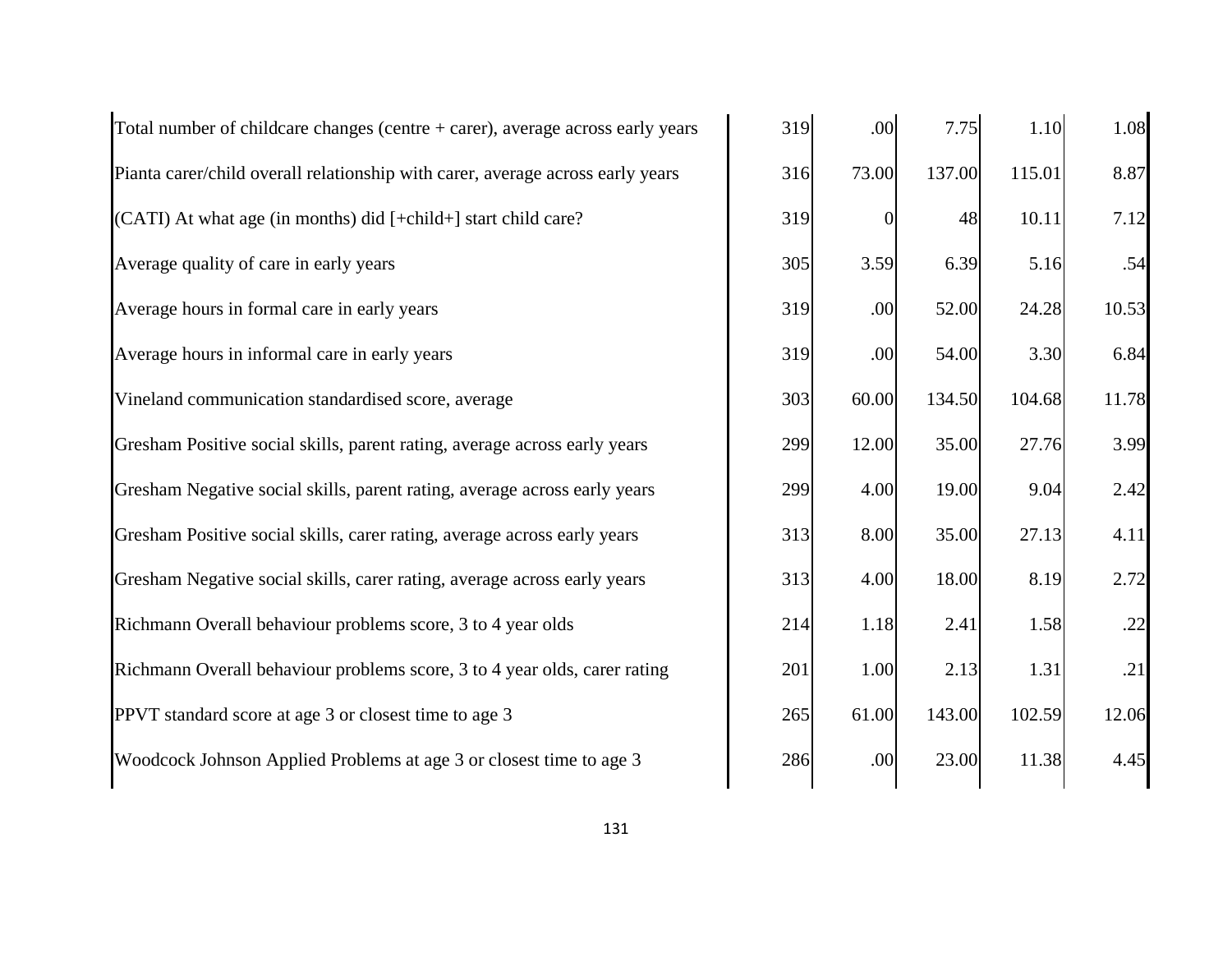| Mean ECERS score in year before school                  | 254 | 3.19 | 6.95   | 5.37  | .69   |
|---------------------------------------------------------|-----|------|--------|-------|-------|
| Hours in formal care in year before school              | 309 | .00  | 127.00 | 24.67 | 13.47 |
| Hours in informal care in year before school            | 296 | .00  | 198.00 | 5.05  | 16.94 |
| Total number of care arrangements in year before school | 309 | .00  | 7.00   | 1.53  | .89   |
|                                                         |     |      |        |       |       |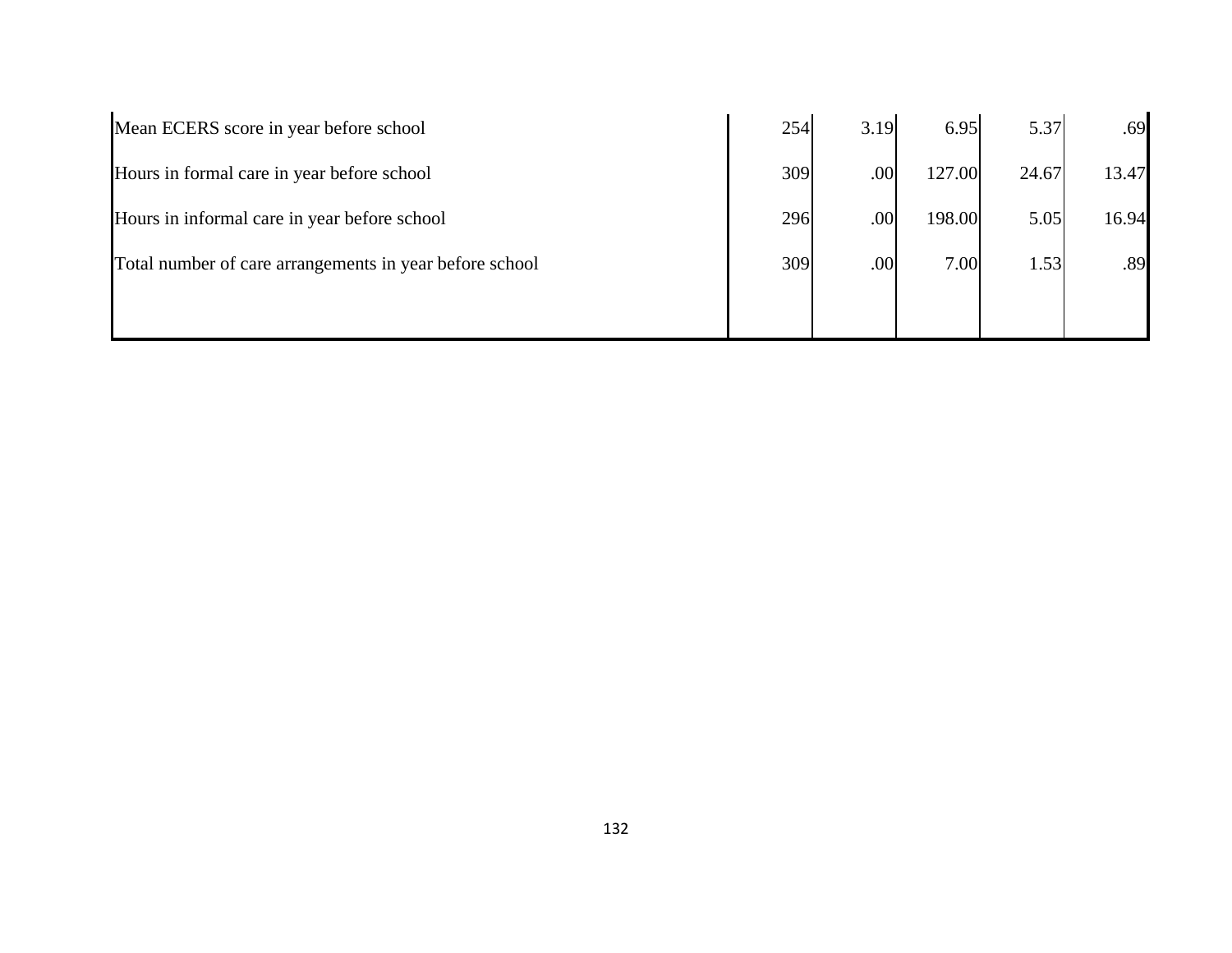|                                                                                  | ${\bf N}$ |          | Minimum Maximum | Mean   | S.D.   |
|----------------------------------------------------------------------------------|-----------|----------|-----------------|--------|--------|
| Easy-difficult temperament                                                       | 294       | 1.76     | 5.16            | 3.32   | .56    |
| Child's gender                                                                   | 344       |          |                 | 1.49   | .50    |
| Estimated age in Kindergarten year                                               | 344       | 4.00     | 7.59            | 5.90   | .50    |
| Urban or rural in Wave 1                                                         | 344       | 1.00     | 2.00            | 1.47   | .50    |
| What is your highest level of education?                                         | 320       |          | 8               | 5.95   | 1.65   |
| Income in Kindergarten - \$1000s                                                 | 293       | 6.00     | 1500.00         | 131.58 | 144.16 |
| Total number of children in the house, Kindergarten                              | 340       | 1.00     | 5.00            | 2.31   | .79    |
| depression CESD                                                                  | 294       | .00      | 49.00           | 9.45   | 8.55   |
| Average score on social support across the early years                           | 327       | 19.00    | 65.00           | 30.66  | 6.90   |
| Pianta parent/child overall relationship with parent, average across early years | 337       | 53.00    | 142.00          | 88.36  | 16.12  |
| (CATI) At what age (in months) did [+child+] start child care?                   | 344       | $\Omega$ | 48              | 10.21  | 7.19   |
| Average quality of care in early years                                           | 324       | 3.55     | 6.39            | 5.15   | .55    |
| Total number of childcare changes (centre $+$ carer), average across early years | 344       | .00      | 7.75            | 1.08   | 1.09   |

# **Appendix 2: Descriptive statistics for predictor variables used in analyses of child outcomes in Kindergarten**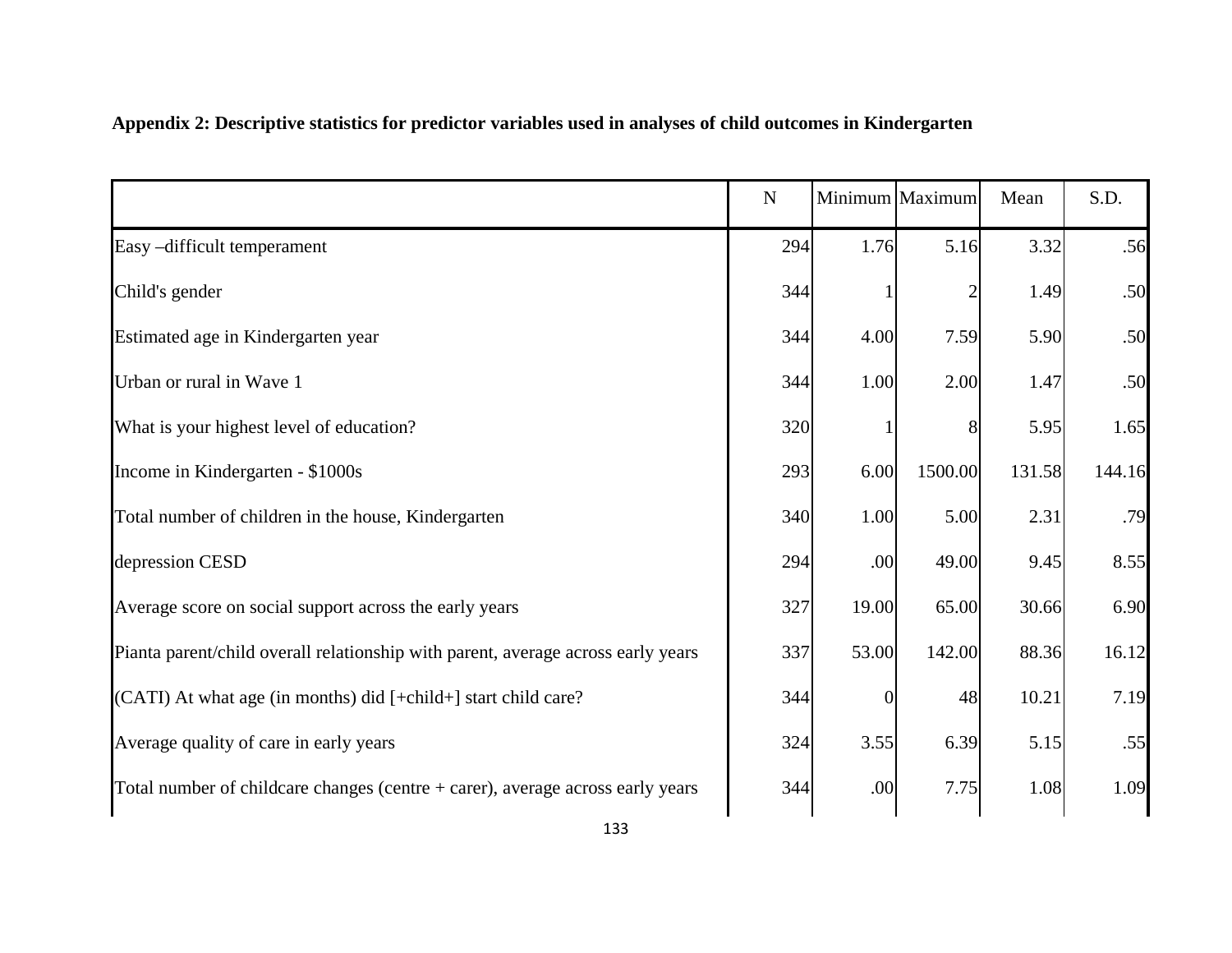| Pianta carer/child overall relationship with carer, average across early years | 331 | 73.00 | 137.00 | 114.94 | 9.10  |
|--------------------------------------------------------------------------------|-----|-------|--------|--------|-------|
| Total number of care arrangements averaged over early years                    | 344 | .75   | 3.33   | 1.51   | .58   |
| Average hours in formal care in early years                                    | 344 | .00   | 70.00  | 24.63  | 10.94 |
| Average hours in informal care in early years                                  | 344 | .00   | 52.00  | 3.00   | 6.05  |
| Vineland communication standardized score, average                             | 322 | 60.00 | 135.50 | 105.14 | 11.90 |
| Gresham Positive social skills, parent rating, average across early years      | 318 | 12.00 | 35.00  | 27.76  | 3.94  |
| Gresham Negative social skills, parent rating, average across early years      | 318 | 4.00  | 19.00  | 9.09   | 2.46  |
| Gresham Positive social skills, carer rating, average across early years       | 329 | 8.00  | 35.00  | 27.08  | 4.14  |
| Gresham Negative social skills, carer rating, average across early years       | 330 | 4.00  | 18.00  | 8.33   | 2.82  |
| Richmann Overall behaviour problems score, 3 to 4 year olds                    | 214 | 1.18  | 2.41   | 1.58   | .22   |
| Richmann Overall behaviour problems score, 3 to 4 year olds, carer rating      | 199 | 1.00  | 2.13   | 1.31   | .21   |
| PPVT standard score at age 3 or closest time to age 3                          | 266 | 61.00 | 143.00 | 102.80 | 11.79 |
| Woodcock Johnson Applied Problems at age 3 or closest time to age 3            | 294 | .00   | 26.00  | 11.66  | 4.55  |
| Hours in formal care, year before school                                       | 318 | .00   | 127.00 | 24.25  | 13.79 |
| Hours in informal care, year before school                                     | 303 | .00   | 198.00 | 4.97   | 16.26 |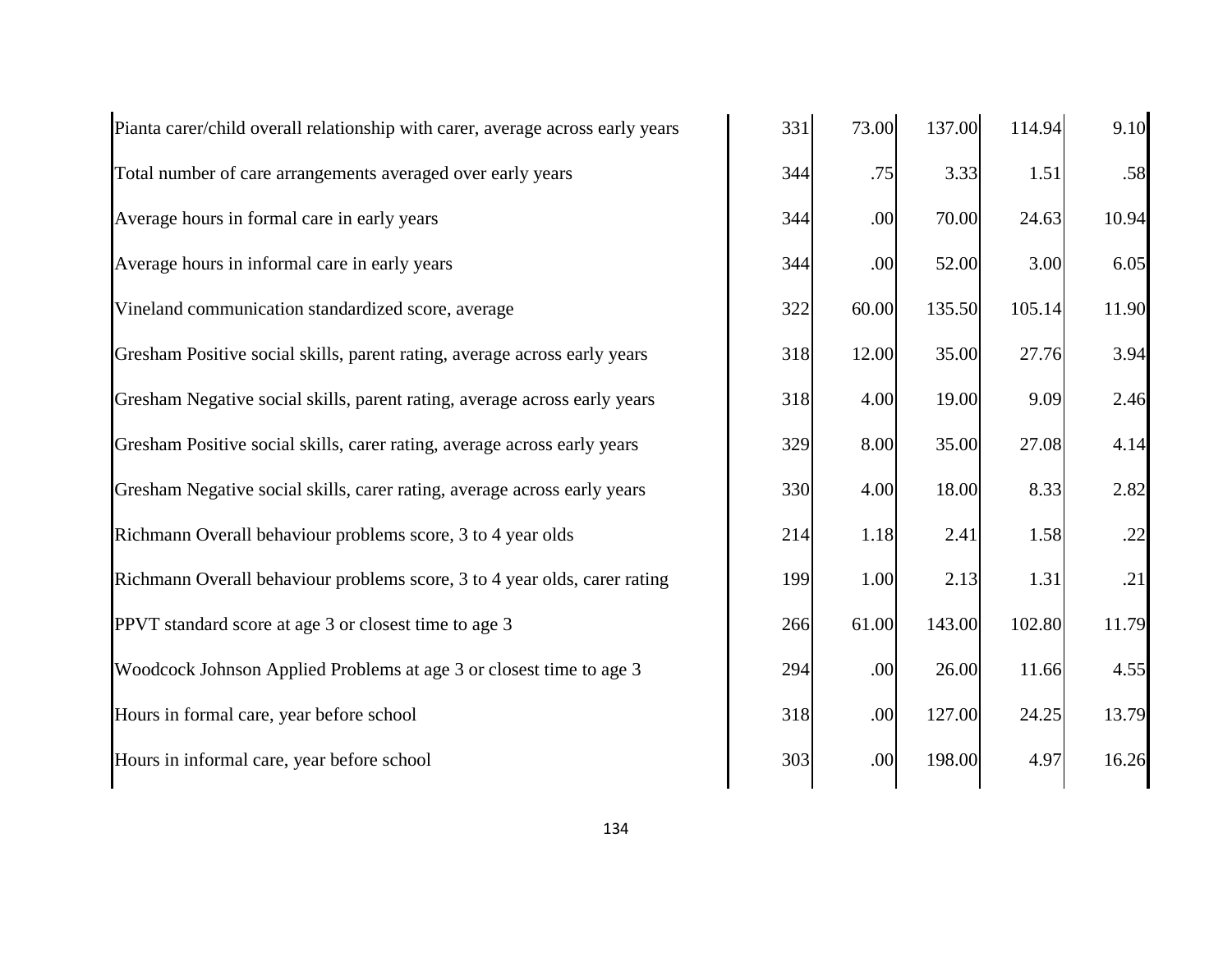| Mean ECERS score in year before school                                           | 254 | 3.19  | 6.64  | 5.33  | .71  |
|----------------------------------------------------------------------------------|-----|-------|-------|-------|------|
| Total number of care arrangements in year before school                          | 318 | .00   | 7.00  | 1.51  | .89  |
| Total hours in formal before/after school care, Kindergarten                     | 331 | .00   | 25.00 | 2.99  | 4.94 |
| Total hours in informal before/after school care, Kindergarten                   | 325 | .00   | 49.00 | 2.63  | 5.95 |
| Total number of transition activities attended/used                              | 344 | 1.00  | 9.00  | 7.41  | 1.78 |
| Child activities / parent support for child learning, reading, Kindergarten      | 344 | 1.00  | 4.00  | 3.46  | .73  |
| Child activities / parent support for child learning, average excluding reading, | 344 | 1.00  | 4.00  | 2.49  | .48  |
| COI-K management, Kindergarten                                                   | 284 | 5.00  | 15.00 | 10.05 | 1.79 |
| COI-K social climate, Kindergarten                                               | 284 | 11.00 | 25.00 | 19.82 | 3.06 |
| COI-K instruction, Kindergarten                                                  | 284 | 2.00  | 10.00 | 6.66  | 1.53 |
|                                                                                  |     |       |       |       |      |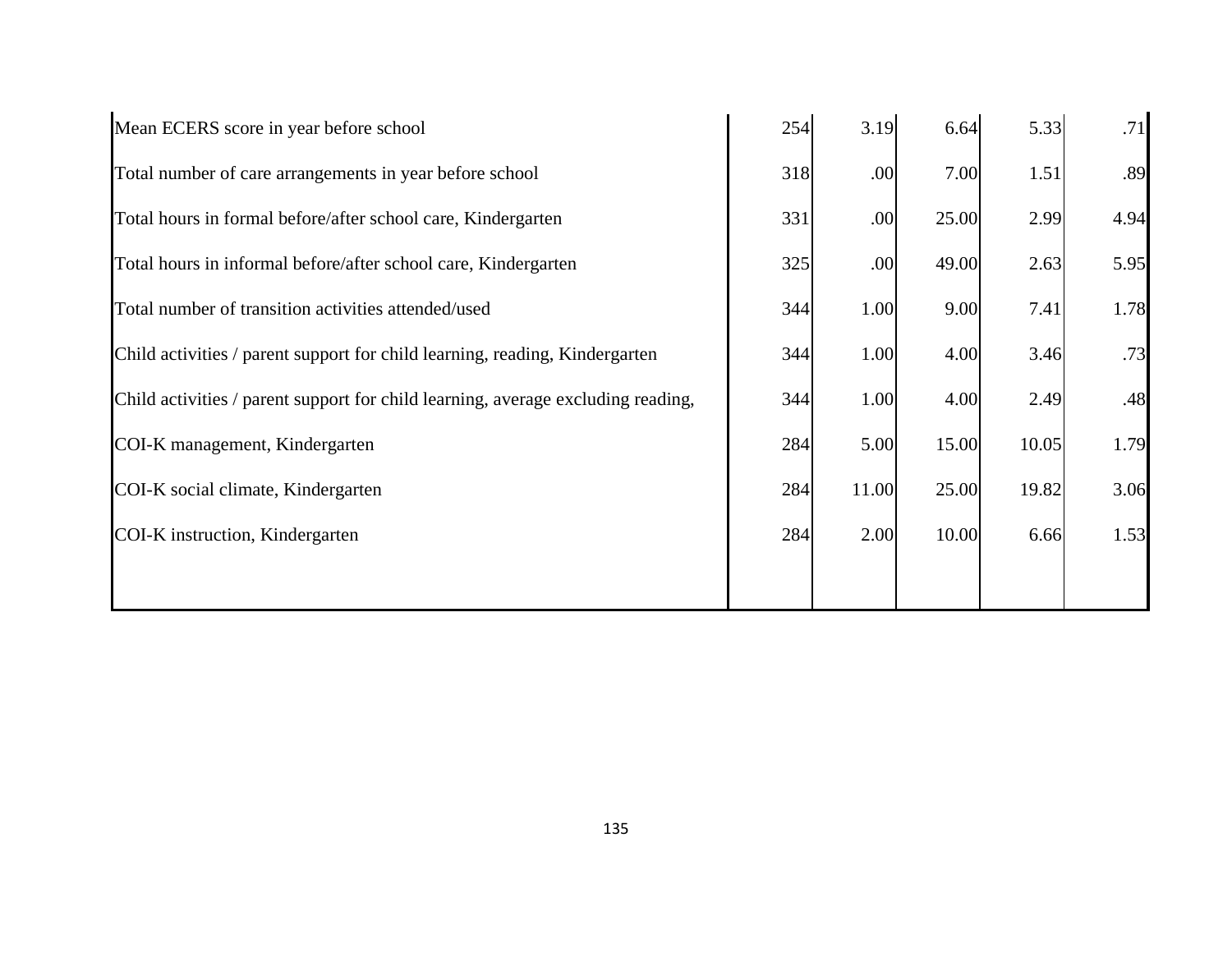## **Appendix 3 Research output from Child Care Choices Project**

## **Book chapter**

Ungerer, J., & Harrison, L. (2008). Research on children, families and communities. In J. Bowes and R. Grace (Eds), *Children, families and communities: Contexts and consequences*, 3rd edn (pp. 22-36). Melbourne: Oxford University Press.

## **Journal articles**

- Bowes, J., Sanson, A., Wise, S., Ungerer, J., Harrison, L., Watson, J., & Simpson, T. (2002). Multiple childcare arrangements in the early years: Implications for children, families and child care professionals. *Talking Early Childhood, 4*, 2-5. (Conference proceedings published in a special edition of the journal)
- Bowes, J., Wise, S., Harrison, L., Sanson, A., Ungerer, J., Watson, J., & Simpson, T. (2003). Continuity of care in the early years? Multiple and changeable child care arrangements in Australia. *Family Matters, No. 64*, 30-35.
- Bowes, J. M., Harrison, l., Ungerer, J, Wise, S., Sanson, A., & Watson, J. (2004). Child Care Choices: A longitudinal study of children, families and child care in partnership with policy makers. *The Australian Educational Researcher, 31 (3),* 69-86.

## **Publications on the web**

Bowes, J., Harrison, L., Sanson, A., Wise, S., Ungerer, J., Watson, J., & Simpson, T. (2003). Families and child care arrangements: Findings from the Child Care Choices study. *Proceedings of the Health, Work and Families Forum*. Canberra: Australian National University, 25-26 August. Available at: http://nceph.anu.edu.au/Health\_For\_Life/publications/final\_colour.pdf

## **Published abstracts**

- Cohen, J., Bowes, J., Ungerer, J., Harrison, L., Simpson, T., Sanson, A., & Wise, S., (2004). Introduction to the child care choices study. The Abstracts of the 39th Conference of the Australian Psychological Association, *Australian Journal of Psychology, 56* Supplement, p. 170.
- Bowes, J., Ungerer, J., Wise, S., Sanson, A., Harrison, L., & Simpson, T. (2004, October). Multiple care, parental stress and family management of childcare arrangements. The Abstracts of the 39th Conference of the Australian Psychological Association, *Australian Journal of Psychology, 56* Supplement, p. 162.
- Wise, S., Sanson, A., Bowes, J., Ungerer, J., Wise, S., Sanson, A., Harrison, L., & Simpson, T. (2004, October). The influence of multiple childcare arrangements on children's communication skills and behavioural adjustment. The Abstracts of the 39th Conference of the Australian Psychological Association, *Australian Journal of Psychology, 56*  Supplement, p. 235.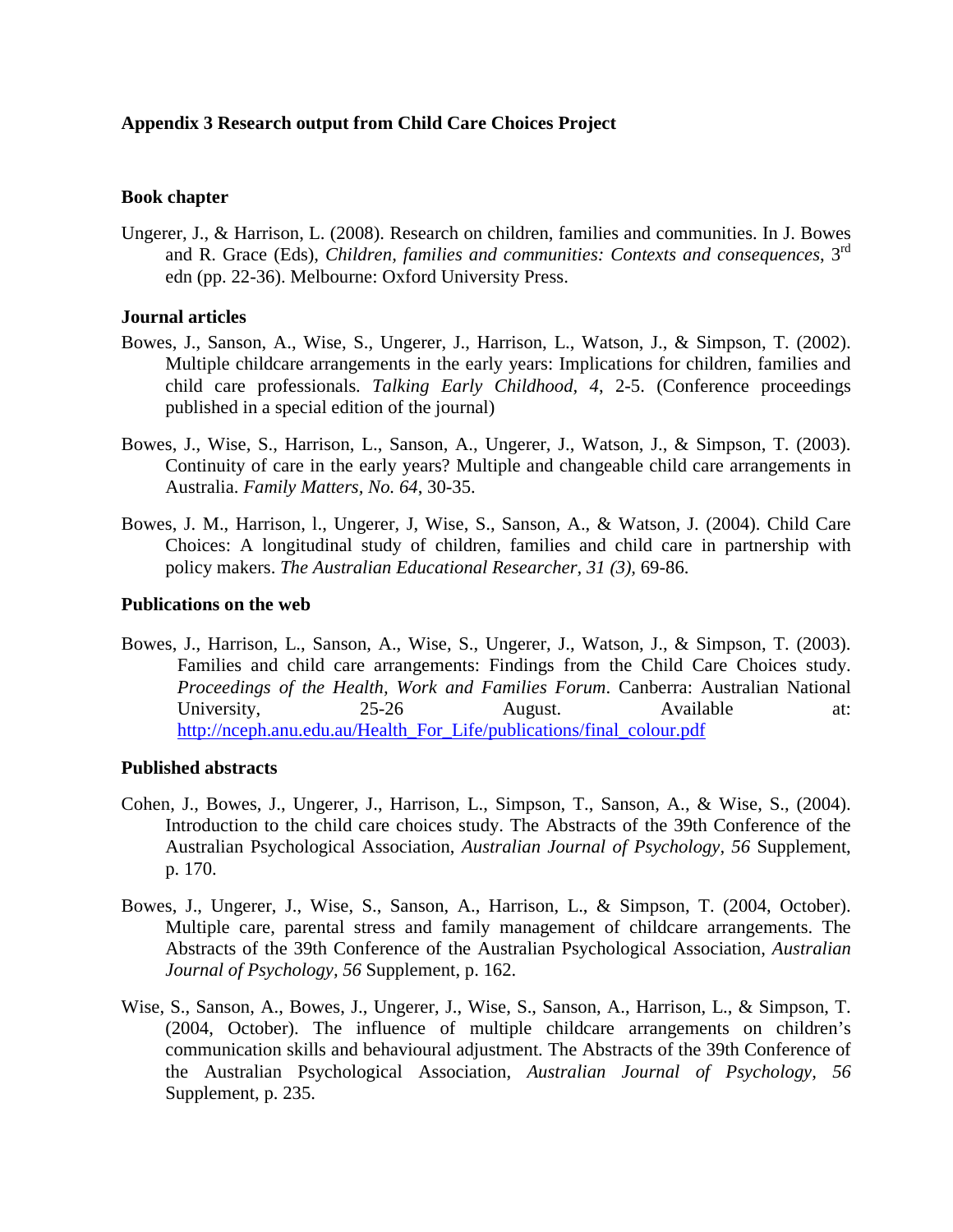Ungerer, J., Harrison, L., Bowes, J., Wise, S., Sanson, A., & Simpson, T. (2004, October). The impact of multiple care on parent-child and carer-child relationships. The Abstracts of the 39th Conference of the Australian Psychological Association, *Australian Journal of Psychology, 56* Supplement, p. 231.

## **International conferences**

- Harrison, L., Bowes, J. M., Sanson, A., Wise, S., Ungerer, J., Watson, J., & Simpson, T (2003, April). *When are too many care settings too much? Outcomes for children in multiple childcare.* Paper presented in the symposium, *Doing no harm: New ways of improving childcare quality.* (Convenor: Ann Sanson; Discussant: Carollee Howes) at the biennial meetings of the Society for Research in Child Development, Tampa, Florida.
- Bowes, J., Sanson, A., Wise, S., Ungerer, J., Harrison, L., Watson, J., & Simpson, T. (2002, June). *Multiple childcare arrangements in the early years: Implications for children, families and child care professionals.* Paper presented at the Creche and Kindergarten International Early Childhood Conference, Broadbeach, Queensland.
- Bowes, J., Harrison, L., Sanson, A., Wise, S., Ungerer, J., Watson, J., & Simpson, T. (2002, August). *The effects of multiple child care arrangements on young children: A comparative study of urban and rural Australian families.* Paper in a symposium, *Childcare factors affecting child adjustment and competence: Ways of improving child care* (Convenor: Sarah Wise; Discussant: Edward Melhuish)*.* XVIIth Biennial Meeting of the International Society for the Study of Behavioral Development, Ottawa, Canada.
- Harrison, L., Simpson, T., Bowes, J., Ungerer, J., Watson, J., Wise, S., & Sanson, A. (2002, August). *The use effects of multiple child care arrangements : A comparative study of urban and rural Australians.* Paper presented at the 12<sup>th</sup> European Conference on Quality in Early Childhood Education, Cyprus.
- Bowes, J., Sanson, A., Wise, S., Ungerer, J., Harrison, L., & Simpson, T. (2004, July). Division of labor and parental stress in relation to multiple and changeable child care arrangements. Poster presented at the International Society for the Study of Behavioral Development Conference, Ghent, Belgium.
- Sanson, A., Wise, S., Bowes, J., Ungerer, J., & Harrison, L. (2004, July). Understanding the influence of multiple childcare arrangements on child emotional and behavioural adjustment and communication skills. Poster presented at the International Society for the Study of Behavioral Development Conference, Ghent, Belgium.
- Ungerer, J., Taylor, A., Bowes, J., Wise, S., Edwards, B., Simpson, T., & Sanson, A. (2006, July). An evaluation of child care factors in young children's social-emotional development. Paper presented at the  $19<sup>th</sup>$  Biennial Meeting of the International Society for the Study of Behavioral Development, Melbourne.
- Bowes, J., Neilsen-Hewett, C., Fiora., M., Taylor, A., Simpson, T., & Wise, S. (2006, July). Young children's social skills with peers: Reports from primary carers at home and in childcare. Paper presented as part of a symposium convened by J. Bowes and J. Bryant,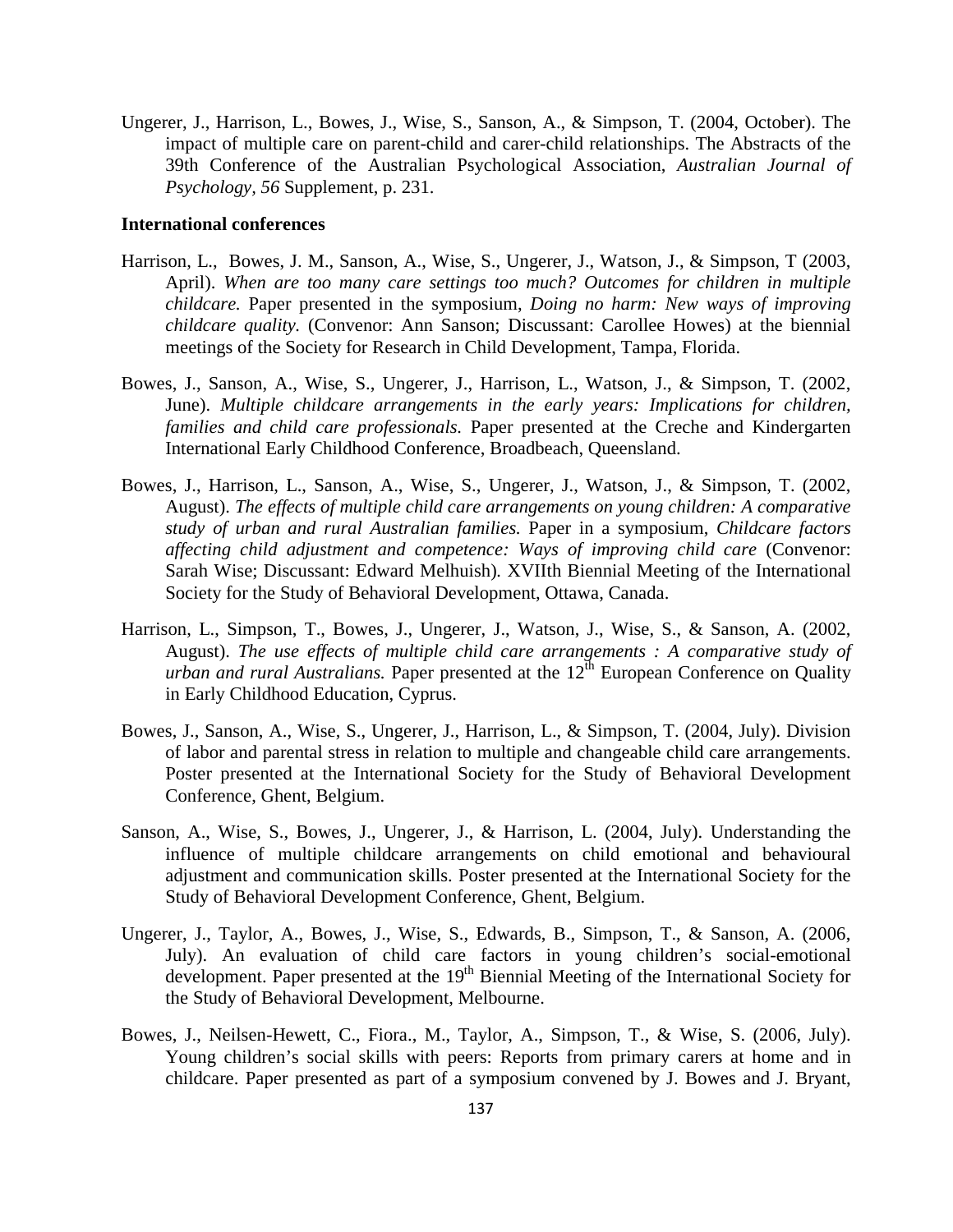Contextual perspectives on children's gendered relationship with peers, at the 19<sup>th</sup> Biennial Meeting of the International Society for the Study of Behavioral Development, Melbourne.

- Harrison, L., Skouteris, H., Watson, J., & Ungerer, J. (2006, September). Government policy contributes to quality infant-toddler childcare: Longitudinal trends in Australia. Paper presented at the World Association for Infant Mental Health Conference, Paris.
- Bowes, J., Harrison, L., Taylor, A., & Wise, S. (2008, July). *Does early exposure to common communicable illnesses in childcare have a lasting effect on child health? Paper presented at the* 20<sup>th</sup> Biennial Conference of the International Society for the Study of Behavioral Development, Würzburg, Germany.

### **National conferences**

- Bowes, J., Sanson, A., Wise, S., Ungerer, J., Harrison, L., Watson, J., & Simpson, T. (2002, January). *Young children and multiple childcare arrangements*. Paper presented at the  $10<sup>th</sup>$ Annual Conference of Australian Research in Early Childhood, Melbourne.
- Bowes, J., Harrison, L., Sanson, A., Wise, S., Ungerer, J., Watson, J., & Simpson, T. (2002, December). *Children's development in the context of multiple and changeable childcare.* Paper presented as part of the symposium *Longitudinal Studies of Early Childhood in Australia* (Convenor: Jennifer Bowes; Discussant: Gary Resnick) at the Conference of the Australian Association for Research in Education, Brisbane.
- Bowes, J., Sanson, A., Wise, S., Ungerer, J., Harrison, L., Watson, J., & Simpson, T. (2003, January). *Parents' reports of the use of and reasons for multiple childcare arrangements.* Paper presented at the 11<sup>th</sup> Annual Conference of Australian Research in Early Childhood, Melbourne.
- Watson, J., Bowes, J., Ungerer, J., Harrison, L., Simpson, T., Wise, S., & Sanson, A. (2003, February). *Voices from the field: The effect of multiple care arrangements on young children.* Paper presented as part of the symposium, *Australian childcare and its effects on children: Implications for childcare policy* (Convenor: Sarah Wise; Discussant: Jennifer Bowes) at the Eighth Australian Institute of Family Studies Conference, Melbourne.
- Wise, S., Harrison, L., Simpson, T., Sanson, A., Bowes, J., Ungerer, J., & Watson, J. (2003, September). *Understanding multiple and changeable childcare arrangements involving family day care.* Invited paper presented at the 4<sup>th</sup> National Family Day Care Conference, Sydney.
- Cohen, J., Bowes, J., Ungerer, J., Watson, J., Sanson, A., Wise, S., Harrison, L., & Simpson, T. (2003, September). *Multiple child care, temperament and behaviour in the first three years.* Poster presented at the Conference of the Australian Psychological Society, Perth.
- Bowes, J., Harrison, L., Sanson, A., Wise, S., Ungerer, J., Watson, J., & Simpson, T. (2003, August). *Families and child care arrangements: Findings from the Child Care Choices study.* Paper presented at the Health, Work and Families Forum, Canberra.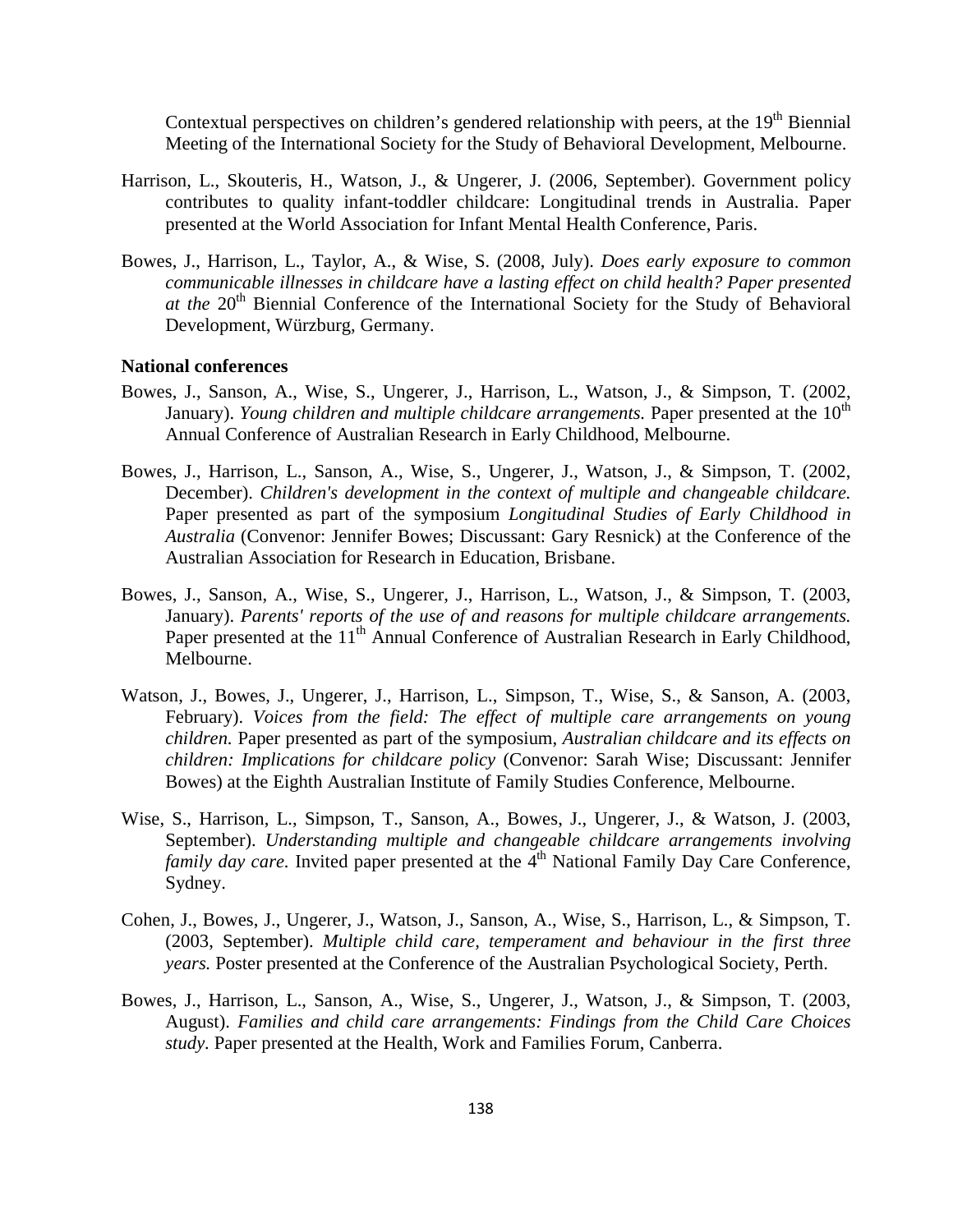- Bowes, J., Harrison, L., Sanson, A., Wise, S., Ungerer, J., Watson, J., & Simpson, T. (2004, January). Parental stress and division of labour associated with arranging and managing child care. Paper presented at the  $10<sup>th</sup>$  Annual Conference of Australian Research in Early Childhood, Melbourne.
- Cohen, J., Bowes, J., Ungerer, J., Harrison, L., Simpson, T., Sanson, A., & Wise, S., (2004, October). Introduction to the child care choices study. Paper presented at the 39th Conference of the Australian Psychological Association, Sydney.
- Bowes, J., Ungerer, J., Wise, S., Sanson, A., Harrison, L., & Simpson, T. (2004, October). Multiple care, parental stress and family management of childcare arrangements. Paper presented at the 39th Conference of the Australian Psychological Association, Sydney.
- Wise, S., Sanson, A., Bowes, J., Ungerer, J., Wise, S., Sanson, A., Harrison, L., & Simpson, T. (2004, October). The influence of multiple childcare arrangements on children's communication skills and behavioural adjustment. Paper presented at the 39th Conference of the Australian Psychological Association, Sydney.
- Ungerer, J., Harrison, L., Bowes, J., Wise, S., Sanson, A., & Simpson, T. (2004, October). The impact of multiple care on parent-child and carer-child relationships. Paper presented at the 39th Conference of the Australian Psychological Association, Sydney.
- Bowes, J., Sanson, A., Wise, S., Ungerer, J., Harrison, L., Watson, J., & Simpson, T. (2005, January, 19-21). Patterns of care for young children: Links to social, cognitive and emotional development. Paper presented at the Annual Conference of Australian Research in Early Childhood Education, Frankston.
- Edwards, B., Wise, S., Bowes, J., Sanson, A., Ungerer, J., Harrison, L., & Simpson, T. (2005, February 9-11). Why fathers and grandparents are included in children's weekly care arrangements. Paper presented at the  $9<sup>th</sup>$  Australian Institute of Family Studies Conference, Melbourne.
- Wise, S., Edwards, B., Bowes, J., Sanson, A., Ungerer, J., Harrison, L., & Simpson, T. (2005, February 9-11). The relation of multiple and changeable childcare arrangements to early communication skills. Paper presented at the  $9<sup>th</sup>$  Australian Institute of Family Studies Conference, Melbourne.
- Bowes, J., Taylor, A., Ungerer, J., Harrison, L., Wise, S., Sanson, A., & Simpson, T. (2006, May). Parents managing care. Paper presented at the  $2<sup>nd</sup>$  Australian Parenting Conference, Adelaide.
- Bowes, J. (2006, May). *Parents managing childcare.* National Parenting Conference, Adelaide.
- Bowes, J., & Harrison, L. (2007, July). Patterns of care involving regulated childcare settings: Parent perspectives. 15<sup>th</sup> Biennial Conference of the Australasian Human Development Association, Sydney.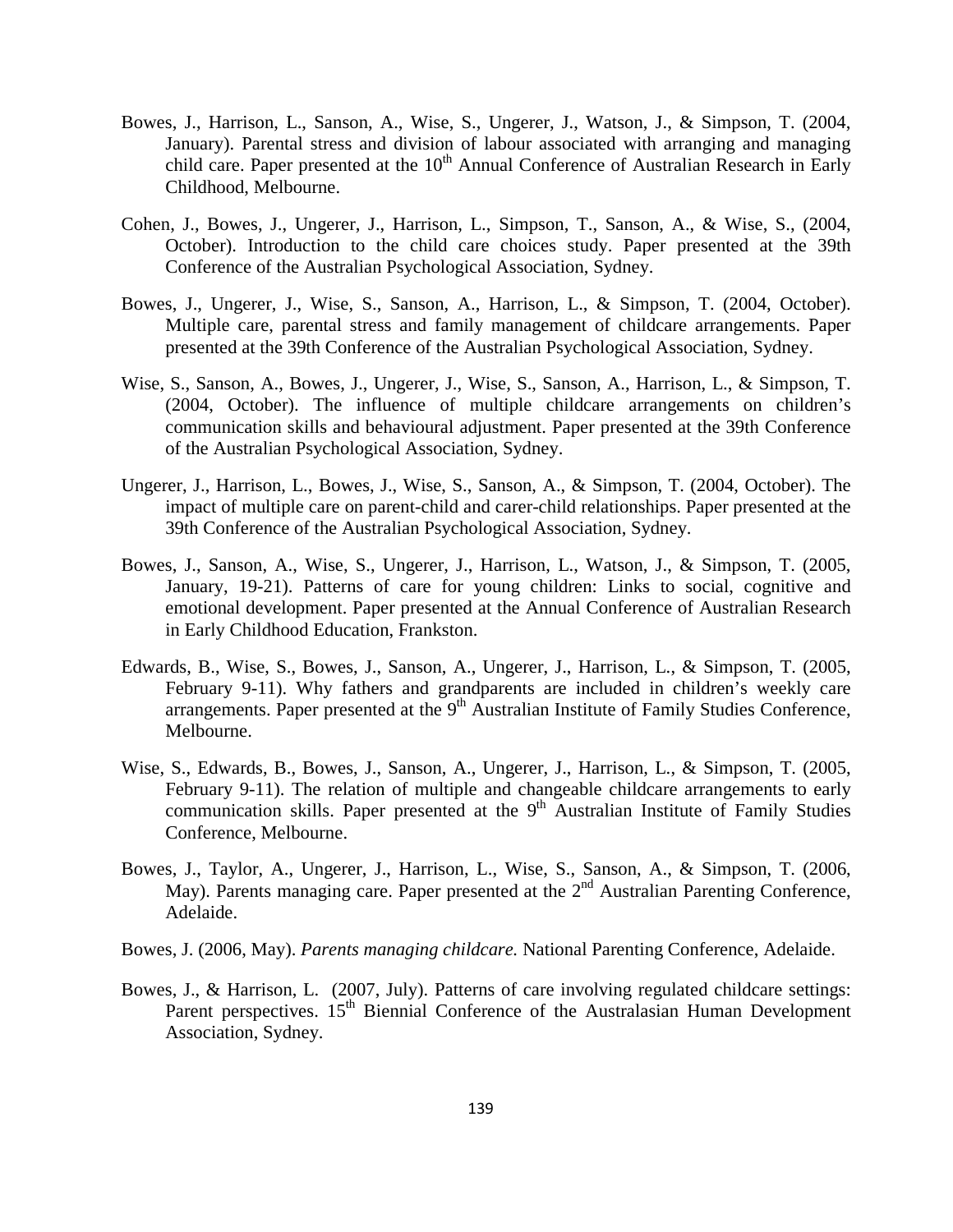- Bowes, J. Grandparents' involvement in regular part-time care of their young grandchildren. Invited paper presented at the Grandparenting Forum NSW, Sydney, July, 2008.
- Bowes, J. Research findings from *Child Care Choices*. Keynote address at Pushing New Boundaries: Early Childhood in Action Conference of UnitingCare Burnside, Newcastle, November, 2008.
- Harrison, L, Bowes, J., Sweller, N., Murray, E., Stirling, C., & Hutchesson, R. (2008, December). The Child Care Choices (CCC) study at school-age: Examining personal, interpersonal, home and classroom correlates of children's adjustment to the first year of school. Paper presented at the International Education Conference of the Australian Association for Educational Research, Brisbane.
- Stirling, C., & Hutchesson, R. (2008, December). Exploring the reasons why some children hate their first year at school. Paper presented at the International Education Conference of the Australian Association for Educational Research, Brisbane.
- Bowes, J., Harrison, L., Sweller, N., Taylor, A., & Neilsen-Hewett, C. (2009, July). Child care influences on children's adjustment and achievement in the first year of school. Paper presented at the Australian Social Policy Conference, Sydney.

## **Seminars**

- Wise, S., Sanson, A. and the Child Care Choices Research Team (2002, May). Towards understanding the extent of, and reasons for, multiple and changeable childcare arrangements in Australia. Seminar at the Australian Institute of Family Studies, Melbourne.
- Harrison, L., & Simpson, T. (2005, April). Presentation to the Office of Childcare and Department of Community services staff, Department of community services, Ashfield.
- Ungerer, J. (2005, May). Child Care Choices of NSW Families. Colloquium, Department of Psychology, University of NSW, Kensington.
- Bowes, J. (2005, May). Patterns of care in the early years and links to child development. Colloquium, Institute of Early Childhood, Macquarie University, Sydney.
- Bowes, J. (2007, October). Child Care Choices Research project findings. Department of Community Services Research to Practice Seminar, Sydney.

## **Presentations to Community Groups**

Bowes, J. (2004, March). Multiple child care and its impact on children and families. Invited address to the annual general meeting of OMEP Australia (NSW Chapter), Sydney.